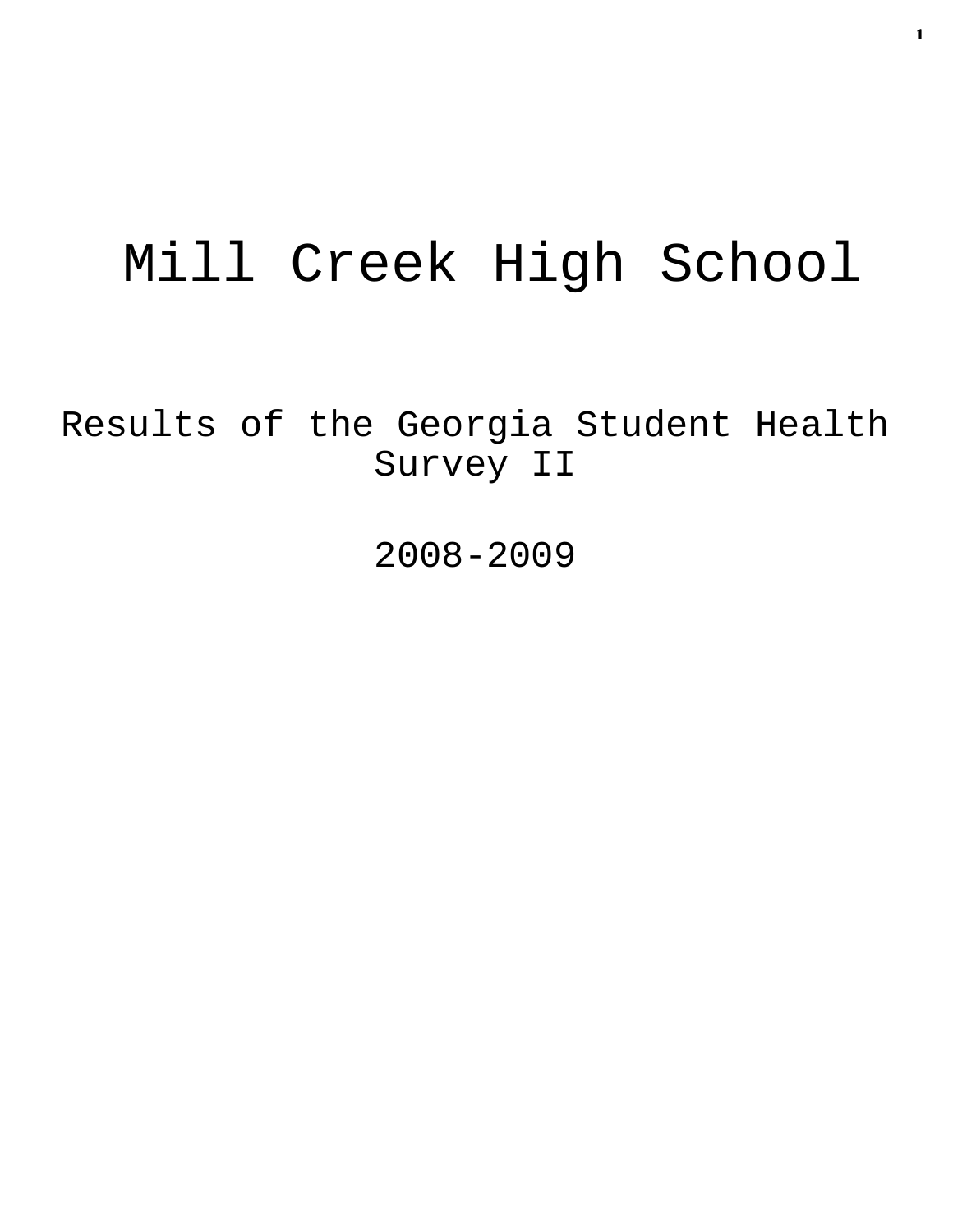# *Demographics* **2**

| Grade                  |     |  |  |  |
|------------------------|-----|--|--|--|
| <b>Grade Frequency</b> |     |  |  |  |
| 10                     | 291 |  |  |  |
| 12                     | 236 |  |  |  |

| Frequency      | <b>Table of Gender by Grade</b> |              |              |              |  |  |
|----------------|---------------------------------|--------------|--------------|--------------|--|--|
| <b>Col Pct</b> |                                 | Grade(Grade) |              |              |  |  |
|                | Gender(Gender)                  | 10           | 12           | <b>Total</b> |  |  |
|                | <b>Female</b>                   | 168<br>57.73 | 135<br>57.20 | 303          |  |  |
|                | <b>Male</b>                     | 123<br>42.27 | 101<br>42.80 | 224          |  |  |
|                | <b>Total</b>                    | 291          | 236          | 527          |  |  |

| Frequency<br>Col Pct |
|----------------------|
|                      |

| <b>Table of Ethnicity by Grade</b> |              |              |              |  |  |
|------------------------------------|--------------|--------------|--------------|--|--|
|                                    | Grade(Grade) |              |              |  |  |
| <b>Ethnicity</b> (Ethnicity)       | 10           | 12           | <b>Total</b> |  |  |
| <b>Black</b>                       | 33<br>11.34  | 28<br>11.86  | 61           |  |  |
| <b>Hispanic</b>                    | 33<br>11.34  | 18<br>7.63   | 51           |  |  |
| White                              | 175<br>60.14 | 146<br>61.86 | 321          |  |  |
| <b>Asian</b>                       | 31<br>10.65  | 32<br>13.56  | 63           |  |  |
| <b>Other</b>                       | 19<br>6.53   | 12<br>5.08   | 31           |  |  |
| <b>Total</b>                       | 291          | 236          | 527          |  |  |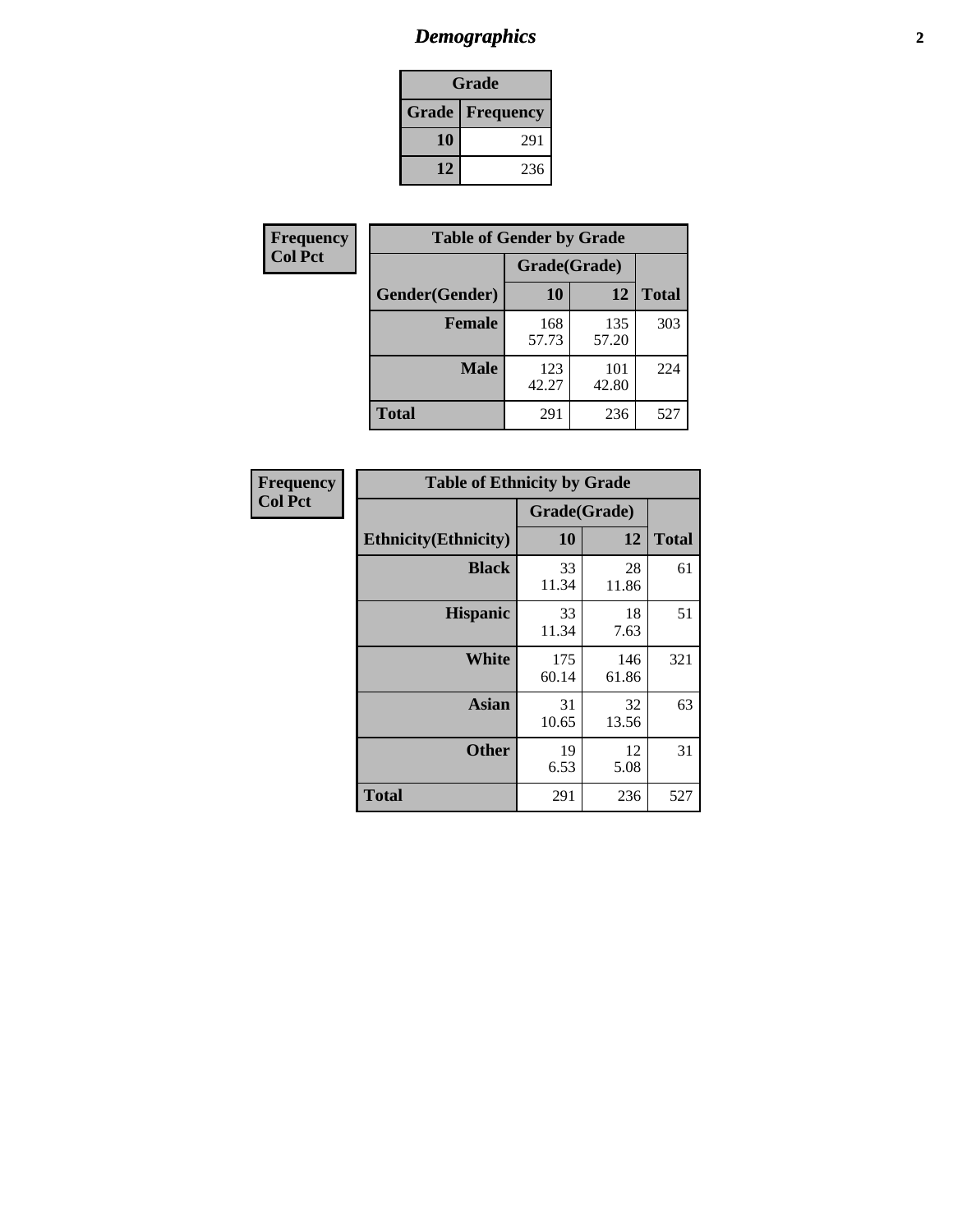#### *Title IV, Part A, Schedule A* **3** *Goal 1: Ensure that all schools are drug-free Baseline Data: Year 2008-2009 Prevalence of Drug Use*

| Frequency<br><b>Col Pct</b> | <b>Table of AlcoholAlt by Grade</b> |              |              |              |  |
|-----------------------------|-------------------------------------|--------------|--------------|--------------|--|
|                             | AlcoholAlt(Alcohol                  | Grade(Grade) |              |              |  |
|                             | use, past 30 days)                  | <b>10</b>    | 12           | <b>Total</b> |  |
|                             | <b>Yes</b>                          | 38<br>13.06  | 56<br>23.73  | 94           |  |
|                             | N <sub>0</sub>                      | 253<br>86.94 | 180<br>76.27 | 433          |  |
|                             | Total                               | 291          | 236          | 527          |  |

| Frequency<br><b>Col Pct</b> | <b>Table of TobaccoAny by Grade</b> |              |              |              |  |  |
|-----------------------------|-------------------------------------|--------------|--------------|--------------|--|--|
|                             | TobaccoAny(Tobacco                  | Grade(Grade) |              |              |  |  |
|                             | use, past 30 days)                  | 10           | 12           | <b>Total</b> |  |  |
|                             | <b>Yes</b>                          | 34<br>11.68  | 33<br>13.98  | 67           |  |  |
|                             | N <sub>0</sub>                      | 257<br>88.32 | 203<br>86.02 | 460          |  |  |
|                             | <b>Total</b>                        | 291          | 236          | 527          |  |  |

| Frequency<br><b>Col Pct</b> | <b>Table of MarijuanaAlt by Grade</b>        |              |              |              |  |
|-----------------------------|----------------------------------------------|--------------|--------------|--------------|--|
|                             | MarijuanaAlt(Marijuana<br>use, past 30 days) | Grade(Grade) |              |              |  |
|                             |                                              | 10           | 12           | <b>Total</b> |  |
|                             | <b>Yes</b>                                   | 25<br>8.59   | 21<br>8.90   | 46           |  |
|                             | N <sub>0</sub>                               | 266<br>91.41 | 215<br>91.10 | 481          |  |
|                             | <b>Total</b>                                 | 291          | 236          | 527          |  |

| Frequency<br><b>Col Pct</b> | <b>Table of OtherDrugAny by Grade</b>  |              |              |              |  |
|-----------------------------|----------------------------------------|--------------|--------------|--------------|--|
|                             | <b>OtherDrugAny(Other</b><br>drug use, | Grade(Grade) |              |              |  |
|                             | past 30 days)                          | 10           | 12           | <b>Total</b> |  |
|                             | Yes                                    | 16<br>5.50   | 11<br>4.66   | 27           |  |
|                             | N <sub>0</sub>                         | 275<br>94.50 | 225<br>95.34 | 500          |  |
|                             | <b>Total</b>                           | 291          | 236          | 527          |  |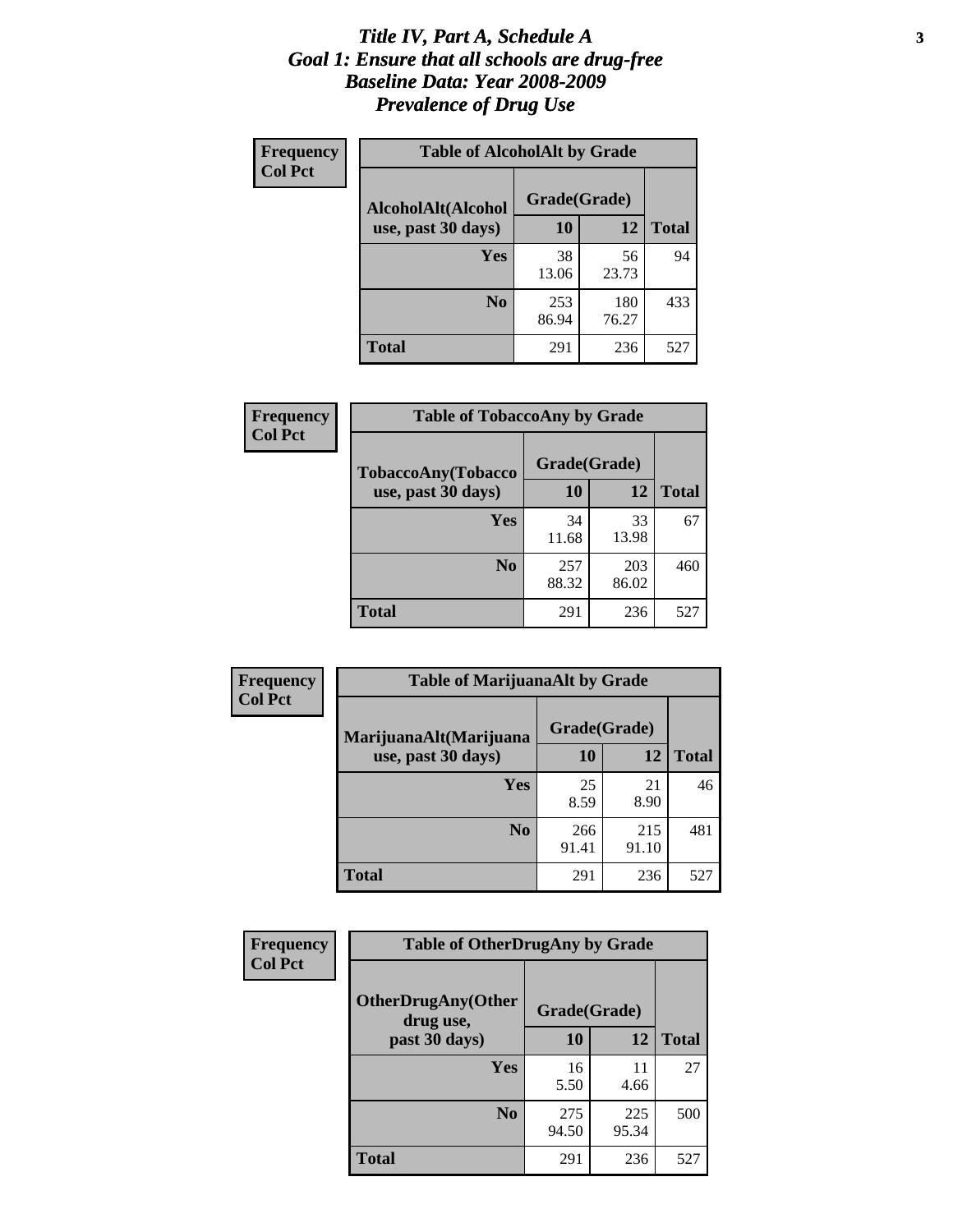#### *Average Age of Onset of Use* **4** *Results for "Average Age of Onset of Use" questions exclude students who said they did not use that substance*

| <b>Variable</b>    | Label                                                              | <b>Mean</b> |
|--------------------|--------------------------------------------------------------------|-------------|
| Alcoholinit2       | I started using alcohol when I was                                 | 14.03       |
| Cigarettesinit2    | I started smoking tobacco when I was                               | 14.13       |
| Smokelessinit2     | I started chewing tobacco when I was                               | 12.76       |
| Marijuanainit2     | I started using marijuana when I was                               | 14.30       |
| Cocaineinit2       | I started using cocaine when I was                                 | 12.60       |
| Inhalantsinit2     | I started using inhalants when I was                               | 11.00       |
| Steroidsinit2      | I started using steroids when I was                                | 11.08       |
| Ecstasyinit2       | I started using ecstasy when I was                                 | 13.48       |
| Methinit2          | I started using methamphetamines when I was                        | 11.27       |
| Hallucinogensinit2 | I started using hallucinogens when I was                           | 12.00       |
| Prescriptioninit2  | I started using prescription drugs not prescribed to me when I was | 13.94       |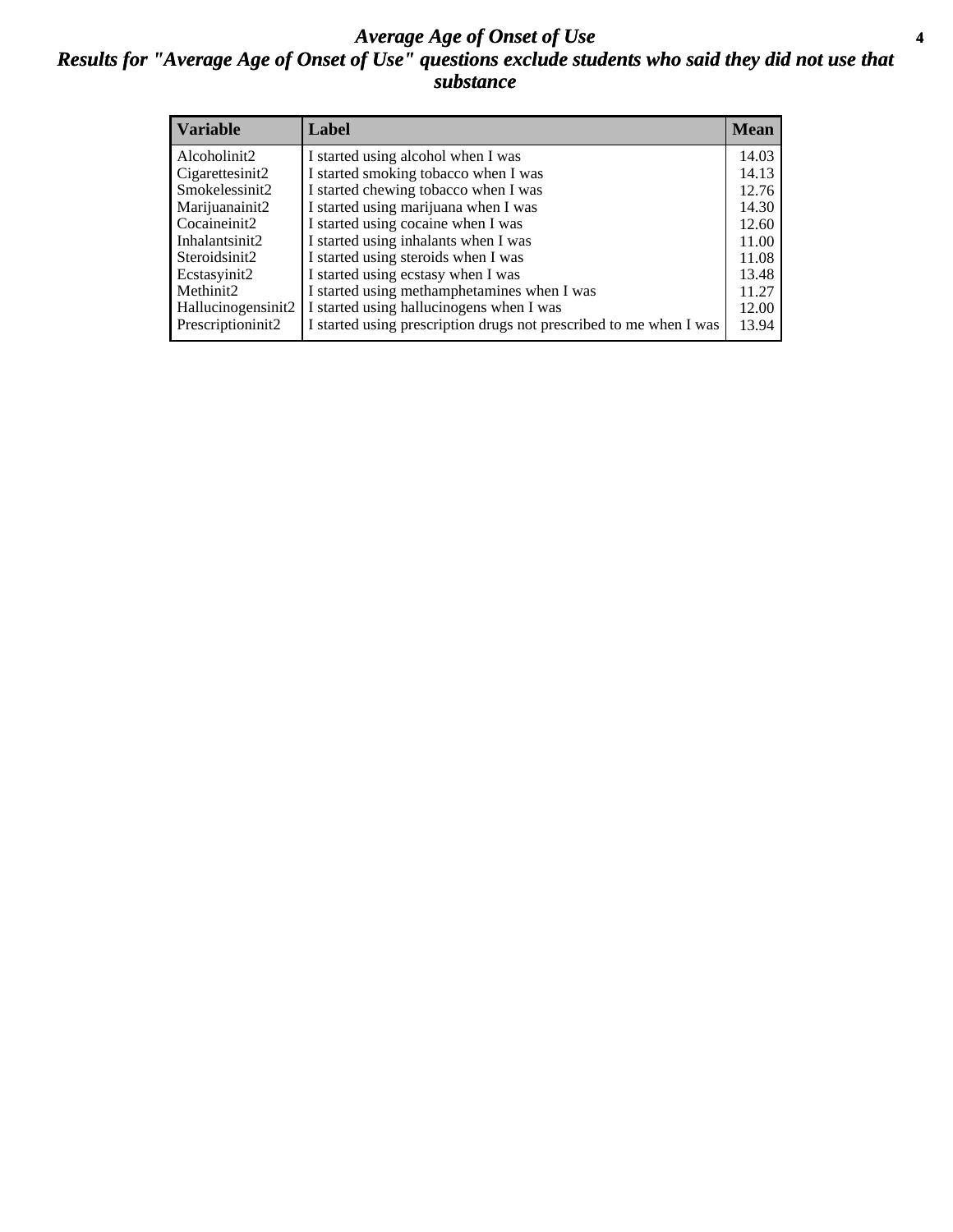# *Perception of Health Risk* **5**

| Frequency      | <b>Table of Alcoholharmdich by Grade</b> |              |              |              |  |
|----------------|------------------------------------------|--------------|--------------|--------------|--|
| <b>Col Pct</b> | Alcoholharmdich(I<br>think alcohol is    | Grade(Grade) |              |              |  |
|                | harmful)                                 | 10           | 12           | <b>Total</b> |  |
|                | Yes                                      | 239<br>82.13 | 186<br>78.81 | 425          |  |
|                | N <sub>0</sub>                           | 52<br>17.87  | 50<br>21.19  | 102          |  |
|                | <b>Total</b>                             | 291          | 236          | 527          |  |

| Frequency      | <b>Table of Tobaccoharmdich by Grade</b> |              |              |              |  |
|----------------|------------------------------------------|--------------|--------------|--------------|--|
| <b>Col Pct</b> | Tobaccoharmdich(I<br>think tobacco is    | Grade(Grade) |              |              |  |
|                | harmful)                                 | 10           | 12           | <b>Total</b> |  |
|                | Yes                                      | 268<br>92.10 | 228<br>96.61 | 496          |  |
|                | N <sub>0</sub>                           | 23<br>7.90   | 8<br>3.39    | 31           |  |
|                | <b>Total</b>                             | 291          | 236          | 527          |  |

| <b>Frequency</b> | <b>Table of Marijuanaharmdich by Grade</b> |              |              |              |  |  |
|------------------|--------------------------------------------|--------------|--------------|--------------|--|--|
| <b>Col Pct</b>   | Marijuanaharmdich(I<br>think marijuana is  | Grade(Grade) |              |              |  |  |
|                  | harmful)                                   | 10           | 12           | <b>Total</b> |  |  |
|                  | Yes                                        | 243<br>83.51 | 182<br>77.12 | 425          |  |  |
|                  | N <sub>0</sub>                             | 48<br>16.49  | 54<br>22.88  | 102          |  |  |
|                  | <b>Total</b>                               | 291          | 236          | 527          |  |  |

| Frequency      | <b>Table of Otherdrugharmdich by Grade</b>   |              |              |              |  |  |  |
|----------------|----------------------------------------------|--------------|--------------|--------------|--|--|--|
| <b>Col Pct</b> | Otherdrugharmdich(I<br>think other drugs are | Grade(Grade) |              |              |  |  |  |
|                | harmful)                                     | 10           | 12           | <b>Total</b> |  |  |  |
|                | <b>Yes</b>                                   | 273<br>93.81 | 231<br>97.88 | 504          |  |  |  |
|                | N <sub>0</sub>                               | 18<br>6.19   | 5<br>2.12    | 23           |  |  |  |
|                | <b>Total</b>                                 | 291          | 236          | 527          |  |  |  |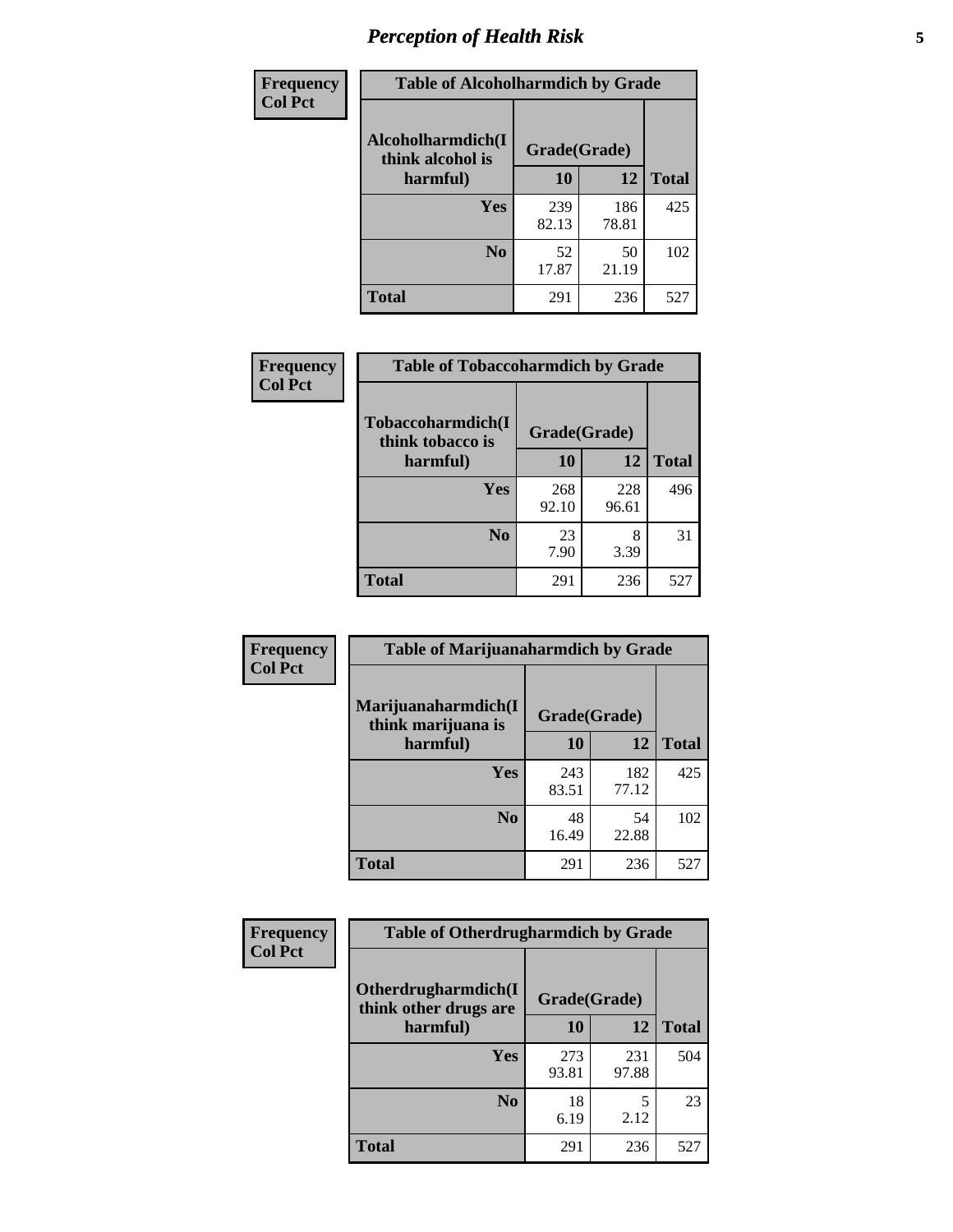# *Social Disapproval* **6**

| Frequency      | <b>Table of Alcoholpeerdich by Grade</b>                    |              |              |              |  |  |
|----------------|-------------------------------------------------------------|--------------|--------------|--------------|--|--|
| <b>Col Pct</b> | Alcoholpeerdich(My<br>friends would<br>disapprove if I used | Grade(Grade) |              |              |  |  |
|                | alcohol)                                                    | 10           | 12           | <b>Total</b> |  |  |
|                | <b>Yes</b>                                                  | 178<br>61.17 | 113<br>47.88 | 291          |  |  |
|                | N <sub>0</sub>                                              | 113<br>38.83 | 123<br>52.12 | 236          |  |  |
|                | Total                                                       | 291          | 236          | 527          |  |  |

| <b>Frequency</b> |
|------------------|
| <b>Col Pct</b>   |

| <b>Table of Tobaccopeerdich by Grade</b>                    |              |              |              |  |  |  |
|-------------------------------------------------------------|--------------|--------------|--------------|--|--|--|
| Tobaccopeerdich(My<br>friends would<br>disapprove if I used | Grade(Grade) |              |              |  |  |  |
| tobacco)                                                    | 10           | 12           | <b>Total</b> |  |  |  |
| Yes                                                         | 219<br>75.26 | 158<br>66.95 | 377          |  |  |  |
| N <sub>0</sub>                                              | 72<br>24.74  | 78<br>33.05  | 150          |  |  |  |
| <b>Total</b>                                                | 291          | 236          | 527          |  |  |  |

| <b>Frequency</b> | <b>Table of Marijuanapeerdich by Grade</b>                    |              |              |              |  |  |  |
|------------------|---------------------------------------------------------------|--------------|--------------|--------------|--|--|--|
| <b>Col Pct</b>   | Marijuanapeerdich(My<br>friends would<br>disapprove if I used | Grade(Grade) |              |              |  |  |  |
|                  | marijuana)                                                    | 10           | 12           | <b>Total</b> |  |  |  |
|                  | <b>Yes</b>                                                    | 207<br>71.13 | 154<br>65.25 | 361          |  |  |  |
|                  | N <sub>0</sub>                                                | 84<br>28.87  | 82<br>34.75  | 166          |  |  |  |
|                  | <b>Total</b>                                                  | 291          | 236          | 527          |  |  |  |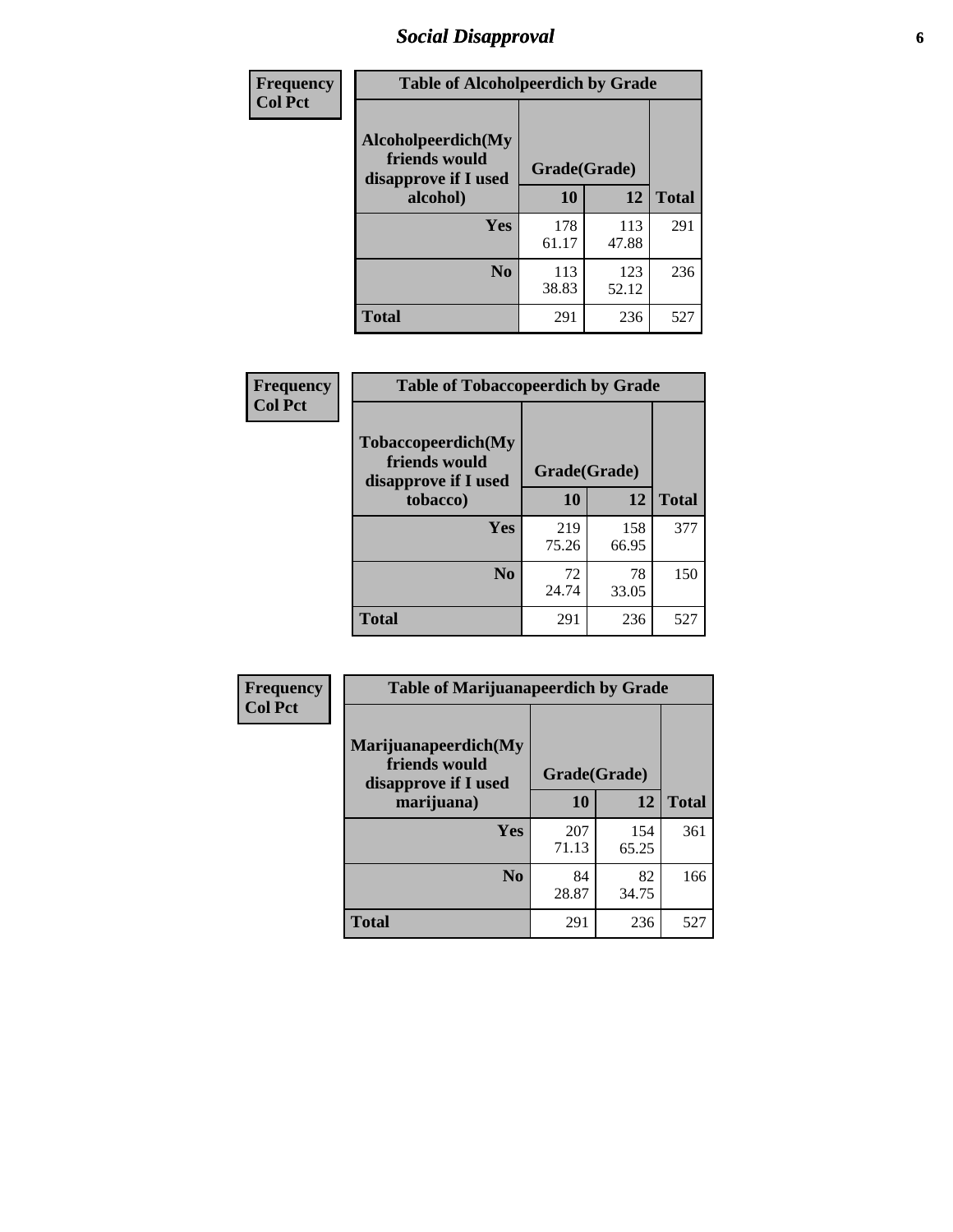# *Social Disapproval* **7**

| Frequency      | <b>Table of Otherdrugpeerdich by Grade</b>                    |              |              |              |  |  |  |
|----------------|---------------------------------------------------------------|--------------|--------------|--------------|--|--|--|
| <b>Col Pct</b> | Otherdrugpeerdich(My<br>friends would<br>disapprove if I used | Grade(Grade) |              |              |  |  |  |
|                | other drugs)                                                  | 10           | 12           | <b>Total</b> |  |  |  |
|                | Yes                                                           | 244<br>83.85 | 198<br>83.90 | 442          |  |  |  |
|                | N <sub>0</sub>                                                | 47<br>16.15  | 38<br>16.10  | 85           |  |  |  |
|                | <b>Total</b>                                                  | 291          | 236          | 527          |  |  |  |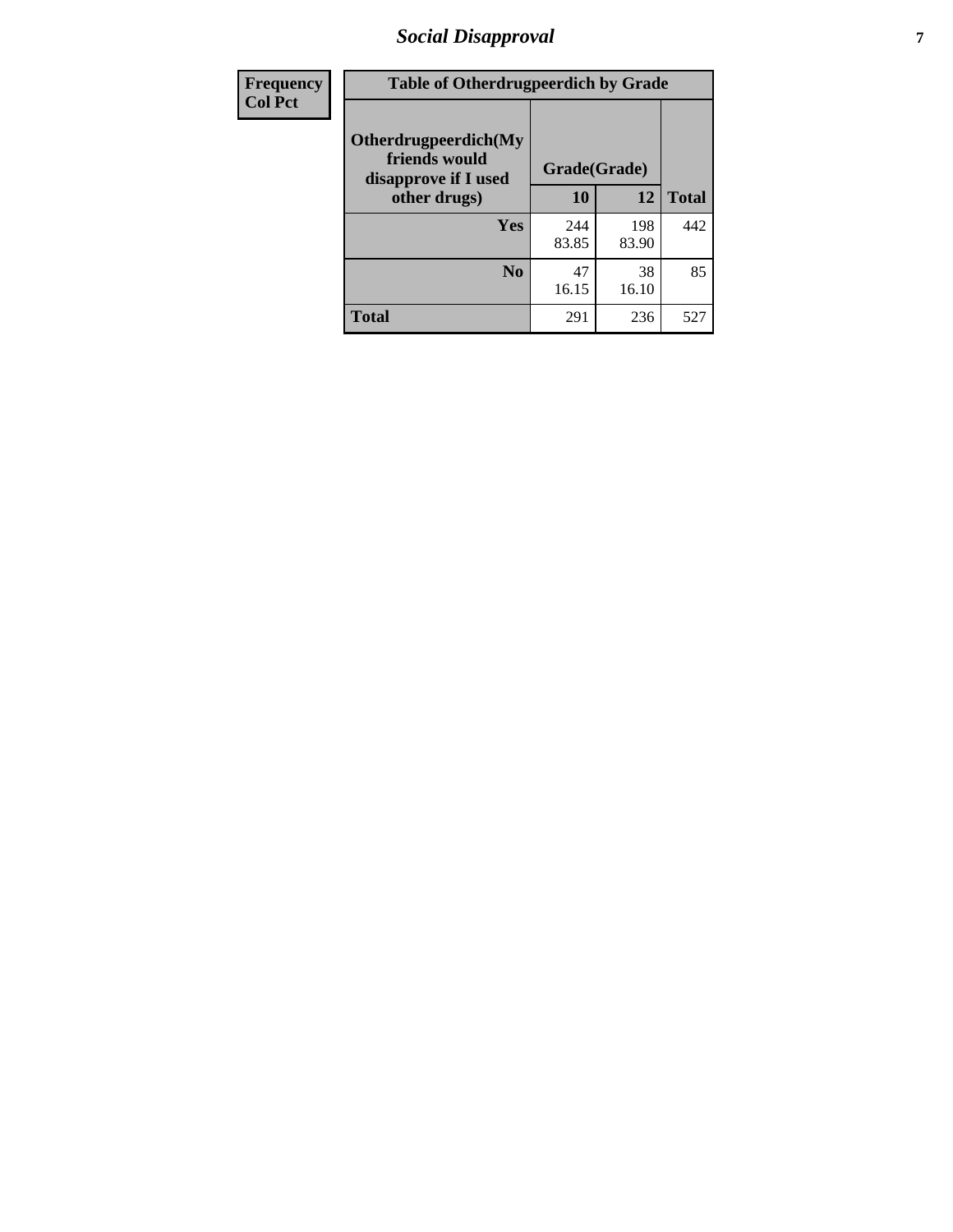#### Title IV, Part A, Schedule A **8** *Goal 2: To help ensure that all schools are safe and disciplined Baseline Data: Year 2008-2009 Student Involvement in Gang Activity*

| Frequency      | <b>Table of Gangself by Grade</b>                                                                 |                    |              |              |
|----------------|---------------------------------------------------------------------------------------------------|--------------------|--------------|--------------|
| <b>Col Pct</b> | Gangself(I<br>have<br>participated<br>in illegal<br>gang<br>activities in<br>the past 30<br>days) | Grade(Grade)<br>10 | 12           | <b>Total</b> |
|                | Yes                                                                                               | 8<br>2.75          | 5<br>2.12    | 13           |
|                | N <sub>0</sub>                                                                                    | 283<br>97.25       | 231<br>97.88 | 514          |
|                | <b>Total</b>                                                                                      | 291                | 236          | 527          |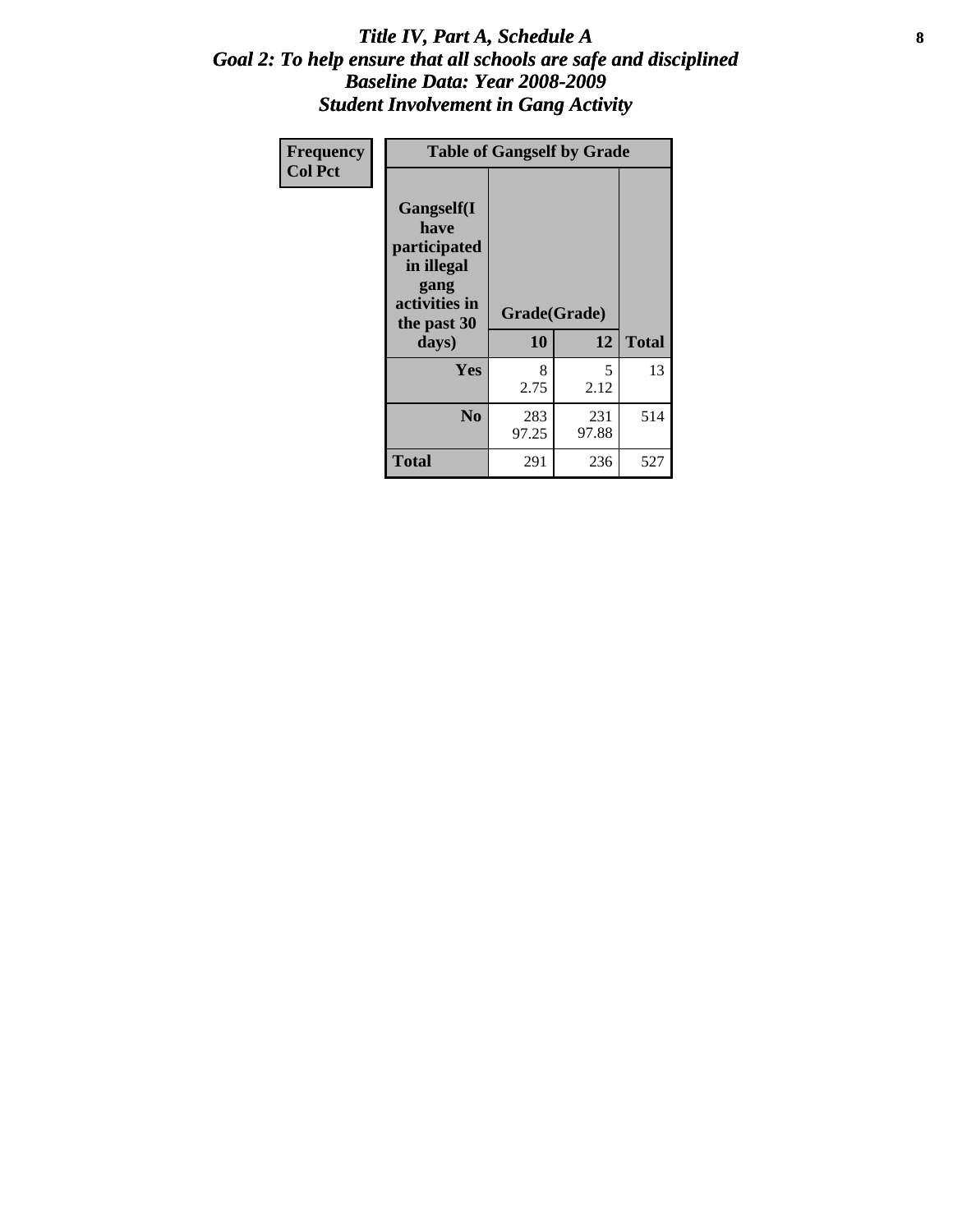# *Student Perception of School Safety* **9**

| <b>Frequency</b><br>Row Pct |
|-----------------------------|
|                             |

| <b>Table of Grade by Safeschool</b> |                                                                                                                                                  |                                                        |             |            |     |  |  |
|-------------------------------------|--------------------------------------------------------------------------------------------------------------------------------------------------|--------------------------------------------------------|-------------|------------|-----|--|--|
|                                     |                                                                                                                                                  | Safeschool (School is a place at which I feel<br>safe) |             |            |     |  |  |
| Grade(Grade)                        | <b>Somewhat</b><br><b>Somewhat</b><br><b>Strongly</b><br><b>Strongly</b><br><b>Disagree</b><br><b>Disagree</b><br><b>Total</b><br>Agree<br>Agree |                                                        |             |            |     |  |  |
| <b>10</b>                           | 53<br>18.21                                                                                                                                      | 169<br>58.08                                           | 45<br>15.46 | 24<br>8.25 | 291 |  |  |
| 12                                  | 61<br>25.85                                                                                                                                      | 122<br>51.69                                           | 34<br>14.41 | 19<br>8.05 | 236 |  |  |
| <b>Total</b>                        | 114                                                                                                                                              | 291                                                    | 79          | 43         | 527 |  |  |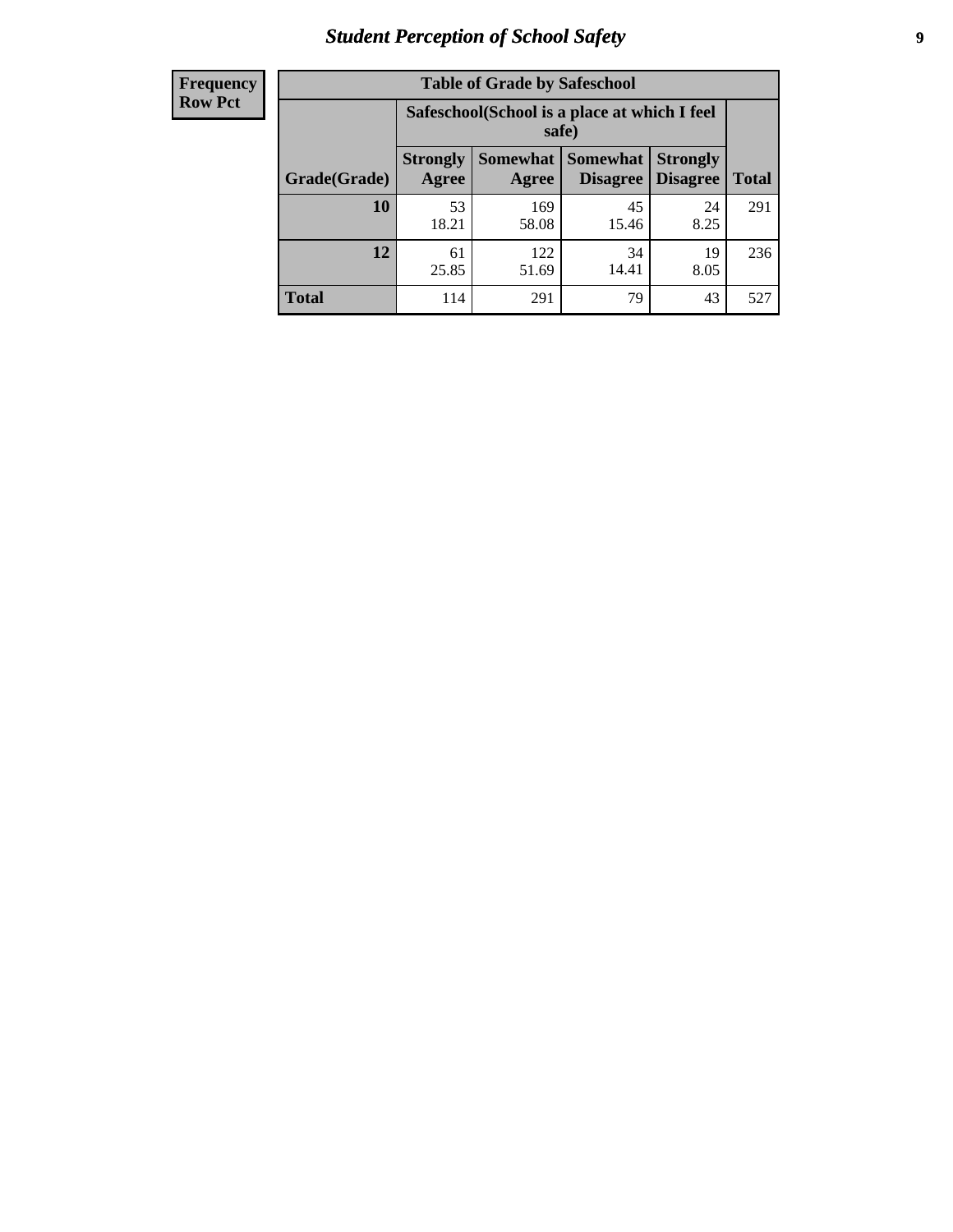### *Students Who Have Been Bullied* **10**

| <b>Frequency</b> | <b>Table of Grade by Bullied</b> |              |                               |                        |                                                             |                       |                                              |              |  |  |
|------------------|----------------------------------|--------------|-------------------------------|------------------------|-------------------------------------------------------------|-----------------------|----------------------------------------------|--------------|--|--|
| <b>Row Pct</b>   |                                  |              | students in the past 30 days) |                        |                                                             |                       | <b>Bullied</b> (I have been bullied by other |              |  |  |
|                  |                                  | $\mathbf{0}$ | 1 or<br>2                     | 3 <sub>to</sub><br>5   | 10<br>$\mathbf{t}$ <sup><math>\mathbf{0}</math></sup><br>19 | <b>20</b><br>to<br>29 | All<br>30                                    |              |  |  |
|                  | Grade(Grade)                     | <b>Days</b>  | days                          | days                   | days                                                        | days                  | days                                         | <b>Total</b> |  |  |
|                  | 10                               | 263<br>90.38 | 15<br>5.15                    | 4<br>1.37              | 5<br>1.72                                                   | $\mathcal{R}$<br>1.03 | 0.34                                         | 291          |  |  |
|                  | 12                               | 231<br>97.88 | 0.42                          | $\mathfrak{D}$<br>0.85 | $\Omega$<br>0.00                                            | 2<br>0.85             | $\Omega$<br>0.00                             | 236          |  |  |
|                  | <b>Total</b>                     | 494          | 16                            | 6                      | 5                                                           | 5                     | 1                                            | 527          |  |  |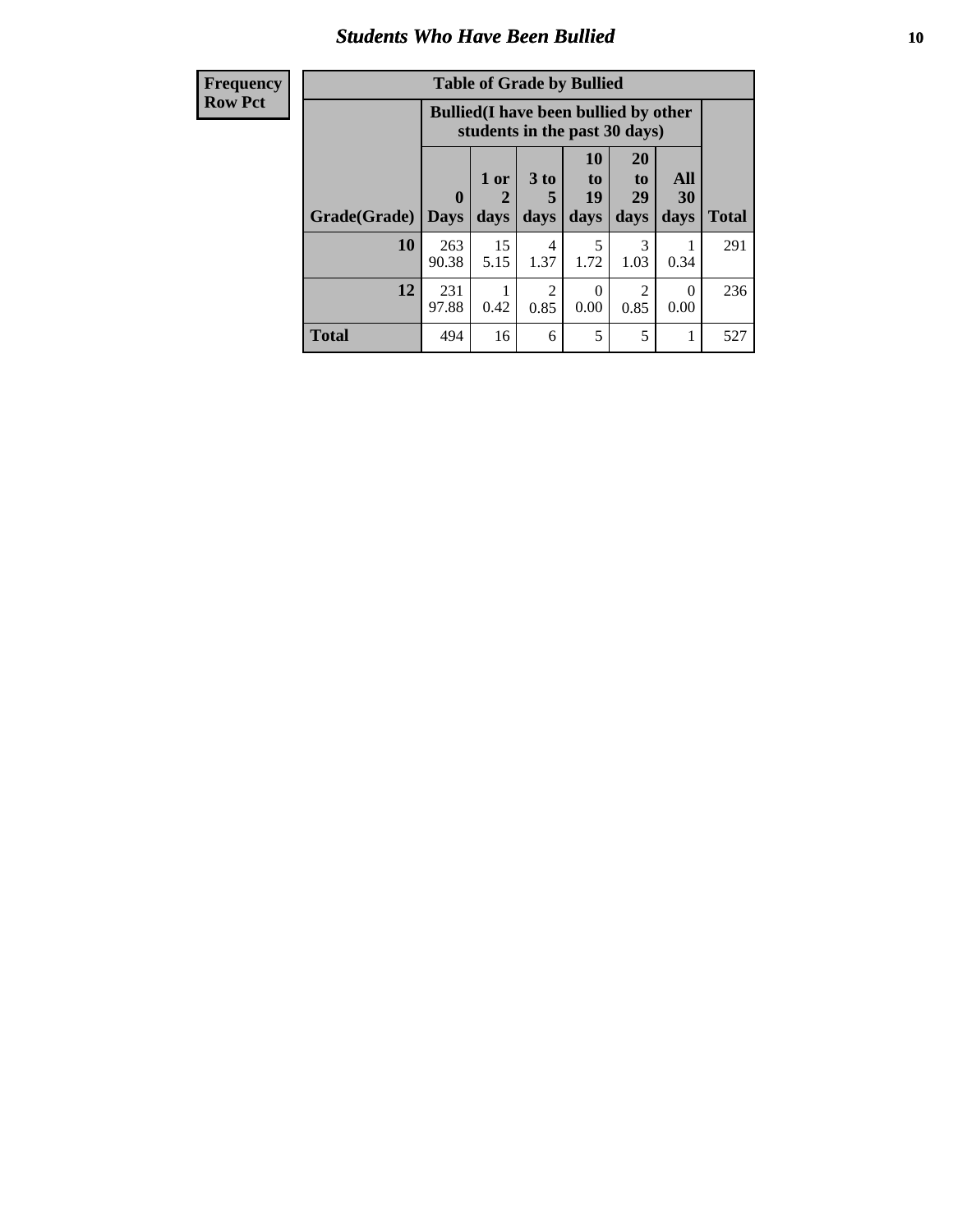#### *School Climate* **11**

| Frequency      | <b>Table of SchoolClimate1 by Grade</b> |                    |              |              |  |  |
|----------------|-----------------------------------------|--------------------|--------------|--------------|--|--|
| <b>Col Pct</b> | SchoolClimate1(I<br>like school)        | Grade(Grade)<br>10 | 12           | <b>Total</b> |  |  |
|                | <b>Strongly Agree</b>                   | 35<br>12.03        | 33<br>13.98  | 68           |  |  |
|                | <b>Somewhat Agree</b>                   | 186<br>63.92       | 125<br>52.97 | 311          |  |  |
|                | <b>Somewhat Disagree</b>                | 44<br>15.12        | 46<br>19.49  | 90           |  |  |
|                | <b>Strongly Disagree</b>                | 26<br>8.93         | 32<br>13.56  | 58           |  |  |
|                | <b>Total</b>                            | 291                | 236          | 527          |  |  |

| <b>Frequency</b> |  |
|------------------|--|
| <b>Col Pct</b>   |  |

| <b>Table of SchoolClimate2 by Grade</b>           |              |                    |              |
|---------------------------------------------------|--------------|--------------------|--------------|
| SchoolClimate2(I<br>feel successful at<br>school) | 10           | Grade(Grade)<br>12 | <b>Total</b> |
| <b>Strongly Agree</b>                             | 70<br>24.05  | 51<br>21.61        | 121          |
| <b>Somewhat Agree</b>                             | 171<br>58.76 | 145<br>61.44       | 316          |
| <b>Somewhat Disagree</b>                          | 36<br>12.37  | 32<br>13.56        | 68           |
| <b>Strongly Disagree</b>                          | 14<br>4.81   | 8<br>3.39          | 22           |
| Total                                             | 291          | 236                | 527          |

| Frequency      | <b>Table of SchoolClimate3 by Grade</b>                                      |                    |              |              |  |
|----------------|------------------------------------------------------------------------------|--------------------|--------------|--------------|--|
| <b>Col Pct</b> | <b>SchoolClimate3(My</b><br>school has high<br>standards for<br>achievement) | Grade(Grade)<br>10 | 12           | <b>Total</b> |  |
|                | <b>Strongly Agree</b>                                                        | 118                | 100          | 218          |  |
|                |                                                                              | 40.55              | 42.37        |              |  |
|                | <b>Somewhat Agree</b>                                                        | 150<br>51.55       | 108<br>45.76 | 258          |  |
|                | <b>Somewhat Disagree</b>                                                     | 14<br>4.81         | 19<br>8.05   | 33           |  |
|                | <b>Strongly Disagree</b>                                                     | 9<br>3.09          | 9<br>3.81    | 18           |  |
|                | Total                                                                        | 291                | 236          | 527          |  |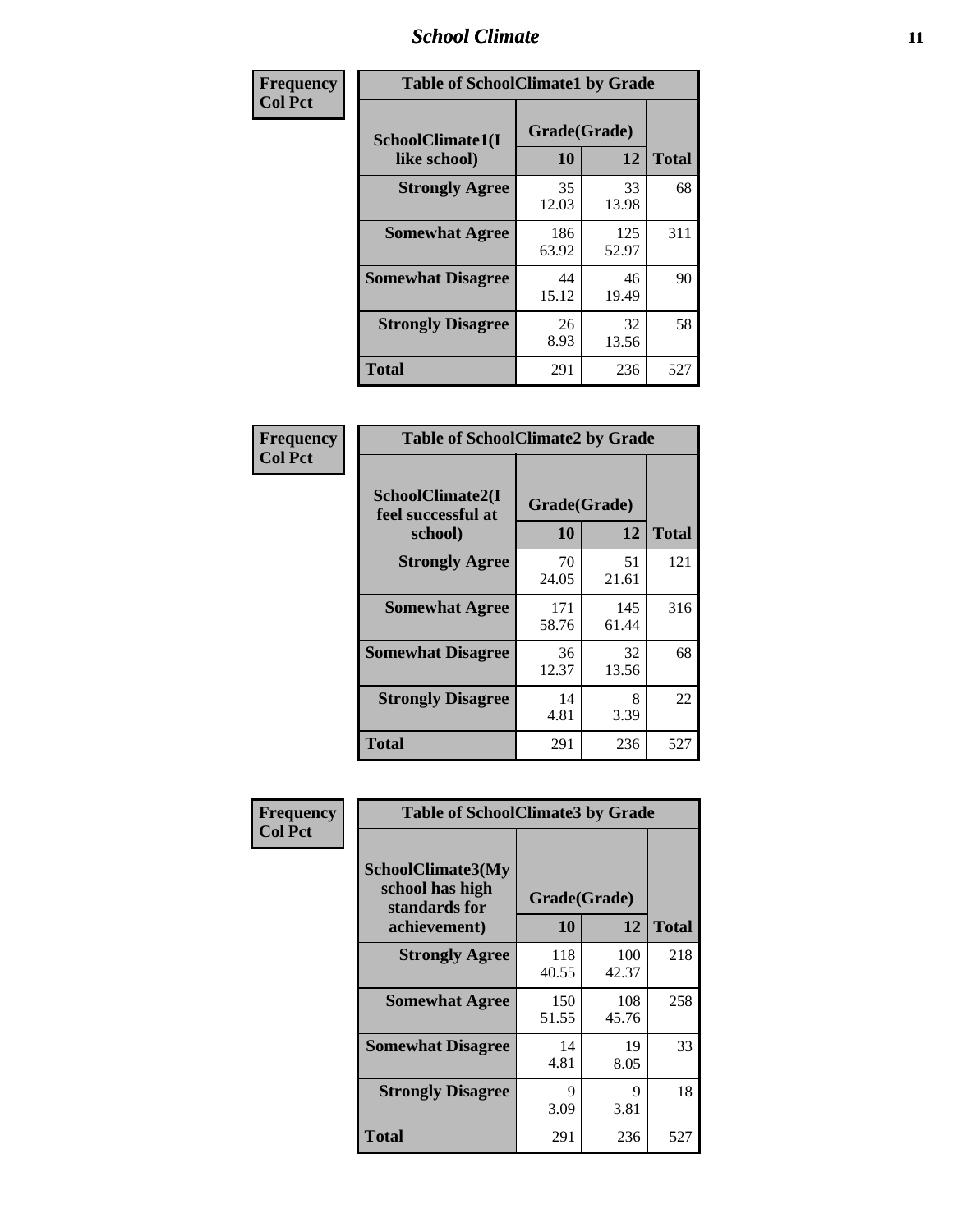#### *School Climate* **12**

| Frequency      |                                                                      | <b>Table of SchoolClimate4 by Grade</b> |              |              |  |
|----------------|----------------------------------------------------------------------|-----------------------------------------|--------------|--------------|--|
| <b>Col Pct</b> | <b>SchoolClimate4(My</b><br>school sets clear<br>rules for behavior) | Grade(Grade)<br><b>10</b>               | 12           | <b>Total</b> |  |
|                | <b>Strongly Agree</b>                                                | 151<br>51.89                            | 124<br>52.54 | 275          |  |
|                | <b>Somewhat Agree</b>                                                | 119<br>40.89                            | 93<br>39.41  | 212          |  |
|                | <b>Somewhat Disagree</b>                                             | 13<br>4.47                              | 14<br>5.93   | 27           |  |
|                | <b>Strongly Disagree</b>                                             | 8<br>2.75                               | 5<br>2.12    | 13           |  |
|                | Total                                                                | 291                                     | 236          | 527          |  |

| <b>Table of SchoolClimate5 by Grade</b>                              |                    |              |              |  |
|----------------------------------------------------------------------|--------------------|--------------|--------------|--|
| SchoolClimate5(I<br>know what to do in<br>an emergency at<br>school) | Grade(Grade)<br>10 | 12           | <b>Total</b> |  |
| <b>Strongly Agree</b>                                                | 106                | 95           | 201          |  |
|                                                                      | 36.43              | 40.25        |              |  |
| <b>Somewhat Agree</b>                                                | 143<br>49.14       | 103<br>43.64 | 246          |  |
|                                                                      |                    |              |              |  |
| <b>Somewhat Disagree</b>                                             | 28                 | 32           | 60           |  |
|                                                                      | 9.62               | 13.56        |              |  |
| <b>Strongly Disagree</b>                                             | 14                 | 6            | 20           |  |
|                                                                      | 4.81               | 2.54         |              |  |
| Total                                                                | 291                | 236          | 527          |  |

| <b>Frequency</b> | <b>Table of SchoolClimate6 by Grade</b>                  |                    |              |              |
|------------------|----------------------------------------------------------|--------------------|--------------|--------------|
| <b>Col Pct</b>   | <b>SchoolClimate6(Teachers</b><br>treat me with respect) | Grade(Grade)<br>10 | 12           | <b>Total</b> |
|                  | <b>Strongly Agree</b>                                    | 71<br>24.40        | 64<br>27.12  | 135          |
|                  | <b>Somewhat Agree</b>                                    | 163<br>56.01       | 121<br>51.27 | 284          |
|                  | <b>Somewhat Disagree</b>                                 | 44<br>15.12        | 37<br>15.68  | 81           |
|                  | <b>Strongly Disagree</b>                                 | 13<br>4.47         | 14<br>5.93   | 27           |
|                  | <b>Total</b>                                             | 291                | 236          | 527          |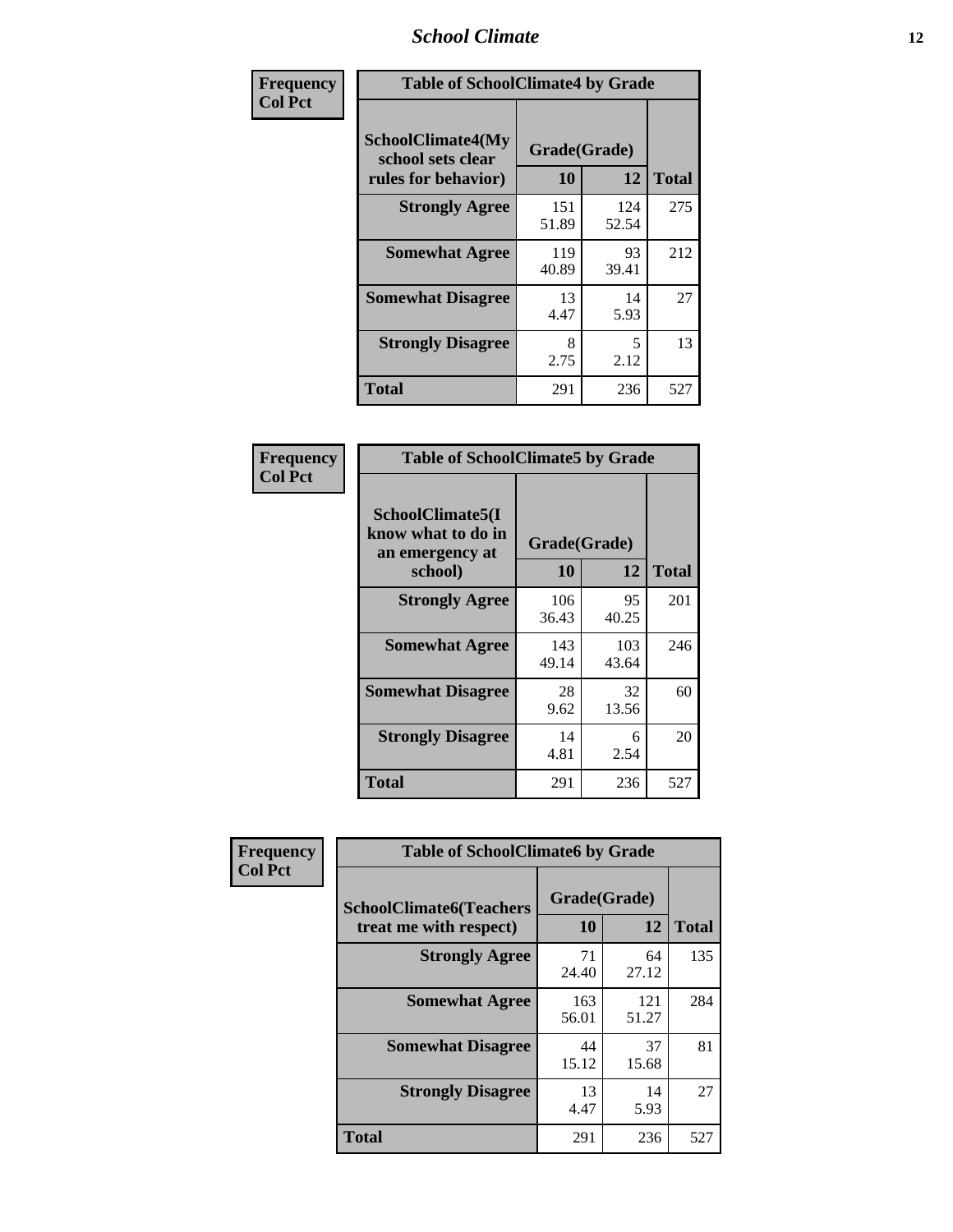#### *School Climate* **13**

| Frequency      | <b>Table of SchoolClimate7 by Grade</b>                                       |                    |              |              |
|----------------|-------------------------------------------------------------------------------|--------------------|--------------|--------------|
| <b>Col Pct</b> | <b>SchoolClimate7(Behaviors</b><br>in my class allow the<br>teacher to teach) | Grade(Grade)<br>10 | 12           | <b>Total</b> |
|                | <b>Strongly Agree</b>                                                         | 60<br>20.62        | 65<br>27.54  | 125          |
|                | <b>Somewhat Agree</b>                                                         | 159<br>54.64       | 120<br>50.85 | 279          |
|                | <b>Somewhat Disagree</b>                                                      | 56<br>19.24        | 37<br>15.68  | 93           |
|                | <b>Strongly Disagree</b>                                                      | 16<br>5.50         | 14<br>5.93   | 30           |
|                | <b>Total</b>                                                                  | 291                | 236          | 527          |

| Frequency      | <b>Table of SchoolClimate8 by Grade</b>                                              |                    |             |              |
|----------------|--------------------------------------------------------------------------------------|--------------------|-------------|--------------|
| <b>Col Pct</b> | <b>SchoolClimate8(Students</b><br>are frequently<br>recognized for good<br>behavior) | Grade(Grade)<br>10 | 12          | <b>Total</b> |
|                | <b>Strongly Agree</b>                                                                | 26                 | 46          | 72           |
|                |                                                                                      | 8.93               | 19.49       |              |
|                | <b>Somewhat Agree</b>                                                                | 126<br>43.30       | 96<br>40.68 | 222          |
|                | <b>Somewhat Disagree</b>                                                             | 97<br>33.33        | 62<br>26.27 | 159          |
|                | <b>Strongly Disagree</b>                                                             | 42<br>14.43        | 32<br>13.56 | 74           |
|                | <b>Total</b>                                                                         | 291                | 236         | 527          |

| Frequency      | <b>Table of SchoolClimate9 by Grade</b>                                           |                    |             |              |
|----------------|-----------------------------------------------------------------------------------|--------------------|-------------|--------------|
| <b>Col Pct</b> | SchoolClimate9(School<br>counselor would be<br>helpful if I needed<br>assistance) | Grade(Grade)<br>10 | 12          | <b>Total</b> |
|                | <b>Strongly Agree</b>                                                             | 91<br>31.27        | 96<br>40.68 | 187          |
|                | <b>Somewhat Agree</b>                                                             | 148<br>50.86       | 87<br>36.86 | 235          |
|                | <b>Somewhat Disagree</b>                                                          | 27<br>9.28         | 36<br>15.25 | 63           |
|                | <b>Strongly Disagree</b>                                                          | 25<br>8.59         | 17<br>7.20  | 42           |
|                | Total                                                                             | 291                | 236         | 527          |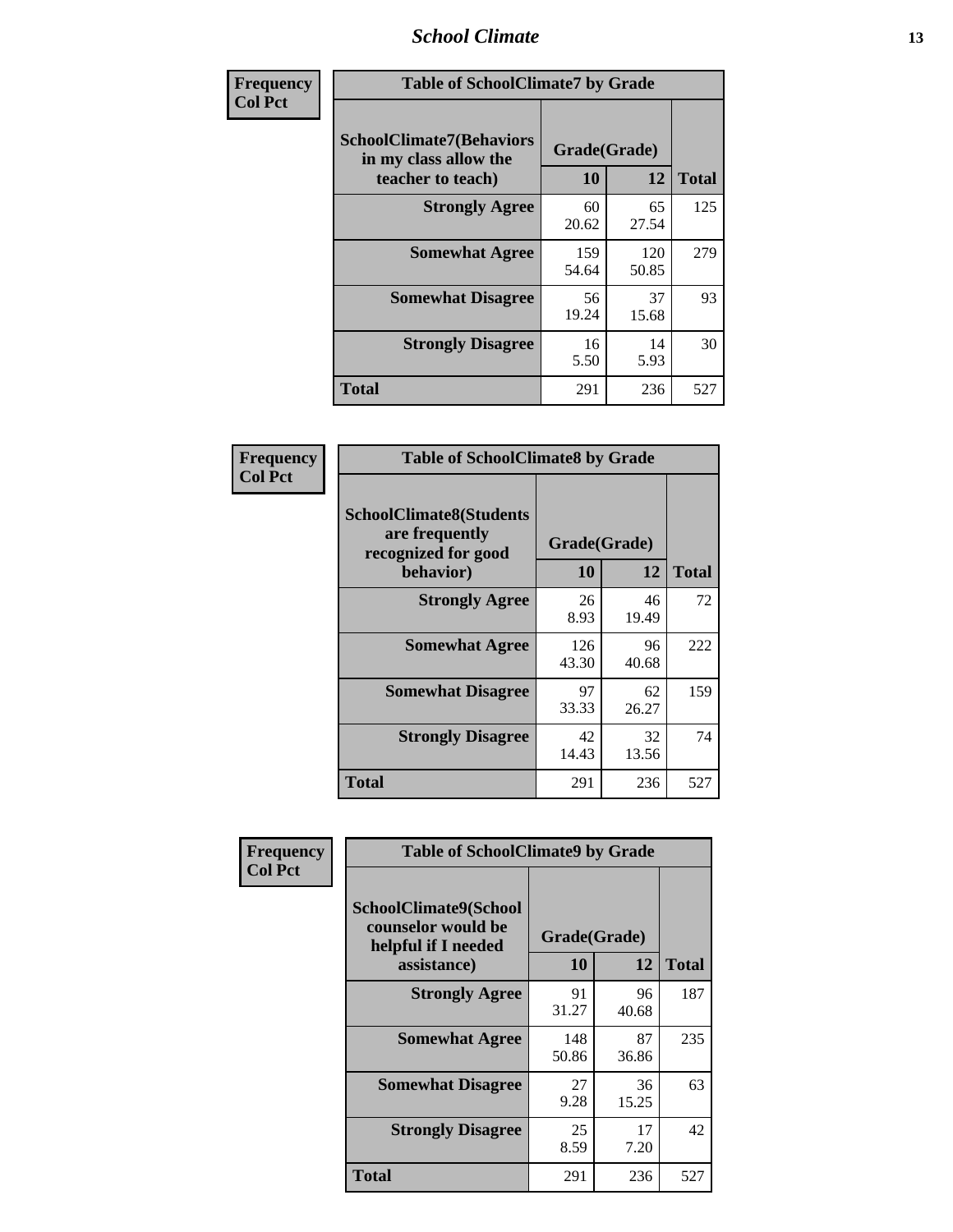### *Reasons for Dropping Out* **14**

| Frequency      | <b>Table of Dropoutreason by Grade</b>                                   |                     |              |              |
|----------------|--------------------------------------------------------------------------|---------------------|--------------|--------------|
| <b>Col Pct</b> | Dropoutreason(If<br>I dropped out the<br>reason would<br>most likely be) | Grade(Grade)<br>10  | 12           | <b>Total</b> |
|                | <b>Won't Drop out</b>                                                    | <b>200</b><br>68.73 | 155<br>65.68 | 355          |
|                | <b>Bored</b>                                                             | 45<br>15.46         | 32<br>13.56  | 77           |
|                | <b>Family Reasons</b>                                                    | 16<br>5.50          | 18<br>7.63   | 34           |
|                | <b>Being Bullied</b>                                                     | 0<br>0.00           | 0.42         | 1            |
|                | <b>Other</b>                                                             | 30<br>10.31         | 30<br>12.71  | 60           |
|                | <b>Total</b>                                                             | 291                 | 236          | 527          |

| Frequency<br><b>Col Pct</b> | <b>Table of Dropout by Grade</b>                            |              |              |              |  |
|-----------------------------|-------------------------------------------------------------|--------------|--------------|--------------|--|
|                             | Dropout(I<br>have<br>thought<br>about<br>dropping<br>out of |              | Grade(Grade) |              |  |
|                             | school)                                                     | 10           | 12           | <b>Total</b> |  |
|                             | <b>Yes</b>                                                  | 64<br>21.99  | 47<br>19.92  | 111          |  |
|                             | N <sub>0</sub>                                              | 227<br>78.01 | 189<br>80.08 | 416          |  |
|                             | <b>Total</b>                                                | 291          | 236          | 527          |  |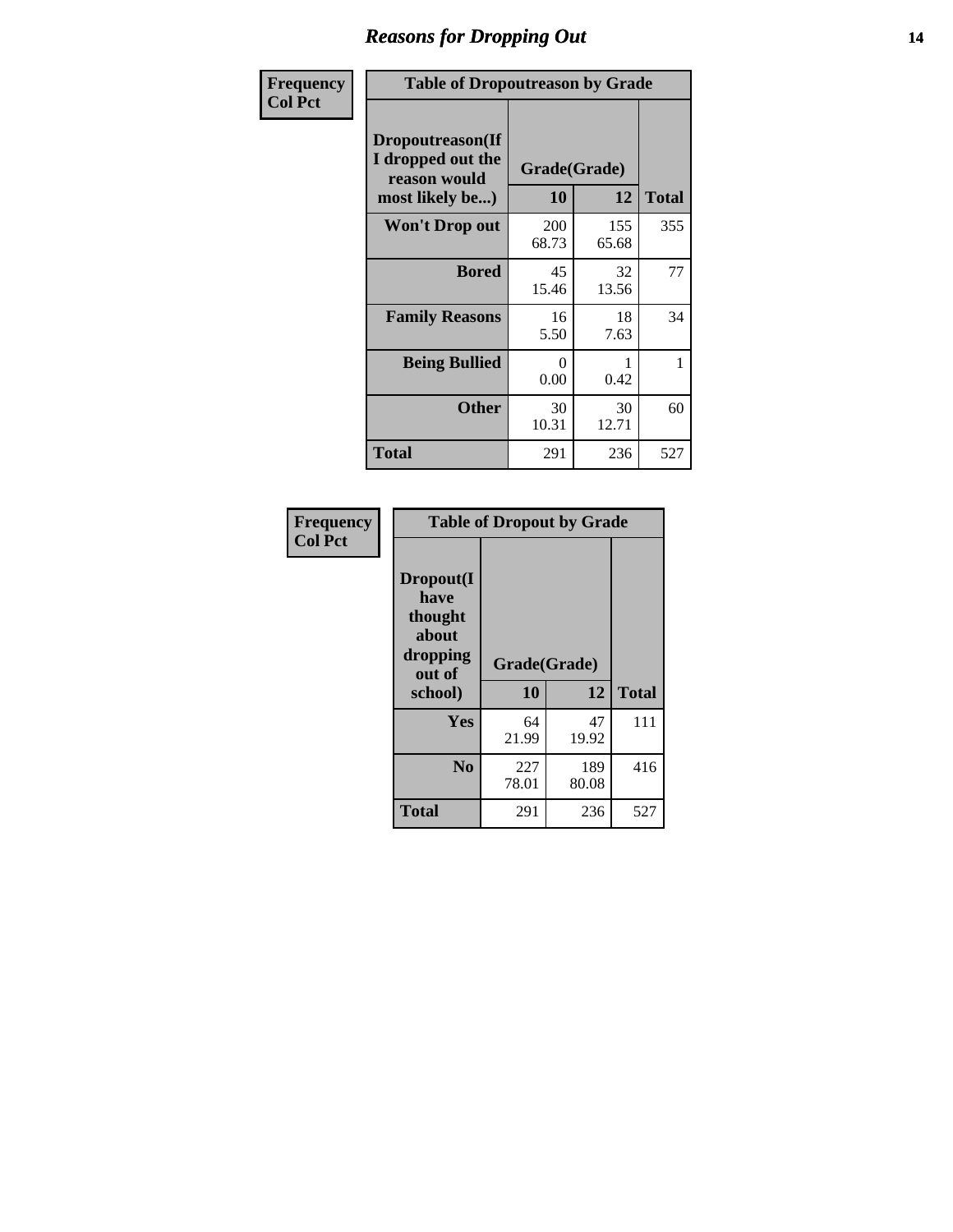*School Safety* **15**

| Frequency      | <b>Table of Gangself by Grade</b>                                                                 |                          |              |              |
|----------------|---------------------------------------------------------------------------------------------------|--------------------------|--------------|--------------|
| <b>Col Pct</b> | Gangself(I<br>have<br>participated<br>in illegal<br>gang<br>activities in<br>the past 30<br>days) | Grade(Grade)<br>10<br>12 |              | <b>Total</b> |
|                | Yes                                                                                               | 8<br>2.75                | 5<br>2.12    | 13           |
|                | N <sub>0</sub>                                                                                    | 283<br>97.25             | 231<br>97.88 | 514          |
|                | <b>Total</b>                                                                                      | 291                      | 236          | 527          |

| Frequency<br><b>Col Pct</b> | <b>Table of Gangpeers by Grade</b>                                                                                             |                    |              |              |
|-----------------------------|--------------------------------------------------------------------------------------------------------------------------------|--------------------|--------------|--------------|
|                             | <b>Gangpeers</b> (I<br>have friends<br>who have<br>participated<br>in illegal<br>gang<br>activities in<br>the past 30<br>days) | Grade(Grade)<br>10 | 12           | <b>Total</b> |
|                             | <b>Yes</b>                                                                                                                     | 59<br>20.27        | 21<br>8.90   | 80           |
|                             | N <sub>0</sub>                                                                                                                 | 232<br>79.73       | 215<br>91.10 | 447          |
|                             | <b>Total</b>                                                                                                                   | 291                | 236          | 527          |

| Frequency      |                                                                                          | <b>Table of Pickedon by Grade</b> |             |              |  |  |  |  |  |  |
|----------------|------------------------------------------------------------------------------------------|-----------------------------------|-------------|--------------|--|--|--|--|--|--|
| <b>Col Pct</b> | <b>Pickedon</b> (I have<br>been picked on or<br>teased at school in<br>the past 30 days) | Grade(Grade)<br>10                | 12          | <b>Total</b> |  |  |  |  |  |  |
|                | <b>Strongly Agree</b>                                                                    | 14<br>4.81                        | 6<br>2.54   | 20           |  |  |  |  |  |  |
|                | <b>Somewhat Agree</b>                                                                    | 48<br>16.49                       | 25<br>10.59 | 73           |  |  |  |  |  |  |
|                | <b>Somewhat Disagree</b>                                                                 | 57<br>19.59                       | 37<br>15.68 | 94           |  |  |  |  |  |  |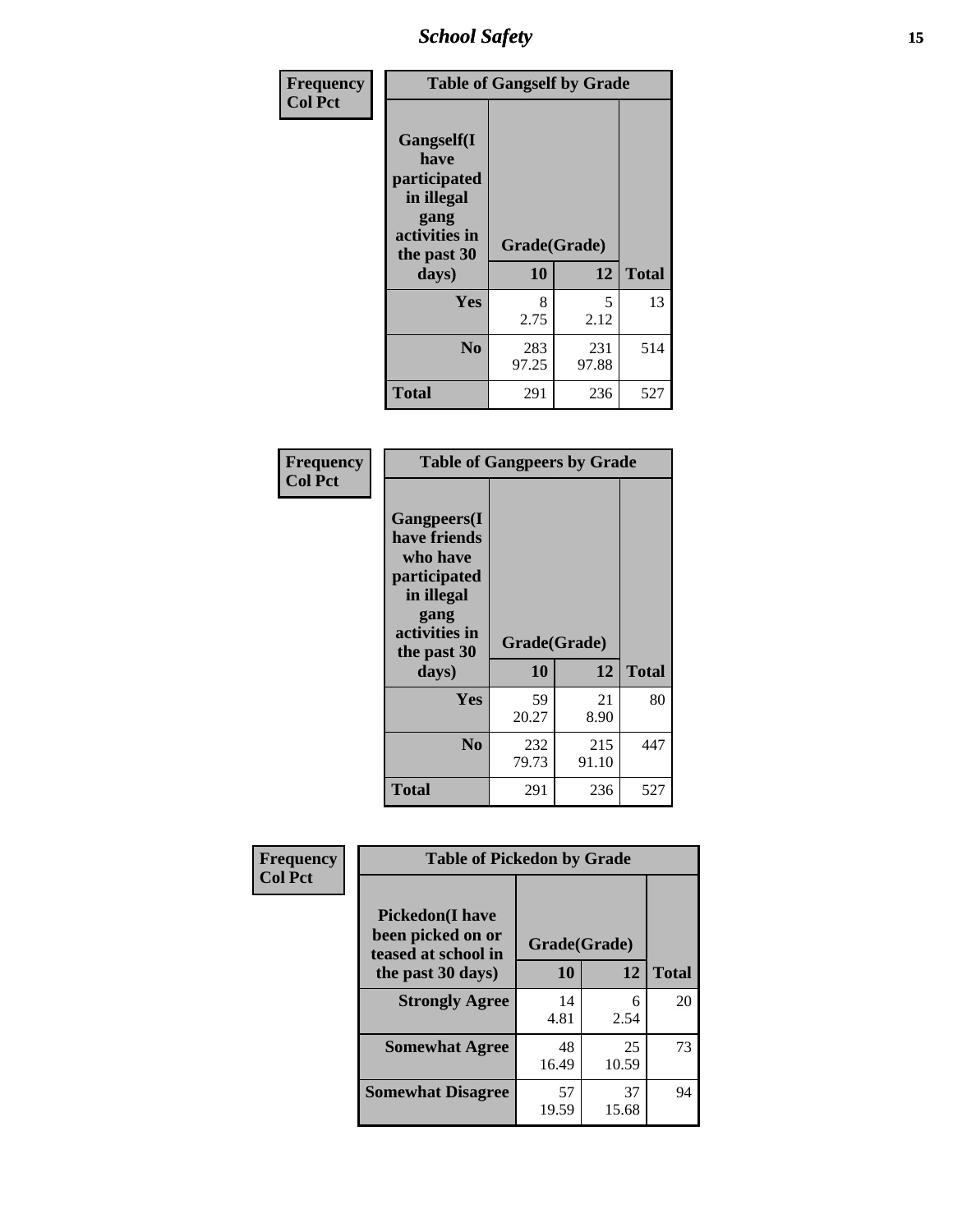# *School Safety* **16**

| Frequency      | <b>Table of Pickedon by Grade</b>                                                        |                    |              |              |
|----------------|------------------------------------------------------------------------------------------|--------------------|--------------|--------------|
| <b>Col Pct</b> | <b>Pickedon</b> (I have<br>been picked on or<br>teased at school in<br>the past 30 days) | Grade(Grade)<br>10 | 12           | <b>Total</b> |
|                | <b>Strongly Disagree</b>                                                                 | 172<br>59.11       | 168<br>71.19 | 340          |
|                | Total                                                                                    | 291                | 236          | 527          |

| Frequency      | <b>Table of Safeschool by Grade</b>                      |                    |              |              |  |  |  |  |  |  |  |
|----------------|----------------------------------------------------------|--------------------|--------------|--------------|--|--|--|--|--|--|--|
| <b>Col Pct</b> | Safeschool(School<br>is a place at which I<br>feel safe) | Grade(Grade)<br>10 | 12           | <b>Total</b> |  |  |  |  |  |  |  |
|                | <b>Strongly Agree</b>                                    | 53<br>18.21        | 61<br>25.85  | 114          |  |  |  |  |  |  |  |
|                | <b>Somewhat Agree</b>                                    | 169<br>58.08       | 122<br>51.69 | 291          |  |  |  |  |  |  |  |
|                | <b>Somewhat Disagree</b>                                 | 45<br>15.46        | 34<br>14.41  | 79           |  |  |  |  |  |  |  |
|                | <b>Strongly Disagree</b>                                 | 24<br>8.25         | 19<br>8.05   | 43           |  |  |  |  |  |  |  |
|                | <b>Total</b>                                             | 291                | 236          | 527          |  |  |  |  |  |  |  |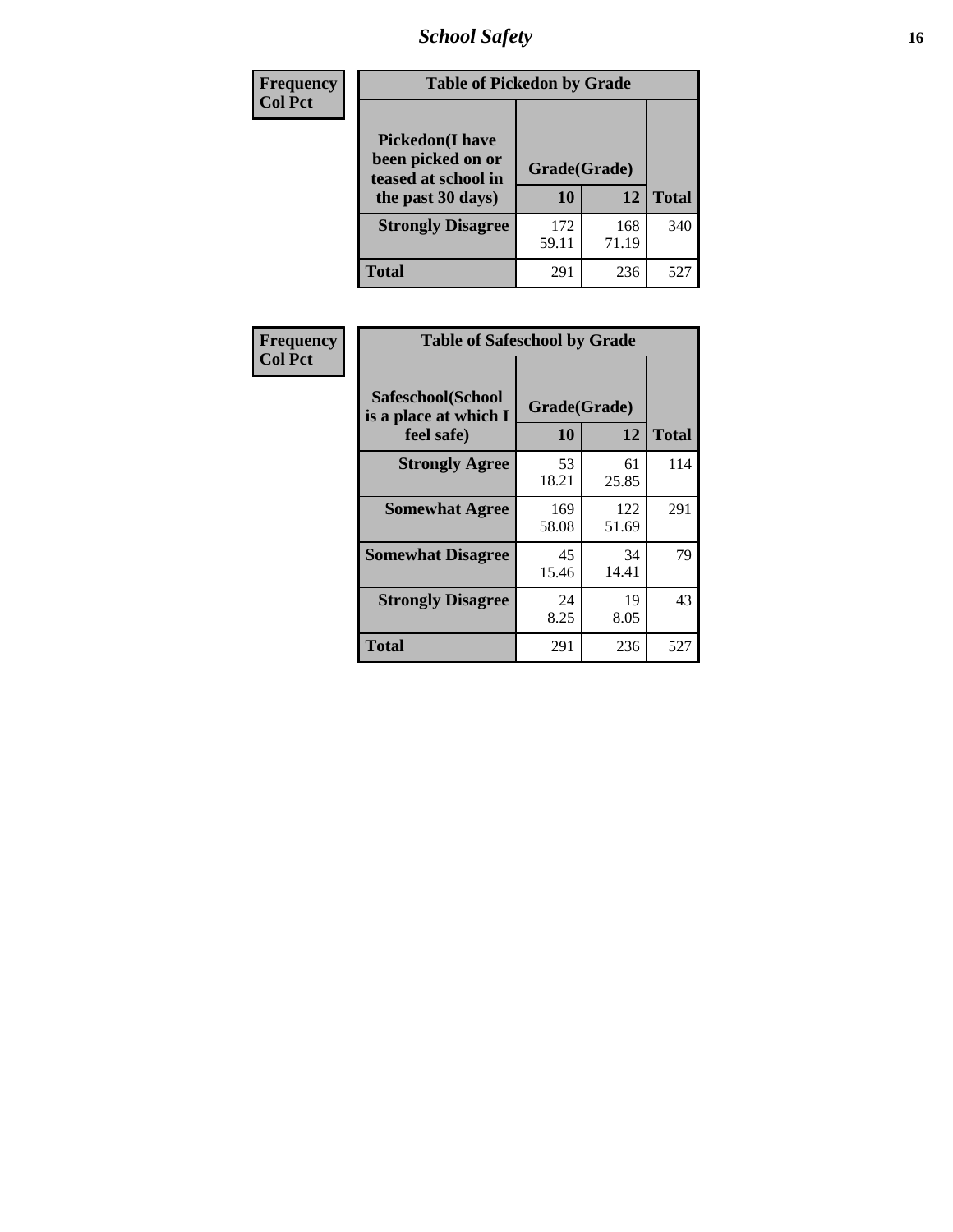*School Safety* **17**

| <b>Frequency</b> | <b>Table of Grade by Bullied</b> |                                                                               |            |                        |                  |                       |                  |              |  |  |  |
|------------------|----------------------------------|-------------------------------------------------------------------------------|------------|------------------------|------------------|-----------------------|------------------|--------------|--|--|--|
| <b>Row Pct</b>   |                                  | <b>Bullied</b> (I have been bullied by other<br>students in the past 30 days) |            |                        |                  |                       |                  |              |  |  |  |
|                  | Grade(Grade)                     | $\mathbf 0$                                                                   | 1 or       | 3 <sub>to</sub><br>5   | 10<br>to<br>19   | <b>20</b><br>to<br>29 | All<br><b>30</b> | <b>Total</b> |  |  |  |
|                  |                                  | <b>Days</b>                                                                   | days       | days                   | days             | days                  | days             |              |  |  |  |
|                  | 10                               | 263<br>90.38                                                                  | 15<br>5.15 | 4<br>1.37              | 5<br>1.72        | 3<br>1.03             | 0.34             | 291          |  |  |  |
|                  | 12                               | 231<br>97.88                                                                  | 0.42       | $\overline{2}$<br>0.85 | $\Omega$<br>0.00 | 2<br>0.85             | $\Omega$<br>0.00 | 236          |  |  |  |
|                  | <b>Total</b>                     | 494                                                                           | 16         | 6                      | 5                | 5                     | 1                | 527          |  |  |  |

| Frequency      | <b>Table of Grade by Bulliedothers</b> |                                                                |                   |                        |                        |                   |              |  |
|----------------|----------------------------------------|----------------------------------------------------------------|-------------------|------------------------|------------------------|-------------------|--------------|--|
| <b>Row Pct</b> |                                        | <b>Bulliedothers</b> (I bullied others<br>in the past 30 days) |                   |                        |                        |                   |              |  |
|                | Grade(Grade)                           | $\bf{0}$<br><b>Days</b>                                        | 1 or<br>2<br>days | 3 to<br>5<br>days      | 20<br>to<br>29<br>days | All<br>30<br>days | <b>Total</b> |  |
|                | 10                                     | 279<br>95.88                                                   | 6<br>2.06         | $\mathfrak{D}$<br>0.69 | 3<br>1.03              | 0.34              | 291          |  |
|                | 12                                     | 229<br>97.03                                                   | 3<br>1.27         | 0.42                   | $\mathcal{D}$<br>0.85  | 0.42              | 236          |  |
|                | <b>Total</b>                           | 508                                                            | 9                 | 3                      | 5                      | $\overline{2}$    | 527          |  |

| <b>Frequency</b> | <b>Table of Grade by Weaponschool</b> |              |                  |           |                       |                                                                    |                |              |  |  |  |
|------------------|---------------------------------------|--------------|------------------|-----------|-----------------------|--------------------------------------------------------------------|----------------|--------------|--|--|--|
| <b>Row Pct</b>   |                                       |              |                  |           |                       | Weaponschool (I brought a weapon<br>to school in the past 30 days) |                |              |  |  |  |
|                  |                                       | $\bf{0}$     | 1 or             | 6 to<br>9 | <b>10</b><br>to<br>19 | <b>20</b><br>t <sub>0</sub><br>29                                  | All<br>30      |              |  |  |  |
|                  | Grade(Grade)                          | <b>Days</b>  | days             | days      | days                  | days                                                               | days           | <b>Total</b> |  |  |  |
|                  | 10                                    | 286<br>98.28 | $\Omega$<br>0.00 | 0.34      | 0.34                  | 2<br>0.69                                                          | 0.34           | 291          |  |  |  |
|                  | 12                                    | 232<br>98.31 | 0.42             | 0<br>0.00 | $\Omega$<br>0.00      | 2<br>0.85                                                          | 0.42           | 236          |  |  |  |
|                  | <b>Total</b>                          | 518          |                  |           |                       | $\overline{4}$                                                     | $\overline{c}$ | 527          |  |  |  |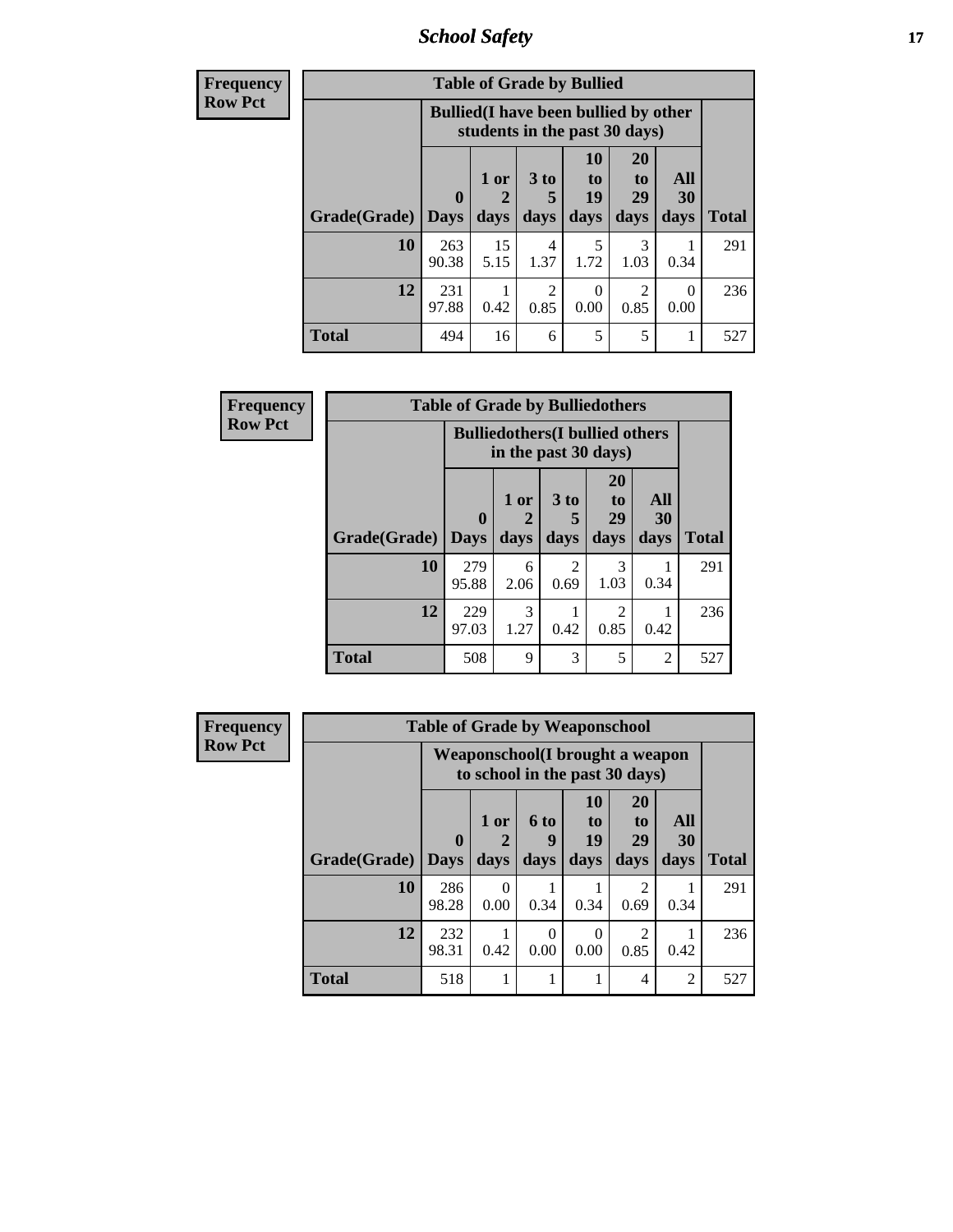*School Safety* **18**

| <b>Frequency</b> | <b>Table of Grade by Absentunsafe</b> |                             |                   |                                                                                   |                        |              |  |  |  |  |  |
|------------------|---------------------------------------|-----------------------------|-------------------|-----------------------------------------------------------------------------------|------------------------|--------------|--|--|--|--|--|
| <b>Row Pct</b>   |                                       |                             | 30 days)          | <b>Absentunsafe</b> (I have<br>missed school because I<br>felt unsafe in the past |                        |              |  |  |  |  |  |
|                  | Grade(Grade)                          | $\mathbf{0}$<br><b>Days</b> | 1 or<br>2<br>days | 10<br>to<br>19<br>days                                                            | 20<br>to<br>29<br>days | <b>Total</b> |  |  |  |  |  |
|                  | 10                                    | 286<br>98.28                | 2<br>0.69         | 2<br>0.69                                                                         | 0.34                   | 291          |  |  |  |  |  |
|                  | 12                                    | 233<br>98.73                | 0<br>0.00         | 0.42                                                                              | $\mathfrak{D}$<br>0.85 | 236          |  |  |  |  |  |
|                  | <b>Total</b>                          | 519                         | $\mathfrak{D}$    | 3                                                                                 | 3                      | 527          |  |  |  |  |  |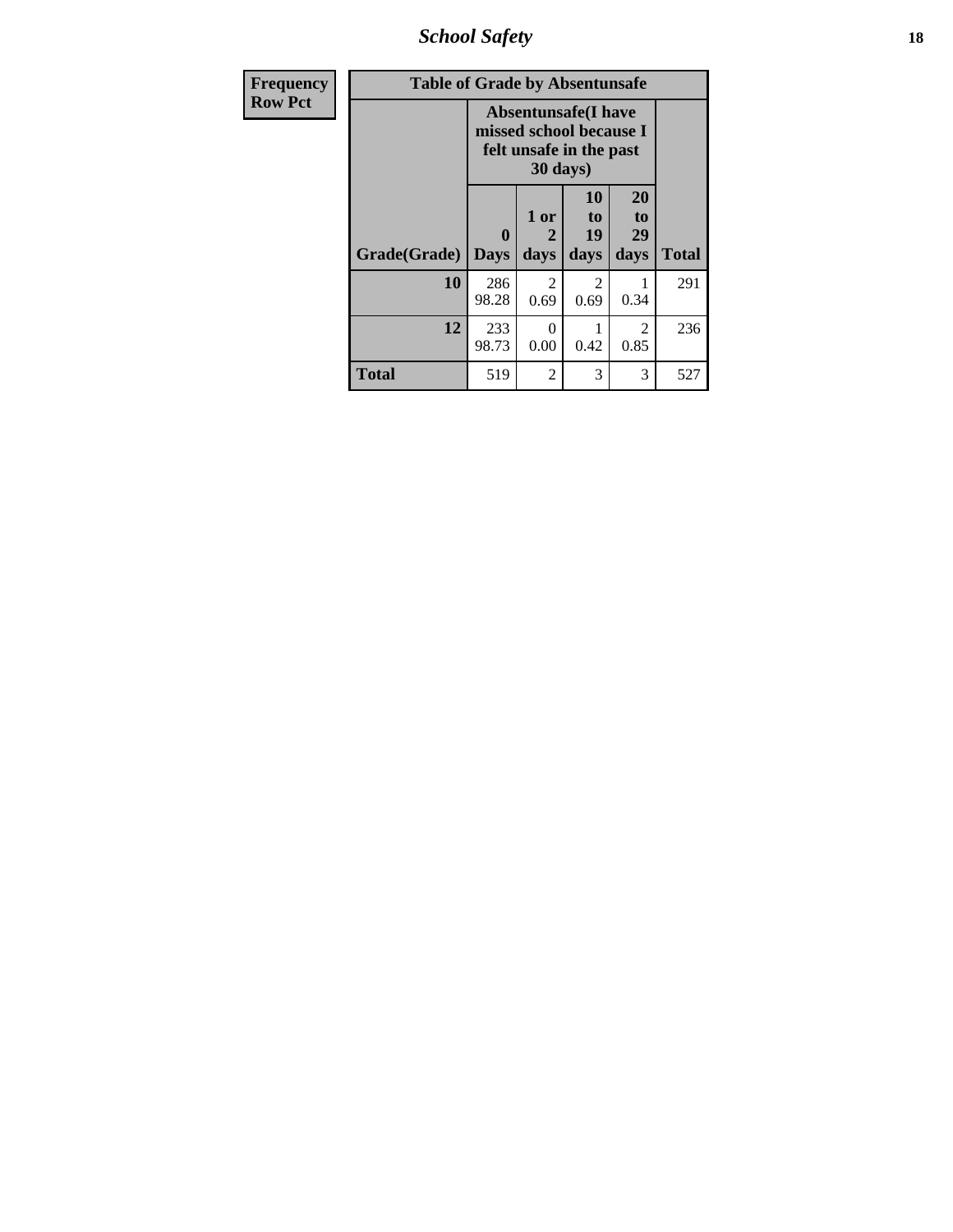# *Drug Use During Last 30 Days* **19**

#### **Frequency Row Pct**

| <b>Table of Grade by Alcohol</b> |                                 |                                     |                 |                        |                 |                        |                     |       |  |  |  |  |
|----------------------------------|---------------------------------|-------------------------------------|-----------------|------------------------|-----------------|------------------------|---------------------|-------|--|--|--|--|
|                                  |                                 | Alcohol (Alcohol use, past 30 days) |                 |                        |                 |                        |                     |       |  |  |  |  |
| Grade(Grade)                     | <b>Did</b><br>not<br><b>use</b> | $1 - 2$<br>days                     | $3 - 5$<br>days | $6 - 9$<br>days        | $10-19$<br>days | $20 - 29$<br>days      | <b>Every</b><br>day | Total |  |  |  |  |
| 10                               | 253<br>86.94                    | 16<br>5.50                          | 8<br>2.75       | $\overline{2}$<br>0.69 | 4<br>1.37       | 3<br>1.03              | 5<br>1.72           | 291   |  |  |  |  |
| 12                               | 180<br>76.27                    | 24<br>10.17                         | 11<br>4.66      | 11<br>4.66             | 5<br>2.12       | $\overline{2}$<br>0.85 | 3<br>1.27           | 236   |  |  |  |  |
| <b>Total</b>                     | 433                             | 40                                  | 19              | 13                     | 9               | 5                      | 8                   | 527   |  |  |  |  |

#### **Frequency Row Pct**

| <b>Table of Grade by Cigarettes</b> |                                 |                                                                                                                           |                        |                        |           |           |           |     |  |  |  |  |
|-------------------------------------|---------------------------------|---------------------------------------------------------------------------------------------------------------------------|------------------------|------------------------|-----------|-----------|-----------|-----|--|--|--|--|
|                                     |                                 | <b>Cigarettes</b> (Smoking tobacco use,<br>past 30 days)                                                                  |                        |                        |           |           |           |     |  |  |  |  |
| Grade(Grade)                        | <b>Did</b><br>not<br><b>use</b> | $6 - 9$<br>$10-19$<br>20-29<br>$1 - 2$<br>$3 - 5$<br>Every<br>days<br>day<br><b>Total</b><br>days<br>days<br>days<br>days |                        |                        |           |           |           |     |  |  |  |  |
| 10                                  | 258<br>88.66                    | 14<br>4.81                                                                                                                | $\mathfrak{D}$<br>0.69 | 3<br>1.03              | 3<br>1.03 | 6<br>2.06 | 5<br>1.72 | 291 |  |  |  |  |
| 12                                  | 207<br>87.71                    | 11<br>4.66                                                                                                                | 3<br>1.27              | $\overline{c}$<br>0.85 | 2<br>0.85 | 4<br>1.69 | 7<br>2.97 | 236 |  |  |  |  |
| <b>Total</b>                        | 465                             | 25                                                                                                                        | 5                      | 5                      | 5         | 10        | 12        | 527 |  |  |  |  |

| <b>Table of Grade by Smokeless</b> |                                 |                                                         |                 |                  |                 |                   |              |              |  |  |  |
|------------------------------------|---------------------------------|---------------------------------------------------------|-----------------|------------------|-----------------|-------------------|--------------|--------------|--|--|--|
|                                    |                                 | <b>Smokeless</b> (Chewing tobacco use,<br>past 30 days) |                 |                  |                 |                   |              |              |  |  |  |
| Grade(Grade)                       | <b>Did</b><br>not<br><b>use</b> | $1 - 2$<br>days                                         | $3 - 5$<br>days | $6-9$<br>days    | $10-19$<br>days | $20 - 29$<br>days | Every<br>day | <b>Total</b> |  |  |  |
| 10                                 | 285<br>97.94                    | 2<br>0.69                                               | 0<br>0.00       | 0.34             | 0.34            | 2<br>0.69         | 0<br>0.00    | 291          |  |  |  |
| 12                                 | 226<br>95.76                    | 3<br>1.27                                               | 0.42            | $\Omega$<br>0.00 | 0<br>0.00       | 1.27              | 3<br>1.27    | 236          |  |  |  |
| <b>Total</b>                       | 511                             | 5                                                       | ı               |                  | 1               | 5                 | 3            | 527          |  |  |  |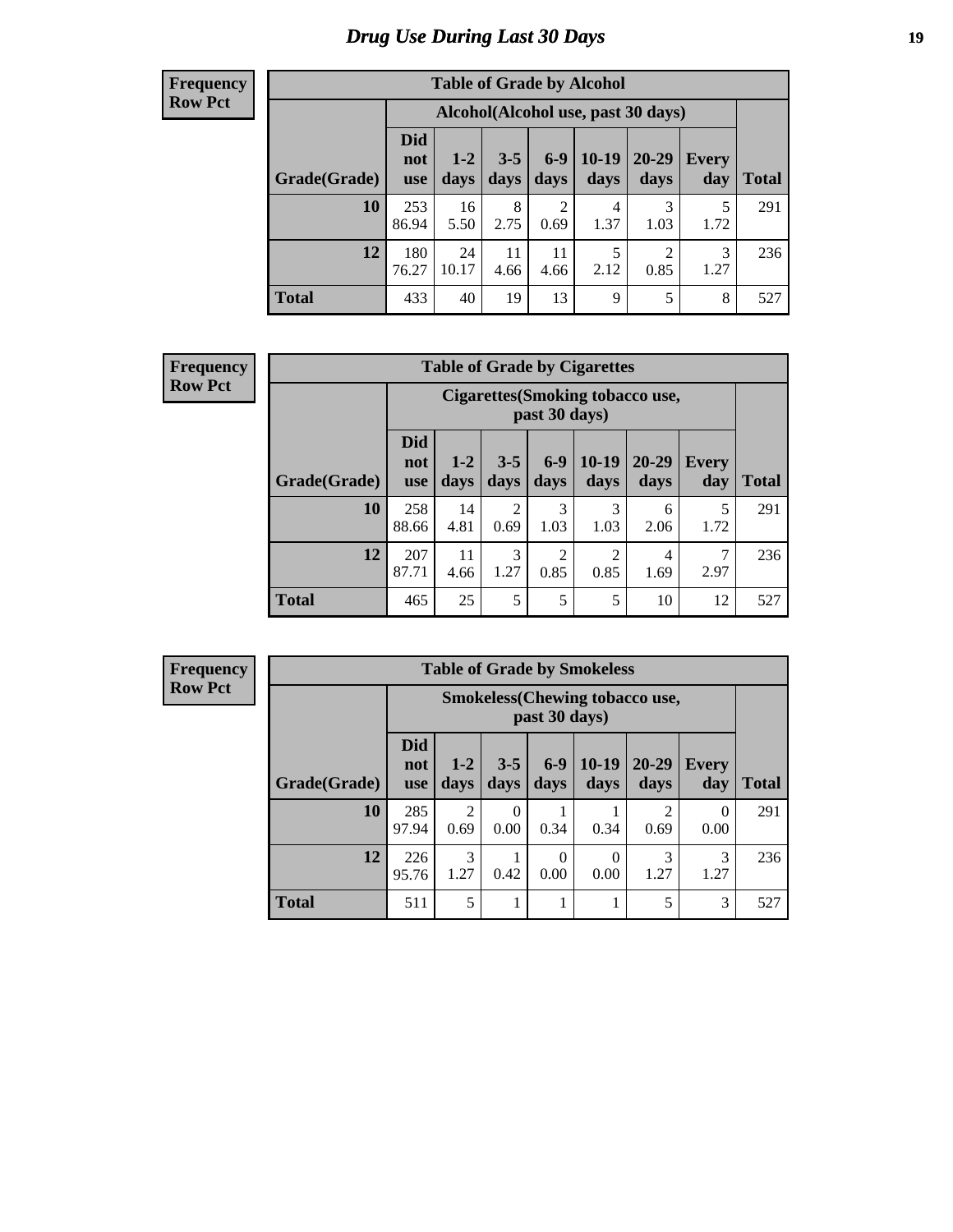| <b>Table of Grade by Marijuana</b> |                                 |                                         |                 |               |                 |                   |              |              |  |  |  |  |
|------------------------------------|---------------------------------|-----------------------------------------|-----------------|---------------|-----------------|-------------------|--------------|--------------|--|--|--|--|
|                                    |                                 | Marijuana (Marijuana use, past 30 days) |                 |               |                 |                   |              |              |  |  |  |  |
| Grade(Grade)                       | <b>Did</b><br>not<br><b>use</b> | $1 - 2$<br>days                         | $3 - 5$<br>days | $6-9$<br>days | $10-19$<br>days | $20 - 29$<br>days | Every<br>day | <b>Total</b> |  |  |  |  |
| 10                                 | 266<br>91.41                    | $\overline{7}$<br>2.41                  | 5<br>1.72       | 3<br>1.03     | 3<br>1.03       | 4<br>1.37         | 3<br>1.03    | 291          |  |  |  |  |
| 12                                 | 215<br>91.10                    | $\mathcal{I}$<br>2.97                   | 3<br>1.27       | 3<br>1.27     | 0.42            | 3<br>1.27         | 4<br>1.69    | 236          |  |  |  |  |
| <b>Total</b>                       | 481                             | 14                                      | 8               | 6             | 4               | 7                 | 7            | 527          |  |  |  |  |

| Frequency      |              | <b>Table of Grade by Cocaine</b> |                 |                 |                                     |                   |                     |              |  |  |
|----------------|--------------|----------------------------------|-----------------|-----------------|-------------------------------------|-------------------|---------------------|--------------|--|--|
| <b>Row Pct</b> |              |                                  |                 |                 | Cocaine (Cocaine use, past 30 days) |                   |                     |              |  |  |
|                | Grade(Grade) | <b>Did</b><br>not<br><b>use</b>  | $1 - 2$<br>days | $3 - 5$<br>days | $10-19$<br>days                     | $20 - 29$<br>days | <b>Every</b><br>day | <b>Total</b> |  |  |
|                | 10           | 285<br>97.94                     | 0.34            | 0<br>0.00       | 0<br>0.00                           | 4<br>1.37         | 0.34                | 291          |  |  |
|                | 12           | 229<br>97.03                     | 3<br>1.27       | 0.42            | $\overline{2}$<br>0.85              | 0.00              | 0.42                | 236          |  |  |
|                | <b>Total</b> | 514                              | 4               |                 | $\overline{2}$                      | $\overline{4}$    | $\overline{2}$      | 527          |  |  |

| <b>Frequency</b> | <b>Table of Grade by Inhalants</b> |                                 |                        |                  |                   |                     |              |  |
|------------------|------------------------------------|---------------------------------|------------------------|------------------|-------------------|---------------------|--------------|--|
| <b>Row Pct</b>   |                                    | Inhalants (Inhalant use,        |                        |                  |                   |                     |              |  |
|                  | Grade(Grade)                       | <b>Did</b><br>not<br><b>use</b> | $1 - 2$<br>days        | $10-19$<br>days  | $20 - 29$<br>days | <b>Every</b><br>day | <b>Total</b> |  |
|                  | 10                                 | 285<br>97.94                    | 0.34                   | 0.34             | 4<br>1.37         | 0<br>0.00           | 291          |  |
|                  | 12                                 | 232<br>98.31                    | $\overline{2}$<br>0.85 | $\Omega$<br>0.00 | 0.42              | 0.42                | 236          |  |
|                  | <b>Total</b>                       | 517                             | 3                      |                  | 5                 |                     | 527          |  |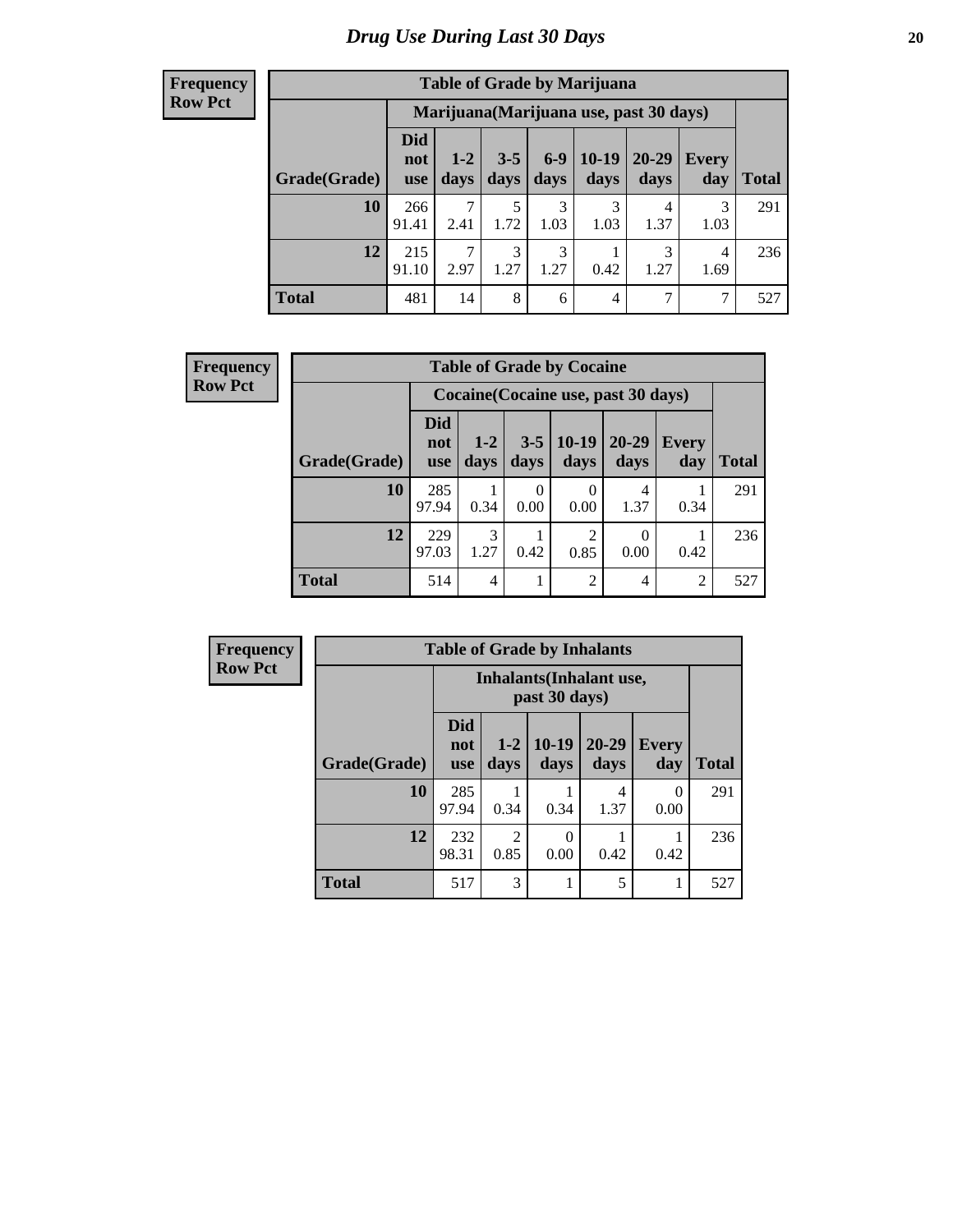# *Drug Use During Last 30 Days* **21**

| <b>Frequency</b> | <b>Table of Grade by Steroids</b> |                                 |                 |                  |                        |              |              |  |
|------------------|-----------------------------------|---------------------------------|-----------------|------------------|------------------------|--------------|--------------|--|
| <b>Row Pct</b>   |                                   |                                 |                 | past 30 days)    | Steroids (Steroid use, |              |              |  |
|                  | Grade(Grade)                      | <b>Did</b><br>not<br><b>use</b> | $1 - 2$<br>days | $3 - 5$<br>days  | $20 - 29$<br>days      | Every<br>day | <b>Total</b> |  |
|                  | 10                                | 283<br>97.25                    | 0.34            | 2<br>0.69        | 5<br>1.72              | 0<br>0.00    | 291          |  |
|                  | 12                                | 233<br>98.73                    | 0.42            | $\Omega$<br>0.00 | 0.42                   | 0.42         | 236          |  |
|                  | <b>Total</b>                      | 516                             | $\overline{2}$  | 2                | 6                      |              | 527          |  |

**Frequency Row Pct**

| <b>Table of Grade by Ecstasy</b> |                                 |                                                                                                                             |                |                  |                  |           |                  |     |  |  |
|----------------------------------|---------------------------------|-----------------------------------------------------------------------------------------------------------------------------|----------------|------------------|------------------|-----------|------------------|-----|--|--|
|                                  |                                 | Ecstasy (Ecstasy use, past 30 days)                                                                                         |                |                  |                  |           |                  |     |  |  |
| Grade(Grade)                     | <b>Did</b><br>not<br><b>use</b> | $10-19$<br>$6-9$<br>$3 - 5$<br>$20 - 29$<br>$1 - 2$<br>Every<br><b>Total</b><br>days<br>days<br>days<br>days<br>day<br>days |                |                  |                  |           |                  |     |  |  |
| 10                               | 283<br>97.25                    | 0.34                                                                                                                        | 0.34           | 0.34             | $\theta$<br>0.00 | 1.72      | $\Omega$<br>0.00 | 291 |  |  |
| 12                               | 230<br>97.46                    | 2<br>0.85                                                                                                                   | 0.42           | $\Omega$<br>0.00 | 0.42             | 0<br>0.00 | 2<br>0.85        | 236 |  |  |
| <b>Total</b>                     | 513                             | 3                                                                                                                           | $\overline{2}$ |                  | 1                | 5         | $\overline{2}$   | 527 |  |  |

| <b>Table of Grade by Meth</b> |                                 |                                            |                  |                 |                   |                     |              |  |
|-------------------------------|---------------------------------|--------------------------------------------|------------------|-----------------|-------------------|---------------------|--------------|--|
|                               |                                 | Meth(Methamphetamine use,<br>past 30 days) |                  |                 |                   |                     |              |  |
| Grade(Grade)                  | <b>Did</b><br>not<br><b>use</b> | $1-2$<br>days                              | $3 - 5$<br>days  | $10-19$<br>days | $20 - 29$<br>days | <b>Every</b><br>day | <b>Total</b> |  |
| 10                            | 284<br>97.59                    | 0<br>0.00                                  | 0.34             | 0.34            | 5<br>1.72         | 0<br>0.00           | 291          |  |
| 12                            | 232<br>98.31                    | $\mathfrak{D}$<br>0.85                     | $\theta$<br>0.00 | 0<br>0.00       | 0.42              | 0.42                | 236          |  |
| <b>Total</b>                  | 516                             | $\overline{2}$                             | 1                |                 | 6                 |                     | 527          |  |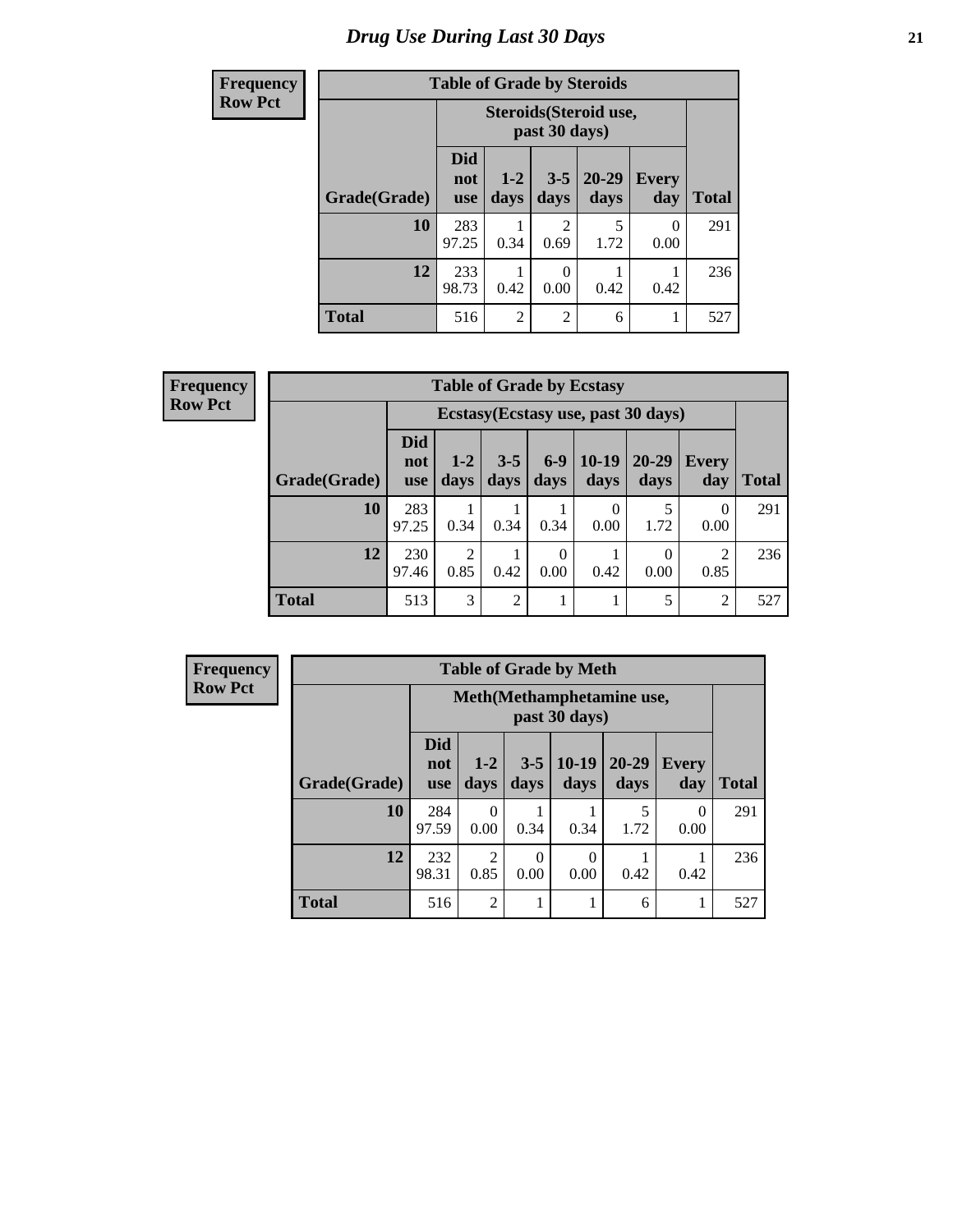# *Drug Use During Last 30 Days* **22**

#### **Frequency Row Pct**

| <b>Table of Grade by Hallucinogens</b> |                                                                                                                                                      |                                                   |      |                |           |                |     |  |
|----------------------------------------|------------------------------------------------------------------------------------------------------------------------------------------------------|---------------------------------------------------|------|----------------|-----------|----------------|-----|--|
|                                        |                                                                                                                                                      | Hallucinogens (Hallucinogen use,<br>past 30 days) |      |                |           |                |     |  |
| Grade(Grade)                           | <b>Did</b><br>$10-19$<br>$20 - 29$<br>$3 - 5$<br>$1 - 2$<br><b>Every</b><br>not<br>days<br>days<br>days<br>day<br><b>Total</b><br>days<br><b>use</b> |                                                   |      |                |           |                |     |  |
| 10                                     | 283<br>97.25                                                                                                                                         | 0<br>0.00                                         | 0.34 | 0<br>0.00      | 6<br>2.06 | 0.34           | 291 |  |
| 12                                     | $\overline{c}$<br>$\overline{2}$<br>231<br>0<br>0<br>0.85<br>97.88<br>0.85<br>0.00<br>0.00<br>0.42                                                   |                                                   |      |                |           |                |     |  |
| <b>Total</b>                           | 514                                                                                                                                                  | $\overline{c}$                                    |      | $\overline{2}$ | 6         | $\overline{c}$ | 527 |  |

| <b>Table of Grade by Prescription</b>                                                                       |                                                                                                                                                 |                                                                                |                |      |      |      |     |  |
|-------------------------------------------------------------------------------------------------------------|-------------------------------------------------------------------------------------------------------------------------------------------------|--------------------------------------------------------------------------------|----------------|------|------|------|-----|--|
|                                                                                                             |                                                                                                                                                 | <b>Prescription</b> (Prescription drugs not<br>prescribed to me, past 30 days) |                |      |      |      |     |  |
| Grade(Grade)                                                                                                | <b>Did</b><br>$3 - 5 \mid 10 - 19$<br>$20 - 29$<br>$1 - 2$<br><b>Every</b><br>not<br>days<br><b>Total</b><br>days<br>days<br>days<br>day<br>use |                                                                                |                |      |      |      |     |  |
| 10                                                                                                          | 279<br>95.88                                                                                                                                    | 4<br>1.37                                                                      | 0.34           | 0.34 | 1.72 | 0.34 | 291 |  |
| 12<br>$\mathfrak{D}$<br>229<br>$\mathcal{D}_{\mathcal{L}}$<br>0.42<br>0.42<br>97.03<br>0.42<br>0.85<br>0.85 |                                                                                                                                                 |                                                                                |                |      |      |      | 236 |  |
| <b>Total</b>                                                                                                | 508                                                                                                                                             | 6                                                                              | $\overline{2}$ | 2    | 6    | 3    | 527 |  |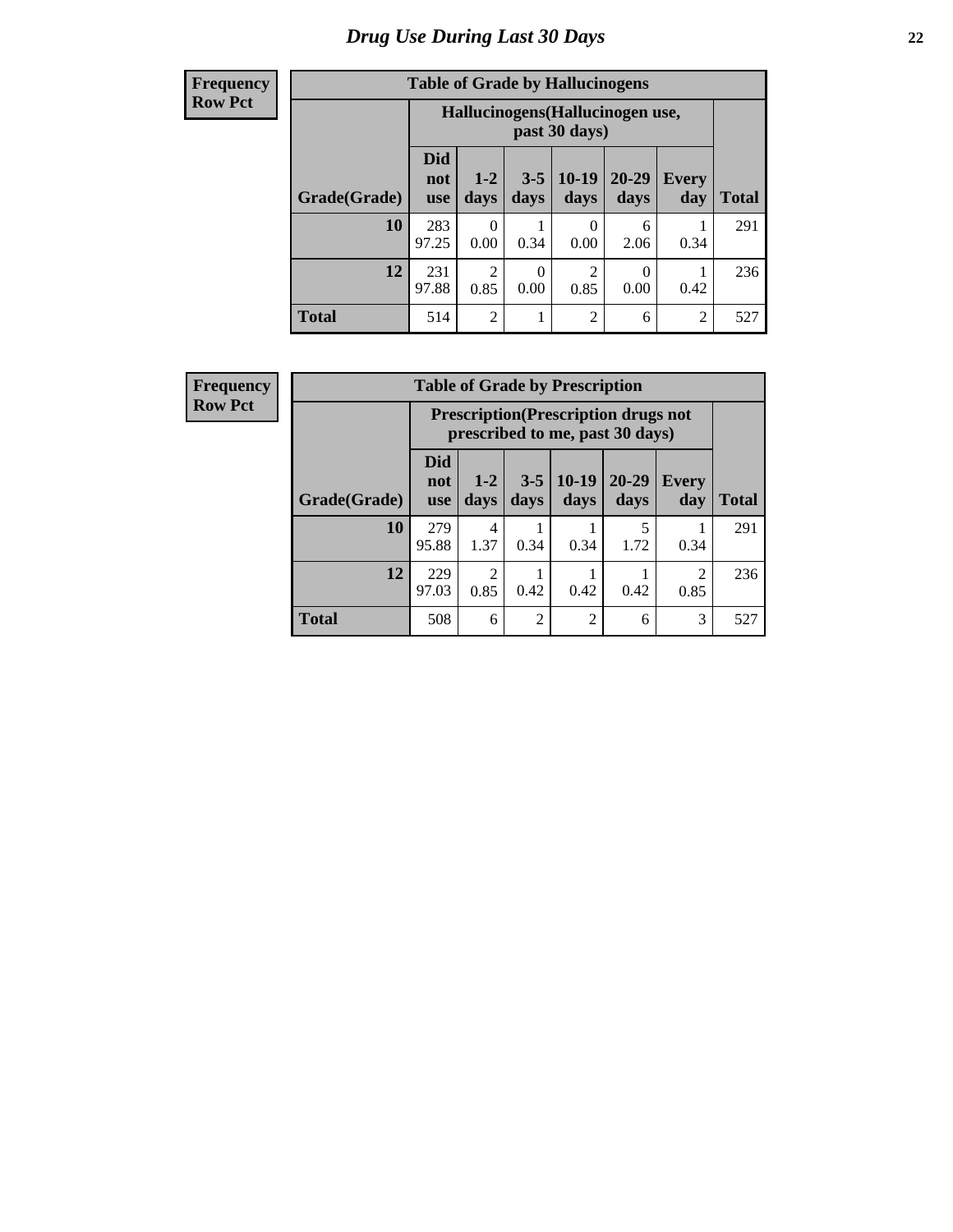| Frequency      | <b>Table of Alcoholease by Grade</b>       |                    |              |              |  |  |
|----------------|--------------------------------------------|--------------------|--------------|--------------|--|--|
| <b>Col Pct</b> | Alcoholease (It is<br>easy to get alcohol) | Grade(Grade)<br>10 | 12           | <b>Total</b> |  |  |
|                | <b>Strongly Agree</b>                      | 101<br>34.71       | 119<br>50.42 | 220          |  |  |
|                | <b>Somewhat Agree</b>                      | 106<br>36.43       | 73<br>30.93  | 179          |  |  |
|                | <b>Somewhat Disagree</b>                   | 39<br>13.40        | 24<br>10.17  | 63           |  |  |
|                | <b>Strongly Disagree</b>                   | 45<br>15.46        | 20<br>8.47   | 65           |  |  |
|                | <b>Total</b>                               | 291                | 236          | 527          |  |  |

| Frequency      |                                                          | <b>Table of Cigarettesease by Grade</b> |              |              |  |  |  |
|----------------|----------------------------------------------------------|-----------------------------------------|--------------|--------------|--|--|--|
| <b>Col Pct</b> | Cigarettesease (It is<br>easy to get smoking<br>tobacco) | Grade(Grade)<br><b>10</b>               | 12           | <b>Total</b> |  |  |  |
|                | <b>Strongly Agree</b>                                    | 102<br>35.05                            | 130<br>55.08 | 232          |  |  |  |
|                | <b>Somewhat Agree</b>                                    | 87<br>29.90                             | 58<br>24.58  | 145          |  |  |  |
|                | <b>Somewhat Disagree</b>                                 | 38<br>13.06                             | 21<br>8.90   | 59           |  |  |  |
|                | <b>Strongly Disagree</b>                                 | 64<br>21.99                             | 27<br>11.44  | 91           |  |  |  |
|                | <b>Total</b>                                             | 291                                     | 236          | 527          |  |  |  |

| Frequency      | <b>Table of Smokelessease by Grade</b>             |              |              |              |
|----------------|----------------------------------------------------|--------------|--------------|--------------|
| <b>Col Pct</b> | <b>Smokelessease</b> (It is<br>easy to get chewing | Grade(Grade) |              |              |
|                | tobacco)                                           | <b>10</b>    | 12           | <b>Total</b> |
|                | <b>Strongly Agree</b>                              | 76<br>26.12  | 113<br>47.88 | 189          |
|                | <b>Somewhat Agree</b>                              | 87<br>29.90  | 57<br>24.15  | 144          |
|                | <b>Somewhat Disagree</b>                           | 38<br>13.06  | 33<br>13.98  | 71           |
|                | <b>Strongly Disagree</b>                           | 90<br>30.93  | 33<br>13.98  | 123          |
|                | Total                                              | 291          | 236          | 527          |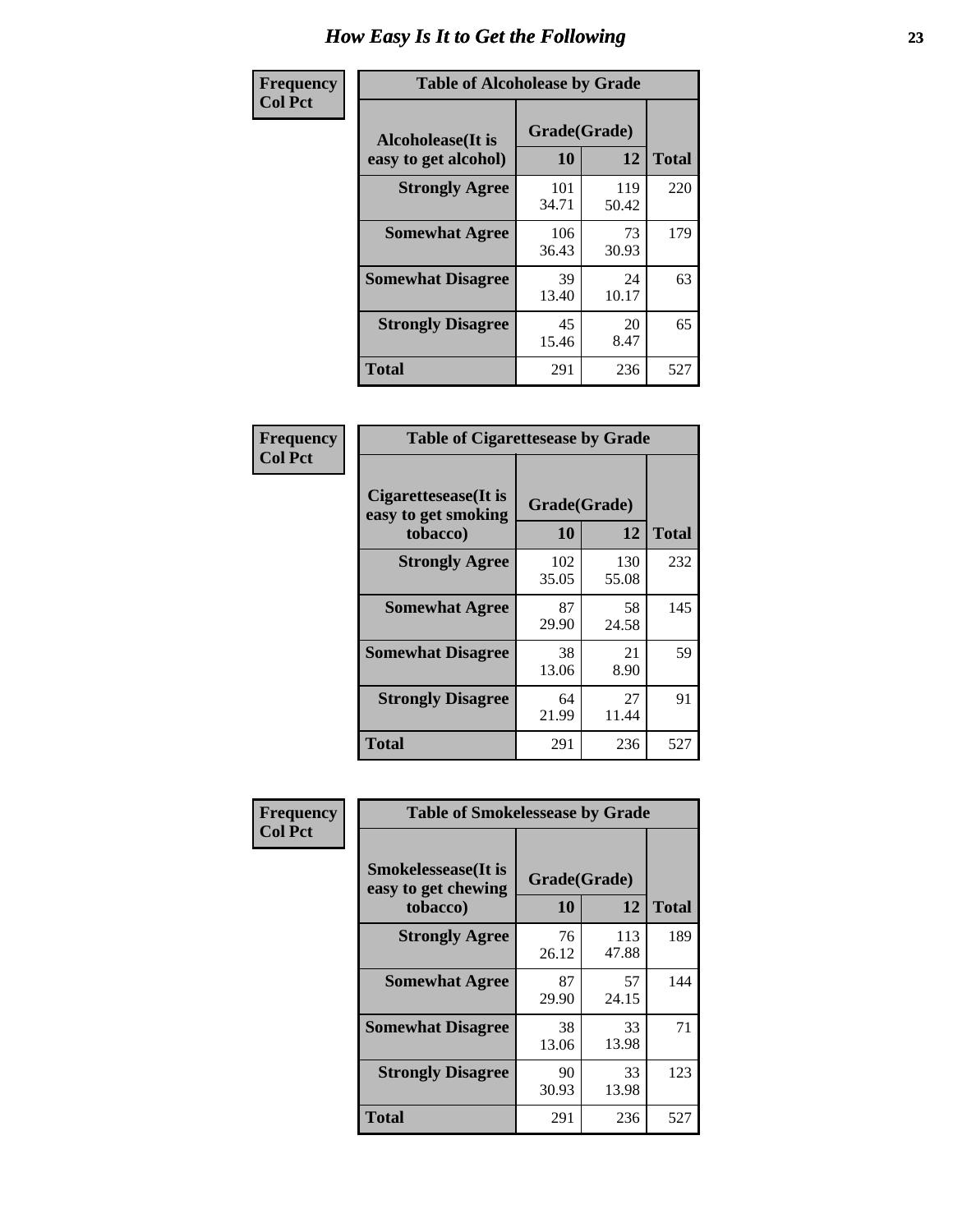| Frequency      | <b>Table of Marijuanaease by Grade</b>           |                           |              |              |  |  |  |
|----------------|--------------------------------------------------|---------------------------|--------------|--------------|--|--|--|
| <b>Col Pct</b> | Marijuanaease(It is<br>easy to get<br>marijuana) | Grade(Grade)<br><b>10</b> | 12           | <b>Total</b> |  |  |  |
|                | <b>Strongly Agree</b>                            | 96<br>32.99               | 115<br>48.73 | 211          |  |  |  |
|                | <b>Somewhat Agree</b>                            | 82<br>28.18               | 64<br>27.12  | 146          |  |  |  |
|                | <b>Somewhat Disagree</b>                         | 40<br>13.75               | 17<br>7.20   | 57           |  |  |  |
|                | <b>Strongly Disagree</b>                         | 73<br>25.09               | 40<br>16.95  | 113          |  |  |  |
|                | <b>Total</b>                                     | 291                       | 236          | 527          |  |  |  |

| <b>Table of Cocaineease by Grade</b> |              |             |              |  |  |  |  |
|--------------------------------------|--------------|-------------|--------------|--|--|--|--|
| Cocaineease(It is                    | Grade(Grade) |             |              |  |  |  |  |
| easy to get cocaine)                 | 10           | 12          | <b>Total</b> |  |  |  |  |
| <b>Strongly Agree</b>                | 38<br>13.06  | 46<br>19.49 | 84           |  |  |  |  |
| <b>Somewhat Agree</b>                | 72<br>24.74  | 71<br>30.08 | 143          |  |  |  |  |
| <b>Somewhat Disagree</b>             | 74<br>25.43  | 59<br>25.00 | 133          |  |  |  |  |
| <b>Strongly Disagree</b>             | 107<br>36.77 | 60<br>25.42 | 167          |  |  |  |  |
| <b>Total</b>                         | 291          | 236         | 527          |  |  |  |  |

| Frequency      | <b>Table of Inhalantsease by Grade</b>     |              |             |              |  |  |  |
|----------------|--------------------------------------------|--------------|-------------|--------------|--|--|--|
| <b>Col Pct</b> | <b>Inhalantsease</b> (It is<br>easy to get | Grade(Grade) |             |              |  |  |  |
|                | inhalants)                                 | 10           | 12          | <b>Total</b> |  |  |  |
|                | <b>Strongly Agree</b>                      | 113<br>38.83 | 99<br>41.95 | 212          |  |  |  |
|                | <b>Somewhat Agree</b>                      | 60<br>20.62  | 65<br>27.54 | 125          |  |  |  |
|                | <b>Somewhat Disagree</b>                   | 41<br>14.09  | 26<br>11.02 | 67           |  |  |  |
|                | <b>Strongly Disagree</b>                   | 77<br>26.46  | 46<br>19.49 | 123          |  |  |  |
|                | <b>Total</b>                               | 291          | 236         | 527          |  |  |  |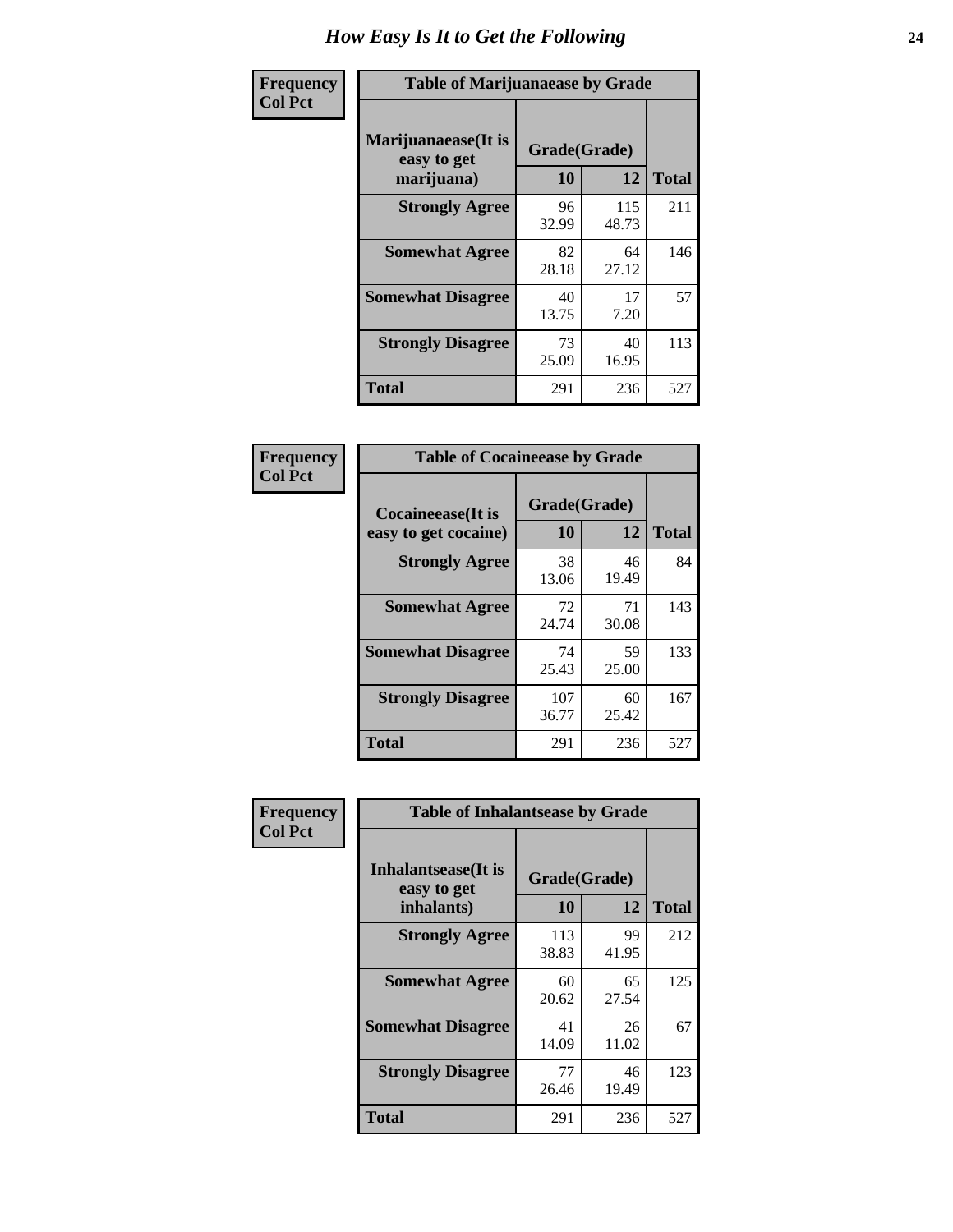| Frequency      | <b>Table of Steroidsease by Grade</b>               |                    |             |              |  |  |  |  |  |  |  |
|----------------|-----------------------------------------------------|--------------------|-------------|--------------|--|--|--|--|--|--|--|
| <b>Col Pct</b> | <b>Steroidsease</b> (It is<br>easy to get steroids) | Grade(Grade)<br>10 | 12          | <b>Total</b> |  |  |  |  |  |  |  |
|                | <b>Strongly Agree</b>                               | 31<br>10.65        | 50<br>21.19 | 81           |  |  |  |  |  |  |  |
|                | <b>Somewhat Agree</b>                               | 67<br>23.02        | 68<br>28.81 | 135          |  |  |  |  |  |  |  |
|                | <b>Somewhat Disagree</b>                            | 83<br>28.52        | 55<br>23.31 | 138          |  |  |  |  |  |  |  |
|                | <b>Strongly Disagree</b>                            | 110<br>37.80       | 63<br>26.69 | 173          |  |  |  |  |  |  |  |
|                | <b>Total</b>                                        | 291                | 236         | 527          |  |  |  |  |  |  |  |

| Frequency      | <b>Table of Ecstasyease by Grade</b>              |                    |              |     |
|----------------|---------------------------------------------------|--------------------|--------------|-----|
| <b>Col Pct</b> | <b>Ecstasyease</b> (It is<br>easy to get ecstasy) | Grade(Grade)<br>10 | <b>Total</b> |     |
|                | <b>Strongly Agree</b>                             | 31<br>10.65        | 49<br>20.76  | 80  |
|                | <b>Somewhat Agree</b>                             | 78<br>26.80        | 71<br>30.08  | 149 |
|                | <b>Somewhat Disagree</b>                          | 71<br>24.40        | 62<br>26.27  | 133 |
|                | <b>Strongly Disagree</b>                          | 111<br>38.14       | 54<br>22.88  | 165 |
|                | Total                                             | 291                | 236          | 527 |

| Frequency      | <b>Table of Methease by Grade</b>                          |                           |              |     |
|----------------|------------------------------------------------------------|---------------------------|--------------|-----|
| <b>Col Pct</b> | <b>Methease</b> (It is easy<br>to get<br>methamphetamines) | Grade(Grade)<br><b>10</b> | <b>Total</b> |     |
|                | <b>Strongly Agree</b>                                      | 25<br>8.59                | 39<br>16.53  | 64  |
|                | <b>Somewhat Agree</b>                                      | 69<br>23.71               | 57<br>24.15  | 126 |
|                | <b>Somewhat Disagree</b>                                   | 75<br>25.77               | 64<br>27.12  | 139 |
|                | <b>Strongly Disagree</b>                                   | 122<br>41.92              | 76<br>32.20  | 198 |
|                | Total                                                      | 291                       | 236          | 527 |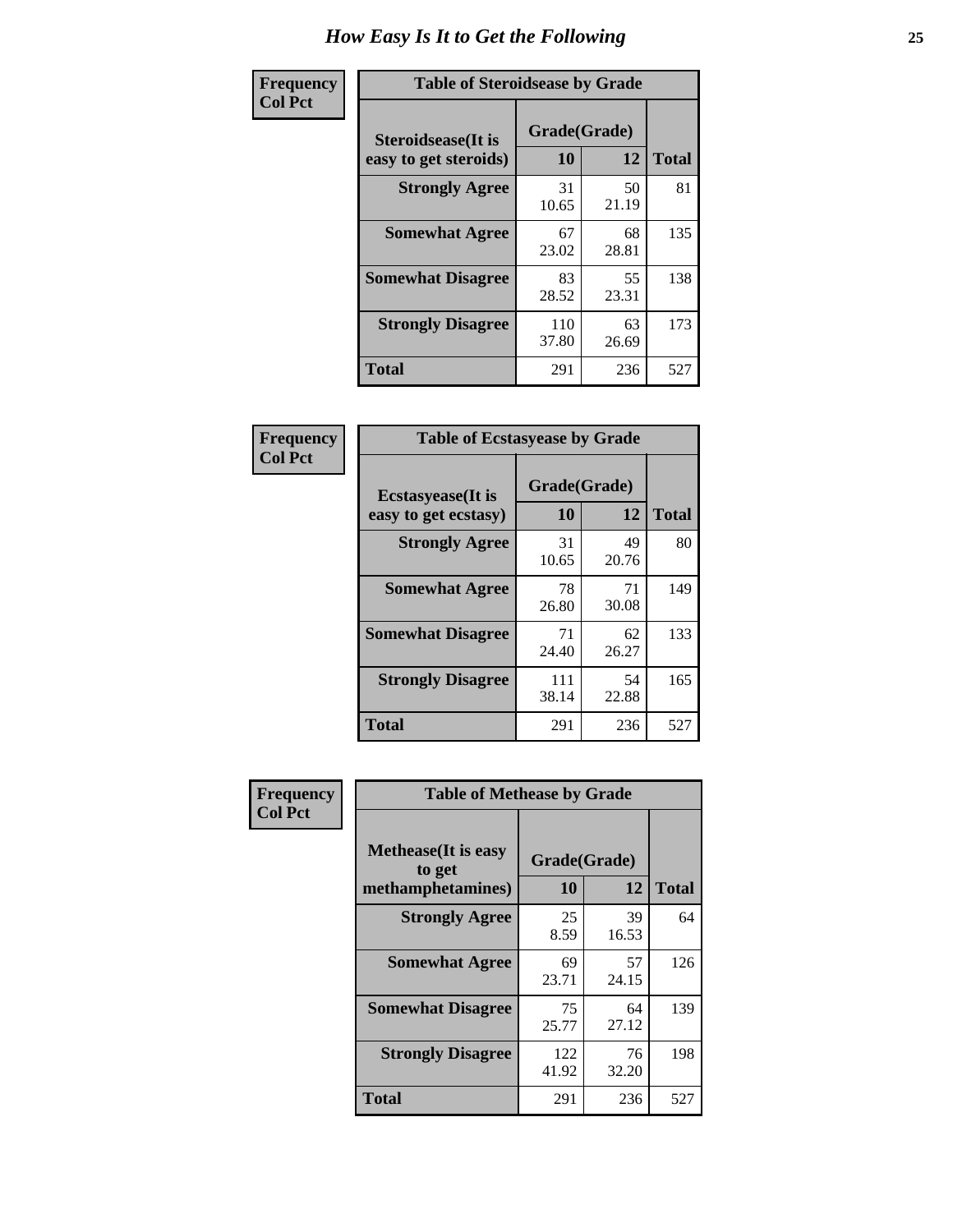| <b>Frequency</b> | <b>Table of Hallucinogensease by Grade</b>               |                    |              |     |
|------------------|----------------------------------------------------------|--------------------|--------------|-----|
| <b>Col Pct</b>   | Hallucinogensease(It<br>is easy to get<br>hallucinogens) | Grade(Grade)<br>12 | <b>Total</b> |     |
|                  | <b>Strongly Agree</b>                                    | 30<br>10.31        | 43<br>18.22  | 73  |
|                  | <b>Somewhat Agree</b>                                    | 69<br>23.71        | 60<br>25.42  | 129 |
|                  | <b>Somewhat Disagree</b>                                 | 79<br>27.15        | 64<br>27.12  | 143 |
|                  | <b>Strongly Disagree</b>                                 | 113<br>38.83       | 69<br>29.24  | 182 |
|                  | <b>Total</b>                                             | 291                | 236          | 527 |

| Frequency<br>Col Pct |
|----------------------|

| <b>Table of Prescriptionease by Grade</b>                                                |              |             |              |
|------------------------------------------------------------------------------------------|--------------|-------------|--------------|
| <b>Prescriptionease</b> (It<br>is easy to get<br>prescription drugs<br>not prescribed to | Grade(Grade) |             |              |
| me)                                                                                      | 10           | 12          | <b>Total</b> |
| <b>Strongly Agree</b>                                                                    | 108<br>37.11 | 97<br>41.10 | 205          |
| <b>Somewhat Agree</b>                                                                    | 84<br>28.87  | 72<br>30.51 | 156          |
| <b>Somewhat Disagree</b>                                                                 | 37<br>12.71  | 24<br>10.17 | 61           |
| <b>Strongly Disagree</b>                                                                 | 62<br>21.31  | 43<br>18.22 | 105          |
| <b>Total</b>                                                                             | 291          | 236         | 527          |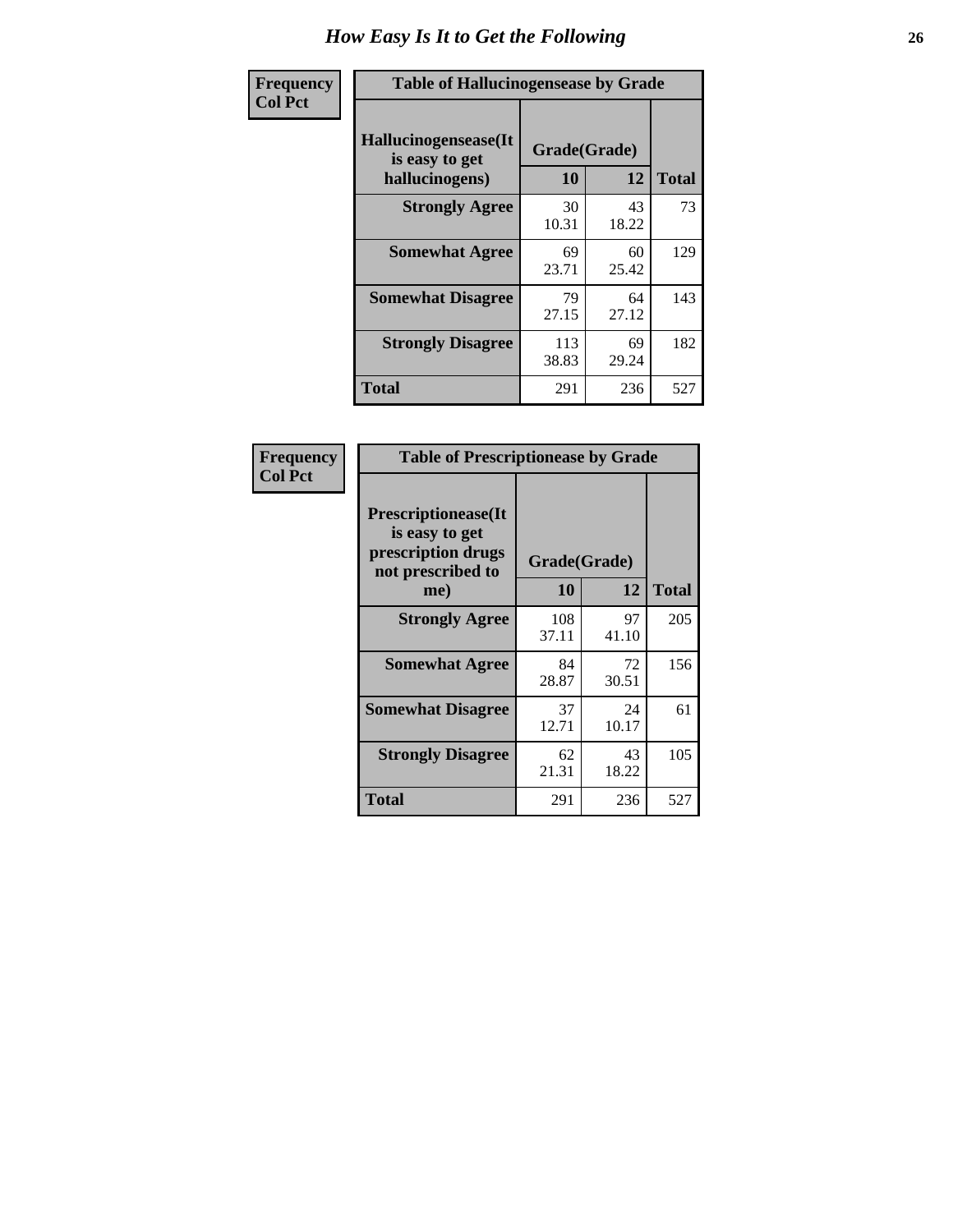#### *Age at Onset of Use* **27** *Results for "Age at Onset of Use" questions exclude students who said they did not use that substance*

| Frequency      |                        |             |                                                  |           |           |           | <b>Table of Grade by Alcoholinit</b> |                     |             |             |                  |              |  |
|----------------|------------------------|-------------|--------------------------------------------------|-----------|-----------|-----------|--------------------------------------|---------------------|-------------|-------------|------------------|--------------|--|
| <b>Row Pct</b> |                        |             | Alcoholinit (I started using alcohol when I was) |           |           |           |                                      |                     |             |             |                  |              |  |
|                | Grade(Grade)   younger | <b>8 or</b> | 9                                                | 10        | 11        | 12        | 13                                   | 14                  | 15          | 16          | 17               | <b>Total</b> |  |
|                | 10                     | 7.81        | $\bf{I}$<br>1.56                                 | 2<br>3.13 | 2<br>3.13 | 4<br>6.25 | 9<br>14.06                           | 20<br>31.25         | 18<br>28.13 | 3<br>4.69   | $\Omega$<br>0.00 | 64           |  |
|                | 12                     | 4<br>4.88   | $\overline{2}$<br>2.44                           | 1.22      | 3<br>3.66 | 2<br>2.44 | 8<br>9.76                            | $8^{\circ}$<br>9.76 | 15<br>18.29 | 27<br>32.93 | 12<br>14.63      | 82           |  |
|                | <b>Total</b>           | 9           | 3                                                | 3         | 5         | 6         | 17                                   | 28                  | 33          | 30          | 12               | 146          |  |
|                |                        |             |                                                  |           |           |           | Frequency Missing $= 381$            |                     |             |             |                  |              |  |

| <b>Frequency</b> |
|------------------|
| <b>Row Pct</b>   |

| <b>Table of Grade by Cigarettesinit</b> |                        |                                                       |                  |                      |                        |                           |             |             |            |            |                       |              |  |
|-----------------------------------------|------------------------|-------------------------------------------------------|------------------|----------------------|------------------------|---------------------------|-------------|-------------|------------|------------|-----------------------|--------------|--|
|                                         |                        | Cigarettesinit (I started smoking tobacco when I was) |                  |                      |                        |                           |             |             |            |            |                       |              |  |
| Grade(Grade)                            | <b>8 or</b><br>younger | 9                                                     | 10               | 11                   | 12                     | 13                        | 14          | 15          | 16         | 17         | <b>18 or</b><br>older | <b>Total</b> |  |
| 10                                      | 2.38                   | 2.38                                                  | $\Omega$<br>0.00 | 2<br>4.76            | 2<br>4.76              | 10<br>23.81               | 11<br>26.19 | 11<br>26.19 | 4<br>9.52  | 0<br>0.00  | $\Omega$<br>0.00      | 42           |  |
| 12                                      | 3<br>9.09              | $\Omega$<br>0.00                                      | 2<br>6.06        | $\mathbf{0}$<br>0.00 | $\overline{0}$<br>0.00 | 3.03                      | 6<br>18.18  | 3<br>9.09   | 9<br>27.27 | 8<br>24.24 | 3.03                  | 33           |  |
| <b>Total</b>                            | 4                      |                                                       | 2                | $\overline{2}$       | $\overline{2}$         | 11                        | 17          | 14          | 13         | 8          |                       | 75           |  |
|                                         |                        |                                                       |                  |                      |                        | Frequency Missing $= 452$ |             |             |            |            |                       |              |  |

| <b>Frequency</b> |                                                      |                 |                  | <b>Table of Grade by Smokelessinit</b> |                  |           |                  |            |            |              |  |
|------------------|------------------------------------------------------|-----------------|------------------|----------------------------------------|------------------|-----------|------------------|------------|------------|--------------|--|
| <b>Row Pct</b>   | Smokelessinit (I started chewing tobacco when I was) |                 |                  |                                        |                  |           |                  |            |            |              |  |
|                  | Grade(Grade)                                         | 8 or<br>younger | 9                | <b>10</b>                              | 11               | 12        | 15               | <b>16</b>  | 17         | <b>Total</b> |  |
|                  | 10                                                   | 12.50           | 12.50            | $\Omega$<br>0.00                       | 12.50            | 12.50     | $\theta$<br>0.00 | 4<br>50.00 | 0.00       | 8            |  |
|                  | 12                                                   | 4<br>30.77      | $\Omega$<br>0.00 | 2<br>15.38                             | $\theta$<br>0.00 | 0<br>0.00 | 15.38            | 3<br>23.08 | ↑<br>15.38 | 13           |  |
|                  | <b>Total</b>                                         | 5               |                  | 2                                      |                  |           | $\overline{2}$   | 7          | ↑          | 21           |  |
|                  |                                                      |                 |                  | Frequency Missing $= 506$              |                  |           |                  |            |            |              |  |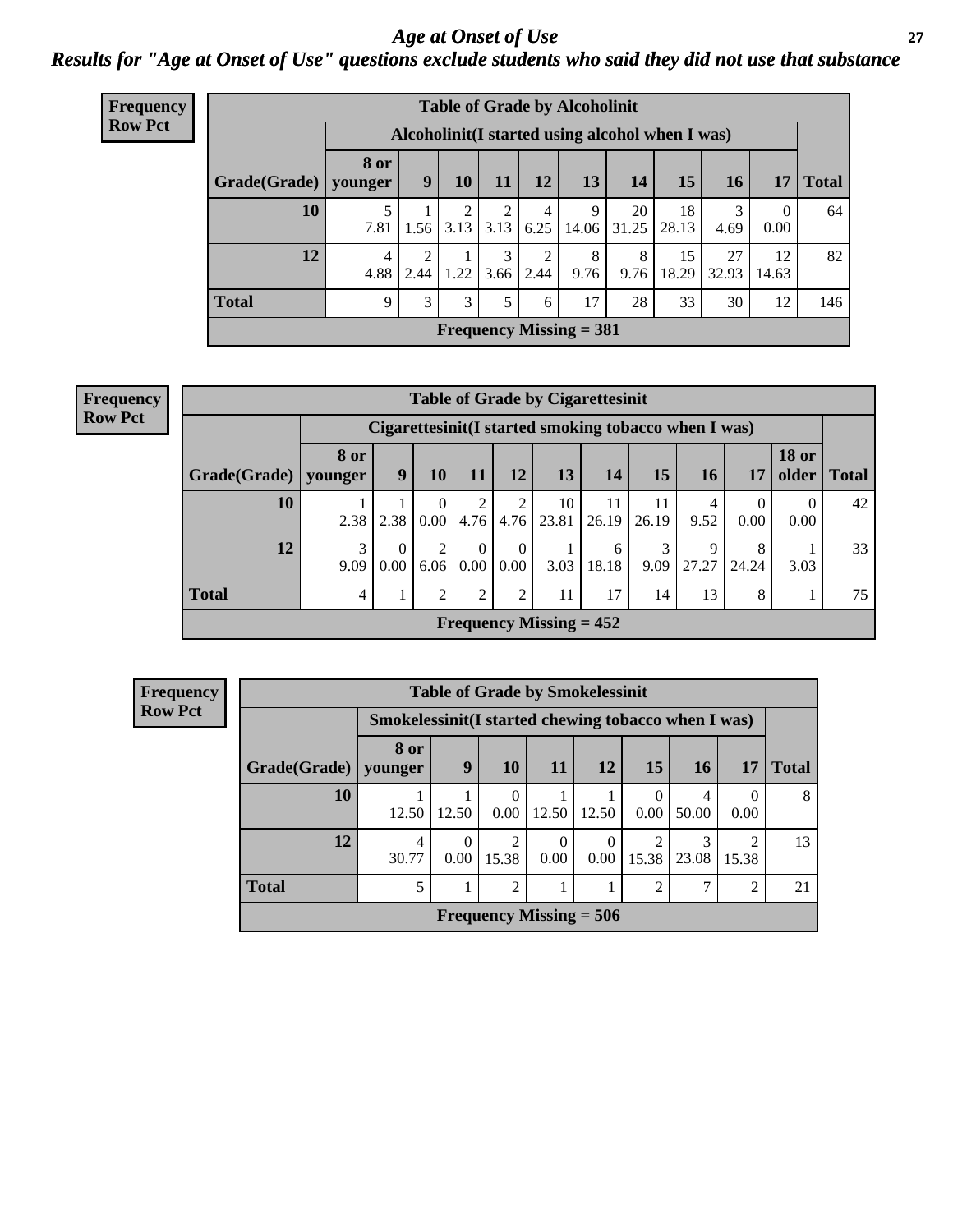#### *Age at Onset of Use* **28**

*Results for "Age at Onset of Use" questions exclude students who said they did not use that substance*

| <b>Frequency</b> | <b>Table of Grade by Marijuanainit</b>               |                       |                 |                      |                  |            |                           |                     |           |            |                       |              |  |  |
|------------------|------------------------------------------------------|-----------------------|-----------------|----------------------|------------------|------------|---------------------------|---------------------|-----------|------------|-----------------------|--------------|--|--|
| <b>Row Pct</b>   | Marijuanainit (I started using marijuana when I was) |                       |                 |                      |                  |            |                           |                     |           |            |                       |              |  |  |
|                  | Grade(Grade)   younger                               | <b>8 or</b>           | 10 <sup>1</sup> | <b>11</b>            | <b>12</b>        | 13         | 14                        | 15                  | 16        | 17         | <b>18 or</b><br>older | <b>Total</b> |  |  |
|                  | 10                                                   | 2.70                  | 2.70            | 2.70                 | 5.41             | 6<br>16.22 | 15<br>40.54               | 8<br>21.62          | 3<br>8.11 | 0.00       | 0.00                  | 37           |  |  |
|                  | 12                                                   | $\mathcal{R}$<br>8.11 | 0.00            | $\Omega$<br>$0.00\,$ | $\Omega$<br>0.00 | 2<br>5.41  | 4<br>10.81                | 13<br>$35.14$ 21.62 | 8         | 6<br>16.22 | 2.70                  | 37           |  |  |
|                  | <b>Total</b>                                         | $\overline{4}$        |                 |                      | າ                | 8          | 19                        | 21                  | 11        | 6          |                       | 74           |  |  |
|                  |                                                      |                       |                 |                      |                  |            | Frequency Missing $= 453$ |                     |           |            |                       |              |  |  |

| <b>Frequency</b> |                        | <b>Table of Grade by Cocaineinit</b> |                                                    |                  |                           |            |                  |            |       |              |  |  |  |  |
|------------------|------------------------|--------------------------------------|----------------------------------------------------|------------------|---------------------------|------------|------------------|------------|-------|--------------|--|--|--|--|
| <b>Row Pct</b>   |                        |                                      | Cocaine in it (I started using cocaine when I was) |                  |                           |            |                  |            |       |              |  |  |  |  |
|                  | Grade(Grade)   younger | 8 or                                 | <b>11</b>                                          | <b>12</b>        | 13                        | 14         | <b>15</b>        | 16         | 17    | <b>Total</b> |  |  |  |  |
|                  | 10                     | $\overline{c}$<br>20.00              | 10.00                                              | 10.00            | 10.00                     | 10.00      | 3<br>30.00       | 10.00      | 0.00  | 10           |  |  |  |  |
|                  | 12                     | 4<br>40.00                           | $\left($<br>0.00                                   | $\Omega$<br>0.00 | $\mathbf{0}$<br>0.00      | 2<br>20.00 | $\Omega$<br>0.00 | 3<br>30.00 | 10.00 | 10           |  |  |  |  |
|                  | <b>Total</b>           | 6                                    |                                                    |                  |                           | 3          | $\mathcal{F}$    | 4          |       | 20           |  |  |  |  |
|                  |                        |                                      |                                                    |                  | Frequency Missing $= 507$ |            |                  |            |       |              |  |  |  |  |

| <b>Frequency</b> |                        | <b>Table of Grade by Inhalantsinit</b>   |                |             |                                      |                  |       |              |
|------------------|------------------------|------------------------------------------|----------------|-------------|--------------------------------------|------------------|-------|--------------|
| <b>Row Pct</b>   |                        | Inhalantsinit (I started using inhalants |                | when I was) |                                      |                  |       |              |
|                  | Grade(Grade)   younger | 8 or                                     | <b>11</b>      | <b>12</b>   | 13                                   | 14               | 16    | <b>Total</b> |
|                  | 10                     | 3<br>37.50                               | 12.50          | 12.50       | $\mathcal{D}_{\mathcal{L}}$<br>25.00 | $\Omega$<br>0.00 | 12.50 | 8            |
|                  | 12                     | 3<br>50.00                               | 16.67          | 0.00        | 0.00                                 | 16.67            | 16.67 | 6            |
|                  | <b>Total</b>           | 6                                        | $\mathfrak{D}$ |             | 2                                    |                  | 2     | 14           |
|                  |                        |                                          |                |             | Frequency Missing $= 513$            |                  |       |              |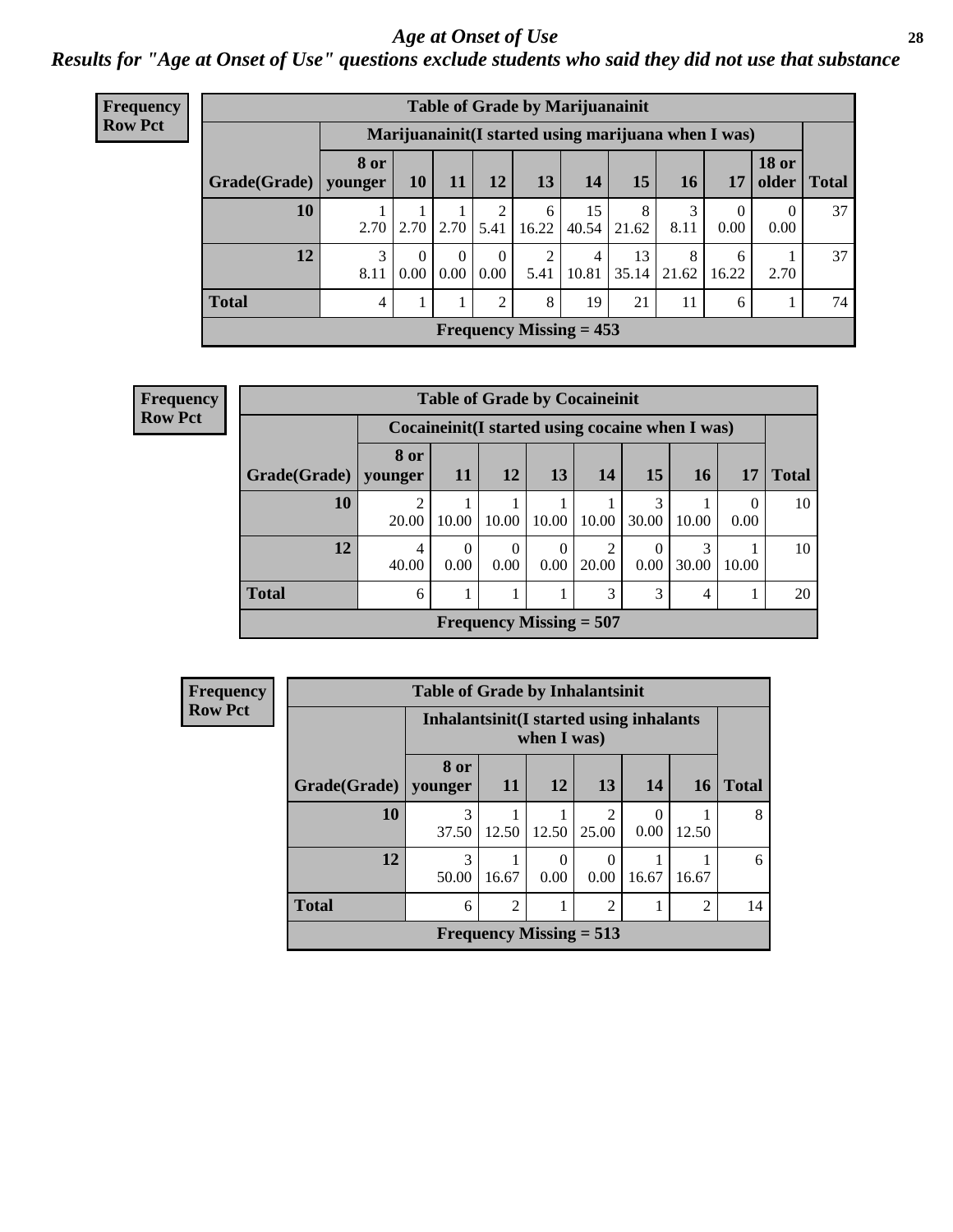#### *Age at Onset of Use* **29**

### *Results for "Age at Onset of Use" questions exclude students who said they did not use that substance*

| Frequency      |              | <b>Table of Grade by Steroidsinit</b> |                                                             |                           |                  |                  |                         |                |  |
|----------------|--------------|---------------------------------------|-------------------------------------------------------------|---------------------------|------------------|------------------|-------------------------|----------------|--|
| <b>Row Pct</b> |              |                                       | <b>Steroidsinit(I started using steroids</b><br>when I was) |                           |                  |                  |                         |                |  |
|                | Grade(Grade) | <b>8 or</b><br>younger                | 9                                                           | <b>11</b>                 | 14               | 15               | <b>16</b>               | <b>Total</b>   |  |
|                | 10           | 12.50                                 | 12.50                                                       | $\mathfrak{D}$<br>25.00   | 12.50            | 12.50            | $\overline{2}$<br>25.00 | 8              |  |
|                | 12           | 3<br>75.00                            | 25.00                                                       | $\theta$<br>0.00          | $\Omega$<br>0.00 | $\left($<br>0.00 | $\Omega$<br>0.00        | $\overline{4}$ |  |
|                | <b>Total</b> | 4                                     | $\overline{2}$                                              | $\overline{2}$            | 1                |                  | $\overline{2}$          | 12             |  |
|                |              |                                       |                                                             | Frequency Missing $= 515$ |                  |                  |                         |                |  |

| Frequency      |              |                                                  |                  |                  |                         | <b>Table of Grade by Ecstasyinit</b> |                         |                  |                       |              |
|----------------|--------------|--------------------------------------------------|------------------|------------------|-------------------------|--------------------------------------|-------------------------|------------------|-----------------------|--------------|
| <b>Row Pct</b> |              | Ecstasyinit (I started using ecstasy when I was) |                  |                  |                         |                                      |                         |                  |                       |              |
|                | Grade(Grade) | 8 or<br>younger                                  | <b>11</b>        | 13               | 14                      | <b>15</b>                            | <b>16</b>               | 17               | <b>18 or</b><br>older | <b>Total</b> |
|                | 10           | 10.00                                            | っ<br>20.00       | 10.00            | 3<br>30.00              | 10.00                                | $\mathfrak{D}$<br>20.00 | $\theta$<br>0.00 | $\theta$<br>0.00      | 10           |
|                | 12           | 3<br>27.27                                       | $\Omega$<br>0.00 | $\theta$<br>0.00 | $\overline{2}$<br>18.18 | 9.09                                 | 2<br>18.18              | 18.18            | 9.09                  | 11           |
|                | <b>Total</b> | 4                                                | $\mathfrak{D}$   |                  | 5                       | $\mathcal{D}$                        | 4                       | $\overline{2}$   |                       | 21           |
|                |              |                                                  |                  |                  |                         | Frequency Missing $= 506$            |                         |                  |                       |              |

| <b>Frequency</b> |              | <b>Table of Grade by Methinit</b> |                         |       |                                                                  |           |           |              |
|------------------|--------------|-----------------------------------|-------------------------|-------|------------------------------------------------------------------|-----------|-----------|--------------|
| <b>Row Pct</b>   |              |                                   |                         |       | <b>Methinit</b> (I started using<br>methamphetamines when I was) |           |           |              |
|                  | Grade(Grade) | 8 or<br>younger                   | <b>11</b>               | 14    | 15                                                               | <b>16</b> | 17        | <b>Total</b> |
|                  | 10           | 20.00                             | $\mathfrak{D}$<br>40.00 | 20.00 | $\Omega$<br>0.00                                                 | 20.00     | 0<br>0.00 | 5            |
|                  | 12           | 4<br>66.67                        | $\Omega$<br>0.00        | 0.00  | 16.67                                                            | 0<br>0.00 | 16.67     | 6            |
|                  | <b>Total</b> | 5                                 | $\overline{2}$          |       |                                                                  |           |           | 11           |
|                  |              |                                   |                         |       | Frequency Missing $= 516$                                        |           |           |              |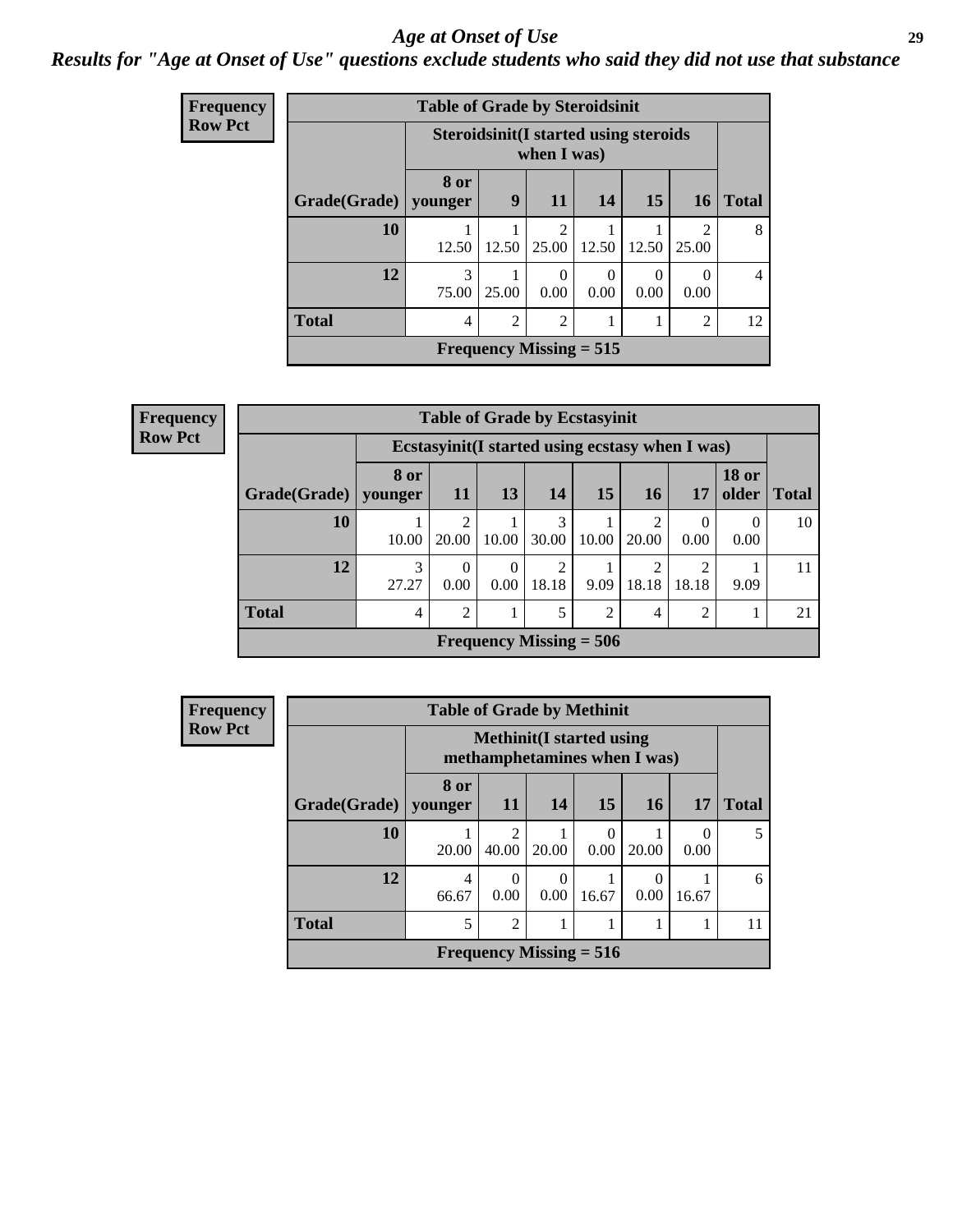#### Age at Onset of Use **30**

#### *Results for "Age at Onset of Use" questions exclude students who said they did not use that substance*

| Frequency      |              | <b>Table of Grade by Hallucinogensinit</b>      |                           |                  |                         |                         |           |                       |              |
|----------------|--------------|-------------------------------------------------|---------------------------|------------------|-------------------------|-------------------------|-----------|-----------------------|--------------|
| <b>Row Pct</b> |              | Hallucinogensinit(I started using hallucinogens |                           |                  | when I was)             |                         |           |                       |              |
|                | Grade(Grade) | 8 or<br>younger                                 | 9                         | <b>11</b>        | 13                      | 14                      | <b>16</b> | 17                    | <b>Total</b> |
|                | 10           | 12.50                                           | 12.50                     | 12.50            | $\mathfrak{D}$<br>25.00 | $\mathfrak{D}$<br>25.00 | 12.50     | $\mathcal{O}$<br>0.00 | 8            |
|                | 12           | 4<br>57.14                                      | $\Omega$<br>0.00          | $\Omega$<br>0.00 | $\Omega$<br>0.00        | 0<br>0.00               | 14.29     | っ<br>28.57            | ℸ            |
|                | <b>Total</b> | 5                                               |                           |                  | $\overline{2}$          | $\overline{2}$          | 2         | $\overline{2}$        | 15           |
|                |              |                                                 | Frequency Missing $= 512$ |                  |                         |                         |           |                       |              |

|              |                 |                                                                                         |                                     |      |                            | <b>Table of Grade by Prescriptioninit</b> |                 |                 |       |              |
|--------------|-----------------|-----------------------------------------------------------------------------------------|-------------------------------------|------|----------------------------|-------------------------------------------|-----------------|-----------------|-------|--------------|
|              |                 | Prescriptioninit(I started using prescription drugs not<br>prescribed to me when I was) |                                     |      |                            |                                           |                 |                 |       |              |
| Grade(Grade) | 8 or<br>vounger | 9                                                                                       | -11                                 | 12   | 13                         | 14                                        | 15 <sup>1</sup> | 16 <sup>1</sup> | 17    | <b>Total</b> |
| 10           | 4.55            | 4.55                                                                                    | $\mathcal{D}_{\mathcal{L}}$<br>9.09 | 4.55 | 4.55                       | 22.73                                     | 31.82           | 3<br>13.64      | 4.55  | 22           |
| 12           | 3<br>21.43      | 0.00                                                                                    | $\theta$<br>0.00                    | 0.00 | $\Omega$<br>$0.00^{\circ}$ | 14.29                                     | 7.14            | 35.71           | 21.43 | 14           |
| <b>Total</b> | $\overline{4}$  |                                                                                         | $\overline{2}$                      |      |                            |                                           | 8               | 8               | 4     | 36           |
|              |                 |                                                                                         |                                     |      | Frequency Missing $= 491$  |                                           |                 |                 |       |              |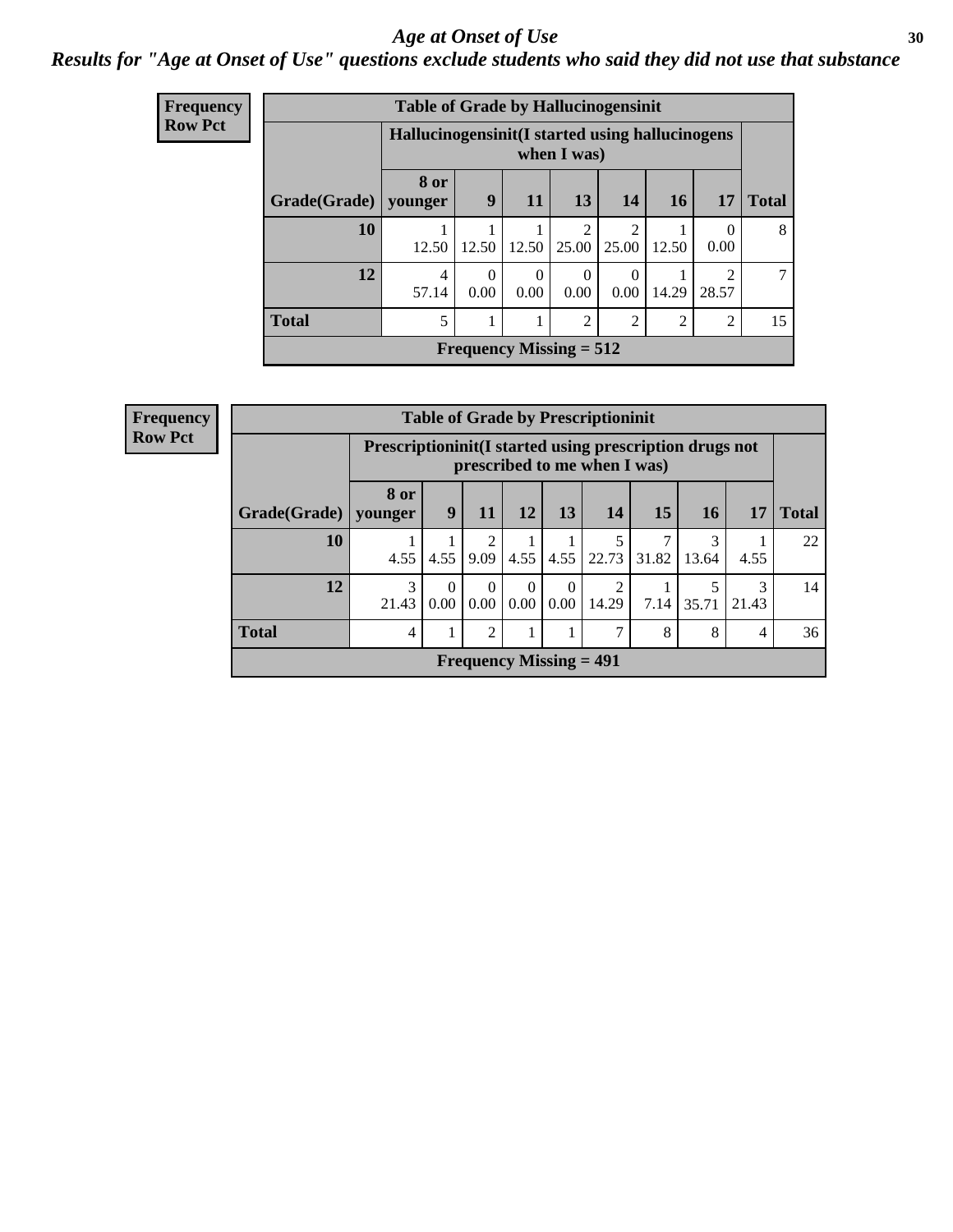| Frequency      | <b>Table of Alcoholharm by Grade</b>          |                    |              |              |  |  |  |
|----------------|-----------------------------------------------|--------------------|--------------|--------------|--|--|--|
| <b>Col Pct</b> | Alcoholharm(I<br>think alcohol is<br>harmful) | Grade(Grade)<br>10 | 12           | <b>Total</b> |  |  |  |
|                | <b>Strongly Agree</b>                         | 144<br>49.48       | 105<br>44.49 | 249          |  |  |  |
|                | <b>Somewhat Agree</b>                         | 95<br>32.65        | 81<br>34.32  | 176          |  |  |  |
|                | <b>Somewhat Disagree</b>                      | 28<br>9.62         | 37<br>15.68  | 65           |  |  |  |
|                | <b>Strongly Disagree</b>                      | 24<br>8.25         | 13<br>5.51   | 37           |  |  |  |
|                | <b>Total</b>                                  | 291                | 236          | 527          |  |  |  |

| <b>Table of Cigarettesharm by Grade</b>                  |                    |              |              |  |  |  |  |  |
|----------------------------------------------------------|--------------------|--------------|--------------|--|--|--|--|--|
| Cigarettesharm(I<br>think smoking<br>tobacco is harmful) | Grade(Grade)<br>10 | 12           | <b>Total</b> |  |  |  |  |  |
| <b>Strongly Agree</b>                                    | 225<br>77.32       | 190<br>80.51 | 415          |  |  |  |  |  |
| <b>Somewhat Agree</b>                                    | 39<br>13.40        | 37<br>15.68  | 76           |  |  |  |  |  |
| <b>Somewhat Disagree</b>                                 | 8<br>2.75          | 6<br>2.54    | 14           |  |  |  |  |  |
| <b>Strongly Disagree</b>                                 | 19<br>6.53         | 3<br>1.27    | 22           |  |  |  |  |  |
| <b>Total</b>                                             | 291                | 236          | 527          |  |  |  |  |  |

| Frequency      | <b>Table of Smokelessharm by Grade</b>                  |                    |              |     |
|----------------|---------------------------------------------------------|--------------------|--------------|-----|
| <b>Col Pct</b> | Smokelessharm(I<br>think chewing<br>tobacco is harmful) | Grade(Grade)<br>10 | <b>Total</b> |     |
|                | <b>Strongly Agree</b>                                   | 234<br>80.41       | 182<br>77.12 | 416 |
|                | <b>Somewhat Agree</b>                                   | 33<br>11.34        | 40<br>16.95  | 73  |
|                | <b>Somewhat Disagree</b>                                | 6<br>2.06          | 2.97         | 13  |
|                | <b>Strongly Disagree</b>                                | 18<br>6.19         | 2.97         | 25  |
|                | <b>Total</b>                                            | 291                | 236          | 527 |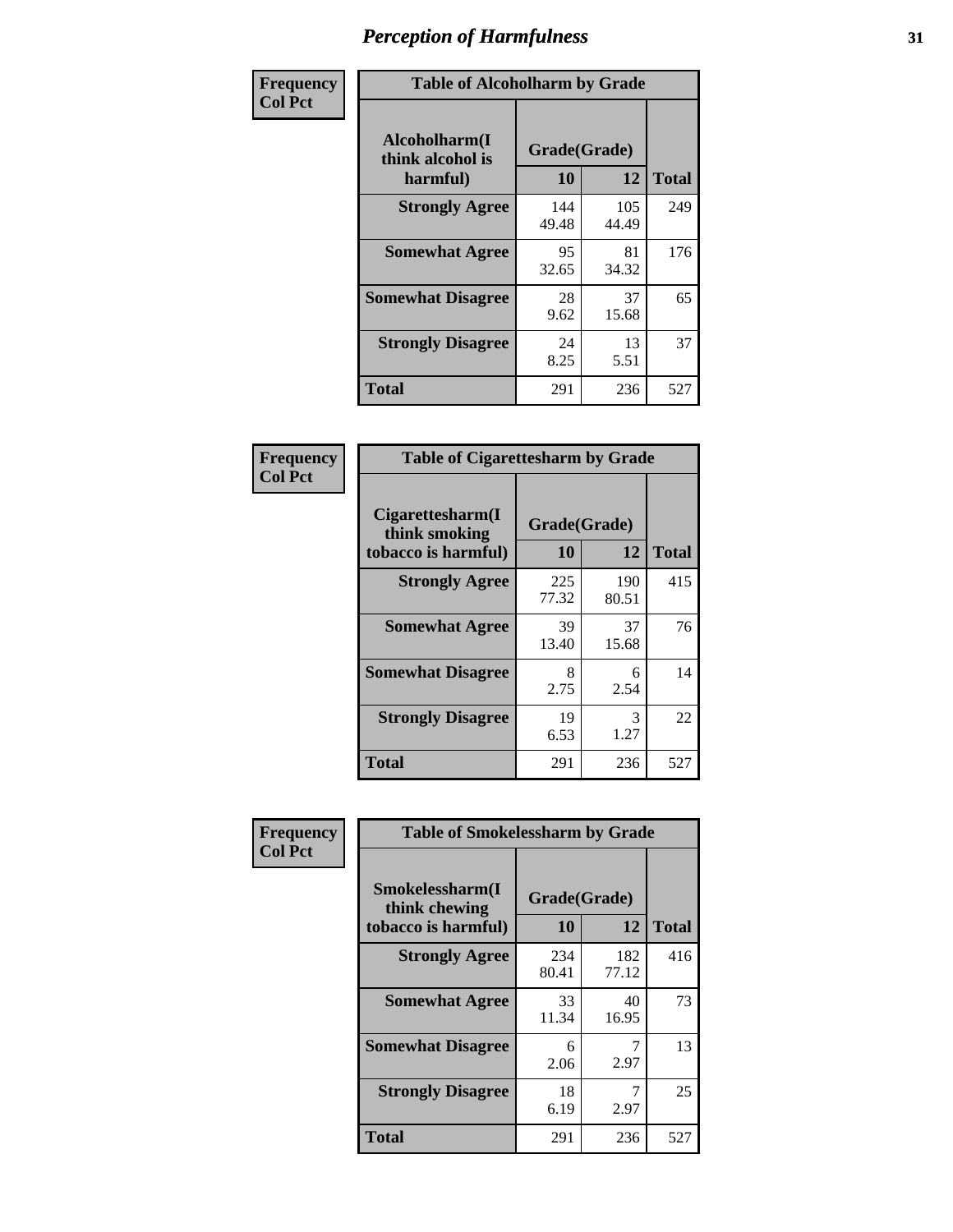| Frequency      |                                                   | <b>Table of Marijuanaharm by Grade</b> |              |              |  |  |  |  |  |
|----------------|---------------------------------------------------|----------------------------------------|--------------|--------------|--|--|--|--|--|
| <b>Col Pct</b> | Marijuanaharm(I<br>think marijuana is<br>harmful) | Grade(Grade)<br>10                     | 12           | <b>Total</b> |  |  |  |  |  |
|                | <b>Strongly Agree</b>                             | 200<br>68.73                           | 131<br>55.51 | 331          |  |  |  |  |  |
|                | <b>Somewhat Agree</b>                             | 43<br>14.78                            | 51<br>21.61  | 94           |  |  |  |  |  |
|                | <b>Somewhat Disagree</b>                          | 19<br>6.53                             | 30<br>12.71  | 49           |  |  |  |  |  |
|                | <b>Strongly Disagree</b>                          | 29<br>9.97                             | 24<br>10.17  | 53           |  |  |  |  |  |
|                | <b>Total</b>                                      | 291                                    | 236          | 527          |  |  |  |  |  |

| <b>Table of Cocaineharm by Grade</b>          |                        |              |              |
|-----------------------------------------------|------------------------|--------------|--------------|
| Cocaineharm(I<br>think cocaine is<br>harmful) | Grade(Grade)<br>10     | 12           | <b>Total</b> |
| <b>Strongly Agree</b>                         | 253<br>86.94           | 208<br>88.14 | 461          |
| <b>Somewhat Agree</b>                         | 17<br>5.84             | 13<br>5.51   | 30           |
| <b>Somewhat Disagree</b>                      | $\mathfrak{D}$<br>0.69 | 10<br>4.24   | 12           |
| <b>Strongly Disagree</b>                      | 19<br>6.53             | 5<br>2.12    | 24           |
| Total                                         | 291                    | 236          | 527          |

| Frequency      | <b>Table of Inhalantsharm by Grade</b>              |                    |              |     |
|----------------|-----------------------------------------------------|--------------------|--------------|-----|
| <b>Col Pct</b> | Inhalantsharm(I)<br>think inhalants are<br>harmful) | Grade(Grade)<br>10 | <b>Total</b> |     |
|                | <b>Strongly Agree</b>                               | 245<br>84.19       | 210<br>88.98 | 455 |
|                | <b>Somewhat Agree</b>                               | 23<br>7.90         | 16<br>6.78   | 39  |
|                | <b>Somewhat Disagree</b>                            | 4<br>1.37          | 2.97         | 11  |
|                | <b>Strongly Disagree</b>                            | 19<br>6.53         | 3<br>1.27    | 22  |
|                | <b>Total</b>                                        | 291                | 236          | 527 |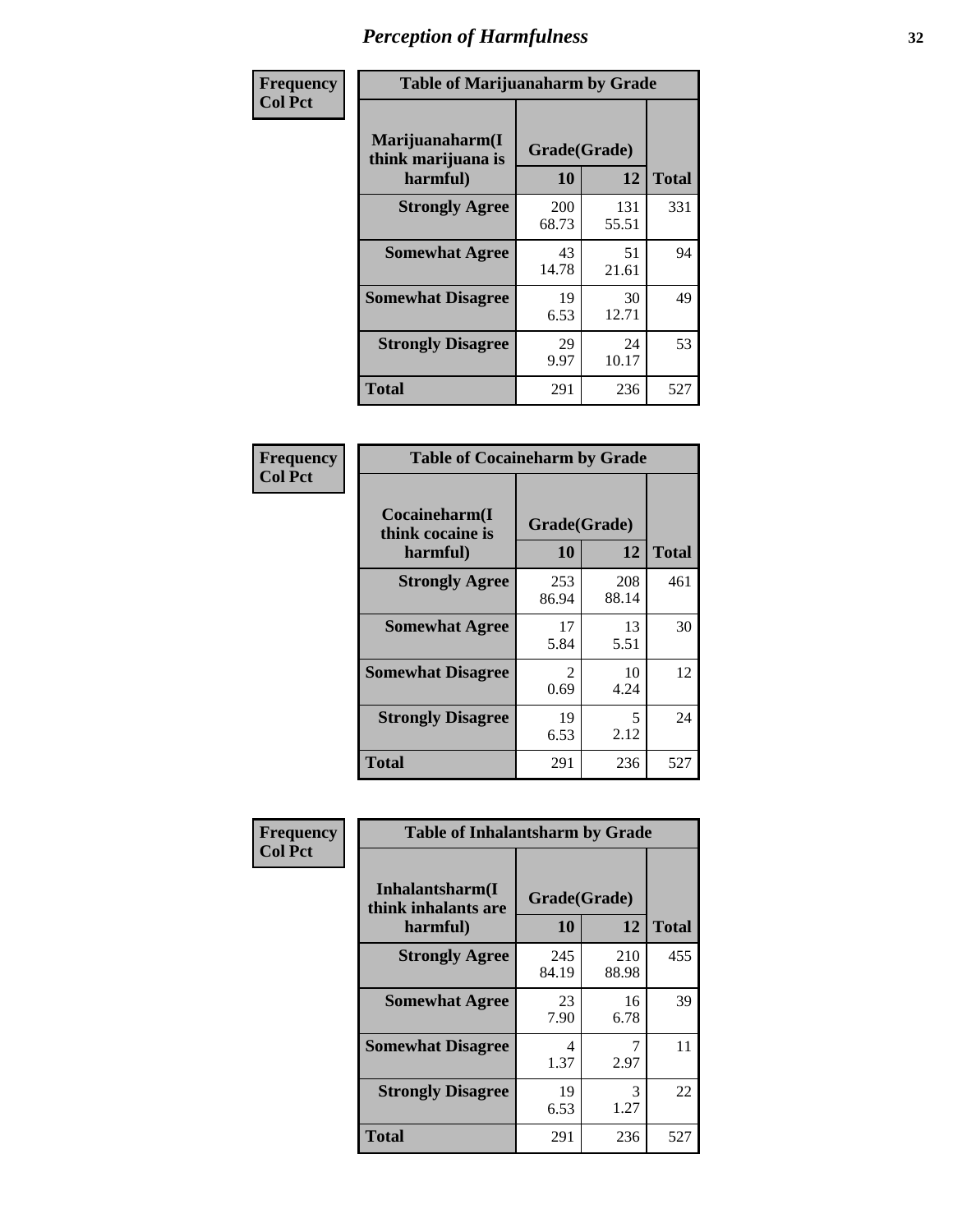| Frequency      | <b>Table of Steroidsharm by Grade</b>            |                    |              |              |
|----------------|--------------------------------------------------|--------------------|--------------|--------------|
| <b>Col Pct</b> | Steroidsharm(I<br>think steroids are<br>harmful) | Grade(Grade)<br>10 | 12           | <b>Total</b> |
|                | <b>Strongly Agree</b>                            | 226<br>77.66       | 186<br>78.81 | 412          |
|                | <b>Somewhat Agree</b>                            | 41<br>14.09        | 35<br>14.83  | 76           |
|                | <b>Somewhat Disagree</b>                         | 6<br>2.06          | 10<br>4.24   | 16           |
|                | <b>Strongly Disagree</b>                         | 18<br>6.19         | 5<br>2.12    | 23           |
|                | <b>Total</b>                                     | 291                | 236          | 527          |

| <b>Table of Ecstasyharm by Grade</b>          |                    |              |              |  |  |
|-----------------------------------------------|--------------------|--------------|--------------|--|--|
| Ecstasyharm(I<br>think ecstasy is<br>harmful) | Grade(Grade)<br>10 | 12           | <b>Total</b> |  |  |
| <b>Strongly Agree</b>                         | 240<br>82.47       | 196<br>83.05 | 436          |  |  |
| <b>Somewhat Agree</b>                         | 25<br>8.59         | 27<br>11.44  | 52           |  |  |
| <b>Somewhat Disagree</b>                      | 6<br>2.06          | 8<br>3.39    | 14           |  |  |
| <b>Strongly Disagree</b>                      | 20<br>6.87         | 5<br>2.12    | 25           |  |  |
| <b>Total</b>                                  | 291                | 236          | 527          |  |  |

| Frequency      | <b>Table of Methharm by Grade</b>                            |                    |              |              |
|----------------|--------------------------------------------------------------|--------------------|--------------|--------------|
| <b>Col Pct</b> | <b>Methharm</b> (I think<br>methamphetamines<br>are harmful) | Grade(Grade)<br>10 | 12           | <b>Total</b> |
|                | <b>Strongly Agree</b>                                        | 255<br>87.63       | 211<br>89.41 | 466          |
|                | <b>Somewhat Agree</b>                                        | 14<br>4.81         | 13<br>5.51   | 27           |
|                | <b>Somewhat Disagree</b>                                     | 4<br>1.37          | 2.97         | 11           |
|                | <b>Strongly Disagree</b>                                     | 18<br>6.19         | 5<br>2.12    | 23           |
|                | <b>Total</b>                                                 | 291                | 236          | 527          |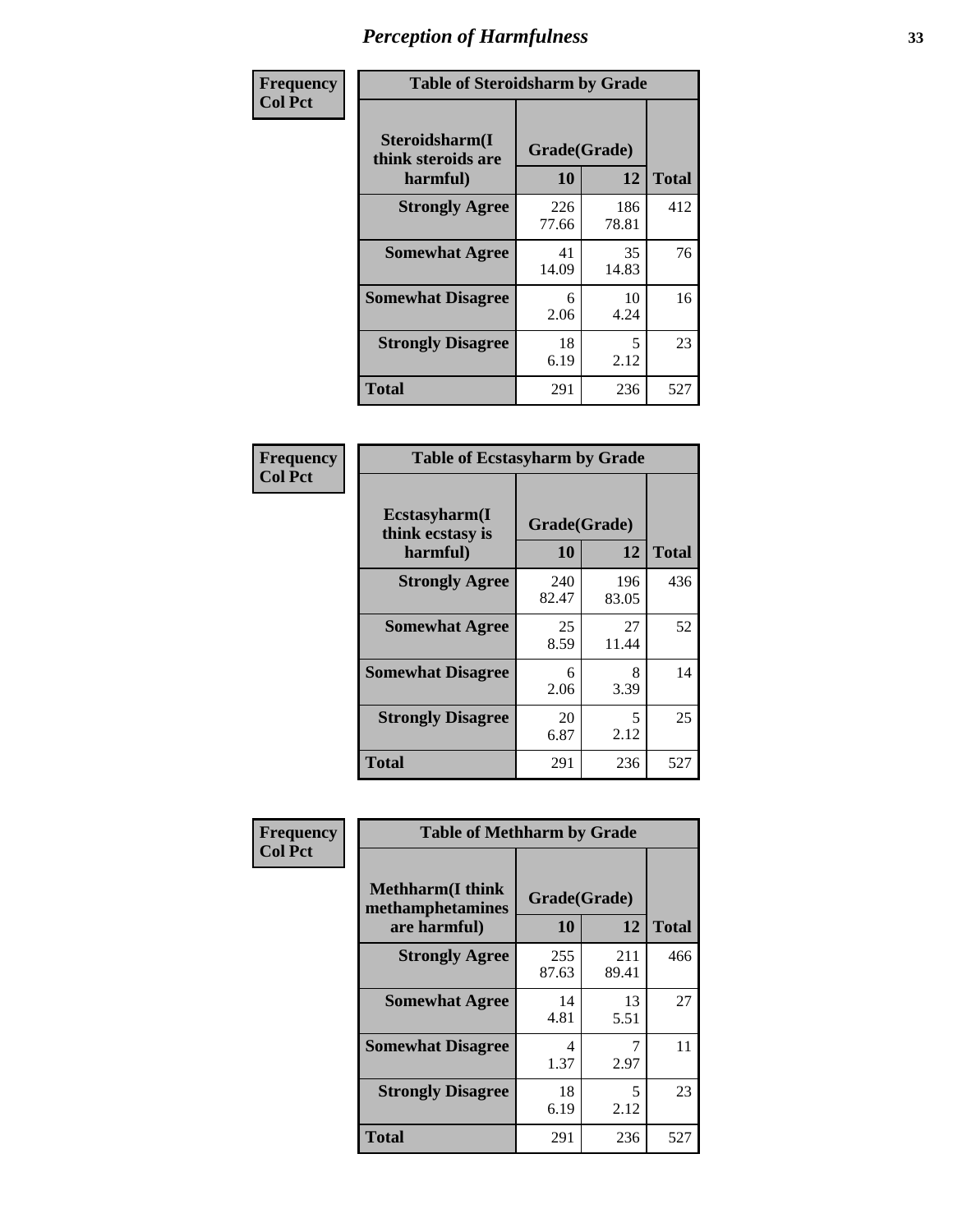| Frequency      | <b>Table of Hallucinogensharm by Grade</b>                 |                    |              |              |
|----------------|------------------------------------------------------------|--------------------|--------------|--------------|
| <b>Col Pct</b> | Hallucinogensharm(I<br>think hallucinogens<br>are harmful) | Grade(Grade)<br>10 | 12           | <b>Total</b> |
|                | <b>Strongly Agree</b>                                      | 244<br>83.85       | 202<br>85.59 | 446          |
|                | <b>Somewhat Agree</b>                                      | 21<br>7.22         | 20<br>8.47   | 41           |
|                | <b>Somewhat Disagree</b>                                   | 9<br>3.09          | 6<br>2.54    | 15           |
|                | <b>Strongly Disagree</b>                                   | 17<br>5.84         | 8<br>3.39    | 25           |
|                | <b>Total</b>                                               | 291                | 236          | 527          |

| <b>Table of Prescriptionharm by Grade</b>                                 |              |              |              |  |
|---------------------------------------------------------------------------|--------------|--------------|--------------|--|
| Prescriptionharm(I<br>think prescription<br>drugs not<br>prescribed to me | Grade(Grade) |              |              |  |
| are harmful)                                                              | 10           | 12           | <b>Total</b> |  |
| <b>Strongly Agree</b>                                                     | 221<br>75.95 | 184<br>77.97 | 405          |  |
| <b>Somewhat Agree</b>                                                     | 35<br>12.03  | 39<br>16.53  | 74           |  |
| <b>Somewhat Disagree</b>                                                  | 16<br>5.50   | 10<br>4.24   | 26           |  |
| <b>Strongly Disagree</b>                                                  | 19<br>6.53   | 3<br>1.27    | 22           |  |
| <b>Total</b>                                                              | 291          | 236          | 527          |  |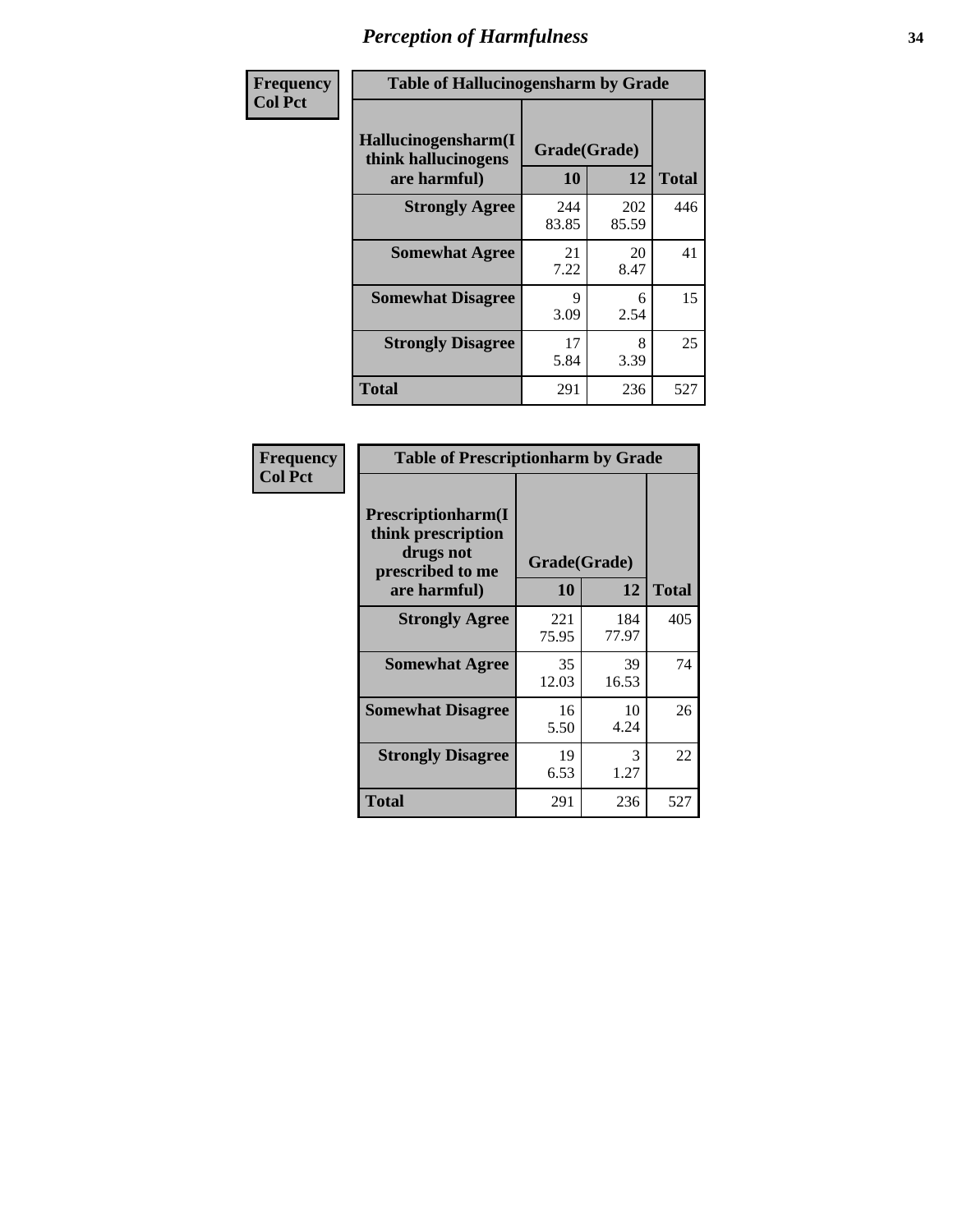# *Disapproval by Adults* **35**

| Frequency      | <b>Table of Alcoholadult by Grade</b>                                 |                    |              |              |
|----------------|-----------------------------------------------------------------------|--------------------|--------------|--------------|
| <b>Col Pct</b> | <b>Alcoholadult</b> (Adults<br>would disapprove if<br>I used alcohol) | Grade(Grade)<br>10 | 12           | <b>Total</b> |
|                | <b>Strongly Agree</b>                                                 | 195<br>67.01       | 128<br>54.24 | 323          |
|                | <b>Somewhat Agree</b>                                                 | 62<br>21.31        | 65<br>27.54  | 127          |
|                | <b>Somewhat Disagree</b>                                              | 19<br>6.53         | 26<br>11.02  | 45           |
|                | <b>Strongly Disagree</b>                                              | 15<br>5.15         | 17<br>7.20   | 32           |
|                | <b>Total</b>                                                          | 291                | 236          | 527          |

| <b>Table of Tobaccoadult by Grade</b>                                 |                    |              |              |  |  |
|-----------------------------------------------------------------------|--------------------|--------------|--------------|--|--|
| <b>Tobaccoadult</b> (Adults<br>would disapprove if<br>I used tobacco) | Grade(Grade)<br>10 | 12           | <b>Total</b> |  |  |
| <b>Strongly Agree</b>                                                 | 238<br>81.79       | 169<br>71.61 | 407          |  |  |
| <b>Somewhat Agree</b>                                                 | 31<br>10.65        | 34<br>14.41  | 65           |  |  |
| <b>Somewhat Disagree</b>                                              | 12<br>4.12         | 19<br>8.05   | 31           |  |  |
| <b>Strongly Disagree</b>                                              | 10<br>3.44         | 14<br>5.93   | 24           |  |  |
| Total                                                                 | 291                | 236          | 527          |  |  |

| Frequency<br><b>Col Pct</b> | <b>Table of Marijuanaadult by Grade</b>                           |                    |              |              |
|-----------------------------|-------------------------------------------------------------------|--------------------|--------------|--------------|
|                             | Marijuanaadult(Adults<br>would disapprove if I<br>used marijuana) | Grade(Grade)<br>10 | 12           | <b>Total</b> |
|                             | <b>Strongly Agree</b>                                             | 253<br>86.94       | 179<br>75.85 | 432          |
|                             | <b>Somewhat Agree</b>                                             | 16<br>5.50         | 35<br>14.83  | 51           |
|                             | <b>Somewhat Disagree</b>                                          | 9<br>3.09          | 10<br>4.24   | 19           |
|                             | <b>Strongly Disagree</b>                                          | 13<br>4.47         | 12<br>5.08   | 25           |
|                             | <b>Total</b>                                                      | 291                | 236          | 527          |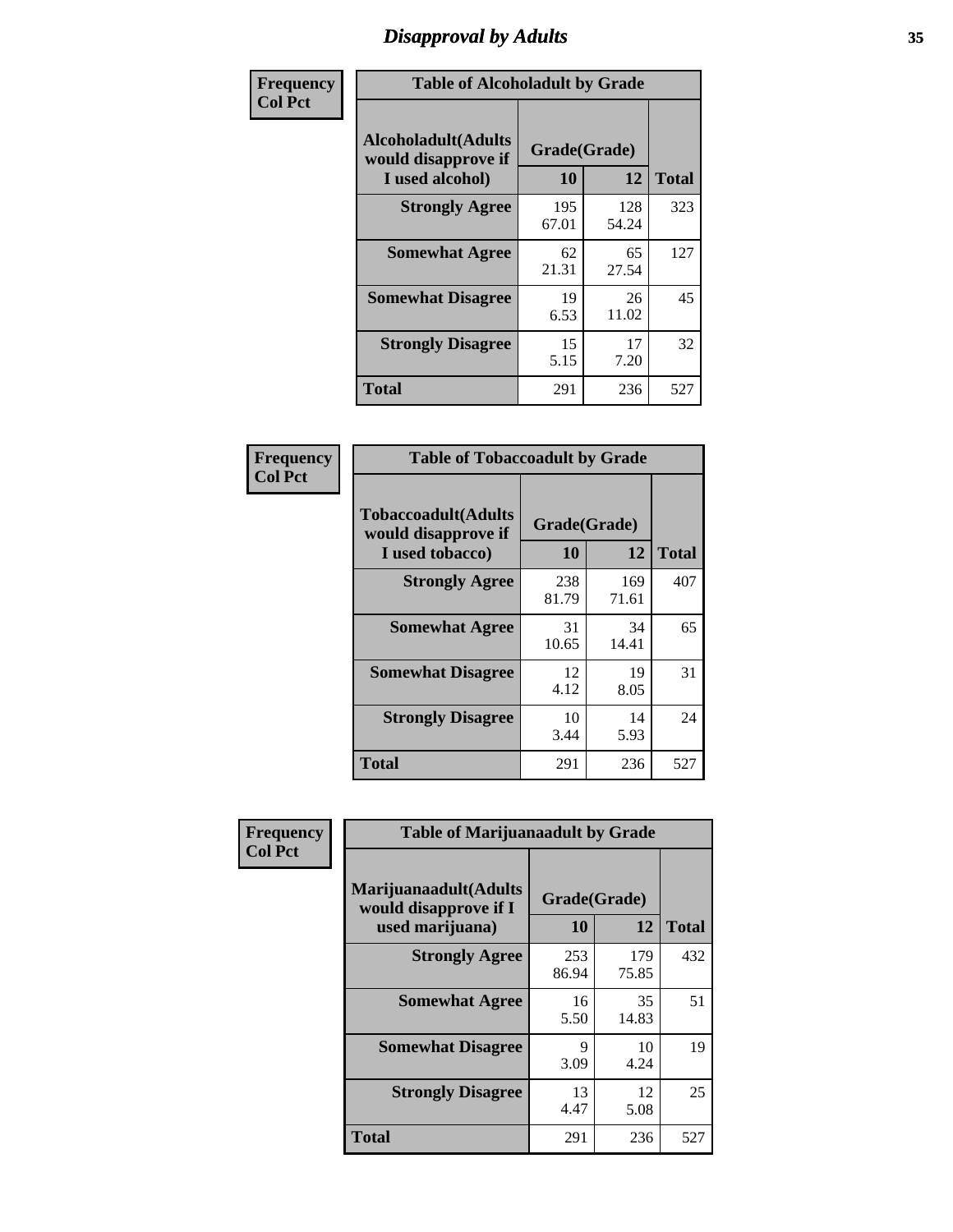### *Disapproval by Adults* **36**

| <b>Frequency</b> | <b>Table of Otherdrugadult by Grade</b>                                     |                    |              |              |
|------------------|-----------------------------------------------------------------------------|--------------------|--------------|--------------|
| <b>Col Pct</b>   | <b>Otherdrugadult</b> (Adults<br>would disapprove if I<br>used other drugs) | Grade(Grade)<br>10 | 12           | <b>Total</b> |
|                  | <b>Strongly Agree</b>                                                       | 265<br>91.07       | 208<br>88.14 | 473          |
|                  | <b>Somewhat Agree</b>                                                       | 8<br>2.75          | 13<br>5.51   | 21           |
|                  | <b>Somewhat Disagree</b>                                                    | 5<br>1.72          | 4<br>1.69    | 9            |
|                  | <b>Strongly Disagree</b>                                                    | 13<br>4.47         | 11<br>4.66   | 24           |
|                  | <b>Total</b>                                                                | 291                | 236          | 527          |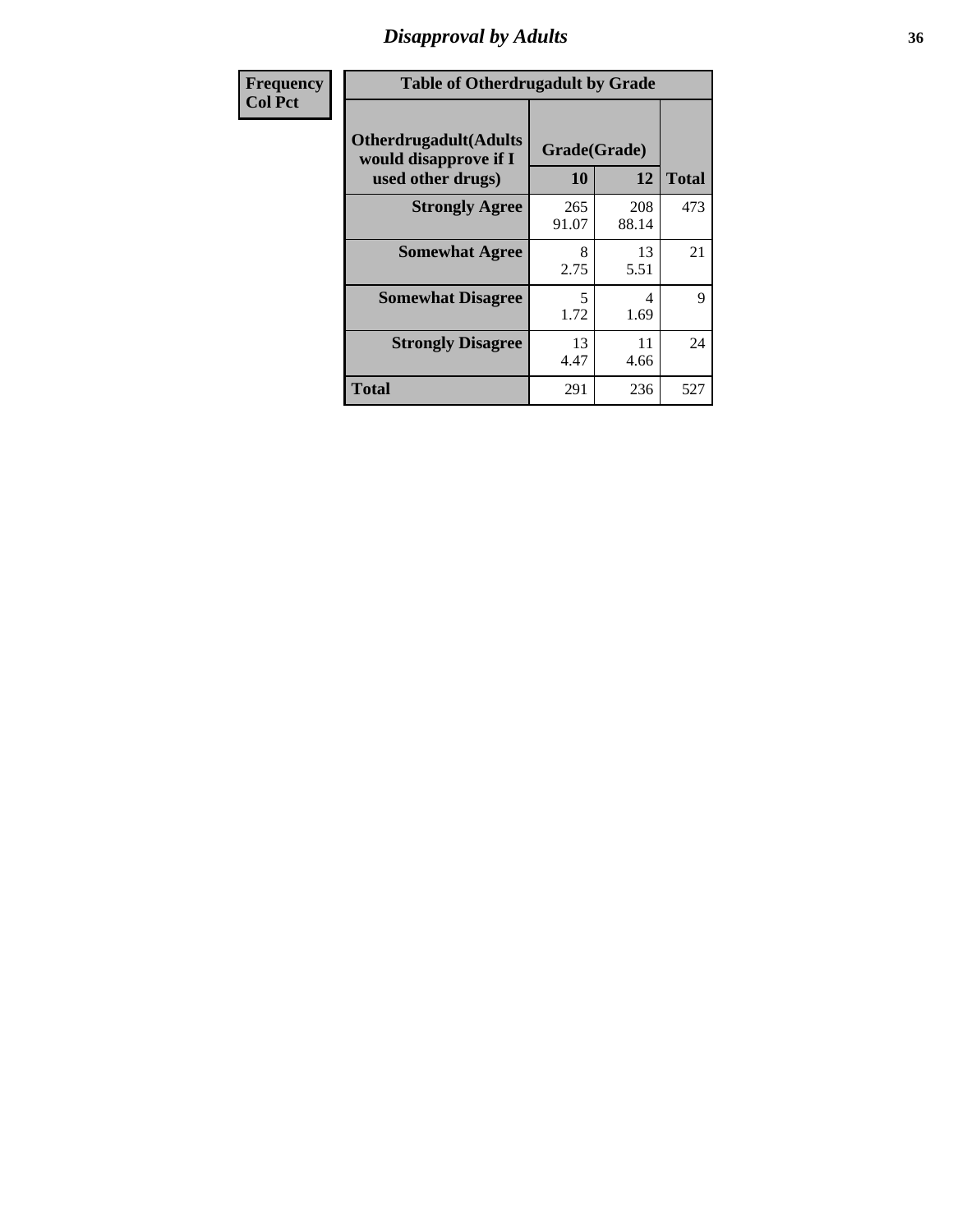## *Disapproval by Peers* **37**

| Frequency      | <b>Table of Alcoholpeer by Grade</b>                    |              |             |              |  |
|----------------|---------------------------------------------------------|--------------|-------------|--------------|--|
| <b>Col Pct</b> | Alcoholpeer(My<br>friends would<br>disapprove if I used | Grade(Grade) |             |              |  |
|                | alcohol)                                                | 10           | 12          | <b>Total</b> |  |
|                | <b>Strongly Agree</b>                                   | 108<br>37.11 | 51<br>21.61 | 159          |  |
|                | <b>Somewhat Agree</b>                                   | 70<br>24.05  | 62<br>26.27 | 132          |  |
|                | <b>Somewhat Disagree</b>                                | 63<br>21.65  | 66<br>27.97 | 129          |  |
|                | <b>Strongly Disagree</b>                                | 50<br>17.18  | 57<br>24.15 | 107          |  |
|                | Total                                                   | 291          | 236         | 527          |  |

| Frequency      | <b>Table of Tobaccopeer by Grade</b>                                |                    |              |              |  |
|----------------|---------------------------------------------------------------------|--------------------|--------------|--------------|--|
| <b>Col Pct</b> | Tobaccopeer(My<br>friends would<br>disapprove if I used<br>tobacco) | Grade(Grade)<br>10 | 12           | <b>Total</b> |  |
|                | <b>Strongly Agree</b>                                               | 162<br>55.67       | 104<br>44.07 | 266          |  |
|                | <b>Somewhat Agree</b>                                               | 57<br>19.59        | 54<br>22.88  | 111          |  |
|                | <b>Somewhat Disagree</b>                                            | 41<br>14.09        | 44<br>18.64  | 85           |  |
|                | <b>Strongly Disagree</b>                                            | 31<br>10.65        | 34<br>14.41  | 65           |  |
|                | Total                                                               | 291                | 236          | 527          |  |

| Frequency<br><b>Col Pct</b> | <b>Table of Marijuanapeer by Grade</b>                    |              |              |              |
|-----------------------------|-----------------------------------------------------------|--------------|--------------|--------------|
|                             | Marijuanapeer(My<br>friends would<br>disapprove if I used | Grade(Grade) |              |              |
|                             | marijuana)                                                | 10           | 12           | <b>Total</b> |
|                             | <b>Strongly Agree</b>                                     | 158<br>54.30 | 110<br>46.61 | 268          |
|                             | <b>Somewhat Agree</b>                                     | 49<br>16.84  | 44<br>18.64  | 93           |
|                             | <b>Somewhat Disagree</b>                                  | 49<br>16.84  | 45<br>19.07  | 94           |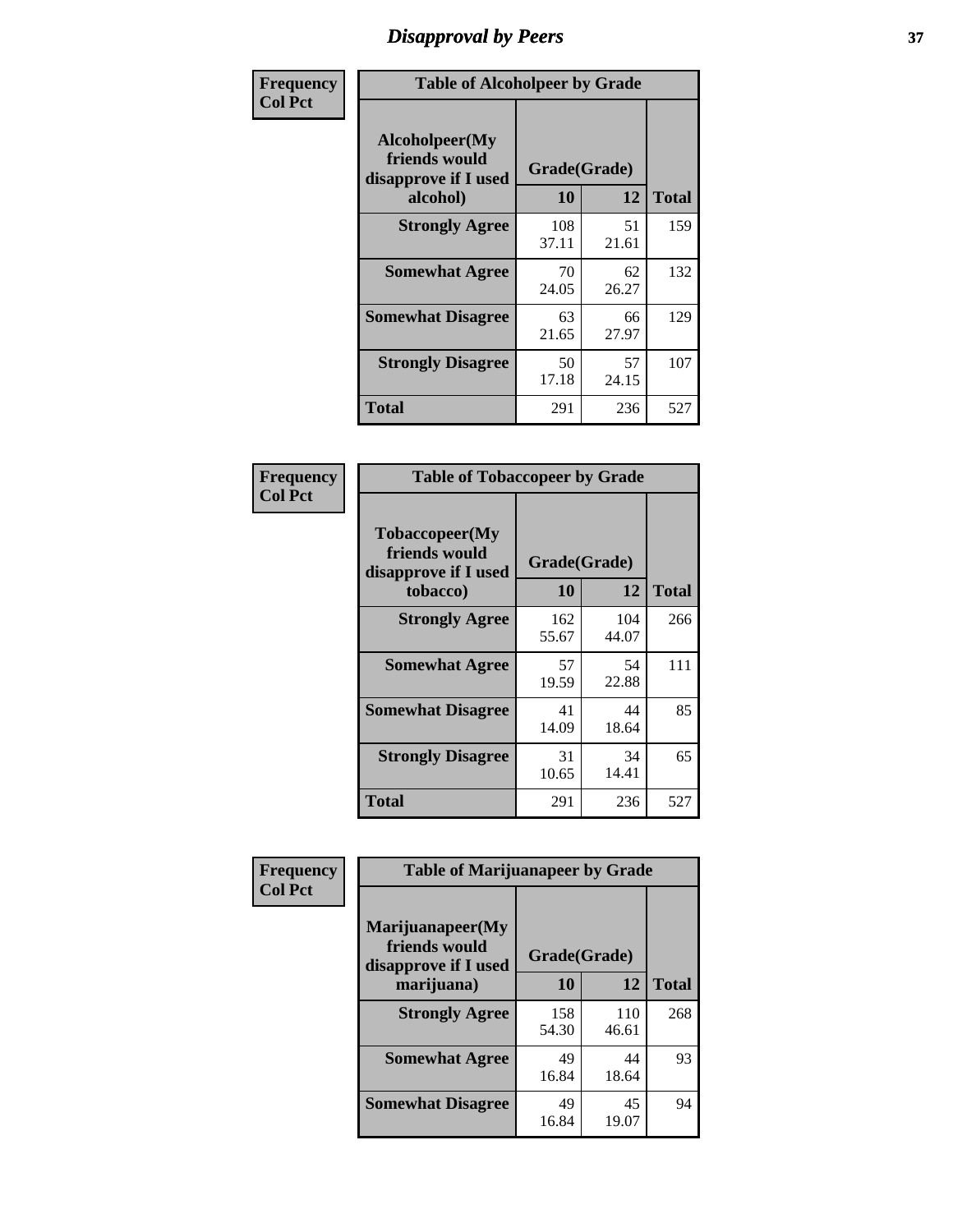# *Disapproval by Peers* **38**

| Frequency<br><b>Col Pct</b> | <b>Table of Marijuanapeer by Grade</b>                                  |                    |             |              |  |
|-----------------------------|-------------------------------------------------------------------------|--------------------|-------------|--------------|--|
|                             | Marijuanapeer(My<br>friends would<br>disapprove if I used<br>marijuana) | Grade(Grade)<br>10 | 12          | <b>Total</b> |  |
|                             | <b>Strongly Disagree</b>                                                | 35<br>12.03        | 37<br>15.68 | 72           |  |
|                             | Total                                                                   | 291                | 236         | 527          |  |

| Frequency      | <b>Table of Otherdrugpeer by Grade</b>                                    |                    |              |              |  |
|----------------|---------------------------------------------------------------------------|--------------------|--------------|--------------|--|
| <b>Col Pct</b> | Otherdrugpeer(My<br>friends would<br>disapprove if I used<br>other drugs) | Grade(Grade)<br>10 | 12           | <b>Total</b> |  |
|                | <b>Strongly Agree</b>                                                     | 197<br>67.70       | 143<br>60.59 | 340          |  |
|                | <b>Somewhat Agree</b>                                                     | 47<br>16.15        | 55<br>23.31  | 102          |  |
|                | <b>Somewhat Disagree</b>                                                  | 22<br>7.56         | 20<br>8.47   | 42           |  |
|                | <b>Strongly Disagree</b>                                                  | 25<br>8.59         | 18<br>7.63   | 43           |  |
|                | <b>Total</b>                                                              | 291                | 236          | 527          |  |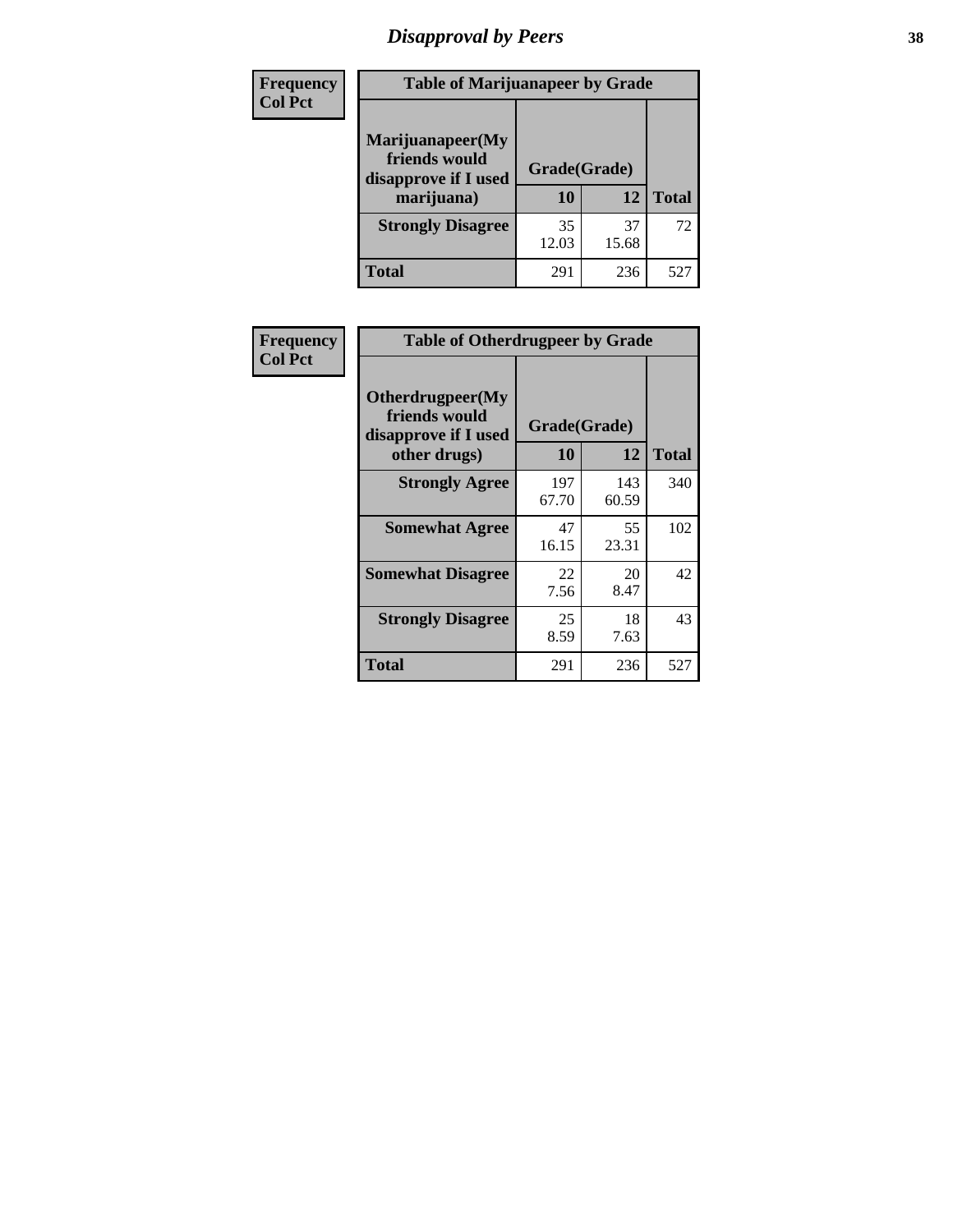| Frequency      | <b>Table of Alcohollocation1 by Grade</b> |              |              |              |  |
|----------------|-------------------------------------------|--------------|--------------|--------------|--|
| <b>Col Pct</b> | <b>Alcohollocation1(Places</b>            | Grade(Grade) |              |              |  |
|                | <b>Friends Use Alcohol)</b>               | 10           | 12           | <b>Total</b> |  |
|                |                                           | 140<br>48.11 | 140<br>59.32 | 280          |  |
|                | Do Not Use                                | 151<br>51.89 | 96<br>40.68  | 247          |  |
|                | <b>Total</b>                              | 291          | 236          | 527          |  |

| <b>Frequency</b> | <b>Table of Alcohollocation2 by Grade</b>                     |                    |              |              |
|------------------|---------------------------------------------------------------|--------------------|--------------|--------------|
| <b>Col Pct</b>   | <b>Alcohollocation2(Places</b><br><b>Friends Use Alcohol)</b> | Grade(Grade)<br>10 | 12           | <b>Total</b> |
|                  |                                                               |                    |              |              |
|                  |                                                               | 190<br>65.29       | 137<br>58.05 | 327          |
|                  | Home                                                          | 101<br>34.71       | 99<br>41.95  | 200          |
|                  | Total                                                         | 291                | 236          | 527          |

| Frequency<br><b>Col Pct</b> | <b>Table of Alcohollocation 3 by Grade</b>                    |              |              |              |
|-----------------------------|---------------------------------------------------------------|--------------|--------------|--------------|
|                             | <b>Alcohollocation3(Places</b><br><b>Friends Use Alcohol)</b> | Grade(Grade) |              |              |
|                             |                                                               | 10           | 12           | <b>Total</b> |
|                             |                                                               | 269<br>92.44 | 221<br>93.64 | 490          |
|                             | <b>School</b>                                                 | 22<br>7.56   | 15<br>6.36   | 37           |
|                             | <b>Total</b>                                                  | 291          | 236          | 527          |

| <b>Frequency</b> | <b>Table of Alcohollocation4 by Grade</b> |              |              |              |  |
|------------------|-------------------------------------------|--------------|--------------|--------------|--|
| <b>Col Pct</b>   | <b>Alcohollocation4(Places</b>            | Grade(Grade) |              |              |  |
|                  | <b>Friends Use Alcohol)</b>               | 10           | 12           | <b>Total</b> |  |
|                  |                                           | 264<br>90.72 | 209<br>88.56 | 473          |  |
|                  | Car                                       | 27<br>9.28   | 27<br>11.44  | 54           |  |
|                  | Total                                     | 291          | 236          | 527          |  |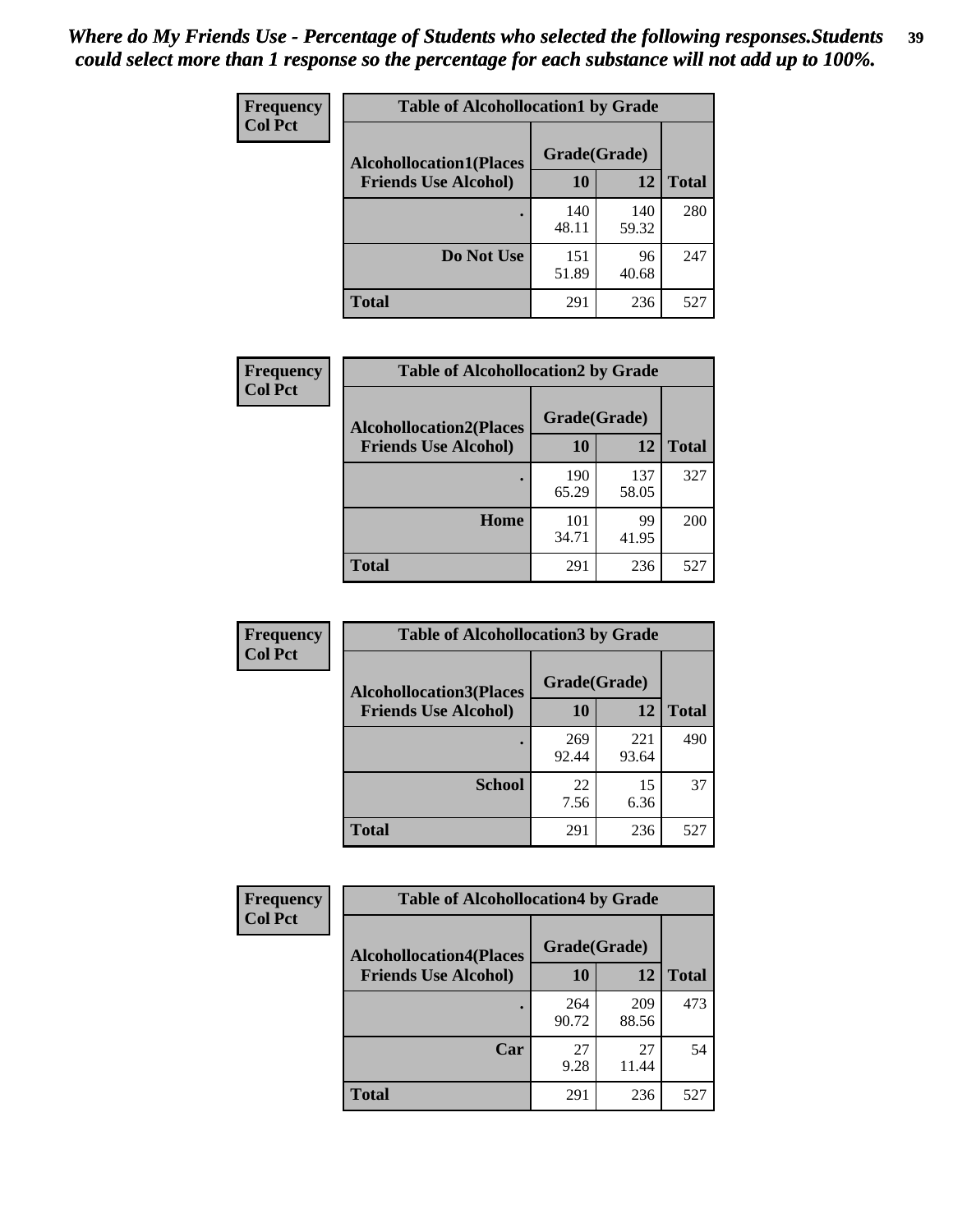| <b>Frequency</b><br><b>Col Pct</b> | <b>Table of Alcohollocation5 by Grade</b> |              |              |              |  |
|------------------------------------|-------------------------------------------|--------------|--------------|--------------|--|
|                                    | <b>Alcohollocation5(Places</b>            | Grade(Grade) |              |              |  |
|                                    | <b>Friends Use Alcohol)</b>               | 10           | 12           | <b>Total</b> |  |
|                                    |                                           | 174<br>59.79 | 102<br>43.22 | 276          |  |
|                                    | <b>Friend's House</b>                     | 117<br>40.21 | 134<br>56.78 | 251          |  |
|                                    | Total                                     | 291          | 236          | 527          |  |

| <b>Frequency</b> | <b>Table of Alcohollocation6 by Grade</b> |              |              |              |
|------------------|-------------------------------------------|--------------|--------------|--------------|
| <b>Col Pct</b>   | <b>Alcohollocation6(Places</b>            | Grade(Grade) |              |              |
|                  | <b>Friends Use Alcohol)</b>               | <b>10</b>    | 12           | <b>Total</b> |
|                  |                                           | 221<br>75.95 | 174<br>73.73 | 395          |
|                  | <b>Other</b>                              | 70<br>24.05  | 62<br>26.27  | 132          |
|                  | Total                                     | 291          | 236          | 527          |

| <b>Frequency</b> | <b>Table of Tobaccolocation1 by Grade</b> |              |              |              |
|------------------|-------------------------------------------|--------------|--------------|--------------|
| <b>Col Pct</b>   | <b>Tobaccolocation1(Places</b>            | Grade(Grade) |              |              |
|                  | <b>Friends Use Tobacco)</b>               | 10           | 12           | <b>Total</b> |
|                  |                                           | 113<br>38.83 | 109<br>46.19 | 222          |
|                  | <b>Do Not Use</b>                         | 178<br>61.17 | 127<br>53.81 | 305          |
|                  | <b>Total</b>                              | 291          | 236          | 527          |

| <b>Frequency</b> | <b>Table of Tobaccolocation2 by Grade</b> |              |              |              |
|------------------|-------------------------------------------|--------------|--------------|--------------|
| <b>Col Pct</b>   | <b>Tobaccolocation2(Places</b>            | Grade(Grade) |              |              |
|                  | <b>Friends Use Tobacco)</b>               | 10           | 12           | <b>Total</b> |
|                  |                                           | 215<br>73.88 | 154<br>65.25 | 369          |
|                  | Home                                      | 76<br>26.12  | 82<br>34.75  | 158          |
|                  | <b>Total</b>                              | 291          | 236          | 527          |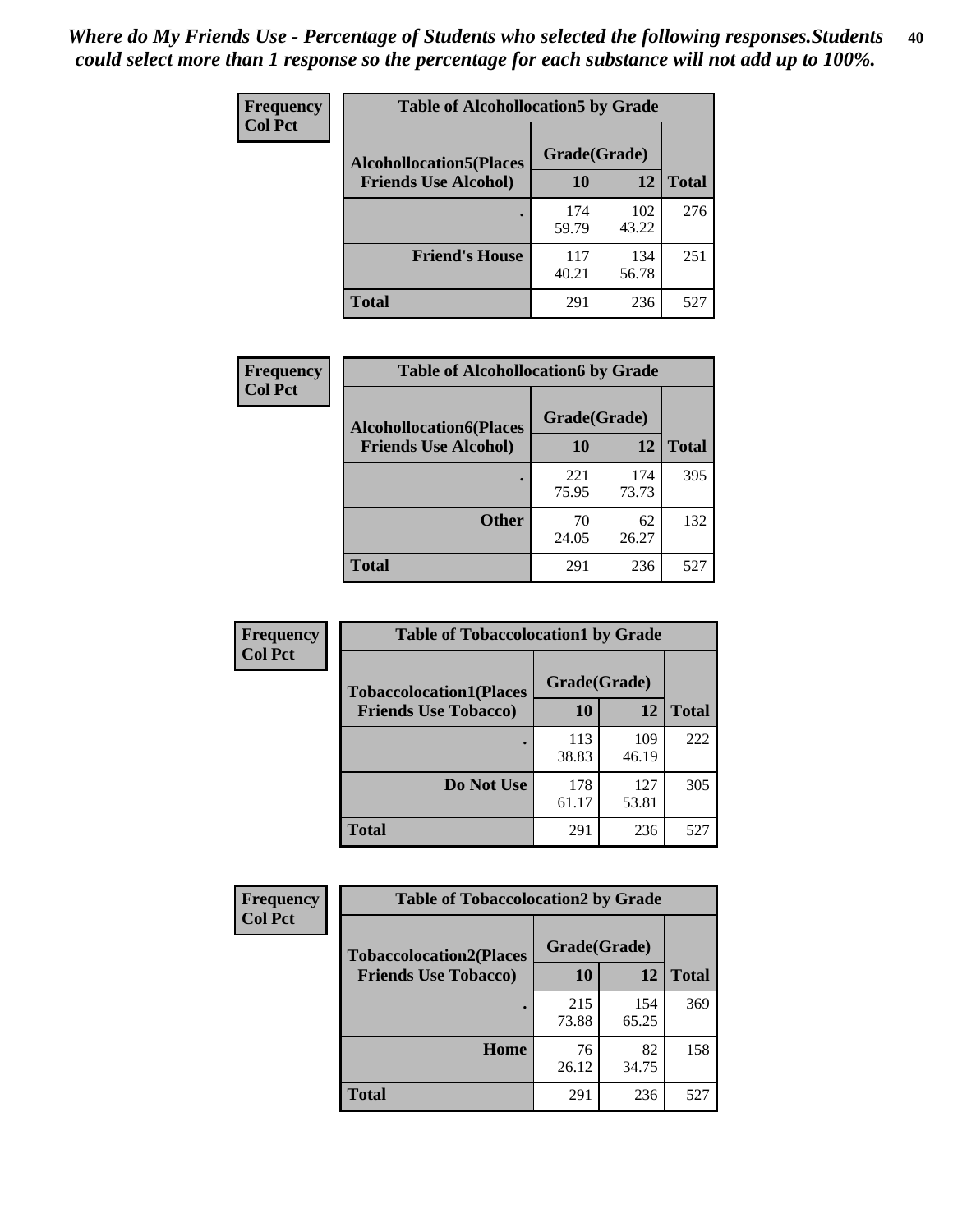| Frequency      | <b>Table of Tobaccolocation 3 by Grade</b> |              |              |              |
|----------------|--------------------------------------------|--------------|--------------|--------------|
| <b>Col Pct</b> | <b>Tobaccolocation3(Places</b>             | Grade(Grade) |              |              |
|                | <b>Friends Use Tobacco)</b>                | 10           | 12           | <b>Total</b> |
|                |                                            | 255<br>87.63 | 196<br>83.05 | 451          |
|                | <b>School</b>                              | 36<br>12.37  | 40<br>16.95  | 76           |
|                | <b>Total</b>                               | 291          | 236          | 527          |

| Frequency      | <b>Table of Tobaccolocation4 by Grade</b> |              |              |              |
|----------------|-------------------------------------------|--------------|--------------|--------------|
| <b>Col Pct</b> | <b>Tobaccolocation4(Places</b>            | Grade(Grade) |              |              |
|                | <b>Friends Use Tobacco)</b>               | 10           | 12           | <b>Total</b> |
|                |                                           | 235<br>80.76 | 151<br>63.98 | 386          |
|                | Car                                       | 56<br>19.24  | 85<br>36.02  | 141          |
|                | <b>Total</b>                              | 291          | 236          | 527          |

| Frequency      | <b>Table of Tobaccolocation5 by Grade</b>                     |                    |              |              |
|----------------|---------------------------------------------------------------|--------------------|--------------|--------------|
| <b>Col Pct</b> | <b>Tobaccolocation5(Places</b><br><b>Friends Use Tobacco)</b> | Grade(Grade)<br>10 | 12           | <b>Total</b> |
|                |                                                               | 208<br>71.48       | 133<br>56.36 | 341          |
|                | <b>Friend's House</b>                                         | 83<br>28.52        | 103<br>43.64 | 186          |
|                | <b>Total</b>                                                  | 291                | 236          | 527          |

| <b>Frequency</b> | <b>Table of Tobaccolocation6 by Grade</b> |              |              |              |
|------------------|-------------------------------------------|--------------|--------------|--------------|
| <b>Col Pct</b>   | <b>Tobaccolocation6(Places</b>            | Grade(Grade) |              |              |
|                  | <b>Friends Use Tobacco)</b>               | 10           | 12           | <b>Total</b> |
|                  |                                           | 226<br>77.66 | 171<br>72.46 | 397          |
|                  | <b>Other</b>                              | 65<br>22.34  | 65<br>27.54  | 130          |
|                  | <b>Total</b>                              | 291          | 236          | 527          |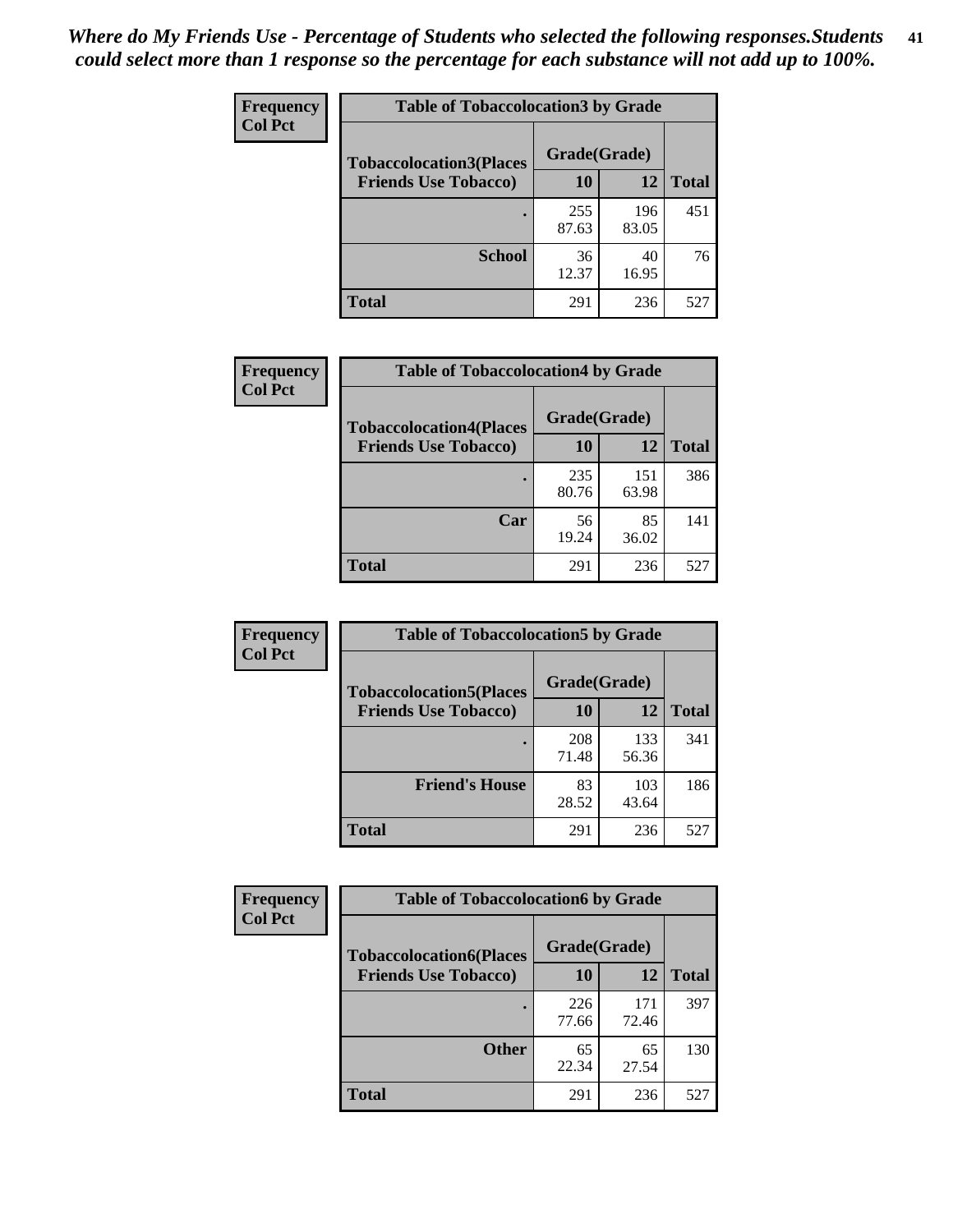| <b>Frequency</b> | <b>Table of Marijuanalocation1 by Grade</b> |              |              |              |
|------------------|---------------------------------------------|--------------|--------------|--------------|
| <b>Col Pct</b>   | <b>Marijuanalocation1(Places</b>            | Grade(Grade) |              |              |
|                  | <b>Friends Use Marijuana</b> )              | 10           | 12           | <b>Total</b> |
|                  |                                             | 113<br>38.83 | 103<br>43.64 | 216          |
|                  | Do Not Use                                  | 178<br>61.17 | 133<br>56.36 | 311          |
|                  | Total                                       | 291          | 236          | 527          |

| <b>Frequency</b> | <b>Table of Marijuanalocation2 by Grade</b>                        |                    |              |              |
|------------------|--------------------------------------------------------------------|--------------------|--------------|--------------|
| <b>Col Pct</b>   | <b>Marijuanalocation2(Places</b><br><b>Friends Use Marijuana</b> ) | Grade(Grade)<br>10 | 12           | <b>Total</b> |
|                  |                                                                    | 212<br>72.85       | 165<br>69.92 | 377          |
|                  | Home                                                               | 79<br>27.15        | 71<br>30.08  | 150          |
|                  | <b>Total</b>                                                       | 291                | 236          | 527          |

| <b>Frequency</b><br><b>Col Pct</b> | <b>Table of Marijuanalocation3 by Grade</b> |              |              |              |
|------------------------------------|---------------------------------------------|--------------|--------------|--------------|
|                                    | <b>Marijuanalocation3</b> (Places           | Grade(Grade) |              |              |
|                                    | <b>Friends Use Marijuana</b> )              | <b>10</b>    | 12           | <b>Total</b> |
|                                    |                                             | 243<br>83.51 | 202<br>85.59 | 445          |
|                                    | <b>School</b>                               | 48<br>16.49  | 34<br>14.41  | 82           |
|                                    | <b>Total</b>                                | 291          | 236          | 527          |

| <b>Frequency</b> | <b>Table of Marijuanalocation4 by Grade</b> |              |              |              |  |
|------------------|---------------------------------------------|--------------|--------------|--------------|--|
| <b>Col Pct</b>   | <b>Marijuanalocation4(Places</b>            | Grade(Grade) |              |              |  |
|                  | <b>Friends Use Marijuana</b> )              | <b>10</b>    | 12           | <b>Total</b> |  |
|                  |                                             | 234<br>80.41 | 177<br>75.00 | 411          |  |
|                  | Car                                         | 57<br>19.59  | 59<br>25.00  | 116          |  |
|                  | <b>Total</b>                                | 291          | 236          | 527          |  |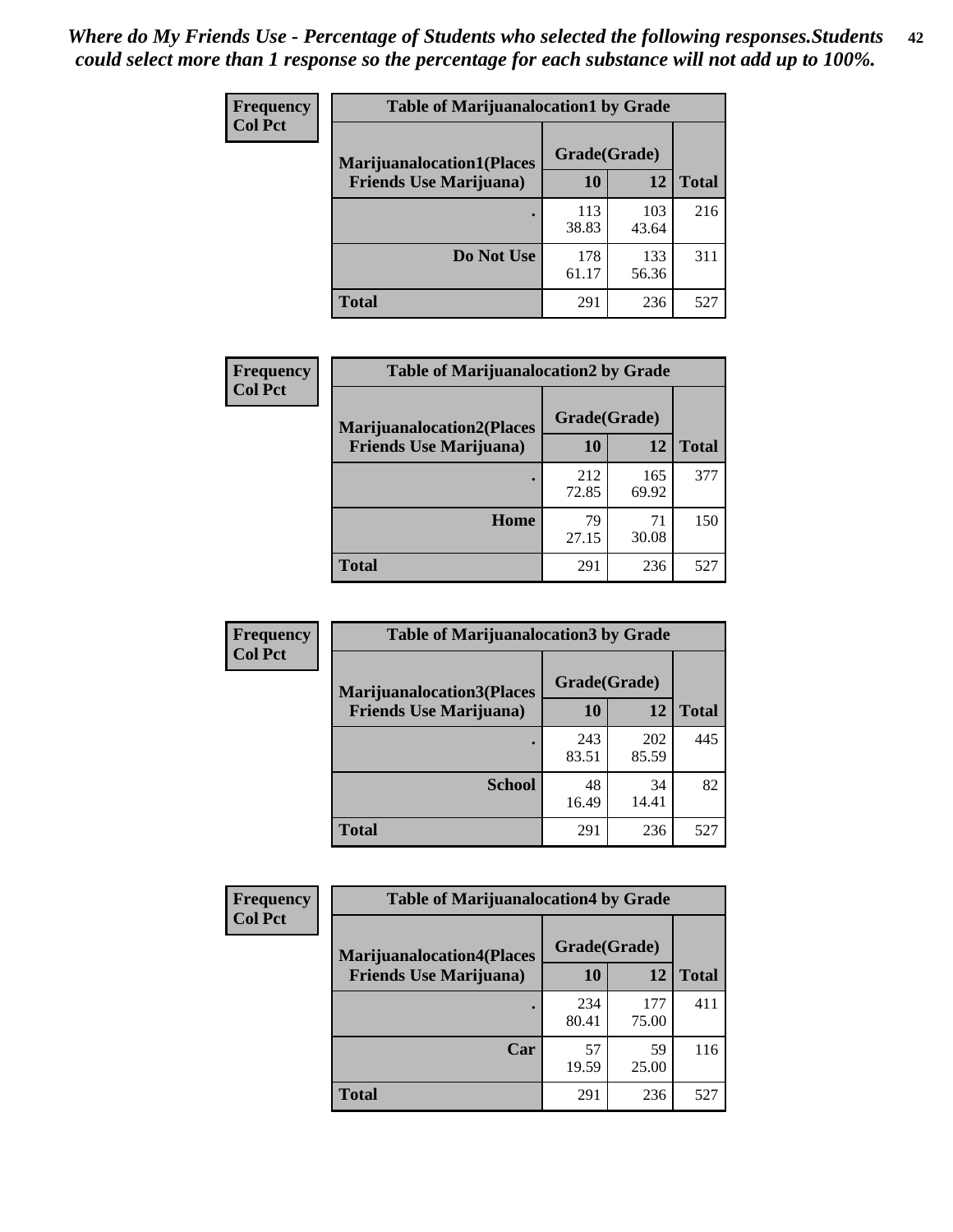| <b>Frequency</b>               | <b>Table of Marijuanalocation5 by Grade</b> |              |              |     |
|--------------------------------|---------------------------------------------|--------------|--------------|-----|
| <b>Col Pct</b>                 | <b>Marijuanalocation5</b> (Places           | Grade(Grade) |              |     |
| <b>Friends Use Marijuana</b> ) | 10                                          | 12           | <b>Total</b> |     |
|                                |                                             | 198<br>68.04 | 146<br>61.86 | 344 |
|                                | <b>Friend's House</b>                       | 93<br>31.96  | 90<br>38.14  | 183 |
|                                | <b>Total</b>                                | 291          | 236          | 527 |

| <b>Frequency</b> | <b>Table of Marijuanalocation6 by Grade</b>                        |                    |              |              |
|------------------|--------------------------------------------------------------------|--------------------|--------------|--------------|
| <b>Col Pct</b>   | <b>Marijuanalocation6(Places</b><br><b>Friends Use Marijuana</b> ) | Grade(Grade)<br>10 | 12           | <b>Total</b> |
|                  |                                                                    | 228<br>78.35       | 177<br>75.00 | 405          |
|                  | <b>Other</b>                                                       | 63<br>21.65        | 59<br>25.00  | 122          |
|                  | <b>Total</b>                                                       | 291                | 236          | 527          |

| <b>Frequency</b> | <b>Table of Otherdruglocation1 by Grade</b>                          |              |              |              |
|------------------|----------------------------------------------------------------------|--------------|--------------|--------------|
| <b>Col Pct</b>   | <b>Otherdruglocation1(Places</b><br><b>Friends Use Other Illegal</b> | Grade(Grade) |              |              |
|                  | Drugs)                                                               | 10           | 12           | <b>Total</b> |
|                  |                                                                      | 74<br>25.43  | 54<br>22.88  | 128          |
|                  | Do Not Use                                                           | 217<br>74.57 | 182<br>77.12 | 399          |
|                  | <b>Total</b>                                                         | 291          | 236          | 527          |

| <b>Frequency</b> | <b>Table of Otherdruglocation2 by Grade</b>                          |              |              |              |
|------------------|----------------------------------------------------------------------|--------------|--------------|--------------|
| <b>Col Pct</b>   | <b>Otherdruglocation2(Places</b><br><b>Friends Use Other Illegal</b> | Grade(Grade) |              |              |
|                  | Drugs)                                                               | 10           | 12           | <b>Total</b> |
|                  |                                                                      | 239<br>82.13 | 197<br>83.47 | 436          |
|                  | Home                                                                 | 52<br>17.87  | 39<br>16.53  | 91           |
|                  | <b>Total</b>                                                         | 291          | 236          | 527          |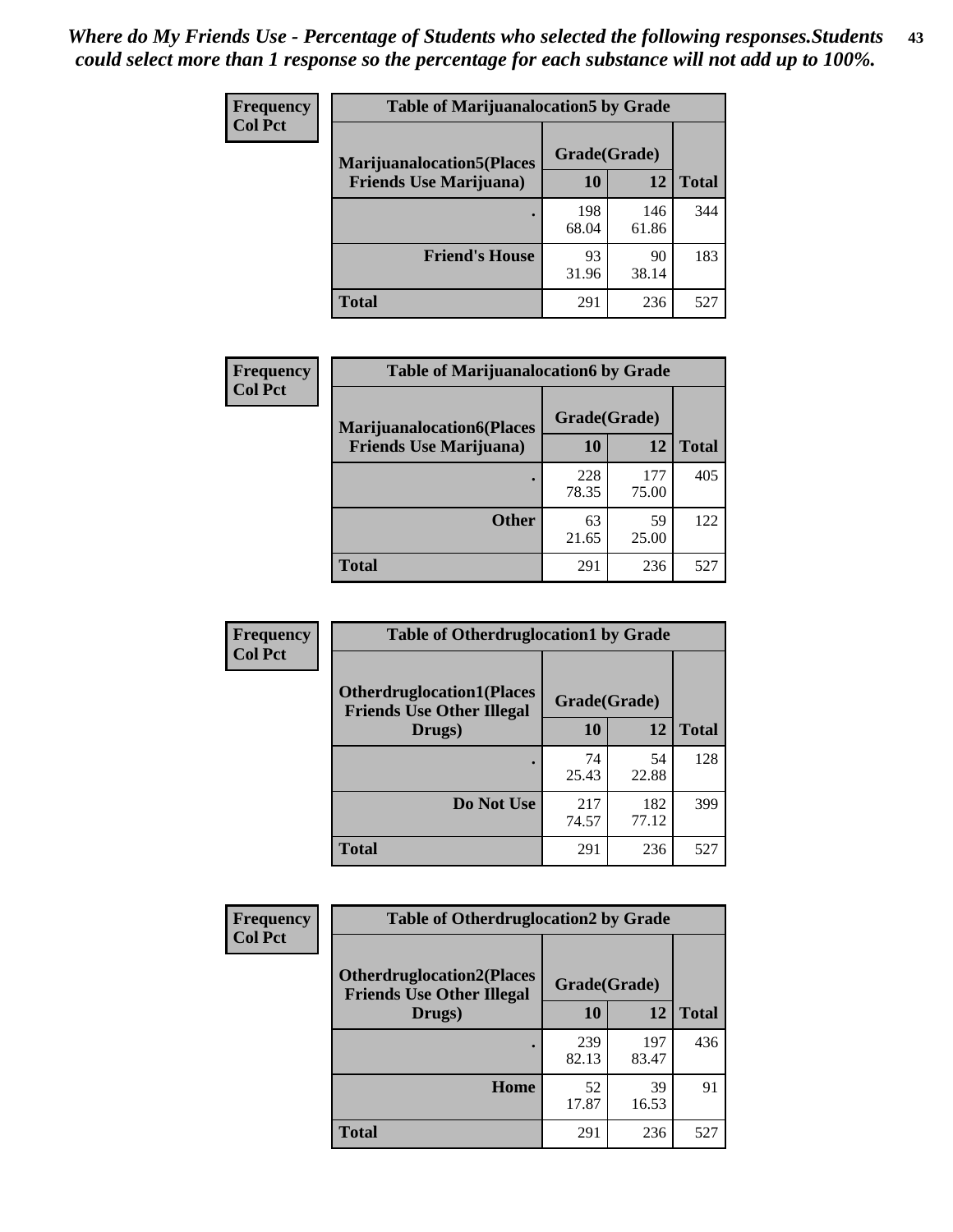| <b>Frequency</b> | <b>Table of Otherdruglocation 3 by Grade</b>                         |              |              |              |
|------------------|----------------------------------------------------------------------|--------------|--------------|--------------|
| <b>Col Pct</b>   | <b>Otherdruglocation3(Places</b><br><b>Friends Use Other Illegal</b> | Grade(Grade) |              |              |
|                  | Drugs)                                                               | 10           | 12           | <b>Total</b> |
|                  |                                                                      | 262<br>90.03 | 219<br>92.80 | 481          |
|                  | <b>School</b>                                                        | 29<br>9.97   | 17<br>7.20   | 46           |
|                  | <b>Total</b>                                                         | 291          | 236          | 527          |

| <b>Frequency</b> | <b>Table of Otherdruglocation4 by Grade</b>                          |              |              |              |
|------------------|----------------------------------------------------------------------|--------------|--------------|--------------|
| <b>Col Pct</b>   | <b>Otherdruglocation4(Places</b><br><b>Friends Use Other Illegal</b> | Grade(Grade) |              |              |
|                  | Drugs)                                                               | <b>10</b>    | 12           | <b>Total</b> |
|                  |                                                                      | 261<br>89.69 | 203<br>86.02 | 464          |
|                  | Car                                                                  | 30<br>10.31  | 33<br>13.98  | 63           |
|                  | <b>Total</b>                                                         | 291          | 236          | 527          |

| Frequency      | <b>Table of Otherdruglocation5 by Grade</b>                          |              |              |              |
|----------------|----------------------------------------------------------------------|--------------|--------------|--------------|
| <b>Col Pct</b> | <b>Otherdruglocation5(Places</b><br><b>Friends Use Other Illegal</b> | Grade(Grade) |              |              |
|                | Drugs)                                                               | 10           | 12           | <b>Total</b> |
|                |                                                                      | 235<br>80.76 | 186<br>78.81 | 421          |
|                | <b>Friend's House</b>                                                | 56<br>19.24  | 50<br>21.19  | 106          |
|                | <b>Total</b>                                                         | 291          | 236          | 527          |

| <b>Frequency</b> | <b>Table of Otherdruglocation6 by Grade</b>                          |              |              |              |
|------------------|----------------------------------------------------------------------|--------------|--------------|--------------|
| <b>Col Pct</b>   | <b>Otherdruglocation6(Places</b><br><b>Friends Use Other Illegal</b> | Grade(Grade) |              |              |
|                  | Drugs)                                                               | 10           | 12           | <b>Total</b> |
|                  |                                                                      | 241<br>82.82 | 198<br>83.90 | 439          |
|                  | <b>Other</b>                                                         | 50<br>17.18  | 38<br>16.10  | 88           |
|                  | <b>Total</b>                                                         | 291          | 236          | 527          |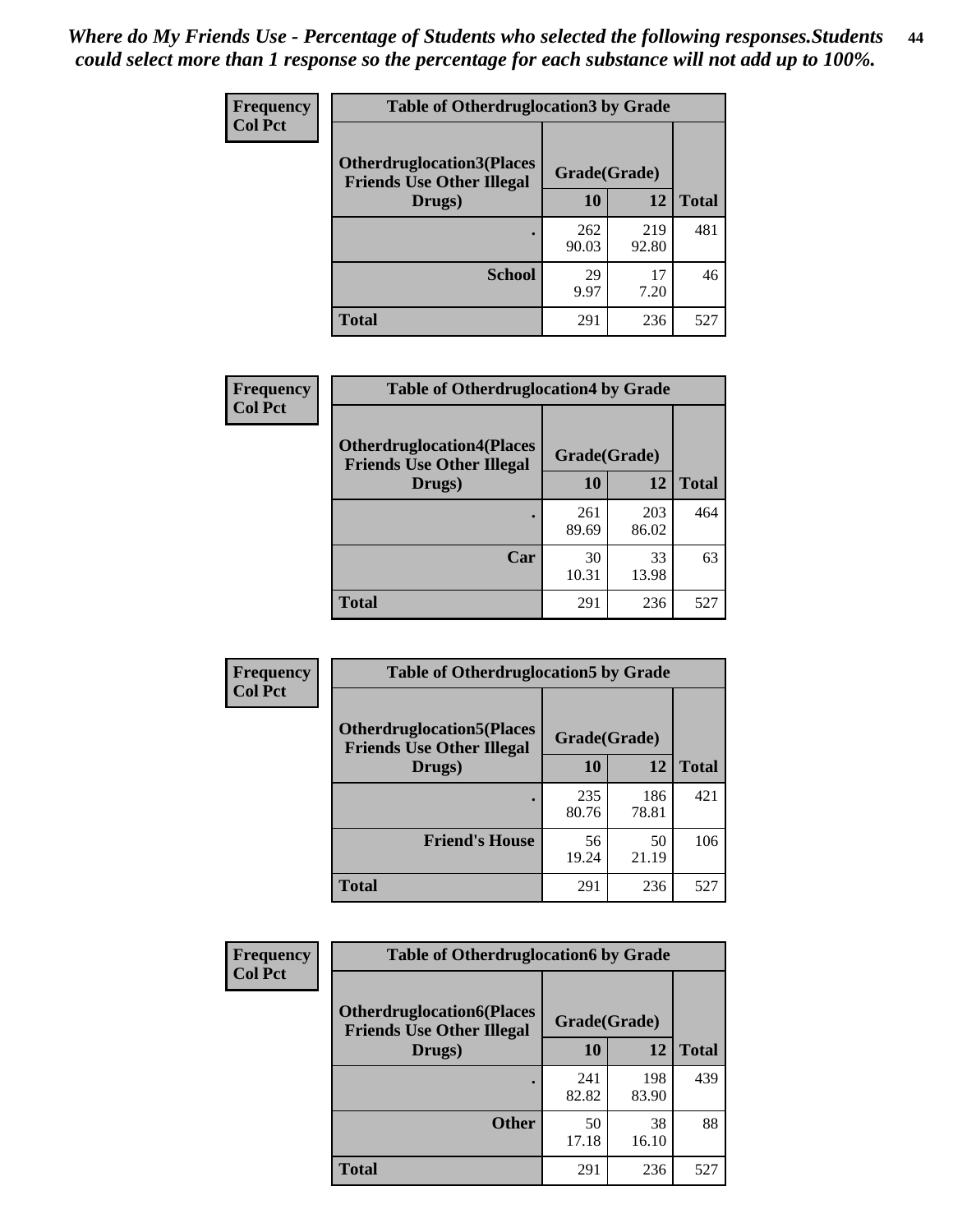| Frequency      | <b>Table of Alcoholtime1 by Grade</b>           |              |              |              |
|----------------|-------------------------------------------------|--------------|--------------|--------------|
| <b>Col Pct</b> | <b>Alcoholtime1(Times</b><br><b>Friends Use</b> | Grade(Grade) |              |              |
|                | Alcohol)                                        | 10           | <b>12</b>    | <b>Total</b> |
|                |                                                 | 138<br>47.42 | 137<br>58.05 | 275          |
|                | Do Not Use                                      | 153<br>52.58 | 99<br>41.95  | 252          |
|                | <b>Total</b>                                    | 291          | 236          | 527          |

| Frequency      | <b>Table of Alcoholtime2 by Grade</b>           |              |              |              |
|----------------|-------------------------------------------------|--------------|--------------|--------------|
| <b>Col Pct</b> | <b>Alcoholtime2(Times</b><br><b>Friends Use</b> | Grade(Grade) |              |              |
|                | Alcohol)                                        | 10           | 12           | <b>Total</b> |
|                |                                                 | 274<br>94.16 | 224<br>94.92 | 498          |
|                | <b>On Way to School</b>                         | 17<br>5.84   | 12<br>5.08   | 29           |
|                | <b>Total</b>                                    | 291          | 236          | 527          |

| Frequency<br><b>Col Pct</b> | <b>Table of Alcoholtime3 by Grade</b>                           |              |              |              |
|-----------------------------|-----------------------------------------------------------------|--------------|--------------|--------------|
|                             | <b>Alcoholtime3(Times</b><br>Grade(Grade)<br><b>Friends Use</b> |              |              |              |
|                             | Alcohol)                                                        | 10           | 12           | <b>Total</b> |
|                             |                                                                 | 271<br>93.13 | 225<br>95.34 | 496          |
|                             | <b>During School</b>                                            | 20<br>6.87   | 11<br>4.66   | 31           |
|                             | <b>Total</b>                                                    | 291          | 236          | 527          |

| <b>Frequency</b><br><b>Col Pct</b> | <b>Table of Alcoholtime4 by Grade</b> |              |              |              |
|------------------------------------|---------------------------------------|--------------|--------------|--------------|
|                                    | <b>Alcoholtime4(Times</b>             | Grade(Grade) |              |              |
|                                    | <b>Friends Use Alcohol)</b>           | 10           | 12           | <b>Total</b> |
|                                    |                                       | 273<br>93.81 | 226<br>95.76 | 499          |
|                                    | <b>On Way Home From School</b>        | 18<br>6.19   | 10<br>4.24   | 28           |
|                                    | <b>Total</b>                          | 291          | 236          | 527          |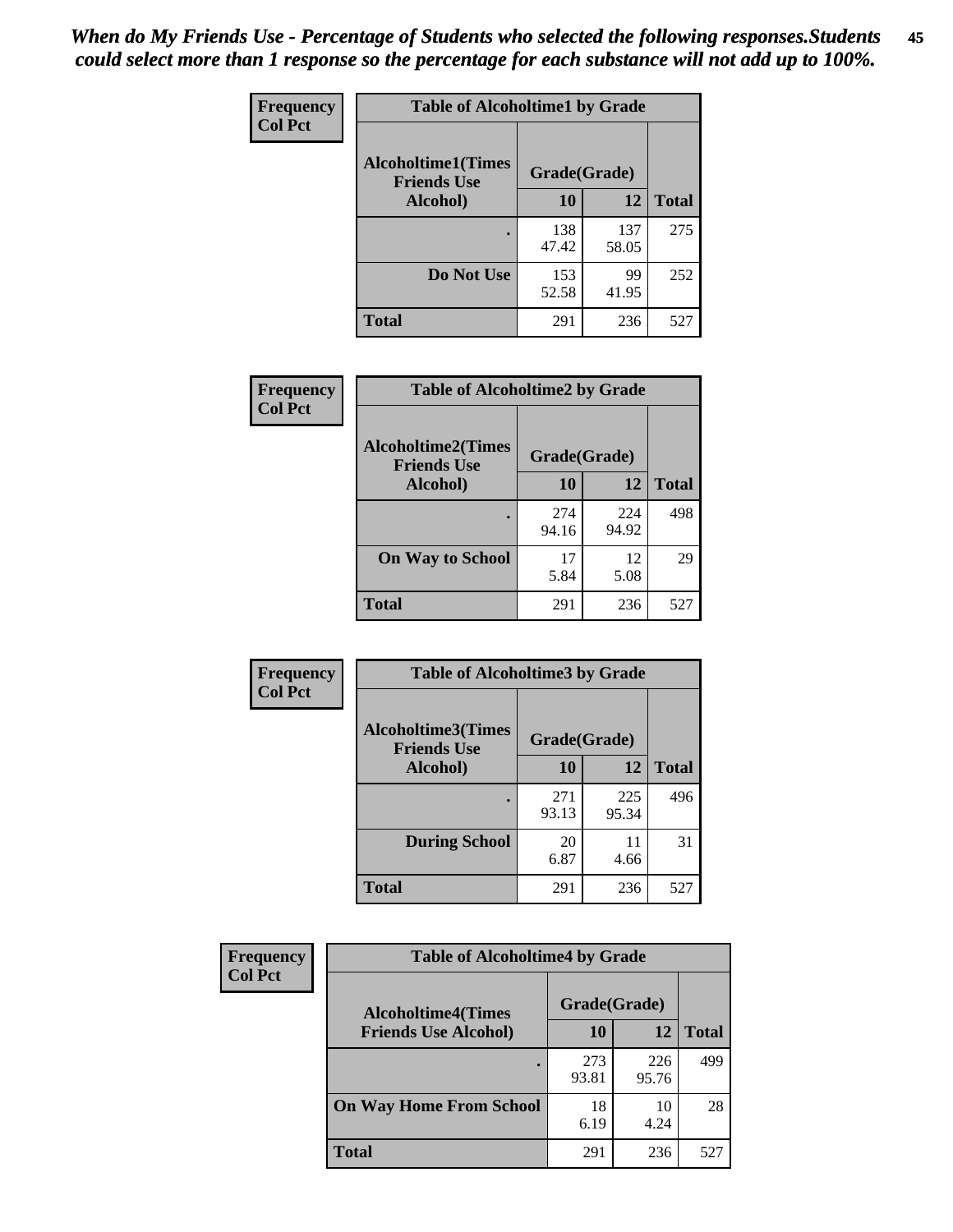*When do My Friends Use - Percentage of Students who selected the following responses.Students could select more than 1 response so the percentage for each substance will not add up to 100%.* **46**

| Frequency      | <b>Table of Alcoholtime5 by Grade</b>           |              |              |              |
|----------------|-------------------------------------------------|--------------|--------------|--------------|
| <b>Col Pct</b> | <b>Alcoholtime5(Times</b><br><b>Friends Use</b> | Grade(Grade) |              |              |
|                | Alcohol)                                        | 10           | <b>12</b>    | <b>Total</b> |
|                |                                                 | 240<br>82.47 | 183<br>77.54 | 423          |
|                | <b>Weeknights</b>                               | 51<br>17.53  | 53<br>22.46  | 104          |
|                | <b>Total</b>                                    | 291          | 236          | 527          |

| Frequency      | <b>Table of Alcoholtime6 by Grade</b>           |              |              |              |
|----------------|-------------------------------------------------|--------------|--------------|--------------|
| <b>Col Pct</b> | <b>Alcoholtime6(Times</b><br><b>Friends Use</b> | Grade(Grade) |              |              |
|                | Alcohol)                                        | 10           | 12           | <b>Total</b> |
|                |                                                 | 152<br>52.23 | 98<br>41.53  | 250          |
|                | Weekends                                        | 139<br>47.77 | 138<br>58.47 | 277          |
|                | <b>Total</b>                                    | 291          | 236          | 527          |

| Frequency      | <b>Table of Tobaccotime1 by Grade</b>           |              |              |              |
|----------------|-------------------------------------------------|--------------|--------------|--------------|
| <b>Col Pct</b> | <b>Tobaccotime1(Times</b><br><b>Friends Use</b> | Grade(Grade) |              |              |
|                | <b>Tobacco</b> )                                | 10           | 12           | <b>Total</b> |
|                | ٠                                               | 112<br>38.49 | 109<br>46.19 | 221          |
|                | Do Not Use                                      | 179<br>61.51 | 127<br>53.81 | 306          |
|                | <b>Total</b>                                    | 291          | 236          | 527          |

| <b>Frequency</b> | <b>Table of Tobaccotime2 by Grade</b>                           |              |              |              |
|------------------|-----------------------------------------------------------------|--------------|--------------|--------------|
| <b>Col Pct</b>   | <b>Tobaccotime2(Times</b><br>Grade(Grade)<br><b>Friends Use</b> |              |              |              |
| <b>Tobacco</b> ) |                                                                 | 10           | 12           | <b>Total</b> |
|                  |                                                                 | 259<br>89.00 | 178<br>75.42 | 437          |
|                  | <b>On Way to School</b>                                         | 32<br>11.00  | 58<br>24.58  | 90           |
|                  | Total                                                           | 291          | 236          | 527          |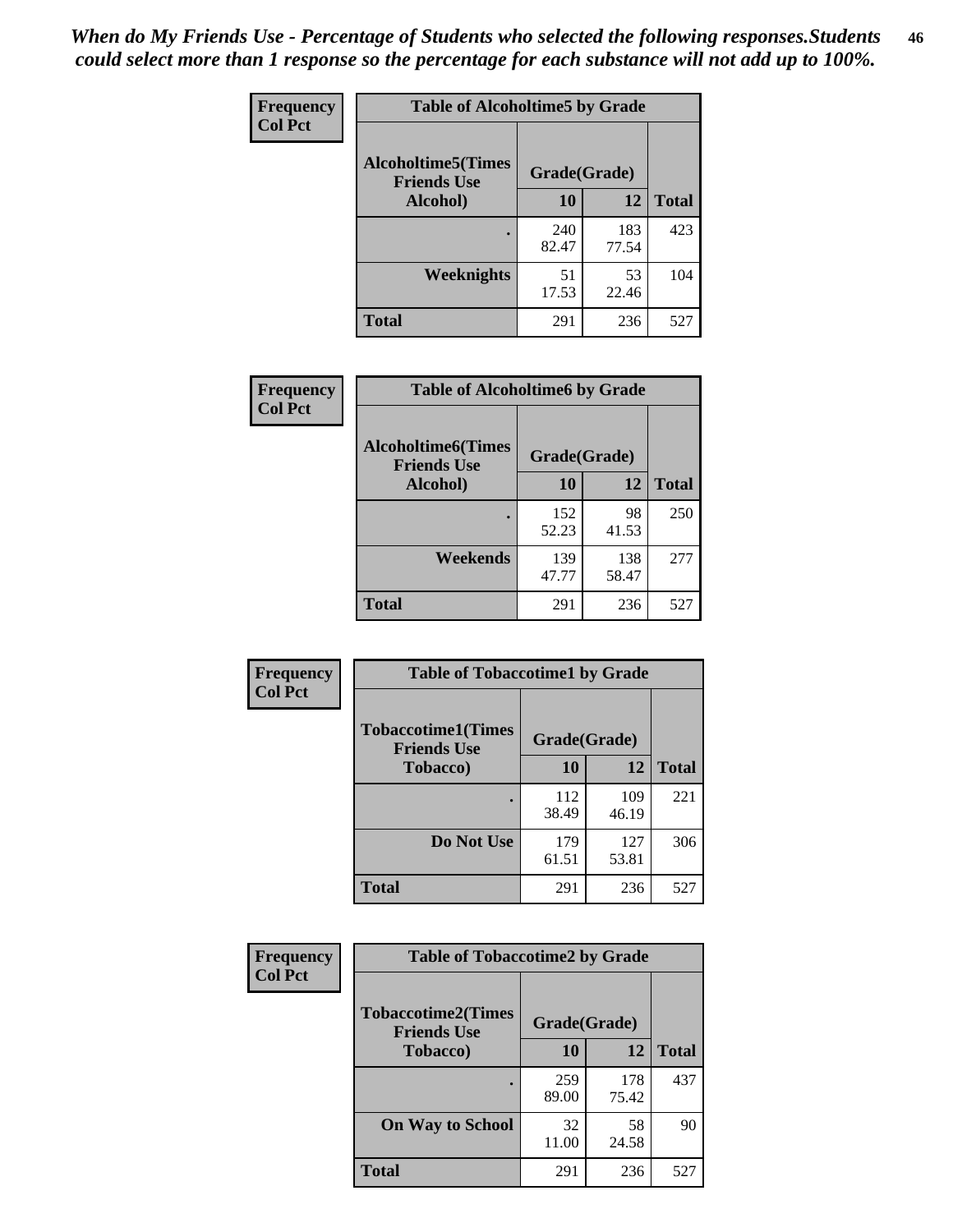*When do My Friends Use - Percentage of Students who selected the following responses.Students could select more than 1 response so the percentage for each substance will not add up to 100%.* **47**

| <b>Frequency</b> | <b>Table of Tobaccotime3 by Grade</b>           |              |              |              |
|------------------|-------------------------------------------------|--------------|--------------|--------------|
| <b>Col Pct</b>   | <b>Tobaccotime3(Times</b><br><b>Friends Use</b> | Grade(Grade) |              |              |
|                  | <b>Tobacco</b> )                                | 10           | 12           | <b>Total</b> |
|                  |                                                 | 264<br>90.72 | 212<br>89.83 | 476          |
|                  | <b>During School</b>                            | 27<br>9.28   | 24<br>10.17  | 51           |
|                  | <b>Total</b>                                    | 291          | 236          | 527          |

| <b>Frequency</b><br><b>Col Pct</b> | <b>Table of Tobaccotime4 by Grade</b> |              |              |              |
|------------------------------------|---------------------------------------|--------------|--------------|--------------|
|                                    | <b>Tobaccotime4(Times</b>             | Grade(Grade) |              |              |
|                                    | <b>Friends Use Tobacco)</b>           | 10           | 12           | <b>Total</b> |
|                                    |                                       | 273<br>93.81 | 226<br>95.76 | 499          |
|                                    | <b>On Way Home From School</b>        | 18<br>6.19   | 10<br>4.24   | 28           |
|                                    | <b>Total</b>                          | 291          | 236          | 527          |

| <b>Frequency</b> | <b>Table of Tobaccotime5 by Grade</b>           |              |              |              |
|------------------|-------------------------------------------------|--------------|--------------|--------------|
| <b>Col Pct</b>   | <b>Tobaccotime5(Times</b><br><b>Friends Use</b> | Grade(Grade) |              |              |
|                  | <b>Tobacco</b> )                                | 10           | 12           | <b>Total</b> |
|                  |                                                 | 222<br>76.29 | 146<br>61.86 | 368          |
|                  | Weeknights                                      | 69<br>23.71  | 90<br>38.14  | 159          |
|                  | <b>Total</b>                                    | 291          | 236          | 527          |

| Frequency      | <b>Table of Tobaccotime6 by Grade</b>           |              |              |              |  |
|----------------|-------------------------------------------------|--------------|--------------|--------------|--|
| <b>Col Pct</b> | <b>Tobaccotime6(Times</b><br><b>Friends Use</b> | Grade(Grade) |              |              |  |
|                | <b>Tobacco</b> )                                | 10           | <b>12</b>    | <b>Total</b> |  |
|                |                                                 | 198<br>68.04 | 134<br>56.78 | 332          |  |
|                | Weekends                                        | 93<br>31.96  | 102<br>43.22 | 195          |  |
|                | <b>Total</b>                                    | 291          | 236          | 527          |  |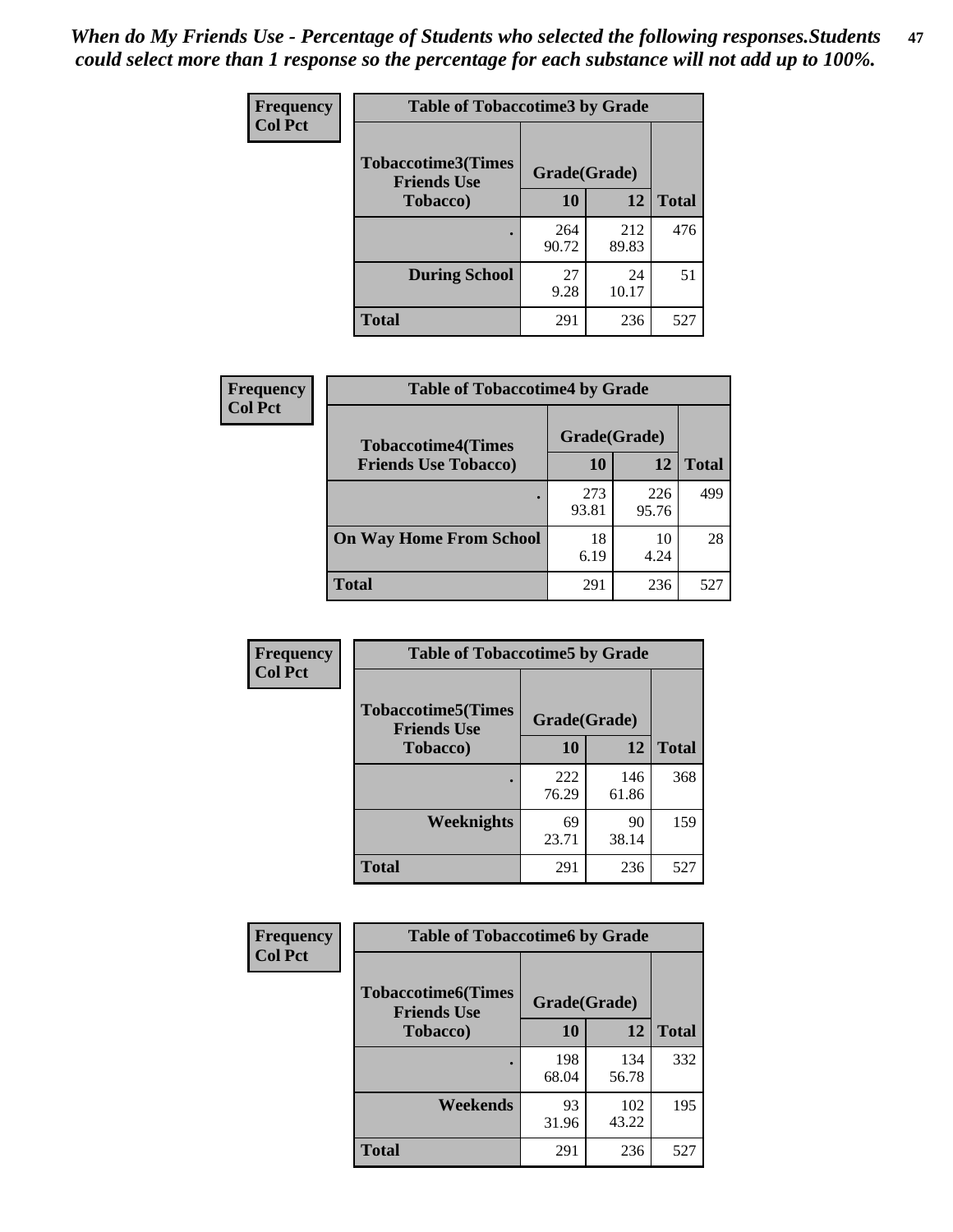| Frequency      | <b>Table of Marijuanatime1 by Grade</b>           |              |              |              |
|----------------|---------------------------------------------------|--------------|--------------|--------------|
| <b>Col Pct</b> | <b>Marijuanatime1(Times</b><br><b>Friends Use</b> | Grade(Grade) |              |              |
|                | Marijuana)                                        | 10           | 12           | <b>Total</b> |
|                |                                                   | 115<br>39.52 | 103<br>43.64 | 218          |
|                | Do Not Use                                        | 176<br>60.48 | 133<br>56.36 | 309          |
|                | <b>Total</b>                                      | 291          | 236          | 527          |

| Frequency      | <b>Table of Marijuanatime2 by Grade</b>                           |              |              |              |
|----------------|-------------------------------------------------------------------|--------------|--------------|--------------|
| <b>Col Pct</b> | <b>Marijuanatime2(Times</b><br>Grade(Grade)<br><b>Friends Use</b> |              |              |              |
|                | Marijuana)                                                        | 10           | 12           | <b>Total</b> |
|                |                                                                   | 247<br>84.88 | 191<br>80.93 | 438          |
|                | <b>On Way to School</b>                                           | 44<br>15.12  | 45<br>19.07  | 89           |
|                | <b>Total</b>                                                      | 291          | 236          | 527          |

| Frequency      | <b>Table of Marijuanatime3 by Grade</b>    |              |              |              |
|----------------|--------------------------------------------|--------------|--------------|--------------|
| <b>Col Pct</b> | Marijuanatime3(Times<br><b>Friends Use</b> | Grade(Grade) |              |              |
|                | Marijuana)                                 | 10           | 12           | <b>Total</b> |
|                |                                            | 261<br>89.69 | 207<br>87.71 | 468          |
|                | <b>During School</b>                       | 30<br>10.31  | 29<br>12.29  | 59           |
|                | <b>Total</b>                               | 291          | 236          | 527          |

| <b>Frequency</b> | <b>Table of Marijuanatime4 by Grade</b> |              |              |       |
|------------------|-----------------------------------------|--------------|--------------|-------|
| <b>Col Pct</b>   | <b>Marijuanatime4(Times</b>             | Grade(Grade) |              |       |
|                  | <b>Friends Use Marijuana</b> )          | 10           | 12           | Total |
|                  |                                         | 248<br>85.22 | 183<br>77.54 | 431   |
|                  | <b>On Way Home From School</b>          | 43<br>14.78  | 53<br>22.46  | 96    |
|                  | <b>Total</b>                            | 291          | 236          | 527   |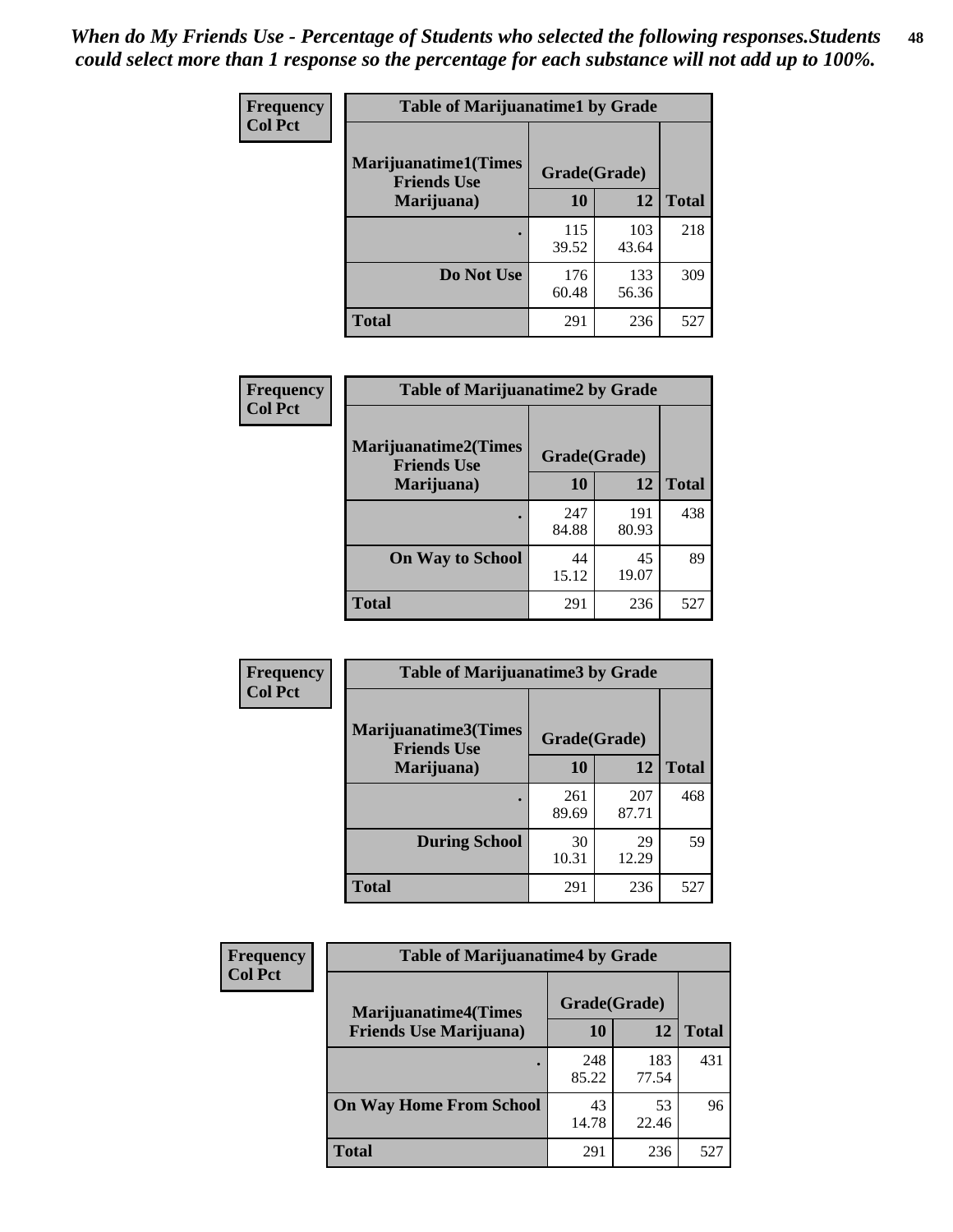| <b>Frequency</b><br><b>Col Pct</b> | <b>Table of Marijuanatime5 by Grade</b>            |              |              |              |
|------------------------------------|----------------------------------------------------|--------------|--------------|--------------|
|                                    | <b>Marijuanatime5</b> (Times<br><b>Friends Use</b> | Grade(Grade) |              |              |
|                                    | Marijuana)                                         | 10           | 12           | <b>Total</b> |
|                                    |                                                    | 227<br>78.01 | 170<br>72.03 | 397          |
|                                    | Weeknights                                         | 64<br>21.99  | 66<br>27.97  | 130          |
|                                    | <b>Total</b>                                       | 291          | 236          | 527          |

| Frequency      | <b>Table of Marijuanatime6 by Grade</b>    |              |              |              |
|----------------|--------------------------------------------|--------------|--------------|--------------|
| <b>Col Pct</b> | Marijuanatime6(Times<br><b>Friends Use</b> | Grade(Grade) |              |              |
|                | Marijuana)                                 | 10           | 12           | <b>Total</b> |
|                |                                            | 181<br>62.20 | 136<br>57.63 | 317          |
|                | Weekends                                   | 110<br>37.80 | 100<br>42.37 | 210          |
|                | <b>Total</b>                               | 291          | 236          | 527          |

| <b>Frequency</b> | <b>Table of Otherdrugtime1 by Grade</b>                 |              |              |              |
|------------------|---------------------------------------------------------|--------------|--------------|--------------|
| <b>Col Pct</b>   | <b>Otherdrugtime1(Times</b><br><b>Friends Use Other</b> | Grade(Grade) |              |              |
|                  | <b>Illegal Drugs</b> )                                  | 10           | 12           | <b>Total</b> |
|                  |                                                         | 62<br>21.31  | 57<br>24.15  | 119          |
|                  | Do Not Use                                              | 229<br>78.69 | 179<br>75.85 | 408          |
|                  | <b>Total</b>                                            | 291          | 236          | 527          |

| Frequency      | <b>Table of Otherdrugtime2 by Grade</b>                 |              |              |              |  |  |  |
|----------------|---------------------------------------------------------|--------------|--------------|--------------|--|--|--|
| <b>Col Pct</b> | <b>Otherdrugtime2(Times</b><br><b>Friends Use Other</b> | Grade(Grade) |              |              |  |  |  |
|                | <b>Illegal Drugs</b> )                                  | 10           | 12           | <b>Total</b> |  |  |  |
|                |                                                         | 269<br>92.44 | 217<br>91.95 | 486          |  |  |  |
|                | <b>On Way to School</b>                                 | 22<br>7.56   | 19<br>8.05   | 41           |  |  |  |
|                | Total                                                   | 291          | 236          | 527          |  |  |  |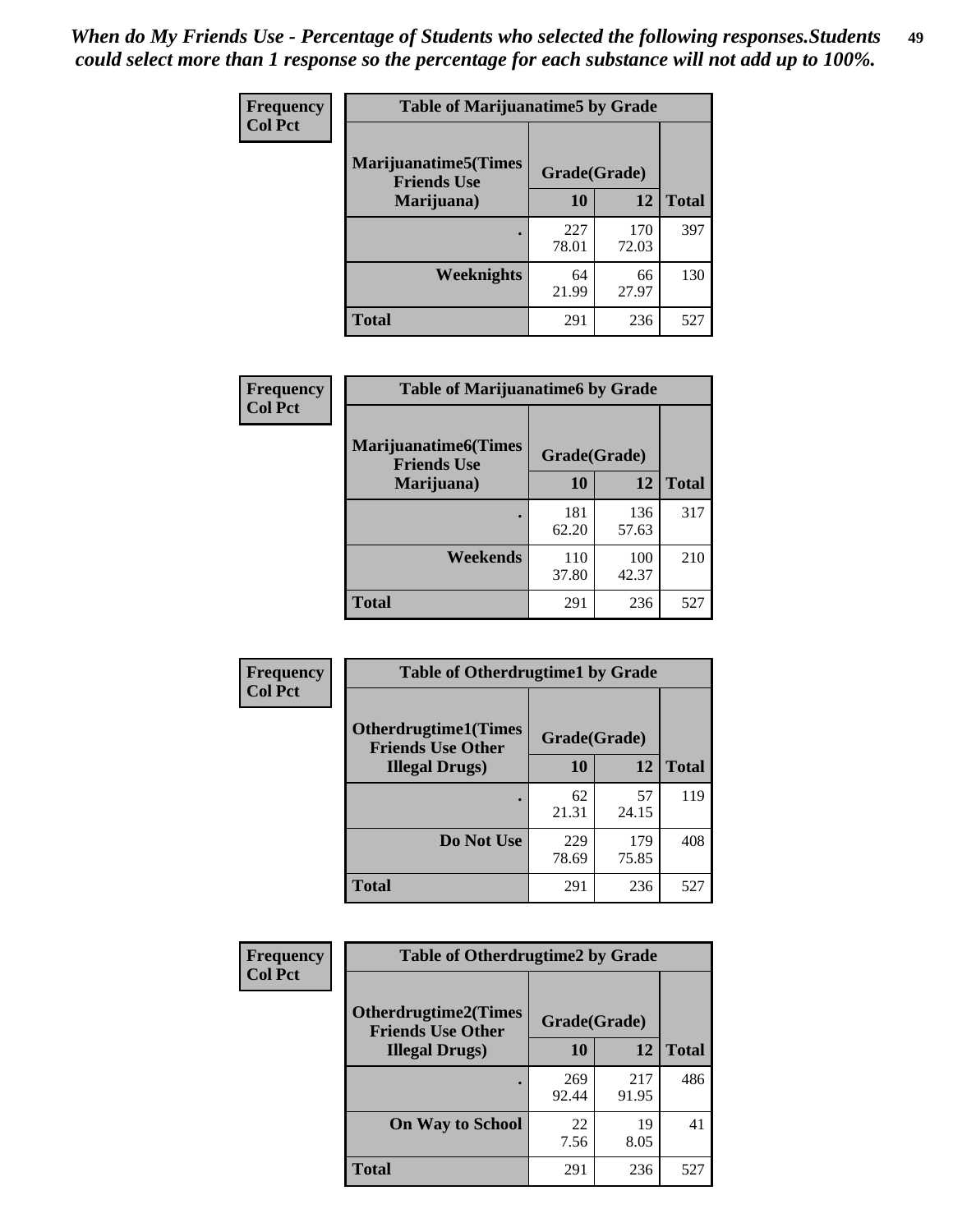| <b>Frequency</b> | <b>Table of Otherdrugtime3 by Grade</b>          |              |              |              |  |  |
|------------------|--------------------------------------------------|--------------|--------------|--------------|--|--|
| <b>Col Pct</b>   | Otherdrugtime3(Times<br><b>Friends Use Other</b> | Grade(Grade) |              |              |  |  |
|                  | <b>Illegal Drugs</b> )                           | 10           | 12           | <b>Total</b> |  |  |
|                  |                                                  | 269<br>92.44 | 220<br>93.22 | 489          |  |  |
|                  | <b>During School</b>                             | 22<br>7.56   | 16<br>6.78   | 38           |  |  |
|                  | Total                                            | 291          | 236          | 527          |  |  |

| Frequency      | <b>Table of Otherdrugtime4 by Grade</b>                         |              |              |              |  |  |
|----------------|-----------------------------------------------------------------|--------------|--------------|--------------|--|--|
| <b>Col Pct</b> | <b>Otherdrugtime4(Times</b><br><b>Friends Use Other Illegal</b> | Grade(Grade) |              |              |  |  |
|                | Drugs)                                                          | 10           | 12           | <b>Total</b> |  |  |
|                | ٠                                                               | 268<br>92.10 | 213<br>90.25 | 481          |  |  |
|                | <b>On Way Home From School</b>                                  | 23<br>7.90   | 23<br>9.75   | 46           |  |  |
|                | Total                                                           | 291          | 236          | 527          |  |  |

| <b>Frequency</b> | <b>Table of Otherdrugtime5 by Grade</b>                  |              |              |              |  |  |  |
|------------------|----------------------------------------------------------|--------------|--------------|--------------|--|--|--|
| <b>Col Pct</b>   | <b>Otherdrugtime5</b> (Times<br><b>Friends Use Other</b> | Grade(Grade) |              |              |  |  |  |
|                  | <b>Illegal Drugs</b> )                                   | 10           | 12           | <b>Total</b> |  |  |  |
|                  |                                                          | 246<br>84.54 | 202<br>85.59 | 448          |  |  |  |
|                  | Weeknights                                               | 45<br>15.46  | 34<br>14.41  | 79           |  |  |  |
|                  | <b>Total</b>                                             | 291          | 236          | 527          |  |  |  |

| <b>Frequency</b> | <b>Table of Otherdrugtime6 by Grade</b>                 |              |              |              |  |  |
|------------------|---------------------------------------------------------|--------------|--------------|--------------|--|--|
| <b>Col Pct</b>   | <b>Otherdrugtime6(Times</b><br><b>Friends Use Other</b> | Grade(Grade) |              |              |  |  |
|                  | <b>Illegal Drugs</b> )                                  | 10           | 12           | <b>Total</b> |  |  |
|                  |                                                         | 224<br>76.98 | 178<br>75.42 | 402          |  |  |
|                  | Weekends                                                | 67<br>23.02  | 58<br>24.58  | 125          |  |  |
|                  | <b>Total</b>                                            | 291          | 236          | 527          |  |  |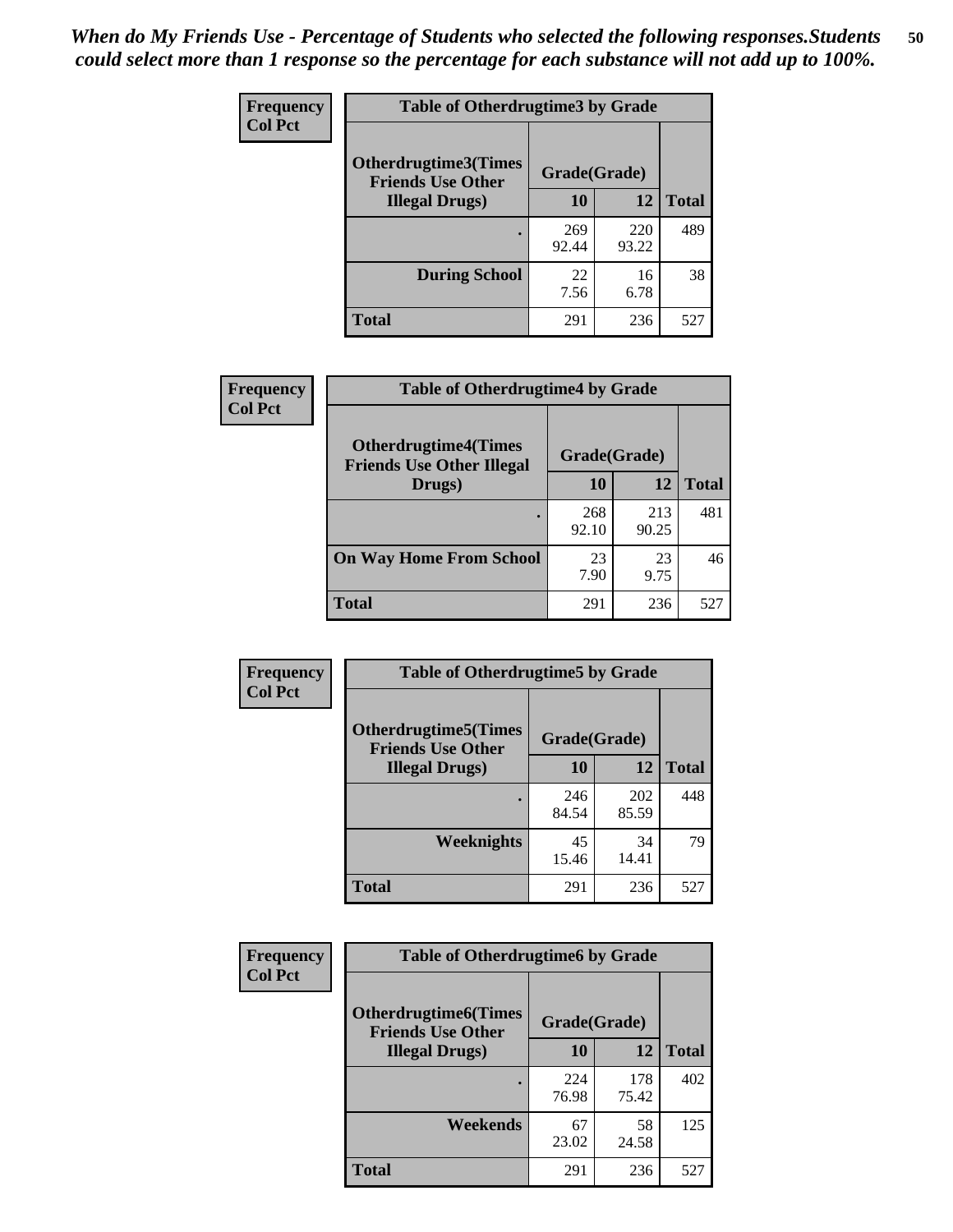| Frequency      | <b>Table of Educationalcohol by Grade</b>                                                                  |              |              |              |  |  |
|----------------|------------------------------------------------------------------------------------------------------------|--------------|--------------|--------------|--|--|
| <b>Col Pct</b> | Educationalcohol(I<br>have been taught<br>about alcohol,<br>tobacco,<br>and other drugs<br>within the last | Grade(Grade) |              |              |  |  |
|                | year at school)                                                                                            | 10           | 12           | <b>Total</b> |  |  |
|                | Yes                                                                                                        | 264<br>90.72 | 130<br>55.08 | 394          |  |  |
|                | N <sub>0</sub>                                                                                             | 27<br>9.28   | 106<br>44.92 | 133          |  |  |
|                | <b>Total</b>                                                                                               | 291          | 236          | 527          |  |  |

| Frequency      | <b>Table of Eversmoked by Grade</b> |              |              |              |  |  |  |
|----------------|-------------------------------------|--------------|--------------|--------------|--|--|--|
| <b>Col Pct</b> | Eversmoked(I<br>have smoked         | Grade(Grade) |              |              |  |  |  |
|                | a cigarette)                        | 10           | 12           | <b>Total</b> |  |  |  |
|                | <b>Yes</b>                          | 71<br>24.40  | 61<br>25.85  | 132          |  |  |  |
|                | N <sub>0</sub>                      | 220<br>75.60 | 175<br>74.15 | 395          |  |  |  |
|                | <b>Total</b>                        | 291          | 236          | 527          |  |  |  |

| Frequency      | <b>Table of Drovedrinking by Grade</b>                                                                              |                    |              |     |  |  |  |
|----------------|---------------------------------------------------------------------------------------------------------------------|--------------------|--------------|-----|--|--|--|
| <b>Col Pct</b> | Drovedrinking(In<br>the past 30 days I<br>have driven a car<br>or other vehicle<br>while I was<br>drinking alcohol) | Grade(Grade)<br>10 | <b>Total</b> |     |  |  |  |
|                | <b>Yes</b>                                                                                                          | 4<br>1.37          | 10<br>4.24   | 14  |  |  |  |
|                | N <sub>0</sub>                                                                                                      | 287<br>98.63       | 226<br>95.76 | 513 |  |  |  |
|                | <b>Total</b>                                                                                                        | 291                | 236          | 527 |  |  |  |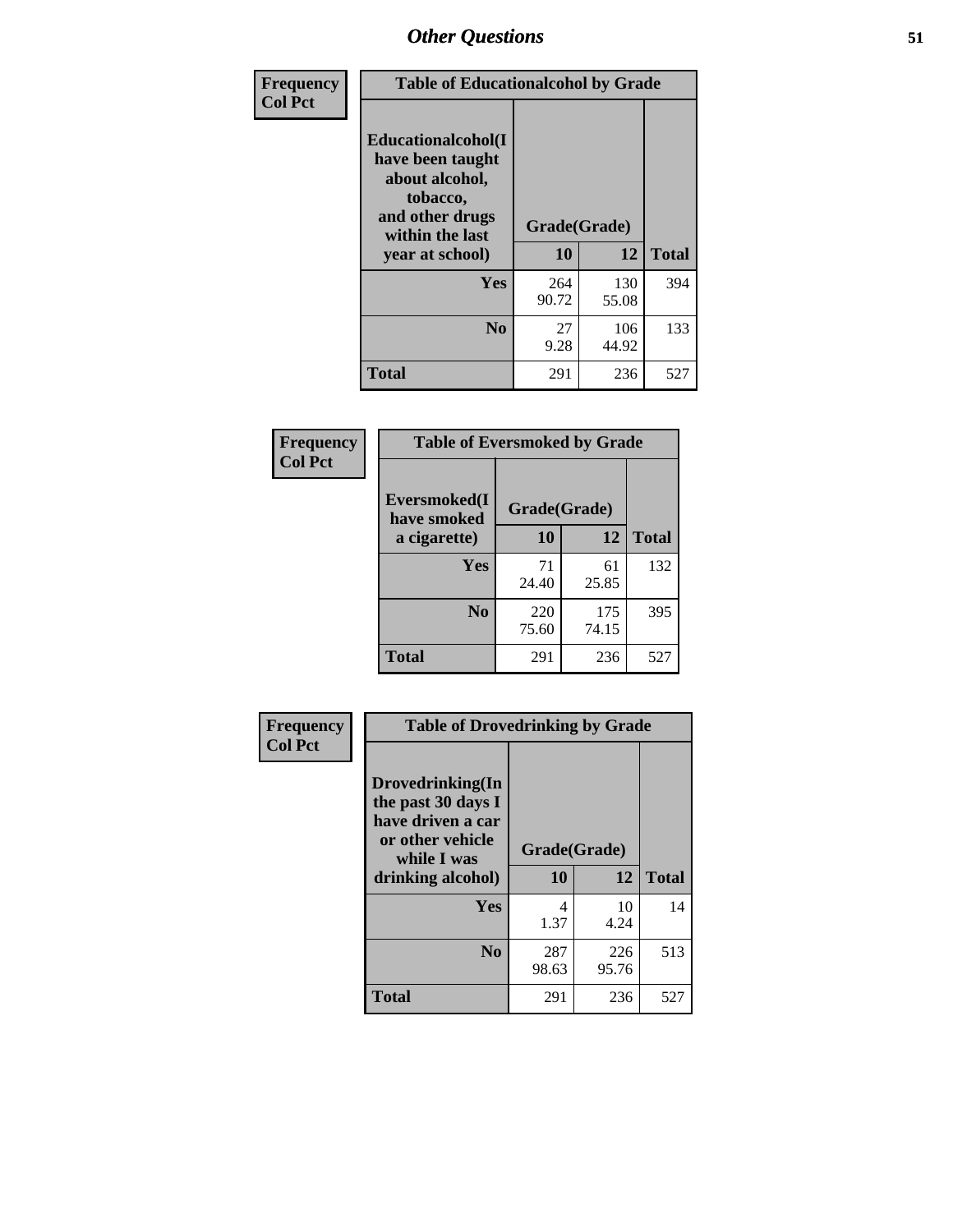| Frequency<br><b>Col Pct</b> | <b>Table of Rodedrinking by Grade</b>                                                                             |              |              |              |  |  |
|-----------------------------|-------------------------------------------------------------------------------------------------------------------|--------------|--------------|--------------|--|--|
|                             | <b>Rodedrinking(In</b><br>the past 30 days<br>I have ridden in<br>a car with a<br>driver who had<br>been drinking | Grade(Grade) |              |              |  |  |
|                             | alcohol)                                                                                                          | 10           | 12           | <b>Total</b> |  |  |
|                             | <b>Yes</b>                                                                                                        | 21<br>7.22   | 15<br>6.36   | 36           |  |  |
|                             | N <sub>0</sub>                                                                                                    | 270<br>92.78 | 221<br>93.64 | 491          |  |  |
|                             | <b>Total</b>                                                                                                      | 291          | 236          | 527          |  |  |

#### **Frequency Col Pct**

| <b>Table of Drugsschool by Grade</b>                                                                                      |              |              |              |  |  |  |
|---------------------------------------------------------------------------------------------------------------------------|--------------|--------------|--------------|--|--|--|
| <b>Drugsschool</b> (During<br>the past 12 months,<br>I have been offered,<br>sold,<br>or given illegal<br>drugs on school | Grade(Grade) |              |              |  |  |  |
| property)                                                                                                                 | 10           | 12           | <b>Total</b> |  |  |  |
| Yes                                                                                                                       | 59<br>20.27  | 39<br>16.53  | 98           |  |  |  |
| N <sub>0</sub>                                                                                                            | 232<br>79.73 | 197<br>83.47 | 429          |  |  |  |
| <b>Total</b>                                                                                                              | 291          | 236          | 527          |  |  |  |

| Frequency      | <b>Table of Helpbullied by Grade</b>                                   |                    |              |              |  |  |  |
|----------------|------------------------------------------------------------------------|--------------------|--------------|--------------|--|--|--|
| <b>Col Pct</b> | $Helpb$ ullied $(I$<br>would help<br>someone who was<br>being bullied) | Grade(Grade)<br>10 | 12           | <b>Total</b> |  |  |  |
|                |                                                                        |                    |              |              |  |  |  |
|                | <b>Strongly Agree</b>                                                  | 132<br>45.36       | 102<br>43.22 | 234          |  |  |  |
|                | <b>Somewhat Agree</b>                                                  | 126<br>43.30       | 112<br>47.46 | 238          |  |  |  |
|                | <b>Somewhat Disagree</b>                                               | 22<br>7.56         | 12<br>5.08   | 34           |  |  |  |
|                | <b>Strongly Disagree</b>                                               | 11<br>3.78         | 10<br>4.24   | 21           |  |  |  |
|                | <b>Total</b>                                                           | 291                | 236          | 527          |  |  |  |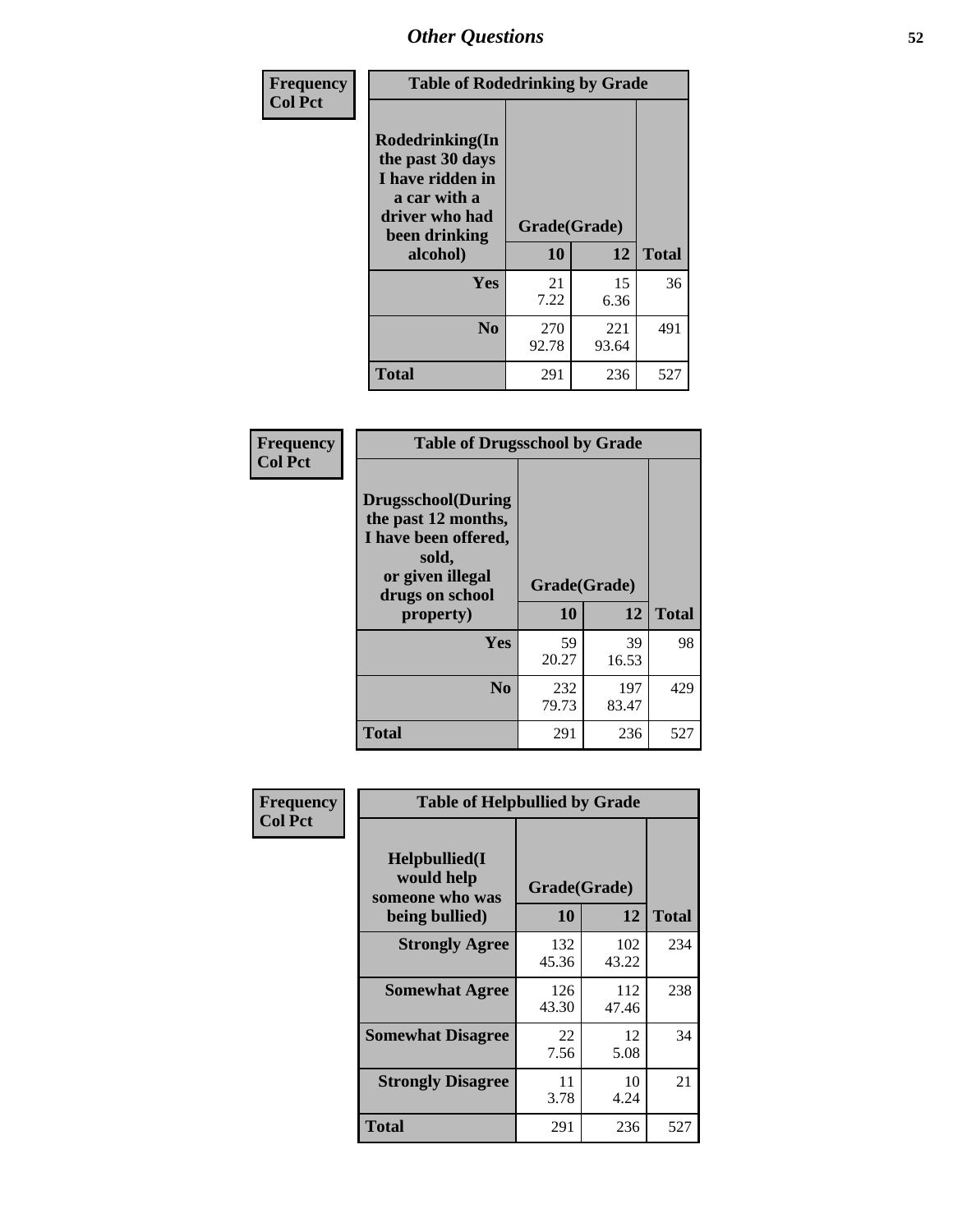| <b>Frequency</b> | <b>Table of Grade by Bingedrinking</b> |                                                                                                         |                |      |      |                           |                 |      |              |
|------------------|----------------------------------------|---------------------------------------------------------------------------------------------------------|----------------|------|------|---------------------------|-----------------|------|--------------|
| <b>Row Pct</b>   |                                        | Bingedrinking(I have drunk five or more<br>drinks of alcohol at one sitting during the<br>last 30 days) |                |      |      |                           |                 |      |              |
|                  |                                        |                                                                                                         | 1 or           | 3 to | 6 to | <b>10</b><br>$\mathbf{t}$ | <b>20</b><br>to | All  |              |
|                  |                                        | $\mathbf{0}$                                                                                            | $\mathbf{2}$   | 5    | 9    | 19                        | 29              | 30   |              |
|                  | <b>Grade</b> (Grade)   Days            |                                                                                                         | days           | days | days | days                      | days            | days | <b>Total</b> |
|                  | 10                                     | 274                                                                                                     | $\overline{2}$ | 4    |      | 3                         | 6               |      | 291          |
|                  |                                        | 94.16                                                                                                   | 0.69           | 1.37 | 0.34 | 1.03                      | 2.06            | 0.34 |              |
|                  | 12                                     | 204                                                                                                     | 13             | 8    | 4    |                           |                 | 2    | 236          |
|                  |                                        | 86.44                                                                                                   | 5.51           | 3.39 | 1.69 | 2.12                      | 0.00            | 0.85 |              |

**Total** 478 | 15 | 12 | 5 | 8 | 6 | 3 | 527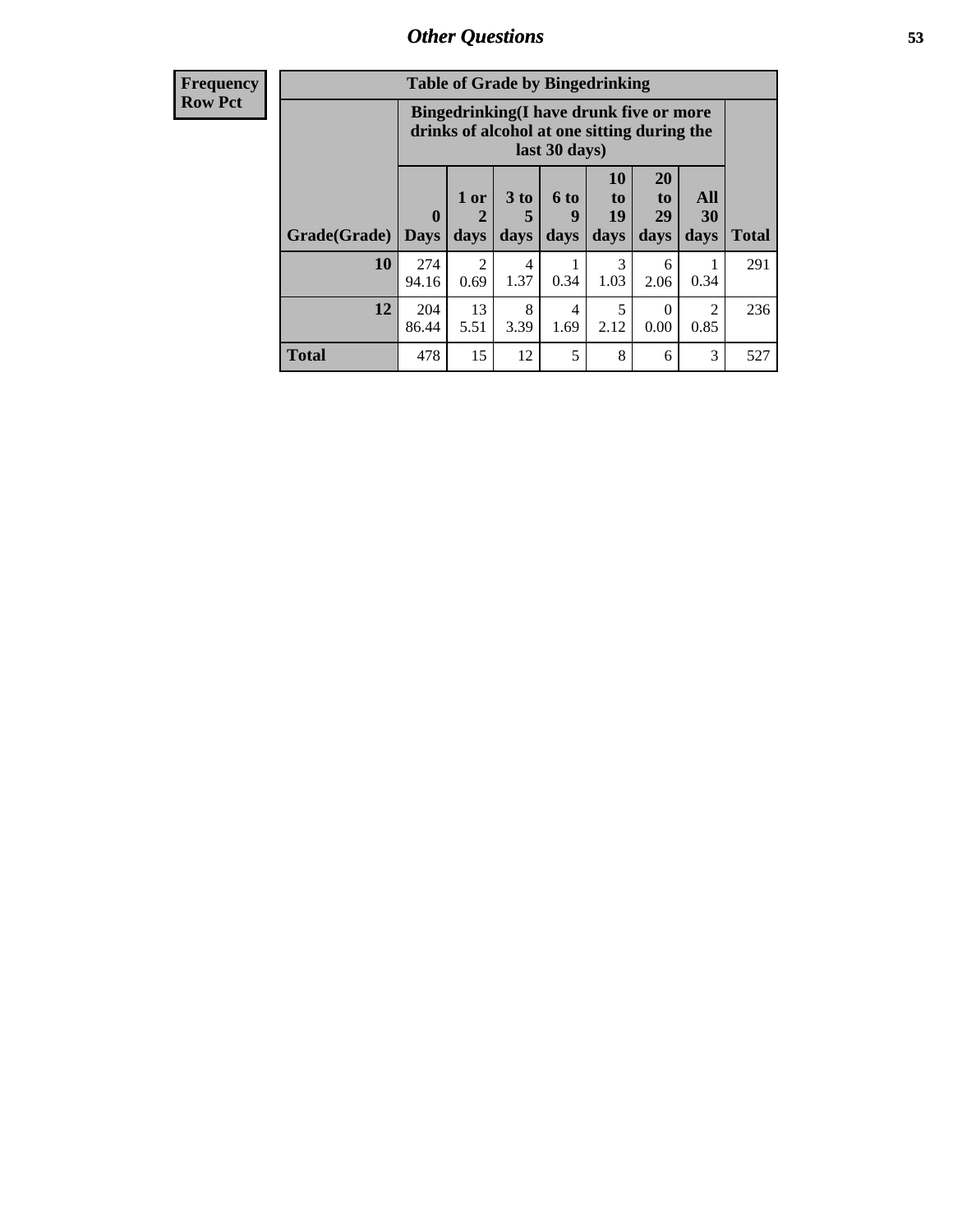### *Nutrition* **54**

| <b>Frequency</b><br>Row Pct |
|-----------------------------|
|                             |

| <b>Table of Grade by Dairy</b> |                          |                                                                 |                                    |                                    |              |  |  |  |
|--------------------------------|--------------------------|-----------------------------------------------------------------|------------------------------------|------------------------------------|--------------|--|--|--|
|                                |                          | Dairy (I eat at least 3 servings of dairy<br>products each day) |                                    |                                    |              |  |  |  |
| Grade(Grade)                   | <b>Strongly</b><br>Agree | <b>Somewhat</b><br>Agree                                        | <b>Somewhat</b><br><b>Disagree</b> | <b>Strongly</b><br><b>Disagree</b> | <b>Total</b> |  |  |  |
| 10                             | 104<br>35.74             | 126<br>43.30                                                    | 42<br>14.43                        | 19<br>6.53                         | 291          |  |  |  |
| 12                             | 94<br>39.83              | 89<br>37.71                                                     | 39<br>16.53                        | 14<br>5.93                         | 236          |  |  |  |
| <b>Total</b>                   | 198                      | 215                                                             | 81                                 | 33                                 | 527          |  |  |  |

| <b>Frequency</b> |  |
|------------------|--|
| <b>Row Pct</b>   |  |

| <b>Table of Grade by Fruitveg</b> |                                                                          |              |                               |                                    |              |  |  |
|-----------------------------------|--------------------------------------------------------------------------|--------------|-------------------------------|------------------------------------|--------------|--|--|
|                                   | Fruitveg(I eat at least 5 servings of fruits<br>and vegetables each day) |              |                               |                                    |              |  |  |
| Grade(Grade)                      | <b>Strongly</b><br>Agree                                                 | Agree        | Somewhat Somewhat<br>Disagree | <b>Strongly</b><br><b>Disagree</b> | <b>Total</b> |  |  |
| 10                                | 56<br>19.24                                                              | 121<br>41.58 | 82<br>28.18                   | 32<br>11.00                        | 291          |  |  |
| 12                                | 55<br>23.31                                                              | 81<br>34.32  | 72<br>30.51                   | 28<br>11.86                        | 236          |  |  |
| <b>Total</b>                      | 111                                                                      | 202          | 154                           | 60                                 | 527          |  |  |

| <b>Frequency</b> | <b>Table of Grade by Cafeteriahealthy</b> |                          |                     |                                                                       |                                    |              |  |  |
|------------------|-------------------------------------------|--------------------------|---------------------|-----------------------------------------------------------------------|------------------------------------|--------------|--|--|
| <b>Row Pct</b>   |                                           |                          |                     | Cafeteriahealthy (School meals in my<br>school cafeteria are healthy) |                                    |              |  |  |
|                  | Grade(Grade)                              | <b>Strongly</b><br>Agree | Somewhat  <br>Agree | Somewhat<br><b>Disagree</b>                                           | <b>Strongly</b><br><b>Disagree</b> | <b>Total</b> |  |  |
|                  | 10                                        | 39<br>13.40              | 137<br>47.08        | 67<br>23.02                                                           | 48<br>16.49                        | 291          |  |  |
|                  | 12                                        | 43<br>18.22              | 105<br>44.49        | 53<br>22.46                                                           | 35<br>14.83                        | 236          |  |  |
|                  | Total                                     | 82                       | 242                 | 120                                                                   | 83                                 | 527          |  |  |

| <b>Frequency</b> |
|------------------|
| <b>Row Pct</b>   |

| <b>Table of Grade by Cafeterianutrition</b> |                                                                                           |                     |                      |                                    |              |  |  |
|---------------------------------------------|-------------------------------------------------------------------------------------------|---------------------|----------------------|------------------------------------|--------------|--|--|
|                                             | <b>Cafeterianutrition</b> (Facts about nutrition<br>are available in my school cafeteria) |                     |                      |                                    |              |  |  |
| Grade(Grade)                                | <b>Strongly</b><br>Agree                                                                  | Somewhat  <br>Agree | Somewhat<br>Disagree | <b>Strongly</b><br><b>Disagree</b> | <b>Total</b> |  |  |
| 10                                          | 85<br>29.21                                                                               | 121<br>41.58        | 49<br>16.84          | 36<br>12.37                        | 291          |  |  |
| 12                                          | 82<br>34.75                                                                               | 102<br>43.22        | 38<br>16.10          | 14<br>5.93                         | 236          |  |  |
| <b>Total</b>                                | 167                                                                                       | 223                 | 87                   | 50                                 | 527          |  |  |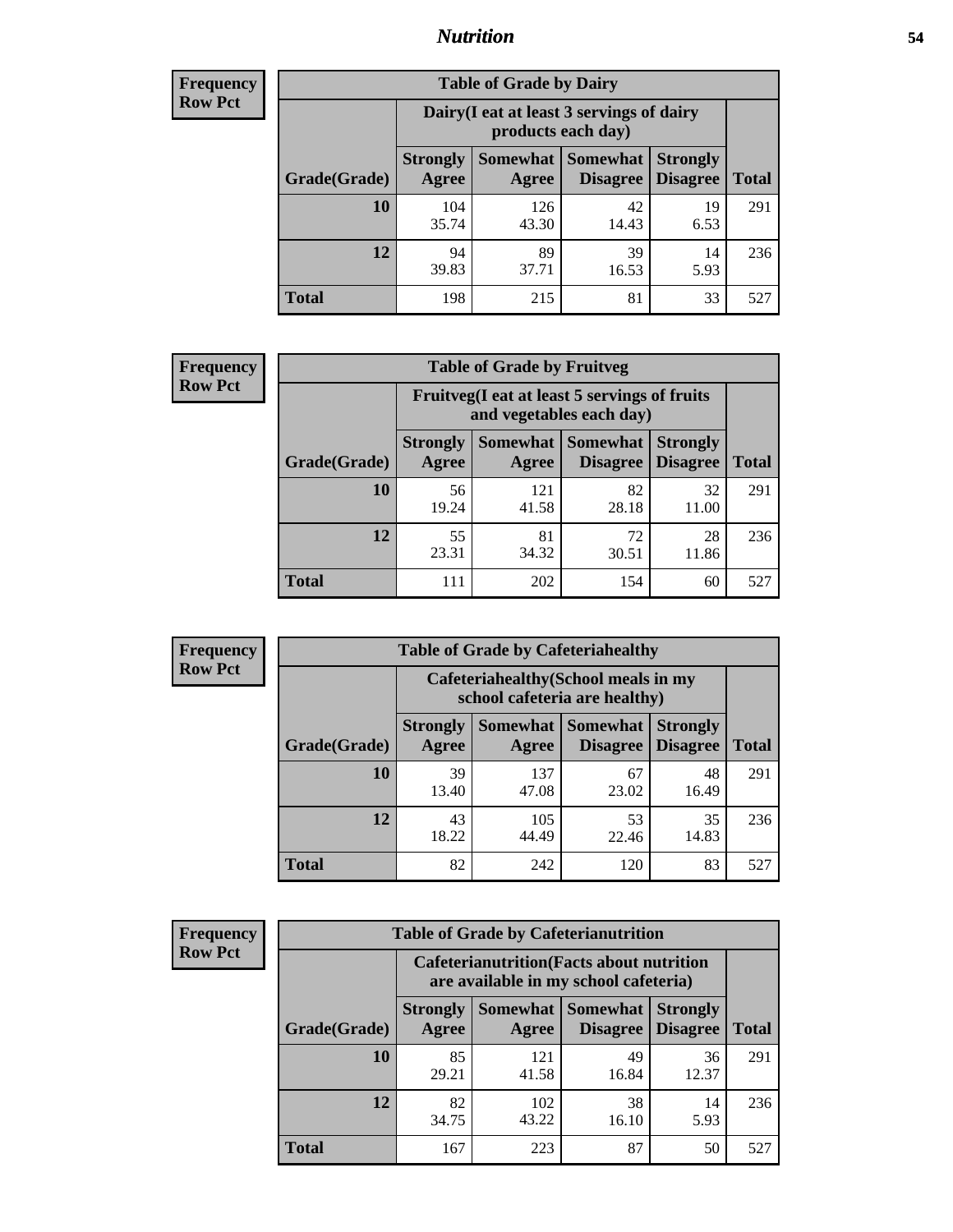### *Nutrition* **55**

| Frequency |
|-----------|
| Row Pct   |

| <b>Table of Grade by Schoollunch</b> |                          |                                                                 |                                    |                                    |              |  |  |  |
|--------------------------------------|--------------------------|-----------------------------------------------------------------|------------------------------------|------------------------------------|--------------|--|--|--|
|                                      |                          | Schoollunch(I eat school lunch three or<br>more times per week) |                                    |                                    |              |  |  |  |
| Grade(Grade)                         | <b>Strongly</b><br>Agree | <b>Somewhat</b><br>Agree                                        | <b>Somewhat</b><br><b>Disagree</b> | <b>Strongly</b><br><b>Disagree</b> | <b>Total</b> |  |  |  |
| 10                                   | 153<br>52.58             | 44<br>15.12                                                     | 17<br>5.84                         | 77<br>26.46                        | 291          |  |  |  |
| 12                                   | 121<br>51.27             | 40<br>16.95                                                     | 13<br>5.51                         | 62<br>26.27                        | 236          |  |  |  |
| <b>Total</b>                         | 274                      | 84                                                              | 30                                 | 139                                | 527          |  |  |  |

| <b>Frequency</b> |  |
|------------------|--|
| <b>Row Pct</b>   |  |

| <b>Table of Grade by Foodchoices</b>                                |                          |              |                     |                                        |              |  |  |
|---------------------------------------------------------------------|--------------------------|--------------|---------------------|----------------------------------------|--------------|--|--|
| Foodchoices (I make healthy food choices in<br>my school cafeteria) |                          |              |                     |                                        |              |  |  |
| Grade(Grade)                                                        | <b>Strongly</b><br>Agree | Agree        | Somewhat   Somewhat | <b>Strongly</b><br>Disagree   Disagree | <b>Total</b> |  |  |
| 10                                                                  | 69<br>23.71              | 134<br>46.05 | 45<br>15.46         | 43<br>14.78                            | 291          |  |  |
| 12                                                                  | 63<br>26.69              | 87<br>36.86  | 50<br>21.19         | 36<br>15.25                            | 236          |  |  |
| <b>Total</b>                                                        | 132                      | 221          | 95                  | 79                                     | 527          |  |  |

| <b>Frequency</b> | <b>Table of Grade by Wholewheat</b> |                                                                                                             |              |                               |                                    |              |  |  |
|------------------|-------------------------------------|-------------------------------------------------------------------------------------------------------------|--------------|-------------------------------|------------------------------------|--------------|--|--|
| <b>Row Pct</b>   |                                     | Wholewheat (There are whole wheat and<br>multigrain breads and cereals available in<br>my school cafeteria) |              |                               |                                    |              |  |  |
|                  | Grade(Grade)                        | <b>Strongly</b><br>Agree                                                                                    | Agree        | Somewhat Somewhat<br>Disagree | <b>Strongly</b><br><b>Disagree</b> | <b>Total</b> |  |  |
|                  | 10                                  | 100<br>34.36                                                                                                | 135<br>46.39 | 34<br>11.68                   | 22<br>7.56                         | 291          |  |  |
|                  | 12                                  | 92<br>38.98                                                                                                 | 92<br>38.98  | 36<br>15.25                   | 16<br>6.78                         | 236          |  |  |
|                  | <b>Total</b>                        | 192                                                                                                         | 227          | 70                            | 38                                 | 527          |  |  |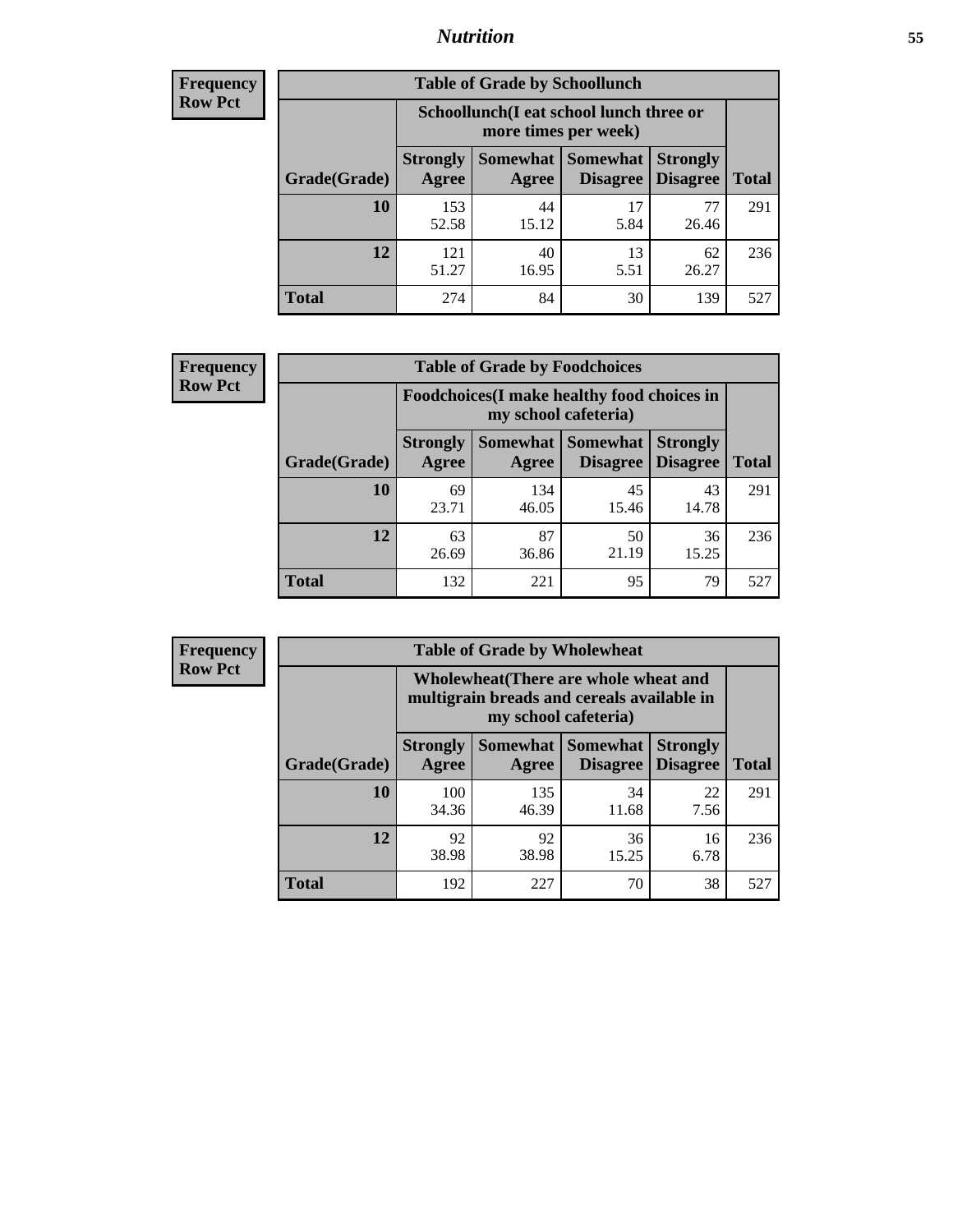### *Nutrition* **56**

**Frequency Row Pct**

| <b>Table of Grade by Healthyvending</b> |                                                                                                                                               |                          |                                    |                                    |              |  |
|-----------------------------------------|-----------------------------------------------------------------------------------------------------------------------------------------------|--------------------------|------------------------------------|------------------------------------|--------------|--|
|                                         | Healthyvending (If only healthy snacks and<br>beverages were available in the vending<br>machines during the school day,<br>I would buy them) |                          |                                    |                                    |              |  |
| Grade(Grade)                            | <b>Strongly</b><br>Agree                                                                                                                      | <b>Somewhat</b><br>Agree | <b>Somewhat</b><br><b>Disagree</b> | <b>Strongly</b><br><b>Disagree</b> | <b>Total</b> |  |
| 10                                      | 64<br>21.99                                                                                                                                   | 92<br>31.62              | 68<br>23.37                        | 67<br>23.02                        | 291          |  |
| 12                                      | 60<br>25.42                                                                                                                                   | 76<br>32.20              | 46<br>19.49                        | 54<br>22.88                        | 236          |  |
| Total                                   | 124                                                                                                                                           | 168                      | 114                                | 121                                | 527          |  |

**Frequency Row Pct**

| <b>Table of Grade by Schoolbreakfast</b> |                                                                                                                                        |              |             |             |     |  |
|------------------------------------------|----------------------------------------------------------------------------------------------------------------------------------------|--------------|-------------|-------------|-----|--|
|                                          | Schoolbreakfast(If breakfast were<br>available at school,<br>but outside the cafeteria,<br>I would eat breakfast at school more often) |              |             |             |     |  |
| Grade(Grade)                             | Somewhat   Somewhat<br><b>Strongly</b><br><b>Strongly</b><br><b>Disagree</b><br><b>Total</b><br>Agree<br>Disagree<br>Agree             |              |             |             |     |  |
| 10                                       | 89<br>30.58                                                                                                                            | 108<br>37.11 | 51<br>17.53 | 43<br>14.78 | 291 |  |
| 12                                       | 37<br>76<br>90<br>33<br>38.14<br>13.98<br>32.20<br>15.68                                                                               |              |             |             |     |  |
| <b>Total</b>                             | 179                                                                                                                                    | 184          | 88          | 76          | 527 |  |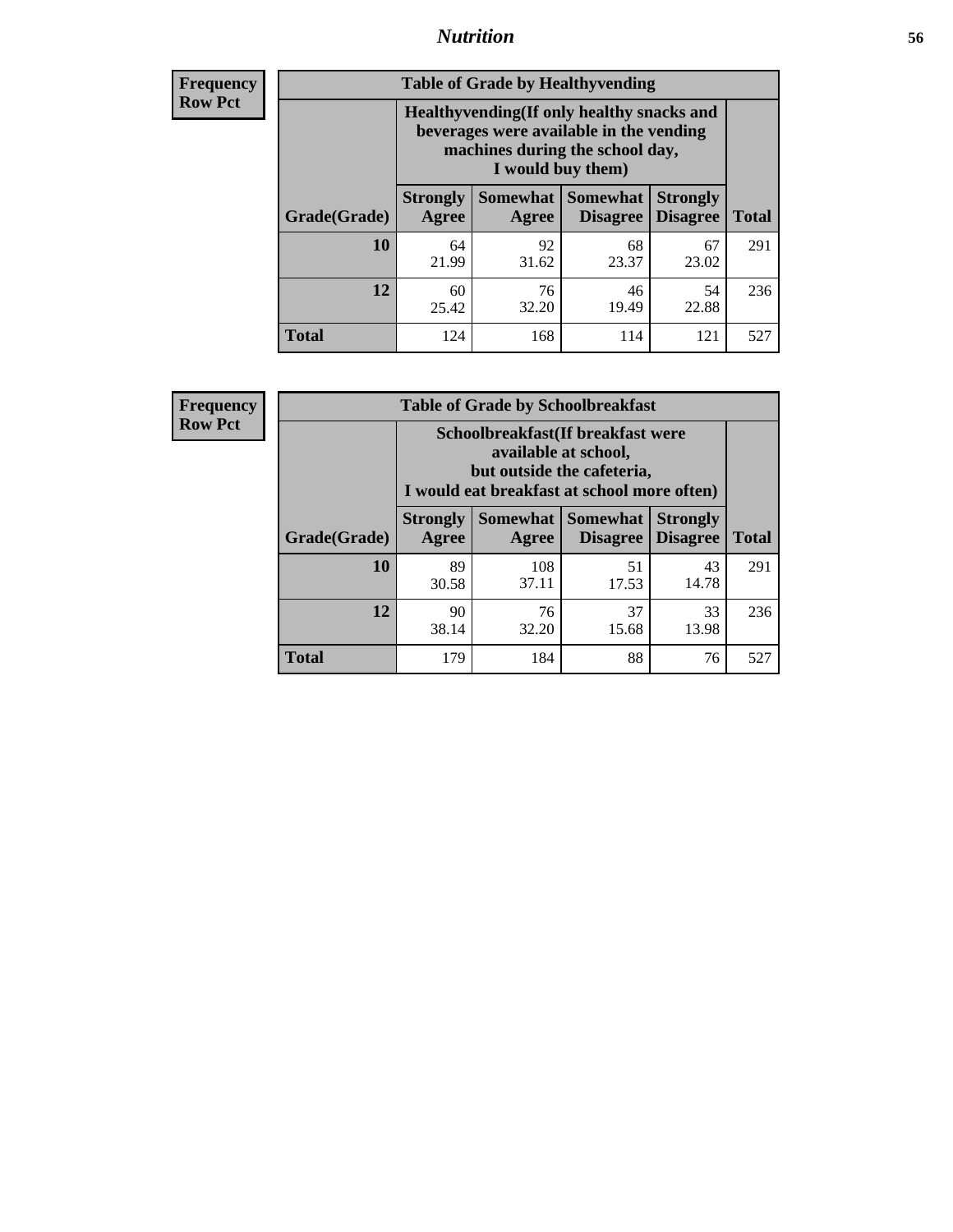| Frequency<br><b>Col Pct</b> | <b>Table of Educationaids by Grade</b>                                                                    |                    |              |              |
|-----------------------------|-----------------------------------------------------------------------------------------------------------|--------------------|--------------|--------------|
|                             | <b>Educationaids</b> (I<br>have been<br>taught about<br><b>HIV/AIDS</b> at<br>school in the<br>past year) | Grade(Grade)<br>10 | 12           | <b>Total</b> |
|                             | Yes                                                                                                       | 264<br>90.72       | 124<br>52.54 | 388          |
|                             | N <sub>0</sub>                                                                                            | 27<br>9.28         | 112<br>47.46 | 139          |
|                             | <b>Total</b>                                                                                              | 291                | 236          | 527          |

| Frequency<br><b>Col Pct</b> | <b>Table of Educationcharacter by Grade</b>                 |              |              |              |  |
|-----------------------------|-------------------------------------------------------------|--------------|--------------|--------------|--|
|                             | Educationcharacter(I<br>have been taught<br>about character |              |              |              |  |
|                             | education in the past                                       | Grade(Grade) |              |              |  |
|                             | year at school)                                             | 10           | 12           | <b>Total</b> |  |
|                             | Yes                                                         | 249<br>85.57 | 151<br>63.98 | 400          |  |
|                             | N <sub>0</sub>                                              | 42<br>14.43  | 85<br>36.02  | 127          |  |
|                             | <b>Total</b>                                                | 291          | 236          | 527          |  |

| Frequency<br><b>Col Pct</b> | <b>Table of Gradcoach1 by Grade</b> |              |              |              |
|-----------------------------|-------------------------------------|--------------|--------------|--------------|
|                             | Gradcoach1(I<br>know who my         | Grade(Grade) |              |              |
|                             | <b>Graduation</b><br>Coach is)      | 10           | 12           | <b>Total</b> |
|                             | Yes                                 | 39<br>13.40  | 94<br>39.83  | 133          |
|                             | N <sub>0</sub>                      | 252<br>86.60 | 142<br>60.17 | 394          |
|                             | <b>Total</b>                        | 291          | 236          | 527          |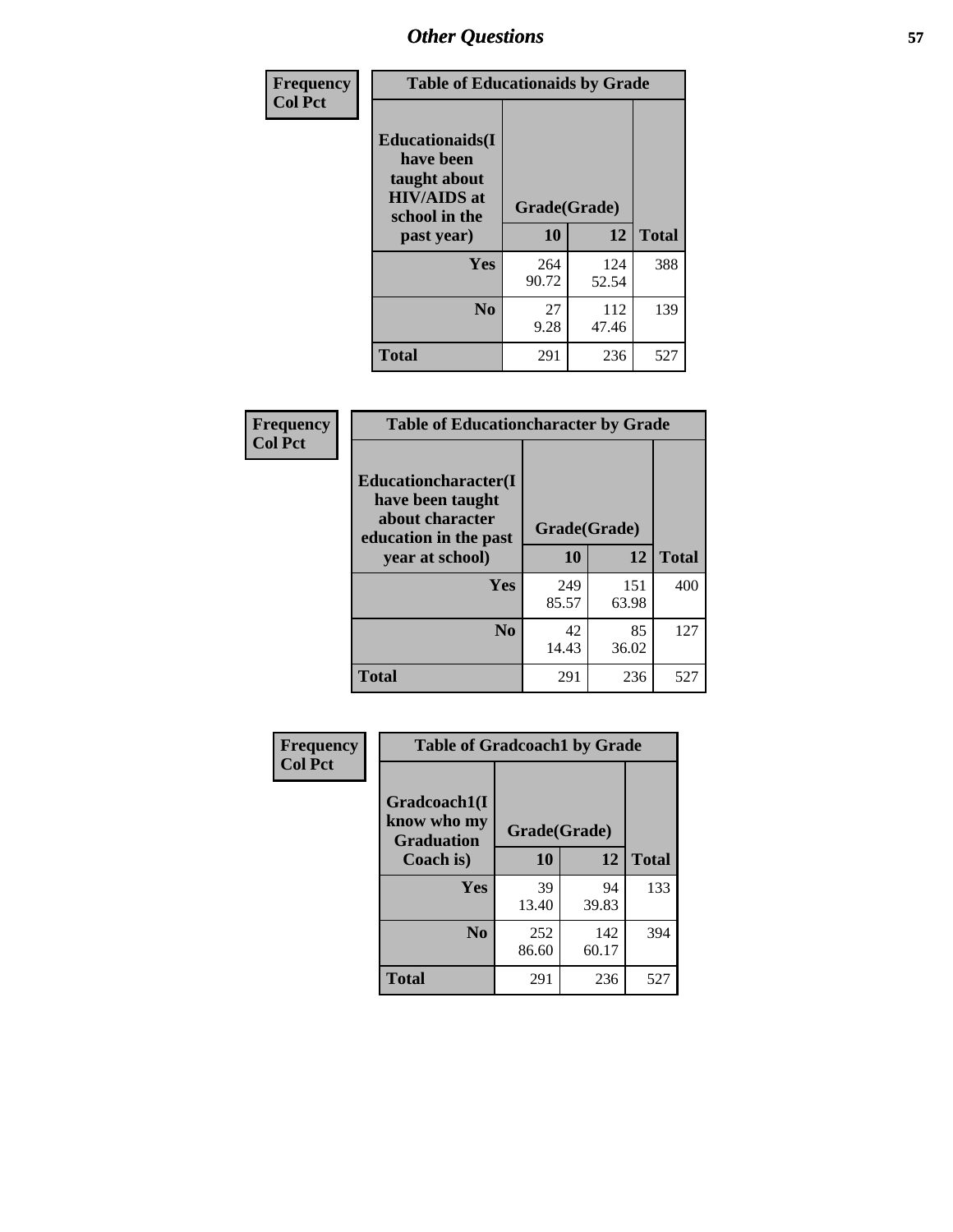| Frequency      | <b>Table of Gradcoach2 by Grade</b>  |              |              |              |
|----------------|--------------------------------------|--------------|--------------|--------------|
| <b>Col Pct</b> | Gradcoach2(I<br>have<br>contacted my |              |              |              |
|                | <b>Graduation</b>                    | Grade(Grade) |              |              |
|                | Coach)                               | 10           | 12           | <b>Total</b> |
|                | Yes                                  | 23<br>7.90   | 56<br>23.73  | 79           |
|                | N <sub>0</sub>                       | 268<br>92.10 | 180<br>76.27 | 448          |
|                | <b>Total</b>                         | 291          | 236          | 527          |

| <b>Frequency</b><br><b>Col Pct</b> | <b>Table of Gradcoach3 by Grade</b>                                         |              |              |              |  |
|------------------------------------|-----------------------------------------------------------------------------|--------------|--------------|--------------|--|
|                                    | Gradcoach3(I<br>have received<br>assistance<br>from my<br><b>Graduation</b> | Grade(Grade) |              |              |  |
|                                    | Coach)                                                                      | 10           | 12           | <b>Total</b> |  |
|                                    | Yes                                                                         | 17<br>5.84   | 51<br>21.61  | 68           |  |
|                                    | N <sub>0</sub>                                                              | 60<br>20.62  | 49<br>20.76  | 109          |  |
|                                    | Don't know                                                                  | 214<br>73.54 | 136<br>57.63 | 350          |  |
|                                    | <b>Total</b>                                                                | 291          | 236          | 527          |  |

| Frequency      | <b>Table of Selfharm by Grade</b>                                                                                                                                                      |                    |              |              |
|----------------|----------------------------------------------------------------------------------------------------------------------------------------------------------------------------------------|--------------------|--------------|--------------|
| <b>Col Pct</b> | <b>Selfharm</b> (During<br>the past 12<br>months,<br>I harmed myself<br>on purpose<br><b>Suicideconsider</b><br>During the past<br>12 months,<br>I seriously<br>considered<br>suicide) | Grade(Grade)<br>10 | 12           | <b>Total</b> |
|                | Yes                                                                                                                                                                                    | 27<br>9.28         | 11<br>4.66   | 38           |
|                | N <sub>0</sub>                                                                                                                                                                         | 264<br>90.72       | 225<br>95.34 | 489          |
|                | <b>Total</b>                                                                                                                                                                           | 291                | 236          | 527          |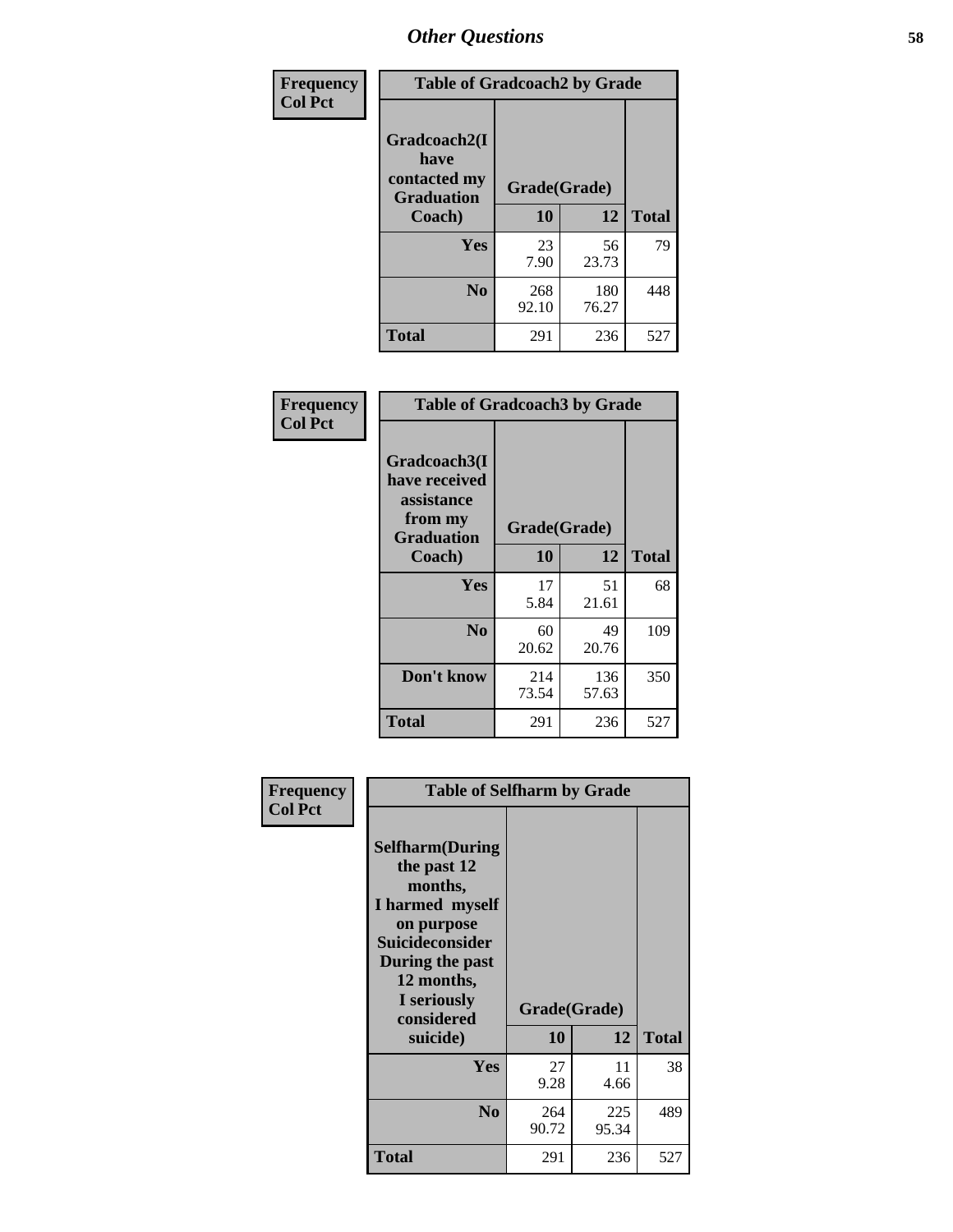| <b>Frequency</b> | <b>Table of Suicideconsider by Grade</b> |              |              |              |
|------------------|------------------------------------------|--------------|--------------|--------------|
| <b>Col Pct</b>   |                                          | Grade(Grade) |              |              |
|                  | Suicideconsider                          | <b>10</b>    | 12           | <b>Total</b> |
|                  | Yes                                      | 26<br>8.93   | 21<br>8.90   | 47           |
|                  | N <sub>0</sub>                           | 265<br>91.07 | 215<br>91.10 | 480          |
|                  | <b>Total</b>                             | 291          | 236          | 527          |

| Frequency      | <b>Table of Suicideattempt by Grade</b>              |              |              |              |
|----------------|------------------------------------------------------|--------------|--------------|--------------|
| <b>Col Pct</b> | Suicideattempt(I<br>have attempted<br>suicide in the | Grade(Grade) |              |              |
|                | last year)                                           | 10           | 12           | <b>Total</b> |
|                | Yes                                                  | 15<br>5.15   | 4<br>1.69    | 19           |
|                | N <sub>0</sub>                                       | 276<br>94.85 | 232<br>98.31 | 508          |
|                | <b>Total</b>                                         | 291          | 236          | 527          |

| Frequency      | <b>Table of Instantmessaged by Grade</b>                       |              |              |              |
|----------------|----------------------------------------------------------------|--------------|--------------|--------------|
| <b>Col Pct</b> | <b>Instantmessaged</b> (I<br>have instant<br>messaged people I | Grade(Grade) |              |              |
|                | do not even know)                                              | 10           | 12           | <b>Total</b> |
|                | Yes                                                            | 96<br>32.99  | 78<br>33.05  | 174          |
|                | N <sub>0</sub>                                                 | 195<br>67.01 | 158<br>66.95 | 353          |
|                | <b>Total</b>                                                   | 291          | 236          | 527          |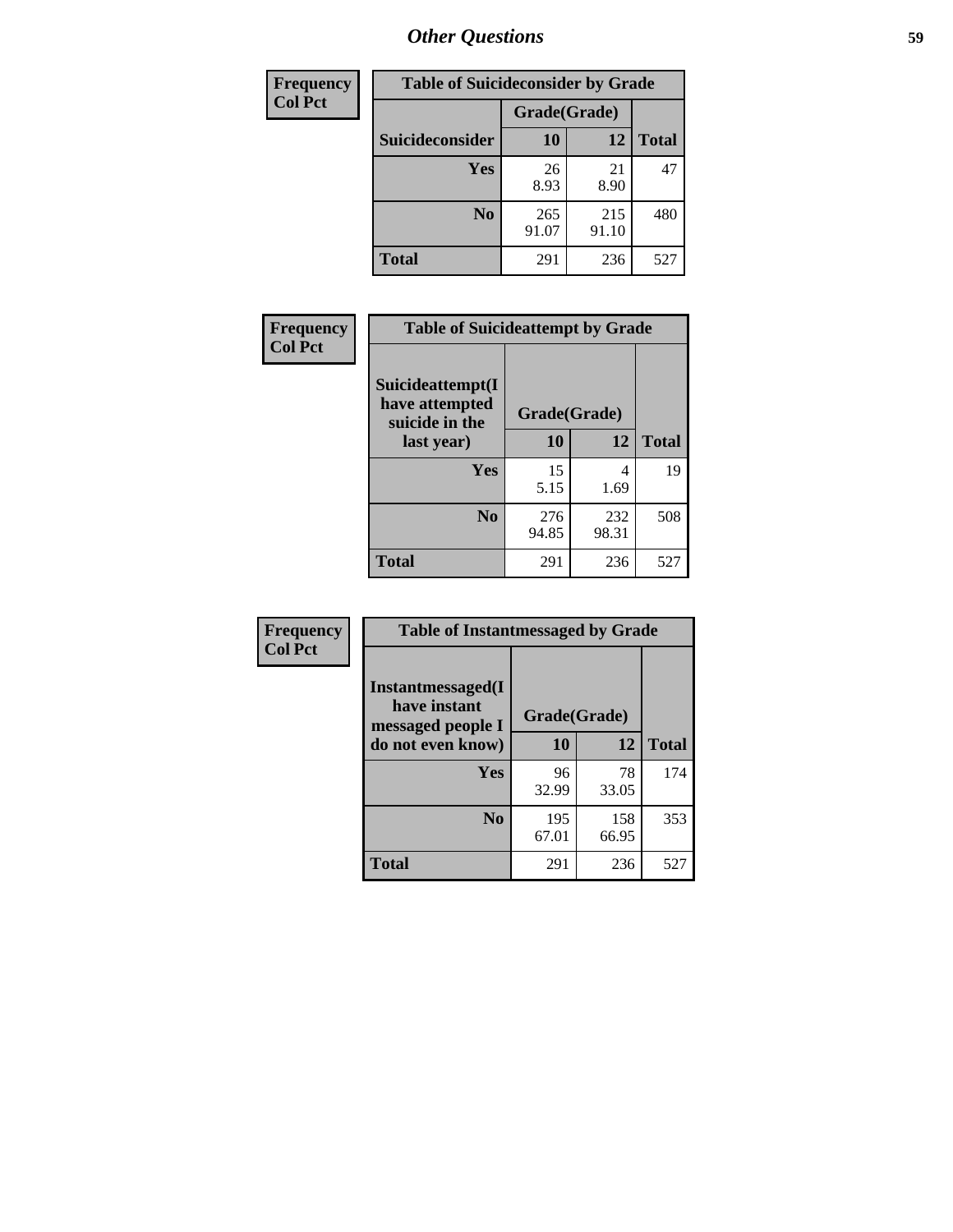| Frequency      | <b>Table of Getsalong by Grade</b>                          |              |              |              |
|----------------|-------------------------------------------------------------|--------------|--------------|--------------|
| <b>Col Pct</b> | <b>Getsalong</b> (I get<br>along with other<br>students and |              | Grade(Grade) |              |
|                | adults)                                                     | 10           | 12           | <b>Total</b> |
|                | <b>Strongly Agree</b>                                       | 148<br>50.86 | 129<br>54.66 | 277          |
|                | <b>Somewhat Agree</b>                                       | 121<br>41.58 | 89<br>37.71  | 210          |
|                | <b>Somewhat Disagree</b>                                    | 17<br>5.84   | 10<br>4.24   | 27           |
|                | <b>Strongly Disagree</b>                                    | 5<br>1.72    | 8<br>3.39    | 13           |
|                | <b>Total</b>                                                | 291          | 236          | 527          |

| Frequency      | <b>Table of Safehome by Grade</b> |              |                    |              |
|----------------|-----------------------------------|--------------|--------------------|--------------|
| <b>Col Pct</b> | Safehome(I feel<br>safe at home)  | 10           | Grade(Grade)<br>12 | <b>Total</b> |
|                | <b>Strongly Agree</b>             | 197<br>67.70 | 167<br>70.76       | 364          |
|                | <b>Somewhat Agree</b>             | 72<br>24.74  | 50<br>21.19        | 122          |
|                | <b>Somewhat Disagree</b>          | 13<br>4.47   | 11<br>4.66         | 24           |
|                | <b>Strongly Disagree</b>          | 9<br>3.09    | 8<br>3.39          | 17           |
|                | <b>Total</b>                      | 291          | 236                | 527          |

| Frequency<br><b>Col Pct</b> |                                                                                                    |                    | <b>Table of Adulttalk by Grade</b> |              |  |  |  |
|-----------------------------|----------------------------------------------------------------------------------------------------|--------------------|------------------------------------|--------------|--|--|--|
|                             | <b>Adulttalk</b> (I<br>know an<br>adult at<br>school that<br>I can talk<br>with if I<br>need help) | Grade(Grade)<br>10 | 12                                 | <b>Total</b> |  |  |  |
|                             |                                                                                                    |                    |                                    |              |  |  |  |
|                             | <b>Yes</b>                                                                                         | 206<br>70.79       | 176<br>74.58                       | 382          |  |  |  |
|                             | $\bf No$                                                                                           | 85<br>29.21        | 60<br>25.42                        | 145          |  |  |  |
|                             | <b>Total</b>                                                                                       | 291                | 236                                | 527          |  |  |  |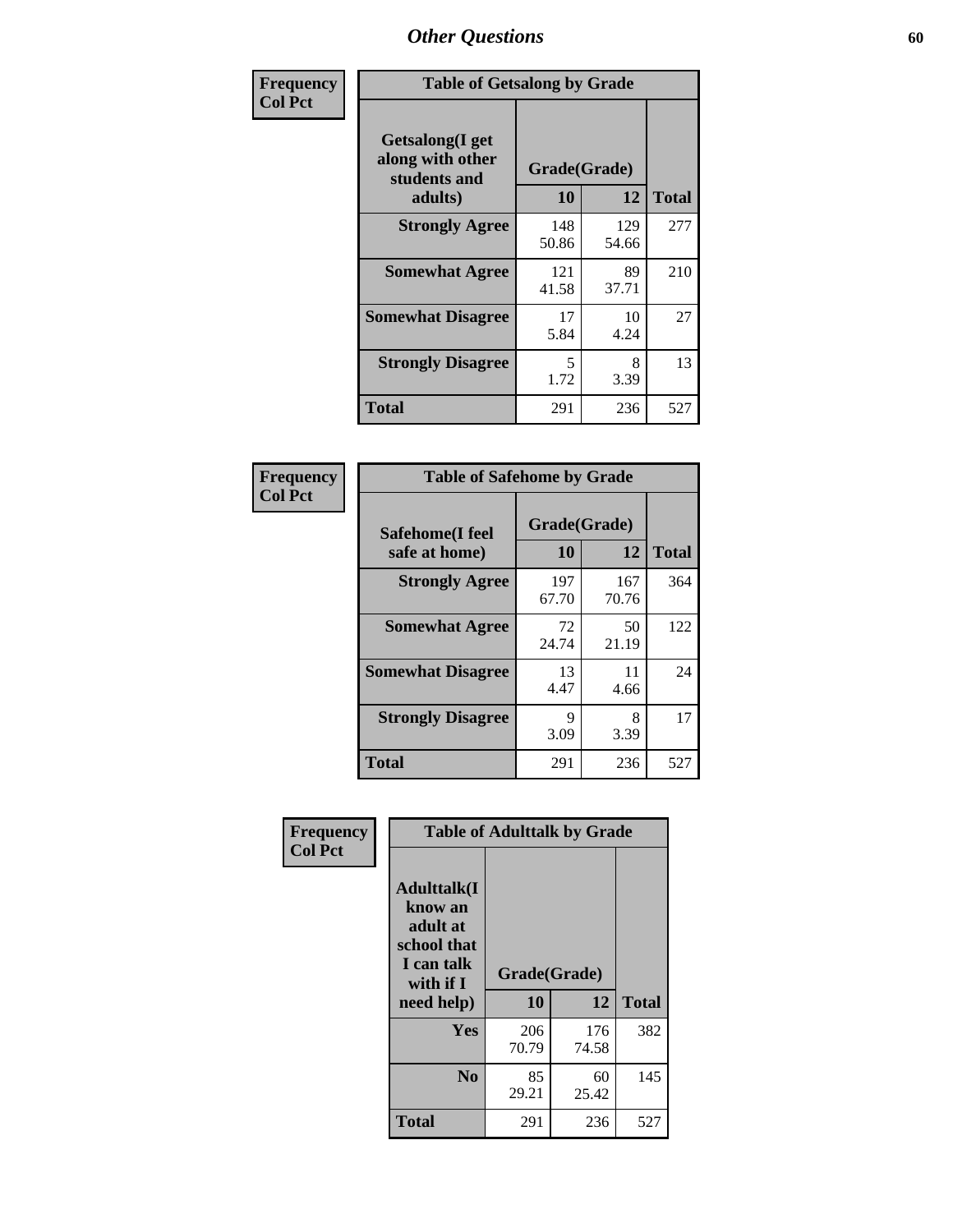**Frequency Row Pct**

| <b>Table of Grade by Tytime</b> |             |                                                                                         |                            |             |            |            |              |  |  |  |
|---------------------------------|-------------|-----------------------------------------------------------------------------------------|----------------------------|-------------|------------|------------|--------------|--|--|--|
|                                 |             | Tytime (On an average school day,<br>how much unsupervised time do I spend watching TV) |                            |             |            |            |              |  |  |  |
|                                 |             | <b>Less that</b>                                                                        | $2 - 3$<br>$4 - 5$<br>$6+$ |             |            |            |              |  |  |  |
| Grade(Grade)   None             |             | hour/day                                                                                | hour/day                   | hours/day   | hours/day  | hours/day  | <b>Total</b> |  |  |  |
| 10                              | 39<br>13.40 | 57<br>19.59                                                                             | 65<br>22.34                | 80<br>27.49 | 25<br>8.59 | 25<br>8.59 | 291          |  |  |  |
| 12                              | 43<br>18.22 | 56<br>23.73                                                                             | 56<br>23.73                | 57<br>24.15 | 15<br>6.36 | 9<br>3.81  | 236          |  |  |  |
| <b>Total</b>                    | 82          | 113                                                                                     | 121                        | 137         | 40         | 34         | 527          |  |  |  |

**Frequency Row Pct**

| <b>Table of Grade by Computertime</b> |            |                                                                                                                               |             |             |             |            |     |  |  |
|---------------------------------------|------------|-------------------------------------------------------------------------------------------------------------------------------|-------------|-------------|-------------|------------|-----|--|--|
|                                       |            | Computertime (On an average school day,<br>how much unsupervised time do I spend on the computer)                             |             |             |             |            |     |  |  |
| Grade(Grade)                          | None       | <b>Less that</b><br>$4 - 5$<br>$2 - 3$<br>$6+$<br>hour/day<br>hours/day<br>hour/day<br>hours/day<br>hours/day<br><b>Total</b> |             |             |             |            |     |  |  |
| 10                                    | 23<br>7.90 | 66<br>22.68                                                                                                                   | 52<br>17.87 | 87<br>29.90 | 34<br>11.68 | 29<br>9.97 | 291 |  |  |
| 12                                    | 15<br>6.36 | 38<br>16.10                                                                                                                   | 55<br>23.31 | 72<br>30.51 | 35<br>14.83 | 21<br>8.90 | 236 |  |  |
| <b>Total</b>                          | 38         | 104                                                                                                                           | 107         | 159         | 69          | 50         | 527 |  |  |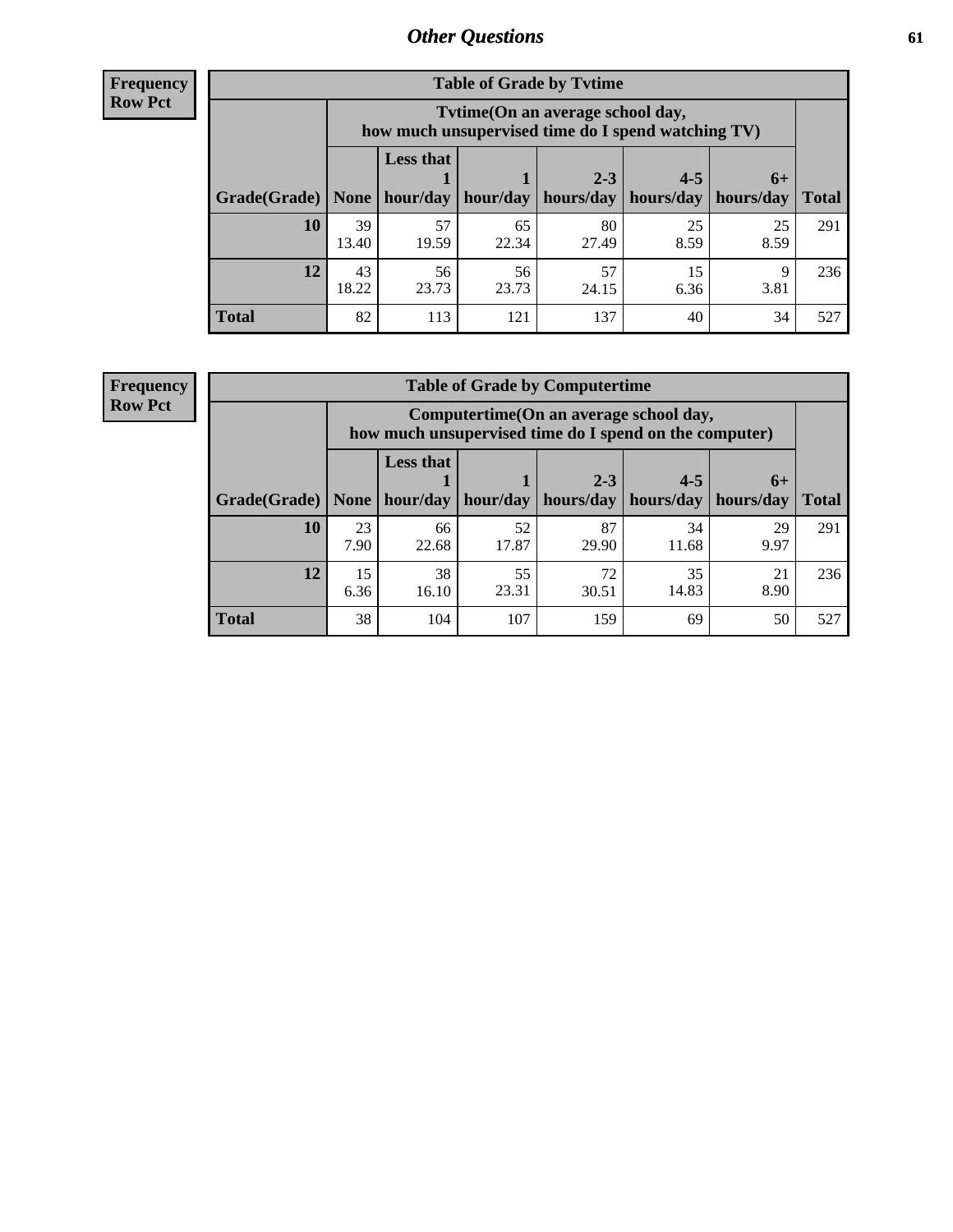#### *Questions about Driving Laws* **62** *Driving Questions were asked only of high school students.*

| <b>Frequency</b> |
|------------------|
| <b>Row Pct</b>   |

| <b>Table of Grade by License1</b> |                                                                |                                                                                                                                           |                |            |                      |              |  |  |  |
|-----------------------------------|----------------------------------------------------------------|-------------------------------------------------------------------------------------------------------------------------------------------|----------------|------------|----------------------|--------------|--|--|--|
|                                   |                                                                | License1(During the first 6 months of driving<br>with a provisional license,<br>the only passengers who can ride with the<br>driver are:) |                |            |                      |              |  |  |  |
| Grade(Grade)                      | <b>Parent or</b><br><b>Guardian</b>                            | Family<br><b>Members</b>                                                                                                                  | <b>Friends</b> | Anyone     | Don't<br><b>Know</b> | <b>Total</b> |  |  |  |
| 10                                | 69<br>23.71                                                    | 167<br>57.39                                                                                                                              | 8<br>2.75      | 12<br>4.12 | 35<br>12.03          | 291          |  |  |  |
| 12                                | 167<br>46<br>10<br>6<br>19.49<br>2.97<br>4.24<br>2.54<br>70.76 |                                                                                                                                           |                |            |                      |              |  |  |  |
| <b>Total</b>                      | 115                                                            | 334                                                                                                                                       | 15             | 18         | 45                   | 527          |  |  |  |

| Frequency      |              | <b>Table of Grade by License2</b>                                                                        |                  |                  |                                                      |                      |              |  |  |
|----------------|--------------|----------------------------------------------------------------------------------------------------------|------------------|------------------|------------------------------------------------------|----------------------|--------------|--|--|
| <b>Row Pct</b> |              | License2(17 yr old drivers with a<br>provisional driver's license cannot<br>drive between the hours of:) |                  |                  |                                                      |                      |              |  |  |
|                | Grade(Grade) | <b>Midnight</b><br>to 6am                                                                                | 1am<br>to<br>5am | 1am<br>to<br>6am | N <sub>0</sub><br>curfew<br>for $17$<br>year<br>olds | Don't<br><b>Know</b> | <b>Total</b> |  |  |
|                | 10           | 158<br>54.30                                                                                             | 32<br>11.00      | 25<br>8.59       | 13<br>4.47                                           | 63<br>21.65          | 291          |  |  |
|                | 12           | 168<br>71.19                                                                                             | 29<br>12.29      | 10<br>4.24       | 5<br>2.12                                            | 24<br>10.17          | 236          |  |  |
|                | <b>Total</b> | 326                                                                                                      | 61               | 35               | 18                                                   | 87                   | 527          |  |  |

| Frequency      | <b>Table of Grade by License3</b> |                                       |             |              |            |                                     |               |              |
|----------------|-----------------------------------|---------------------------------------|-------------|--------------|------------|-------------------------------------|---------------|--------------|
| <b>Row Pct</b> |                                   | License3(For drivers under the age of |             | 21,<br>DUI?) |            | what level of alcohol is considered |               |              |
|                | Grade(Grade)                      | Any<br><b>Amount</b>                  | 0.02        | 0.04         | 0.06       | 0.08                                | Don't<br>know | <b>Total</b> |
|                | <b>10</b>                         | 78<br>26.80                           | 54<br>18.56 | 26<br>8.93   | 26<br>8.93 | 36<br>12.37                         | 71<br>24.40   | 291          |
|                | 12                                | 67<br>28.39                           | 65<br>27.54 | 16<br>6.78   | 16<br>6.78 | 22<br>9.32                          | 50<br>21.19   | 236          |
|                | <b>Total</b>                      | 145                                   | 119         | 42           | 42         | 58                                  | 121           | 527          |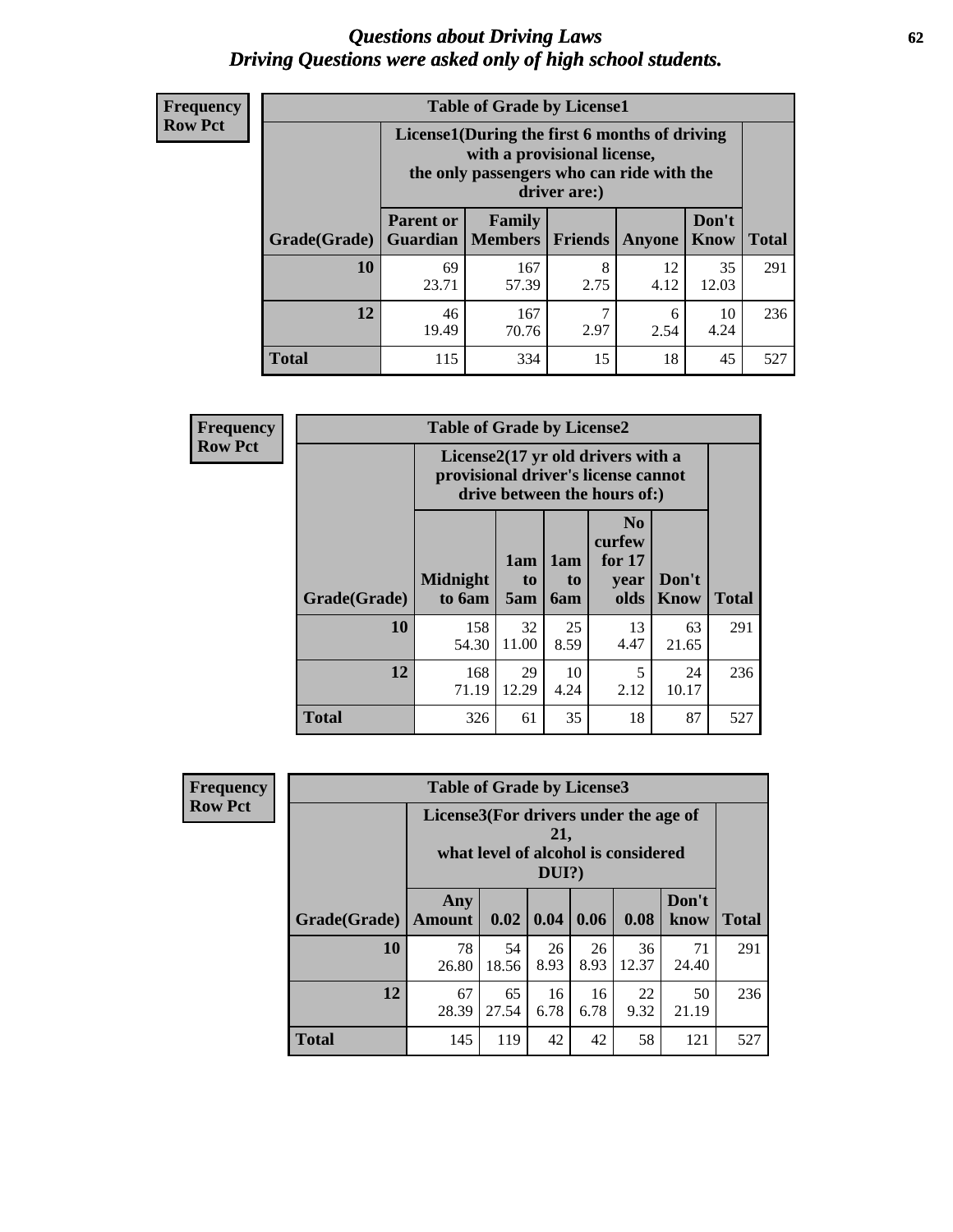#### *Questions about Driving Laws* **63** *Driving Questions were asked only of high school students.*

**Frequency Row Pct**

| <b>Table of Grade by License4</b> |              |                                                                                                                                               |             |            |            |             |     |  |
|-----------------------------------|--------------|-----------------------------------------------------------------------------------------------------------------------------------------------|-------------|------------|------------|-------------|-----|--|
|                                   |              | License4(A driver under 21 automatically<br>loses his/her license if caught exceeding the<br>posted speet limit by:)                          |             |            |            |             |     |  |
| Grade(Grade)                      | $15+$<br>mph | Can't<br>lose<br><b>Depends</b><br>license<br>$25+$<br>$35+$<br>Don't<br>for<br>on<br><b>Total</b><br>mph<br>speeding<br>know<br>mph<br>judge |             |            |            |             |     |  |
| 10                                | 62<br>21.31  | 60<br>20.62                                                                                                                                   | 47<br>16.15 | 13<br>4.47 | 11<br>3.78 | 98<br>33.68 | 291 |  |
| 12                                | 57<br>24.15  | 76<br>32.20                                                                                                                                   | 25<br>10.59 | 10<br>4.24 | 5<br>2.12  | 63<br>26.69 | 236 |  |
| <b>Total</b>                      | 119          | 136                                                                                                                                           | 72          | 23         | 16         | 161         | 527 |  |

| Frequency      | <b>Table of Grade by License5</b> |             |                                                                                                                                      |                     |       |
|----------------|-----------------------------------|-------------|--------------------------------------------------------------------------------------------------------------------------------------|---------------------|-------|
| <b>Row Pct</b> |                                   |             | License5(A)<br>Georgia teenager<br>with family<br>connections or a<br>good lawyer can<br>break a teen<br>driving law and<br>license) | keep their driver's |       |
|                | Grade(Grade)                      | <b>Yes</b>  | N <sub>0</sub>                                                                                                                       | Don't<br>know       | Total |
|                | 10                                | 32<br>11.00 | 140<br>48.11                                                                                                                         | 119<br>40.89        | 291   |
|                | 12                                | 52<br>22.03 | 104<br>44.07                                                                                                                         | 80<br>33.90         | 236   |
|                | Total                             | 84          | 244                                                                                                                                  | 199                 | 527   |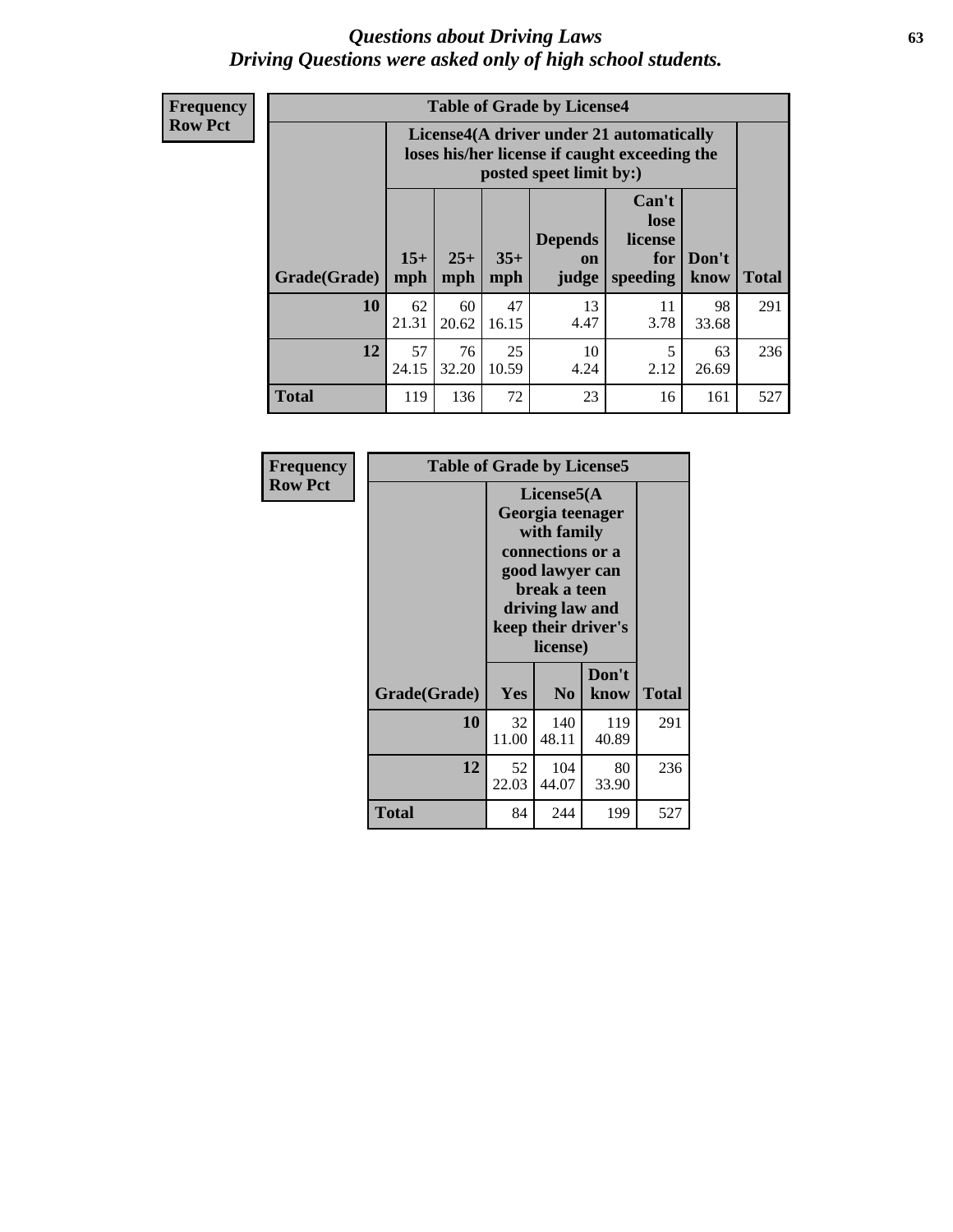#### *Questions about Driving Laws* **64** *Driving Questions were asked only of high school students.*

| <b>Frequency</b> | <b>Table of Grade by License6</b> |             |                                                                                                                           |                    |              |  |
|------------------|-----------------------------------|-------------|---------------------------------------------------------------------------------------------------------------------------|--------------------|--------------|--|
| <b>Row Pct</b>   |                                   |             | License <sub>6</sub> (I know a<br>friend or<br>classmate that<br>broke a teen<br>driving law,<br>keep his/her<br>license) | but was allowed to |              |  |
|                  | Grade(Grade)                      | <b>Yes</b>  | N <sub>0</sub>                                                                                                            | Don't<br>know      | <b>Total</b> |  |
|                  | 10                                | 46<br>15.81 | 144<br>49.48                                                                                                              | 101<br>34.71       | 291          |  |
|                  | 12                                | 81<br>34.32 | 72<br>30.51                                                                                                               | 83<br>35.17        | 236          |  |
|                  | <b>Total</b>                      | 127         | 216                                                                                                                       | 184                | 527          |  |

| <b>Frequency</b> |              |                                                                             | <b>Table of Grade by License7</b>                                                             |                                                   |                        |              |  |  |  |
|------------------|--------------|-----------------------------------------------------------------------------|-----------------------------------------------------------------------------------------------|---------------------------------------------------|------------------------|--------------|--|--|--|
| <b>Row Pct</b>   |              |                                                                             | License7(A student under the age of 18 cam loser<br>his/her driving privileges if he or she:) |                                                   |                        |              |  |  |  |
|                  | Grade(Grade) | <b>Have</b><br>more than<br>10<br>unexcused<br>absences<br>per school<br>yr | Drop out<br>without  <br>graduating                                                           | <b>Bring</b><br>alcohol/drugs/weapon<br>to school | All of<br>the<br>above | <b>Total</b> |  |  |  |
|                  | 10           | 46<br>15.81                                                                 | 17<br>5.84                                                                                    | 8<br>2.75                                         | 220<br>75.60           | 291          |  |  |  |
|                  | 12           | 47<br>19.92                                                                 | 17<br>7.20                                                                                    | 12<br>5.08                                        | 160<br>67.80           | 236          |  |  |  |
|                  | <b>Total</b> | 93                                                                          | 34                                                                                            | 20                                                | 380                    | 527          |  |  |  |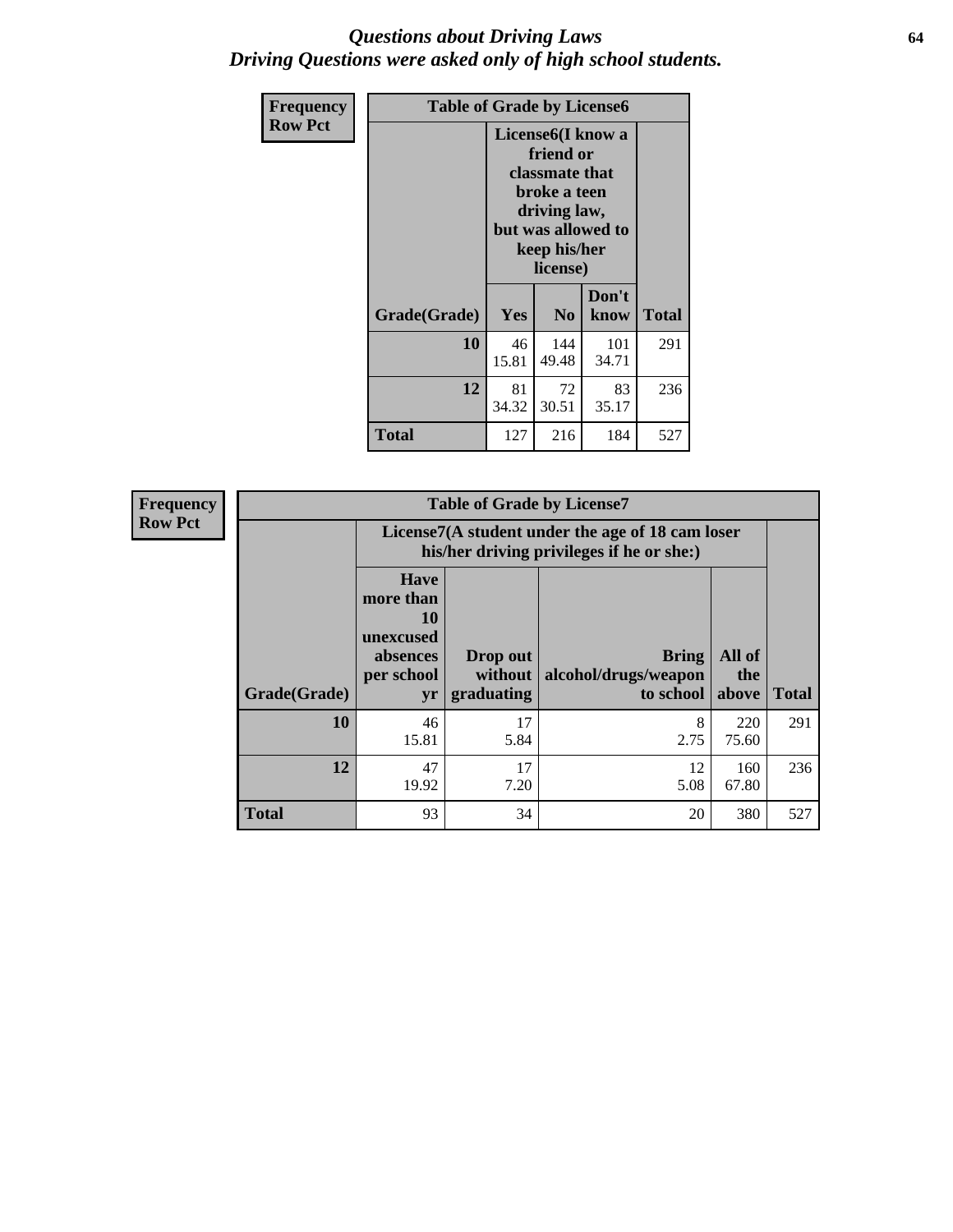## *Select Results by Gender* **65**

| Frequency      | <b>Table of SchoolClimate2 by Gender</b>          |                                 |              |              |
|----------------|---------------------------------------------------|---------------------------------|--------------|--------------|
| <b>Col Pct</b> | SchoolClimate2(I<br>feel successful at<br>school) | Gender(Gender)<br><b>Female</b> | <b>Male</b>  | <b>Total</b> |
|                | <b>Strongly Agree</b>                             | 60<br>19.80                     | 61<br>27.23  | 121          |
|                | <b>Somewhat Agree</b>                             | 195<br>64.36                    | 121<br>54.02 | 316          |
|                | <b>Somewhat Disagree</b>                          | 41<br>13.53                     | 27<br>12.05  | 68           |
|                | <b>Strongly Disagree</b>                          | 7<br>2.31                       | 15<br>6.70   | 22           |
|                | <b>Total</b>                                      | 303                             | 224          | 527          |

| Frequency      | <b>Table of SchoolClimate6 by Gender</b>                 |                                 |              |              |  |
|----------------|----------------------------------------------------------|---------------------------------|--------------|--------------|--|
| <b>Col Pct</b> | <b>SchoolClimate6(Teachers</b><br>treat me with respect) | Gender(Gender)<br><b>Female</b> | <b>Male</b>  | <b>Total</b> |  |
|                | <b>Strongly Agree</b>                                    | 67<br>22.11                     | 68<br>30.36  | 135          |  |
|                | <b>Somewhat Agree</b>                                    | 178<br>58.75                    | 106<br>47.32 | 284          |  |
|                | <b>Somewhat Disagree</b>                                 | 46<br>15.18                     | 35<br>15.63  | 81           |  |
|                | <b>Strongly Disagree</b>                                 | 12<br>3.96                      | 15<br>6.70   | 27           |  |
|                | Total                                                    | 303                             | 224          | 527          |  |

| Frequency      | <b>Table of SchoolClimate8 by Gender</b>                                |               |                |              |
|----------------|-------------------------------------------------------------------------|---------------|----------------|--------------|
| <b>Col Pct</b> | <b>SchoolClimate8(Students</b><br>are frequently<br>recognized for good |               | Gender(Gender) |              |
|                | behavior)                                                               | <b>Female</b> | <b>Male</b>    | <b>Total</b> |
|                | <b>Strongly Agree</b>                                                   | 33<br>10.89   | 39<br>17.41    | 72           |
|                | <b>Somewhat Agree</b>                                                   | 138<br>45.54  | 84<br>37.50    | 222          |
|                | <b>Somewhat Disagree</b>                                                | 93<br>30.69   | 66<br>29.46    | 159          |
|                | <b>Strongly Disagree</b>                                                | 39<br>12.87   | 35<br>15.63    | 74           |
|                | Total                                                                   | 303           | 224            | 527          |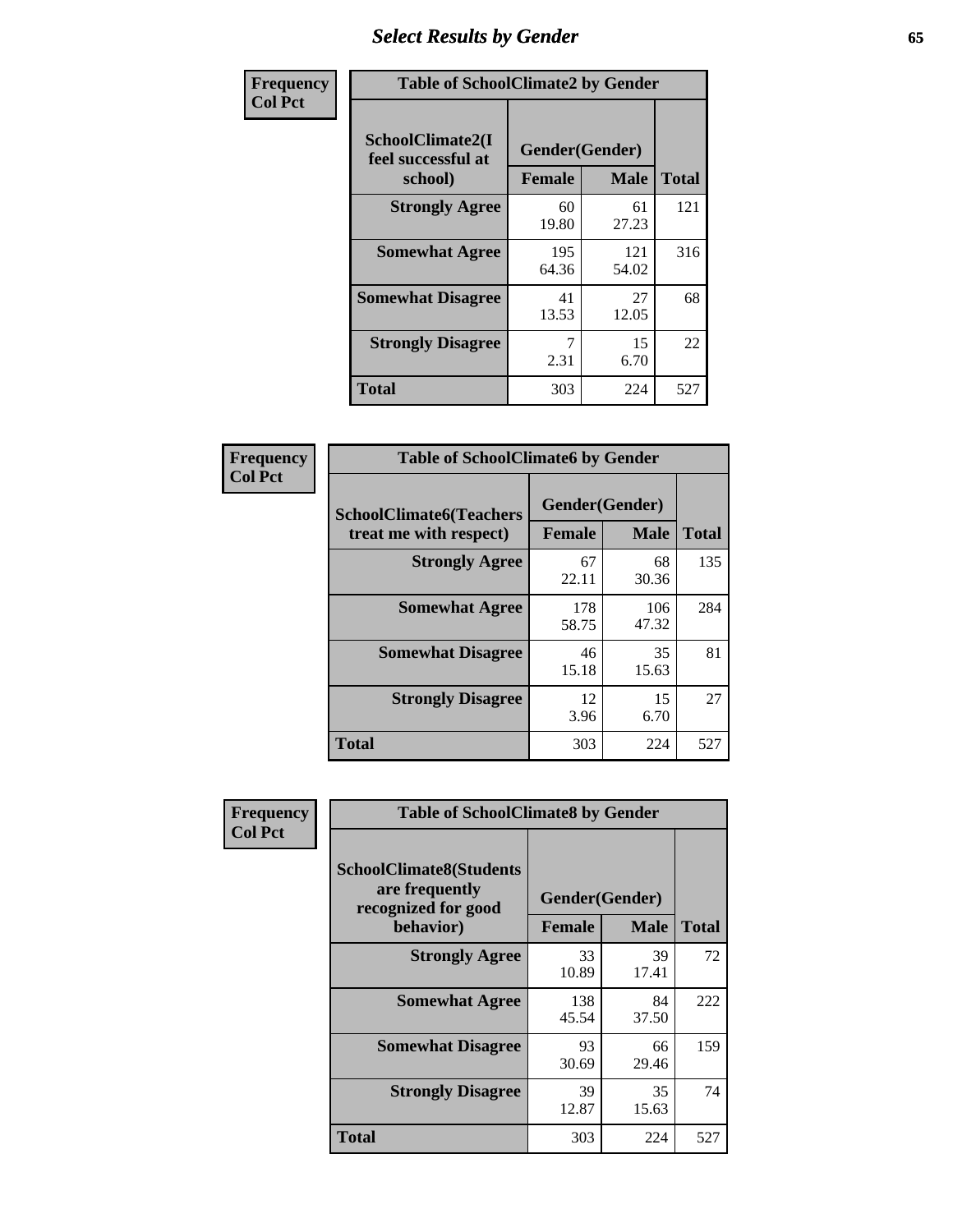## *Select Results by Gender* **66**

| Frequency      | <b>Table of Gender by Dropout</b> |                                                                        |                |              |
|----------------|-----------------------------------|------------------------------------------------------------------------|----------------|--------------|
| <b>Row Pct</b> |                                   | Dropout(I<br>have<br>thought<br>about<br>dropping<br>out of<br>school) |                |              |
|                | Gender(Gender)                    | <b>Yes</b>                                                             | N <sub>0</sub> | <b>Total</b> |
|                | <b>Female</b>                     | 57<br>18.81                                                            | 246<br>81.19   | 303          |
|                | <b>Male</b>                       | 54<br>24.11                                                            | 170<br>75.89   | 224          |
|                | <b>Total</b>                      | 111                                                                    | 416            | 527          |

| <b>Frequency</b> |                | <b>Table of Gender by Dropoutreason</b>                            |              |                          |                                |              |              |
|------------------|----------------|--------------------------------------------------------------------|--------------|--------------------------|--------------------------------|--------------|--------------|
| <b>Row Pct</b>   |                | Dropoutreason(If I dropped out the<br>reason would most likely be) |              |                          |                                |              |              |
|                  | Gender(Gender) | Won't<br><b>Drop</b><br>out                                        | <b>Bored</b> | Family<br><b>Reasons</b> | <b>Being</b><br><b>Bullied</b> | <b>Other</b> | <b>Total</b> |
|                  | <b>Female</b>  | 211<br>69.64                                                       | 40<br>13.20  | 20<br>6.60               | 0.00                           | 32<br>10.56  | 303          |
|                  | <b>Male</b>    | 144<br>64.29                                                       | 37<br>16.52  | 14<br>6.25               | 0.45                           | 28<br>12.50  | 224          |
|                  | <b>Total</b>   | 355                                                                | 77           | 34                       |                                | 60           | 527          |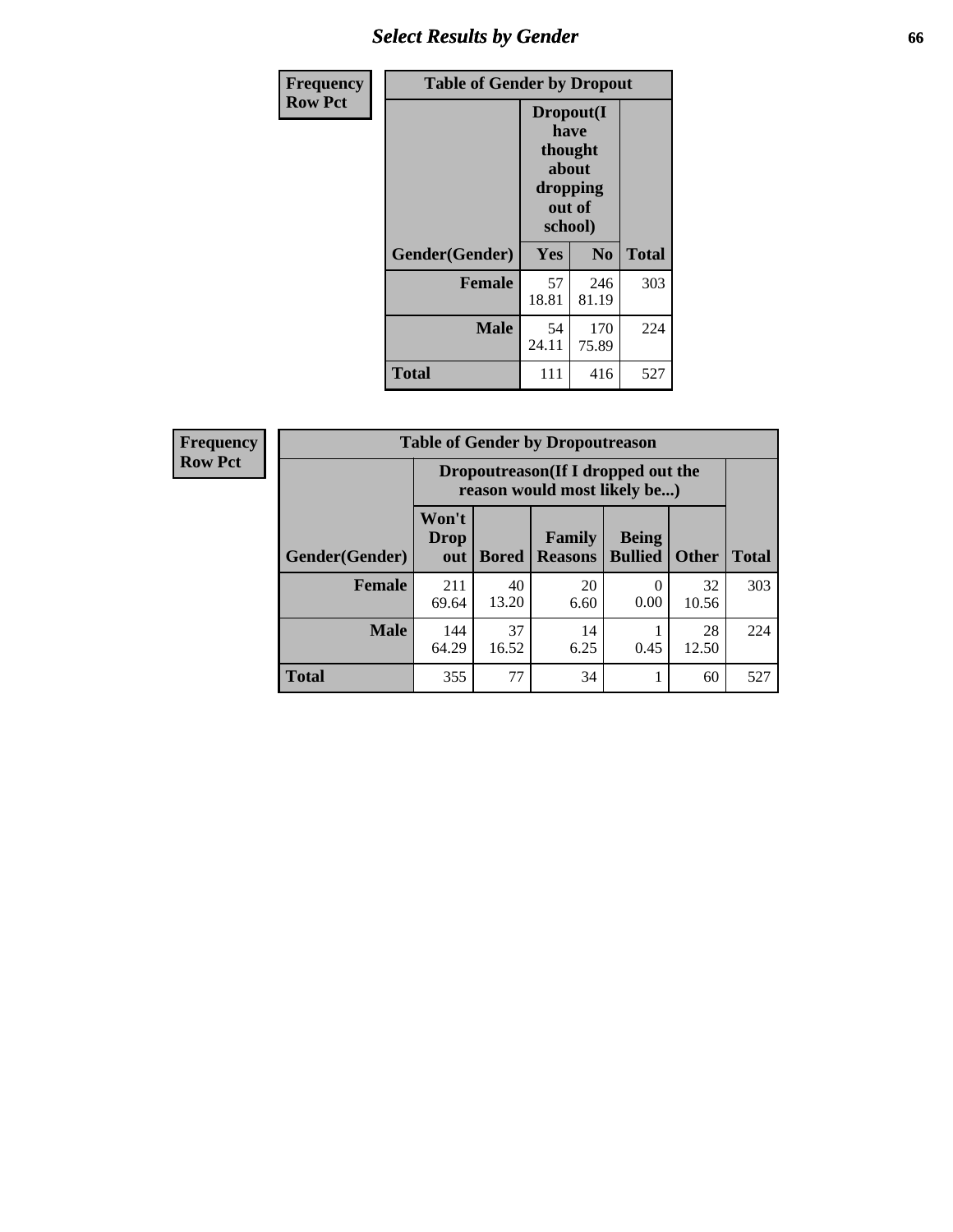*School Safety* **67**

| Frequency      | <b>Table of Gender by Bullied2</b> |                 |                |              |
|----------------|------------------------------------|-----------------|----------------|--------------|
| <b>Row Pct</b> |                                    | <b>Bullied2</b> |                |              |
|                | Gender(Gender)                     | Yes             | N <sub>0</sub> | <b>Total</b> |
|                | <b>Female</b>                      | 19<br>6.27      | 284<br>93.73   | 303          |
|                | <b>Male</b>                        | 14<br>6.25      | 210<br>93.75   | 224          |
|                | Total                              | 33              | 494            | 527          |

| Frequency      | <b>Table of Gender by Bulliedothers2</b> |                       |                |              |
|----------------|------------------------------------------|-----------------------|----------------|--------------|
| <b>Row Pct</b> |                                          | <b>Bulliedothers2</b> |                |              |
|                | Gender(Gender)                           | Yes                   | N <sub>0</sub> | <b>Total</b> |
|                | <b>Female</b>                            | q<br>2.97             | 294<br>97.03   | 303          |
|                | Male                                     | 10<br>4.46            | 214<br>95.54   | 224          |
|                | <b>Total</b>                             | 19                    | 508            | 527          |

| Frequency      | <b>Table of Gender by Weaponschool2</b> |               |                |              |
|----------------|-----------------------------------------|---------------|----------------|--------------|
| <b>Row Pct</b> |                                         | Weaponschool2 |                |              |
|                | Gender(Gender)                          | <b>Yes</b>    | N <sub>0</sub> | <b>Total</b> |
|                | <b>Female</b>                           | 0.33          | 302<br>99.67   | 303          |
|                | <b>Male</b>                             | 8<br>3.57     | 216<br>96.43   | 224          |
|                | <b>Total</b>                            | Q             | 518            | 527          |

| Frequency      | <b>Table of Gender by Absentunsafe2</b> |               |                |              |
|----------------|-----------------------------------------|---------------|----------------|--------------|
| <b>Row Pct</b> |                                         | Absentunsafe2 |                |              |
|                | Gender(Gender)                          | Yes           | N <sub>0</sub> | <b>Total</b> |
|                | <b>Female</b>                           | 0.99          | 300<br>99.01   | 303          |
|                | <b>Male</b>                             | 2.23          | 219<br>97.77   | 224          |
|                | <b>Total</b>                            | 8             | 519            | 527          |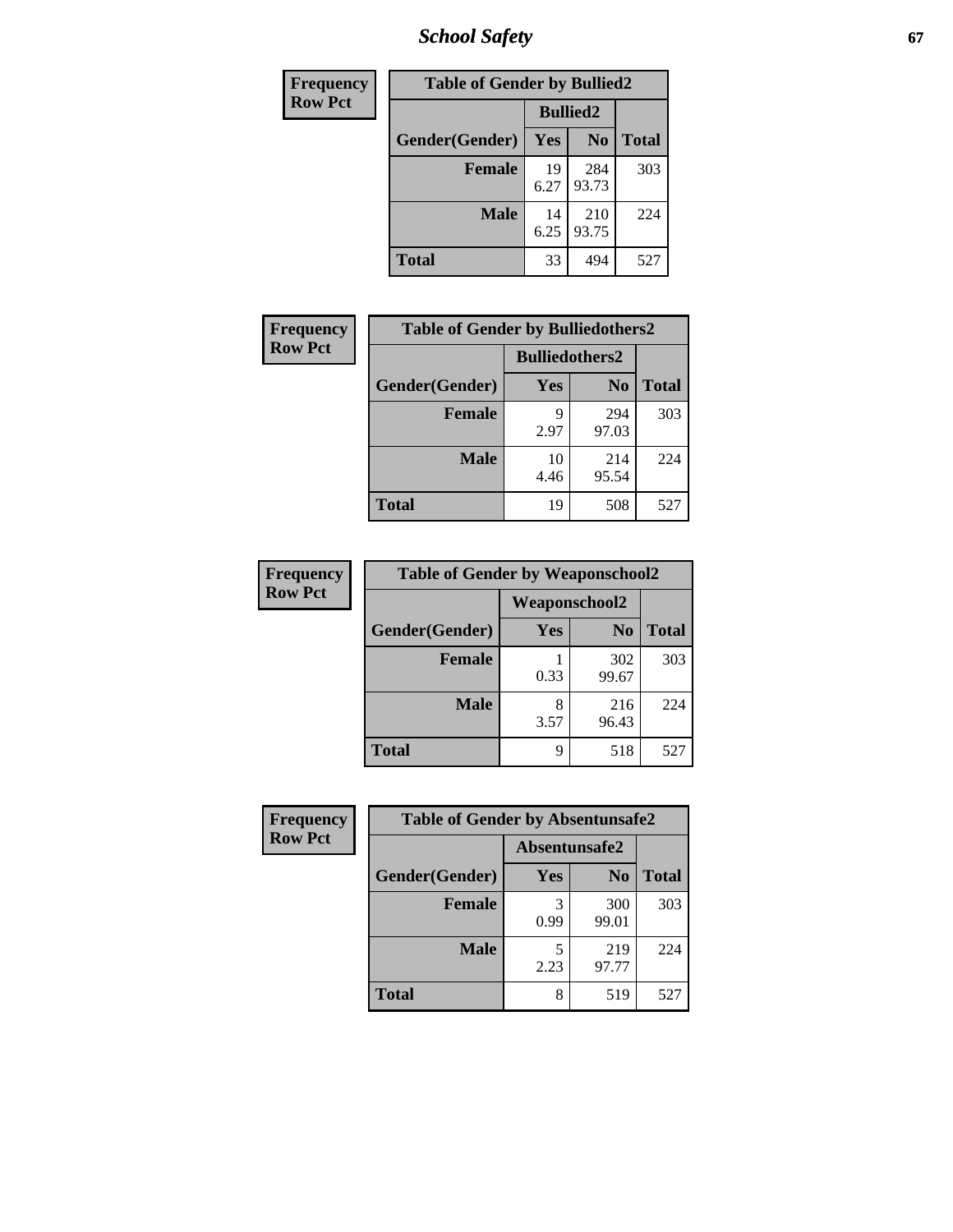*School Safety* **68**

| Frequency      | <b>Table of Gender by Gangself</b> |                                                                                                |                |              |
|----------------|------------------------------------|------------------------------------------------------------------------------------------------|----------------|--------------|
| <b>Row Pct</b> |                                    | Gangself(I<br>have<br>participated<br>in illegal gang<br>activities in<br>the past 30<br>days) |                |              |
|                | Gender(Gender)                     | Yes                                                                                            | N <sub>0</sub> | <b>Total</b> |
|                | <b>Female</b>                      | 4<br>1.32                                                                                      | 299<br>98.68   | 303          |
|                | <b>Male</b>                        | 9<br>4.02                                                                                      | 215<br>95.98   | 224          |
|                | <b>Total</b>                       | 13                                                                                             | 514            | 527          |

| Frequency      | <b>Table of Gender by Gangpeers</b> |                                                                                                                             |                |              |
|----------------|-------------------------------------|-----------------------------------------------------------------------------------------------------------------------------|----------------|--------------|
| <b>Row Pct</b> |                                     | <b>Gangpeers</b> (I<br>have friends<br>who have<br>participated<br>in illegal gang<br>activities in<br>the past 30<br>days) |                |              |
|                | Gender(Gender)                      | Yes                                                                                                                         | N <sub>0</sub> | <b>Total</b> |
|                | <b>Female</b>                       | 37<br>12.21                                                                                                                 | 266<br>87.79   | 303          |
|                | <b>Male</b>                         | 43<br>19.20                                                                                                                 | 181<br>80.80   | 224          |
|                | Total                               | 80                                                                                                                          | 447            | 527          |

| Frequency      | <b>Table of Gender by Pickedon2</b> |             |                |              |
|----------------|-------------------------------------|-------------|----------------|--------------|
| <b>Row Pct</b> |                                     | Pickedon2   |                |              |
|                | Gender(Gender)                      | <b>Yes</b>  | N <sub>0</sub> | <b>Total</b> |
|                | <b>Female</b>                       | 53<br>17.49 | 250<br>82.51   | 303          |
|                | <b>Male</b>                         | 40<br>17.86 | 184<br>82.14   | 224          |
|                | <b>Total</b>                        | 93          | 434            | 527          |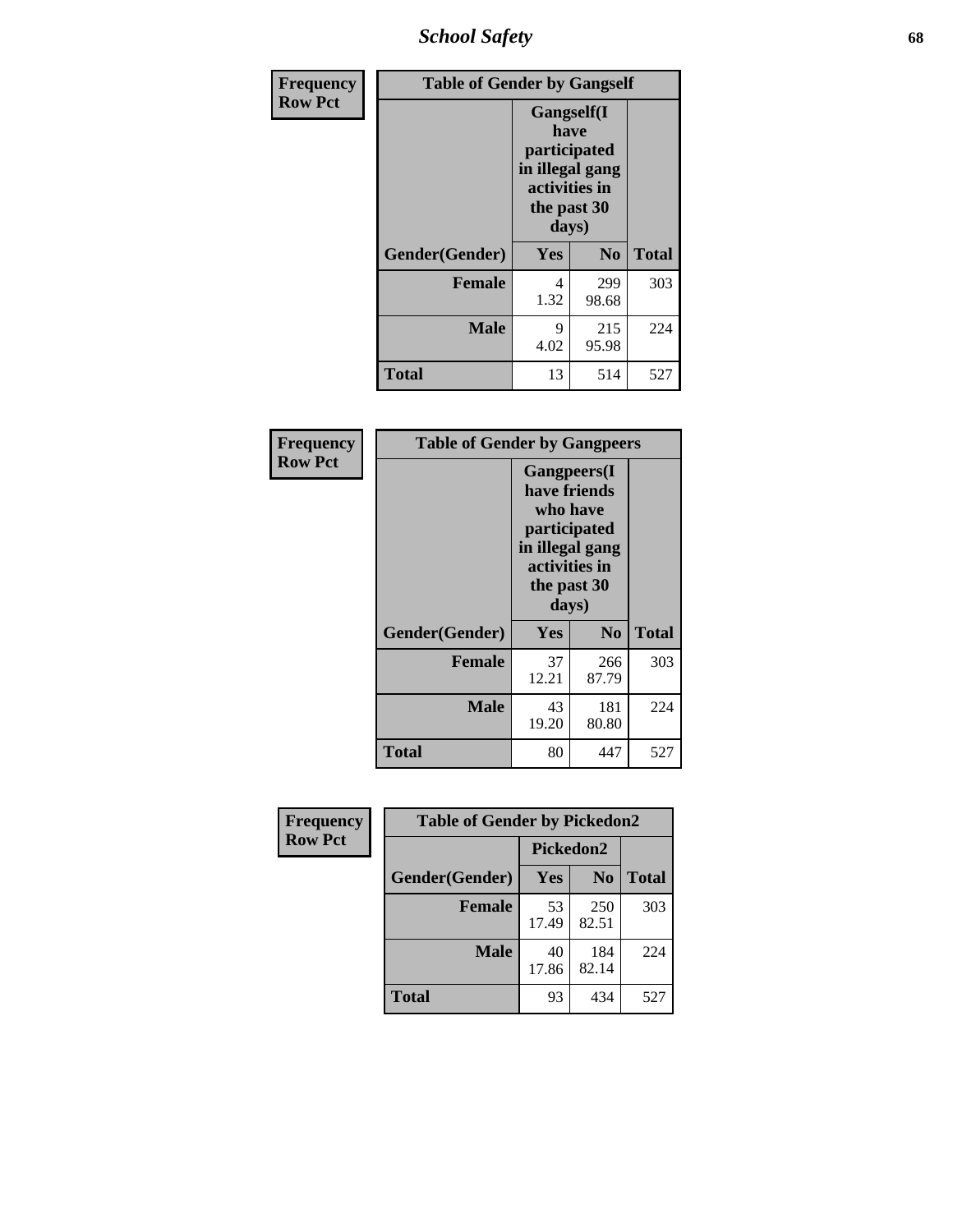*School Safety* **69**

| Frequency      | <b>Table of Gender by Safeschool2</b> |              |                |              |  |
|----------------|---------------------------------------|--------------|----------------|--------------|--|
| <b>Row Pct</b> |                                       | Safeschool2  |                |              |  |
|                | Gender(Gender)                        | Yes          | N <sub>0</sub> | <b>Total</b> |  |
|                | <b>Female</b>                         | 240<br>79.21 | 63<br>20.79    | 303          |  |
|                | <b>Male</b>                           | 165<br>73.66 | 59<br>26.34    | 224          |  |
|                | <b>Total</b>                          | 405          | 122            | 527          |  |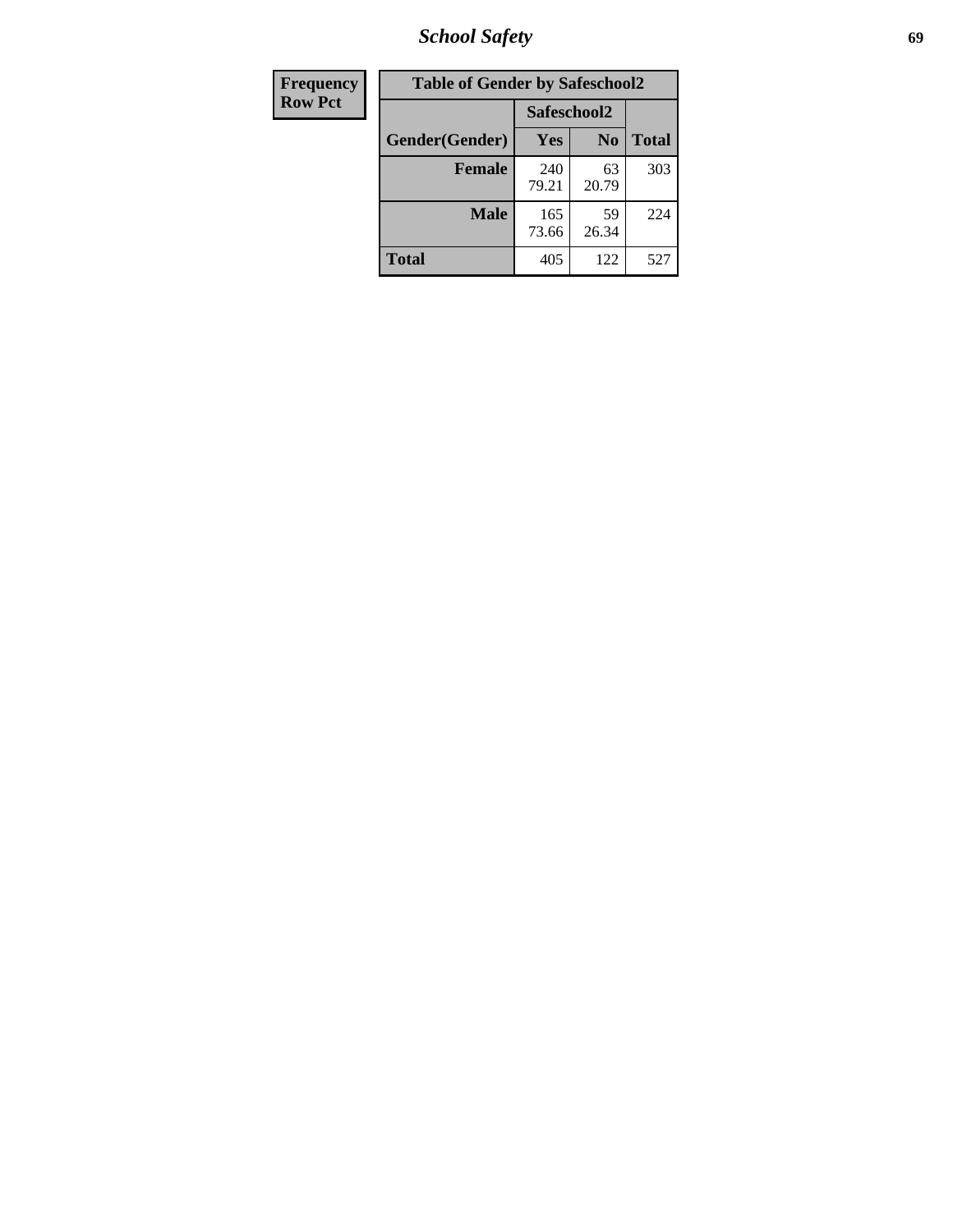# *Incidence of Drug Use* **70**

| <b>Frequency</b> | <b>Table of Gender by AlcoholAlt</b> |             |                                          |              |  |
|------------------|--------------------------------------|-------------|------------------------------------------|--------------|--|
| <b>Row Pct</b>   |                                      |             | AlcoholAlt(Alcohol<br>use, past 30 days) |              |  |
|                  | Gender(Gender)                       | Yes         | N <sub>0</sub>                           | <b>Total</b> |  |
|                  | <b>Female</b>                        | 56<br>18.48 | 247<br>81.52                             | 303          |  |
|                  | <b>Male</b>                          | 38<br>16.96 | 186<br>83.04                             | 224          |  |
|                  | <b>Total</b>                         | 94          | 433                                      | 527          |  |

| Frequency      | <b>Table of Gender by TobaccoAny</b> |                    |                    |              |  |
|----------------|--------------------------------------|--------------------|--------------------|--------------|--|
| <b>Row Pct</b> |                                      | use, past 30 days) | TobaccoAny(Tobacco |              |  |
|                | Gender(Gender)                       | Yes                | N <sub>0</sub>     | <b>Total</b> |  |
|                | <b>Female</b>                        | 35<br>11.55        | 268<br>88.45       | 303          |  |
|                | <b>Male</b>                          | 32<br>14.29        | 192<br>85.71       | 224          |  |
|                | Total                                | 67                 | 460                | 527          |  |

| <b>Frequency</b> | <b>Table of Gender by MarijuanaAlt</b> |                                              |                |              |
|------------------|----------------------------------------|----------------------------------------------|----------------|--------------|
| <b>Row Pct</b>   |                                        | MarijuanaAlt(Marijuana<br>use, past 30 days) |                |              |
|                  | Gender(Gender)                         | <b>Yes</b>                                   | N <sub>0</sub> | <b>Total</b> |
|                  | <b>Female</b>                          | 19<br>6.27                                   | 284<br>93.73   | 303          |
|                  | <b>Male</b>                            | 27<br>12.05                                  | 197<br>87.95   | 224          |
|                  | <b>Total</b>                           | 46                                           | 481            | 527          |

| <b>Frequency</b> | <b>Table of Gender by OtherDrugAny</b> |                         |                           |              |
|------------------|----------------------------------------|-------------------------|---------------------------|--------------|
| <b>Row Pct</b>   |                                        | drug use, past 30 days) | <b>OtherDrugAny(Other</b> |              |
|                  | Gender(Gender)                         | <b>Yes</b>              | N <sub>0</sub>            | <b>Total</b> |
|                  | <b>Female</b>                          | 13<br>4.29              | 290<br>95.71              | 303          |
|                  | <b>Male</b>                            | 14<br>6.25              | 210<br>93.75              | 224          |
|                  | <b>Total</b>                           | 27                      | 500                       | 527          |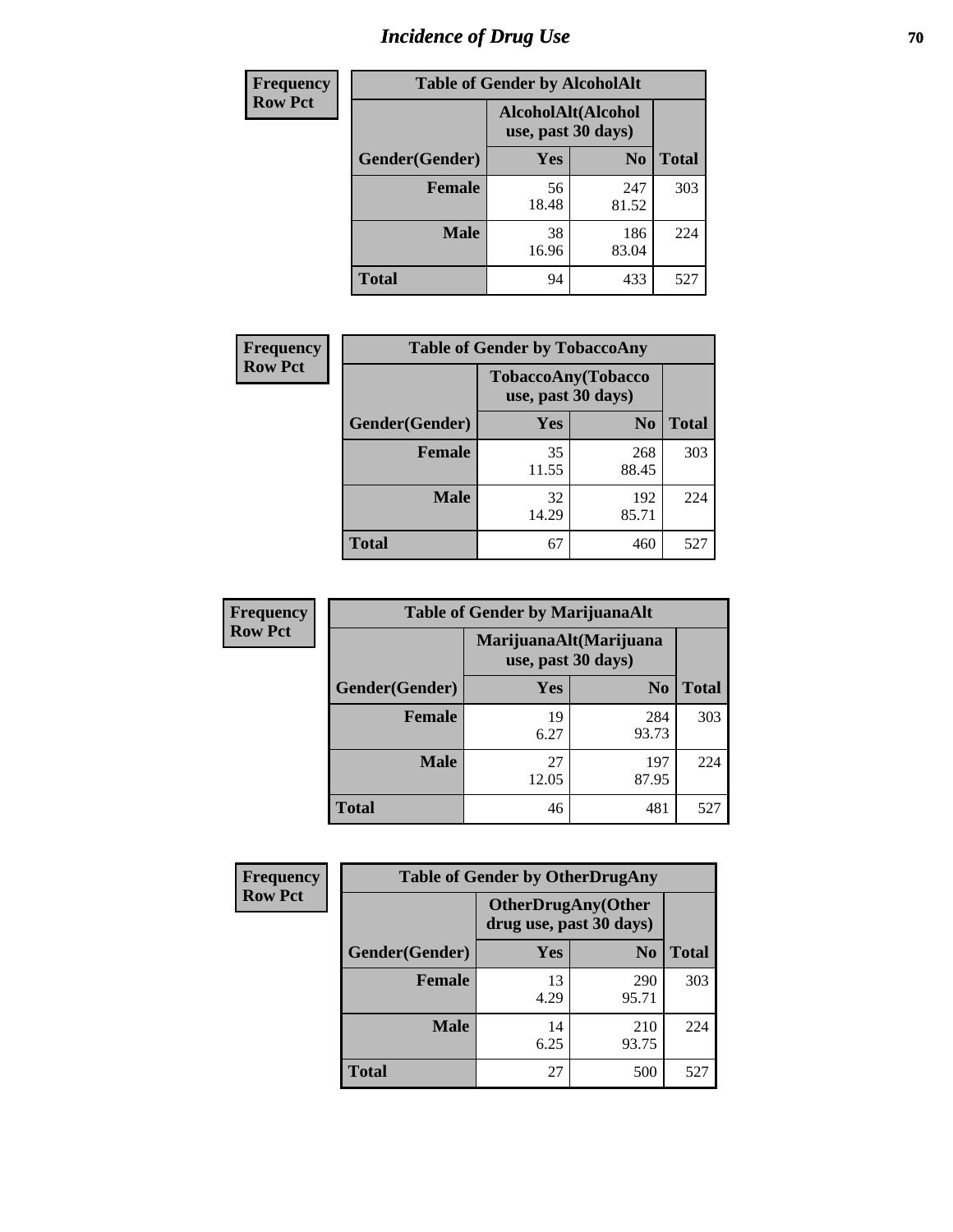#### *Average Age at Onset of Use* **71** *Results for "Average Age at Onset of Use" questions exclude students who said they did not use that substance*

#### **Gender=Female**

| <b>Variable</b>    | <b>Label</b>                                                       | <b>Mean</b> |
|--------------------|--------------------------------------------------------------------|-------------|
| Alcoholinit2       | I started using alcohol when I was                                 | 14.13       |
| Cigarettesinit2    | I started smoking tobacco when I was                               | 14.56       |
| Smokelessinit2     | I started chewing tobacco when I was                               | 13.20       |
| Marijuanainit2     | I started using marijuana when I was                               | 14.59       |
| Cocaineinit2       | I started using cocaine when I was                                 | 14.33       |
| Inhalantsinit2     | I started using inhalants when I was                               | 10.25       |
| Steroidsinit2      | I started using steroids when I was                                | 8.50        |
| Ecstasyinit2       | I started using ecstasy when I was                                 | 14.14       |
| Methinit2          | I started using methamphetamines when I was                        | 11.00       |
| Hallucinogensinit2 | I started using hallucinogens when I was                           | 12.00       |
| Prescription in t2 | I started using prescription drugs not prescribed to me when I was | 14.52       |

#### **Gender=Male**

| <b>Variable</b>                 | Label                                                              | <b>Mean</b> |
|---------------------------------|--------------------------------------------------------------------|-------------|
| Alcoholinit2                    | I started using alcohol when I was                                 | 13.85       |
| Cigarettesinit2                 | I started smoking tobacco when I was                               | 13.50       |
| Smokelessinit2                  | I started chewing tobacco when I was                               | 12.63       |
| Marijuanainit2                  | I started using marijuana when I was                               | 14.00       |
| Cocaineinit2                    | I started using cocaine when I was                                 | 11.18       |
| Inhalantsinit2                  | I started using inhalants when I was                               | 11.30       |
| Steroidsinit2                   | I started using steroids when I was                                | 11.60       |
| Ecstasyinit2                    | I started using ecstasy when I was                                 | 13.14       |
| Methinit2                       | I started using methamphetamines when I was                        | 11.38       |
| Hallucinogensinit2              | I started using hallucinogens when I was                           | 12.00       |
| Prescription in it <sub>2</sub> | I started using prescription drugs not prescribed to me when I was | 13.13       |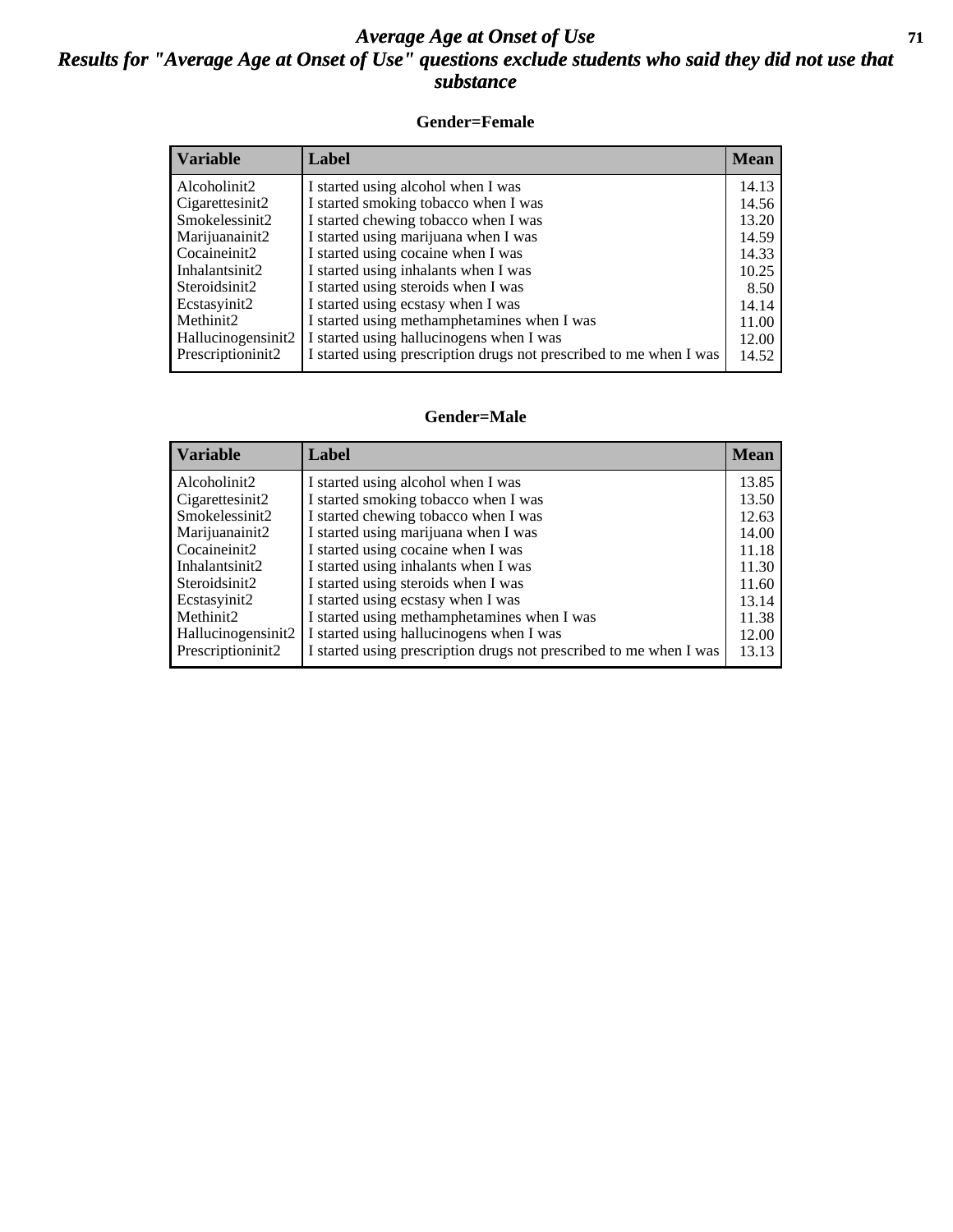# *I Think These Drugs are Harmful* **72**

| Frequency      | <b>Table of Gender by Alcoholharmdich</b> |                                                   |                |              |
|----------------|-------------------------------------------|---------------------------------------------------|----------------|--------------|
| <b>Row Pct</b> |                                           | Alcoholharmdich(I<br>think alcohol is<br>harmful) |                |              |
|                | Gender(Gender)                            | Yes                                               | N <sub>0</sub> | <b>Total</b> |
|                | <b>Female</b>                             | 245<br>80.86                                      | 58<br>19.14    | 303          |
|                | <b>Male</b>                               | 180<br>80.36                                      | 44<br>19.64    | 224          |
|                | Total                                     | 425                                               | 102            | 527          |

| Frequency      | <b>Table of Gender by Tobaccoharmdich</b> |                  |                               |              |  |
|----------------|-------------------------------------------|------------------|-------------------------------|--------------|--|
| <b>Row Pct</b> |                                           | think tobacco is | Tobaccoharmdich(I<br>harmful) |              |  |
|                | Gender(Gender)                            | <b>Yes</b>       | N <sub>0</sub>                | <b>Total</b> |  |
|                | <b>Female</b>                             | 286<br>94.39     | 17<br>5.61                    | 303          |  |
|                | <b>Male</b>                               | 210<br>93.75     | 14<br>6.25                    | 224          |  |
|                | <b>Total</b>                              | 496              | 31                            | 527          |  |

| Frequency      | <b>Table of Gender by Marijuanaharmdich</b> |                                                       |                |              |  |
|----------------|---------------------------------------------|-------------------------------------------------------|----------------|--------------|--|
| <b>Row Pct</b> |                                             | Marijuanaharmdich(I<br>think marijuana is<br>harmful) |                |              |  |
|                | Gender(Gender)                              | <b>Yes</b>                                            | N <sub>0</sub> | <b>Total</b> |  |
|                | <b>Female</b>                               | 256<br>84.49                                          | 47<br>15.51    | 303          |  |
|                | <b>Male</b>                                 | 169<br>75.45                                          | 55<br>24.55    | 224          |  |
|                | <b>Total</b>                                | 425                                                   | 102            | 527          |  |

| Frequency      | <b>Table of Gender by Otherdrugharmdich</b> |                                                          |                |              |  |
|----------------|---------------------------------------------|----------------------------------------------------------|----------------|--------------|--|
| <b>Row Pct</b> |                                             | Otherdrugharmdich(I<br>think other drugs are<br>harmful) |                |              |  |
|                | Gender(Gender)                              | <b>Yes</b>                                               | N <sub>0</sub> | <b>Total</b> |  |
|                | <b>Female</b>                               | 290<br>95.71                                             | 13<br>4.29     | 303          |  |
|                | <b>Male</b>                                 | 214<br>95.54                                             | 10<br>4.46     | 224          |  |
|                | <b>Total</b>                                | 504                                                      | 23             | 527          |  |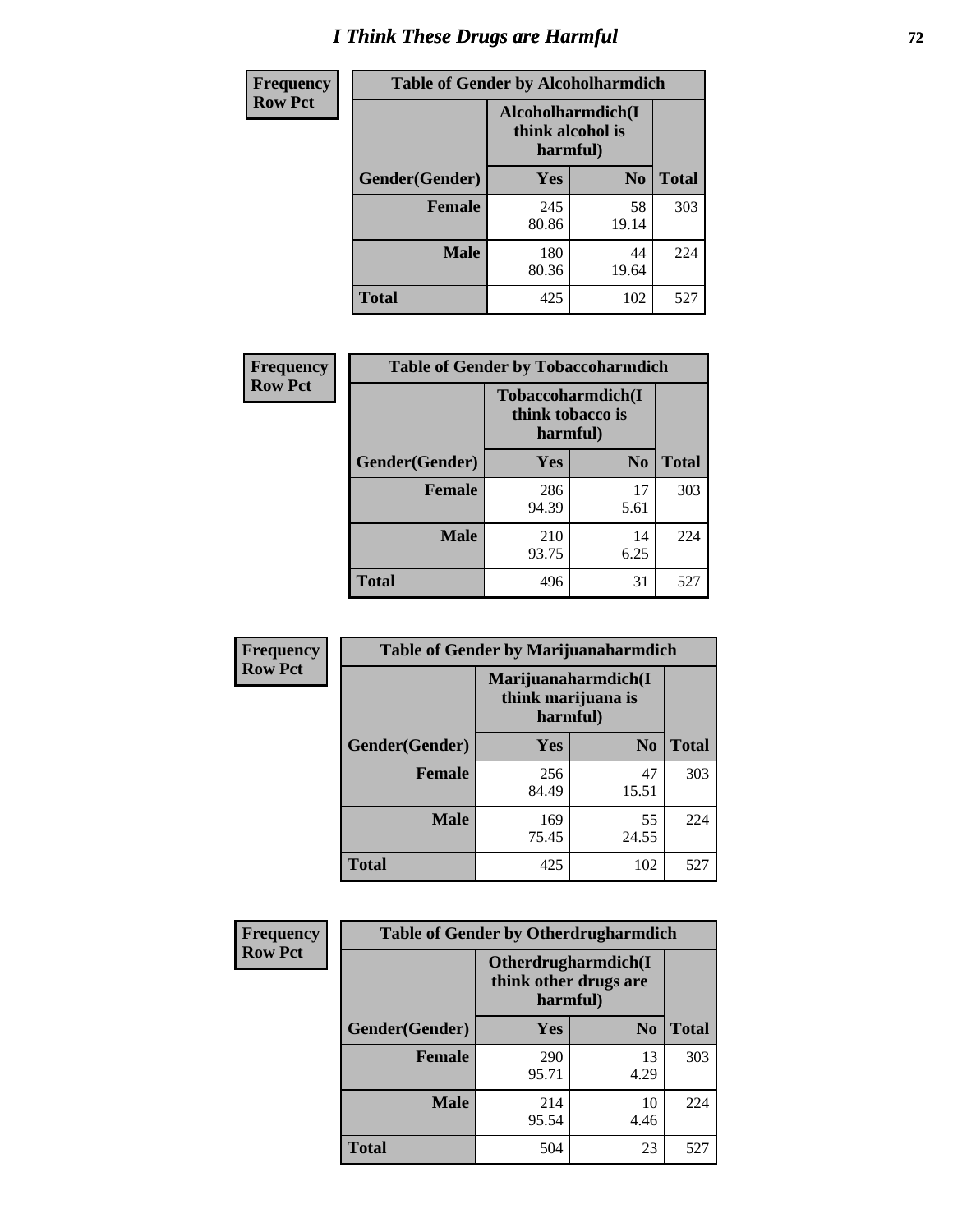| <b>Frequency</b> | <b>Table of Gender by Alcohollocation1</b> |                                                               |              |              |
|------------------|--------------------------------------------|---------------------------------------------------------------|--------------|--------------|
| <b>Row Pct</b>   |                                            | <b>Alcohollocation1(Places</b><br><b>Friends Use Alcohol)</b> |              |              |
|                  | Gender(Gender)                             |                                                               | Do Not Use   | <b>Total</b> |
|                  | <b>Female</b>                              | 174<br>57.43                                                  | 129<br>42.57 | 303          |
|                  | <b>Male</b>                                | 106<br>47.32                                                  | 118<br>52.68 | 224          |
|                  | <b>Total</b>                               | 280                                                           | 247          | 527          |

| <b>Frequency</b> | <b>Table of Gender by Alcohollocation2</b> |                                                               |              |              |
|------------------|--------------------------------------------|---------------------------------------------------------------|--------------|--------------|
| <b>Row Pct</b>   |                                            | <b>Alcohollocation2(Places</b><br><b>Friends Use Alcohol)</b> |              |              |
|                  | Gender(Gender)                             |                                                               | Home         | <b>Total</b> |
|                  | <b>Female</b>                              | 176<br>58.09                                                  | 127<br>41.91 | 303          |
|                  | <b>Male</b>                                | 151<br>67.41                                                  | 73<br>32.59  | 224          |
|                  | <b>Total</b>                               | 327                                                           | 200          | 527          |

| Frequency      | <b>Table of Gender by Alcohollocation3</b> |                                                               |               |              |
|----------------|--------------------------------------------|---------------------------------------------------------------|---------------|--------------|
| <b>Row Pct</b> |                                            | <b>Alcohollocation3(Places</b><br><b>Friends Use Alcohol)</b> |               |              |
|                | Gender(Gender)                             |                                                               | <b>School</b> | <b>Total</b> |
|                | <b>Female</b>                              | 282<br>93.07                                                  | 21<br>6.93    | 303          |
|                | <b>Male</b>                                | 208<br>92.86                                                  | 16<br>7.14    | 224          |
|                | <b>Total</b>                               | 490                                                           | 37            | 527          |

| <b>Frequency</b> | <b>Table of Gender by Alcohollocation4</b> |                                                               |             |              |  |
|------------------|--------------------------------------------|---------------------------------------------------------------|-------------|--------------|--|
| <b>Row Pct</b>   |                                            | <b>Alcohollocation4(Places</b><br><b>Friends Use Alcohol)</b> |             |              |  |
|                  | Gender(Gender)                             |                                                               | Car         | <b>Total</b> |  |
|                  | <b>Female</b>                              | 271<br>89.44                                                  | 32<br>10.56 | 303          |  |
|                  | <b>Male</b>                                | 202<br>90.18                                                  | 22<br>9.82  | 224          |  |
|                  | <b>Total</b>                               | 473                                                           | 54          | 527          |  |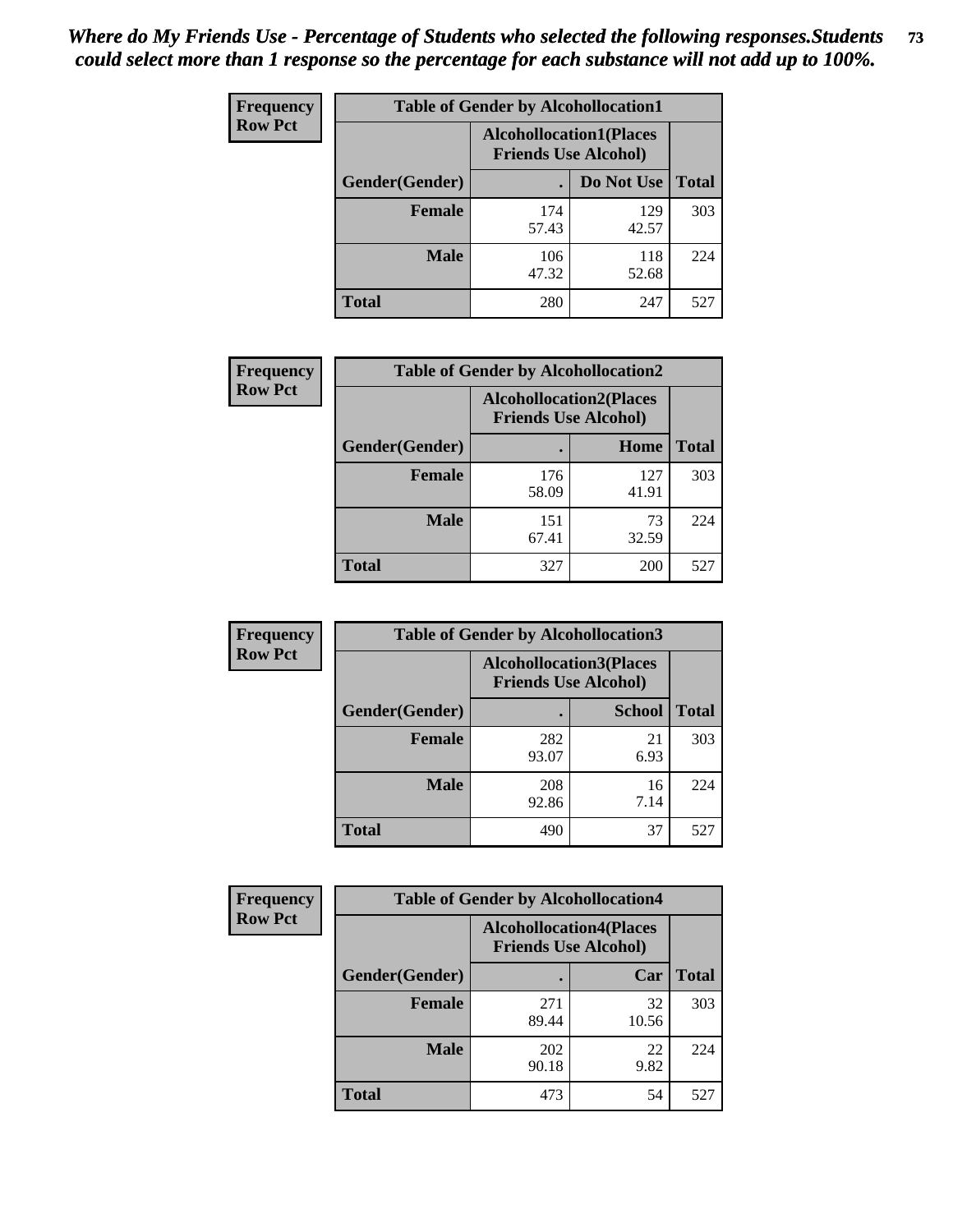| <b>Frequency</b> | <b>Table of Gender by Alcohollocation5</b> |                                                               |                                 |              |
|------------------|--------------------------------------------|---------------------------------------------------------------|---------------------------------|--------------|
| <b>Row Pct</b>   |                                            | <b>Alcohollocation5(Places</b><br><b>Friends Use Alcohol)</b> |                                 |              |
|                  | Gender(Gender)                             |                                                               | <b>Friend's</b><br><b>House</b> | <b>Total</b> |
|                  | <b>Female</b>                              | 137<br>45.21                                                  | 166<br>54.79                    | 303          |
|                  | <b>Male</b>                                | 139<br>62.05                                                  | 85<br>37.95                     | 224          |
|                  | <b>Total</b>                               | 276                                                           | 251                             | 527          |

| Frequency      | <b>Table of Gender by Alcohollocation6</b> |                                                               |              |              |  |
|----------------|--------------------------------------------|---------------------------------------------------------------|--------------|--------------|--|
| <b>Row Pct</b> |                                            | <b>Alcohollocation6(Places</b><br><b>Friends Use Alcohol)</b> |              |              |  |
|                | Gender(Gender)                             |                                                               | <b>Other</b> | <b>Total</b> |  |
|                | Female                                     | 213<br>70.30                                                  | 90<br>29.70  | 303          |  |
|                | <b>Male</b>                                | 182<br>81.25                                                  | 42<br>18.75  | 224          |  |
|                | <b>Total</b>                               | 395                                                           | 132          | 527          |  |

| Frequency      | <b>Table of Gender by Tobaccolocation1</b> |                                                               |              |              |  |
|----------------|--------------------------------------------|---------------------------------------------------------------|--------------|--------------|--|
| <b>Row Pct</b> |                                            | <b>Tobaccolocation1(Places</b><br><b>Friends Use Tobacco)</b> |              |              |  |
|                | Gender(Gender)                             |                                                               | Do Not Use   | <b>Total</b> |  |
|                | Female                                     | 123<br>40.59                                                  | 180<br>59.41 | 303          |  |
|                | <b>Male</b>                                | 99<br>44.20                                                   | 125<br>55.80 | 224          |  |
|                | <b>Total</b>                               | 222                                                           | 305          | 527          |  |

| <b>Frequency</b> | <b>Table of Gender by Tobaccolocation2</b> |                                                               |             |              |
|------------------|--------------------------------------------|---------------------------------------------------------------|-------------|--------------|
| <b>Row Pct</b>   |                                            | <b>Tobaccolocation2(Places</b><br><b>Friends Use Tobacco)</b> |             |              |
|                  | Gender(Gender)                             |                                                               | Home        | <b>Total</b> |
|                  | <b>Female</b>                              | 214<br>70.63                                                  | 89<br>29.37 | 303          |
|                  | <b>Male</b>                                | 155<br>69.20                                                  | 69<br>30.80 | 224          |
|                  | <b>Total</b>                               | 369                                                           | 158         | 527          |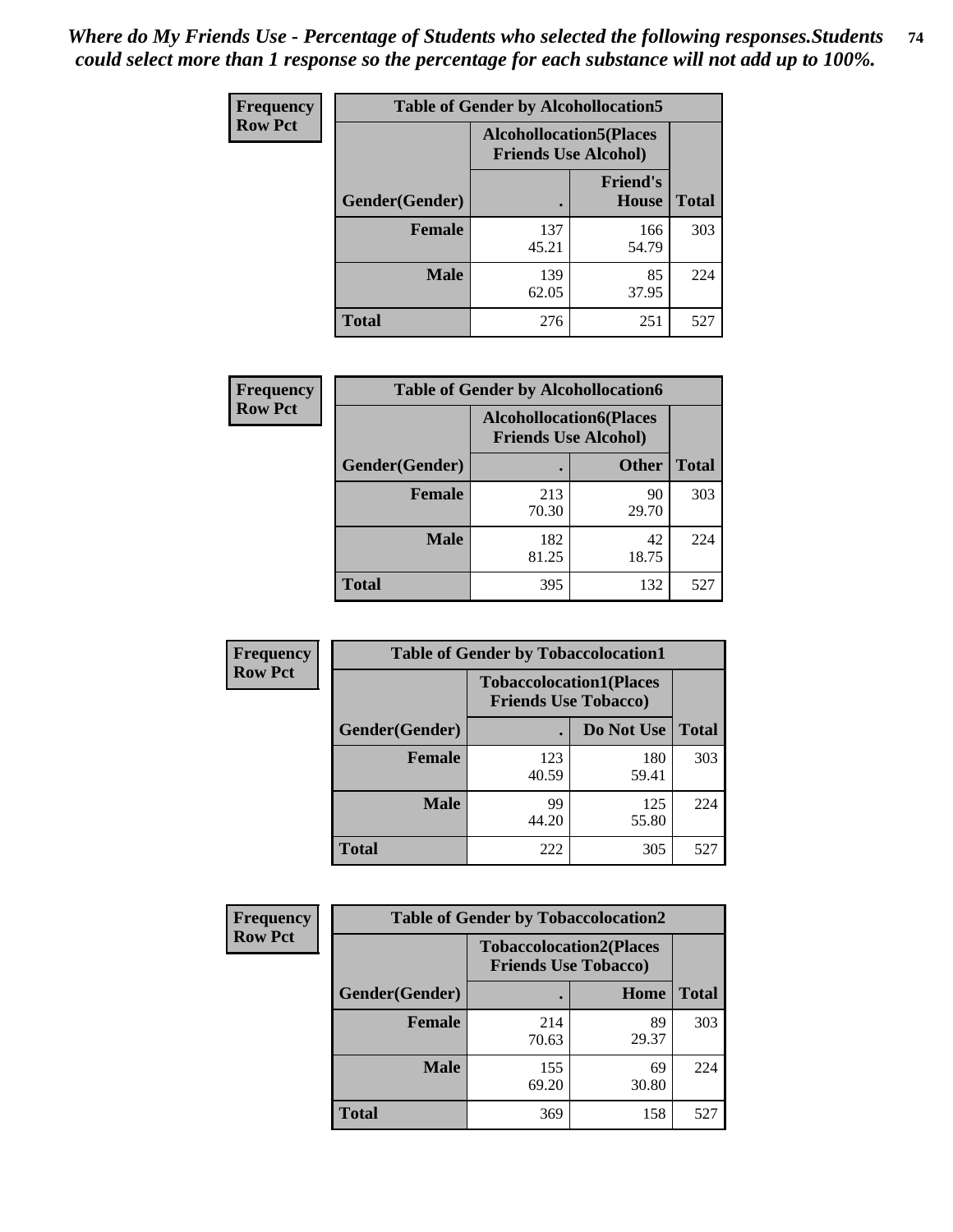| <b>Frequency</b> | <b>Table of Gender by Tobaccolocation3</b> |                                                               |               |              |
|------------------|--------------------------------------------|---------------------------------------------------------------|---------------|--------------|
| <b>Row Pct</b>   |                                            | <b>Tobaccolocation3(Places</b><br><b>Friends Use Tobacco)</b> |               |              |
|                  | Gender(Gender)                             |                                                               | <b>School</b> | <b>Total</b> |
|                  | <b>Female</b>                              | 261<br>86.14                                                  | 42<br>13.86   | 303          |
|                  | <b>Male</b>                                | 190<br>84.82                                                  | 34<br>15.18   | 224          |
|                  | <b>Total</b>                               | 451                                                           | 76            | 527          |

| <b>Frequency</b> | <b>Table of Gender by Tobaccolocation4</b> |                                                               |             |              |
|------------------|--------------------------------------------|---------------------------------------------------------------|-------------|--------------|
| <b>Row Pct</b>   |                                            | <b>Tobaccolocation4(Places</b><br><b>Friends Use Tobacco)</b> |             |              |
|                  | Gender(Gender)                             |                                                               | Car         | <b>Total</b> |
|                  | <b>Female</b>                              | 215<br>70.96                                                  | 88<br>29.04 | 303          |
|                  | <b>Male</b>                                | 171<br>76.34                                                  | 53<br>23.66 | 224          |
|                  | <b>Total</b>                               | 386                                                           | 141         | 527          |

| <b>Frequency</b> | <b>Table of Gender by Tobaccolocation5</b> |                                                               |                                 |              |
|------------------|--------------------------------------------|---------------------------------------------------------------|---------------------------------|--------------|
| <b>Row Pct</b>   |                                            | <b>Tobaccolocation5(Places</b><br><b>Friends Use Tobacco)</b> |                                 |              |
|                  | Gender(Gender)                             |                                                               | <b>Friend's</b><br><b>House</b> | <b>Total</b> |
|                  | <b>Female</b>                              | 191<br>63.04                                                  | 112<br>36.96                    | 303          |
|                  | <b>Male</b>                                | 150<br>66.96                                                  | 74<br>33.04                     | 224          |
|                  | <b>Total</b>                               | 341                                                           | 186                             | 527          |

| <b>Frequency</b> | <b>Table of Gender by Tobaccolocation6</b> |                                                               |              |              |
|------------------|--------------------------------------------|---------------------------------------------------------------|--------------|--------------|
| <b>Row Pct</b>   |                                            | <b>Tobaccolocation6(Places</b><br><b>Friends Use Tobacco)</b> |              |              |
|                  | Gender(Gender)                             |                                                               | <b>Other</b> | <b>Total</b> |
|                  | Female                                     | 223<br>73.60                                                  | 80<br>26.40  | 303          |
|                  | <b>Male</b>                                | 174<br>77.68                                                  | 50<br>22.32  | 224          |
|                  | <b>Total</b>                               | 397                                                           | 130          | 527          |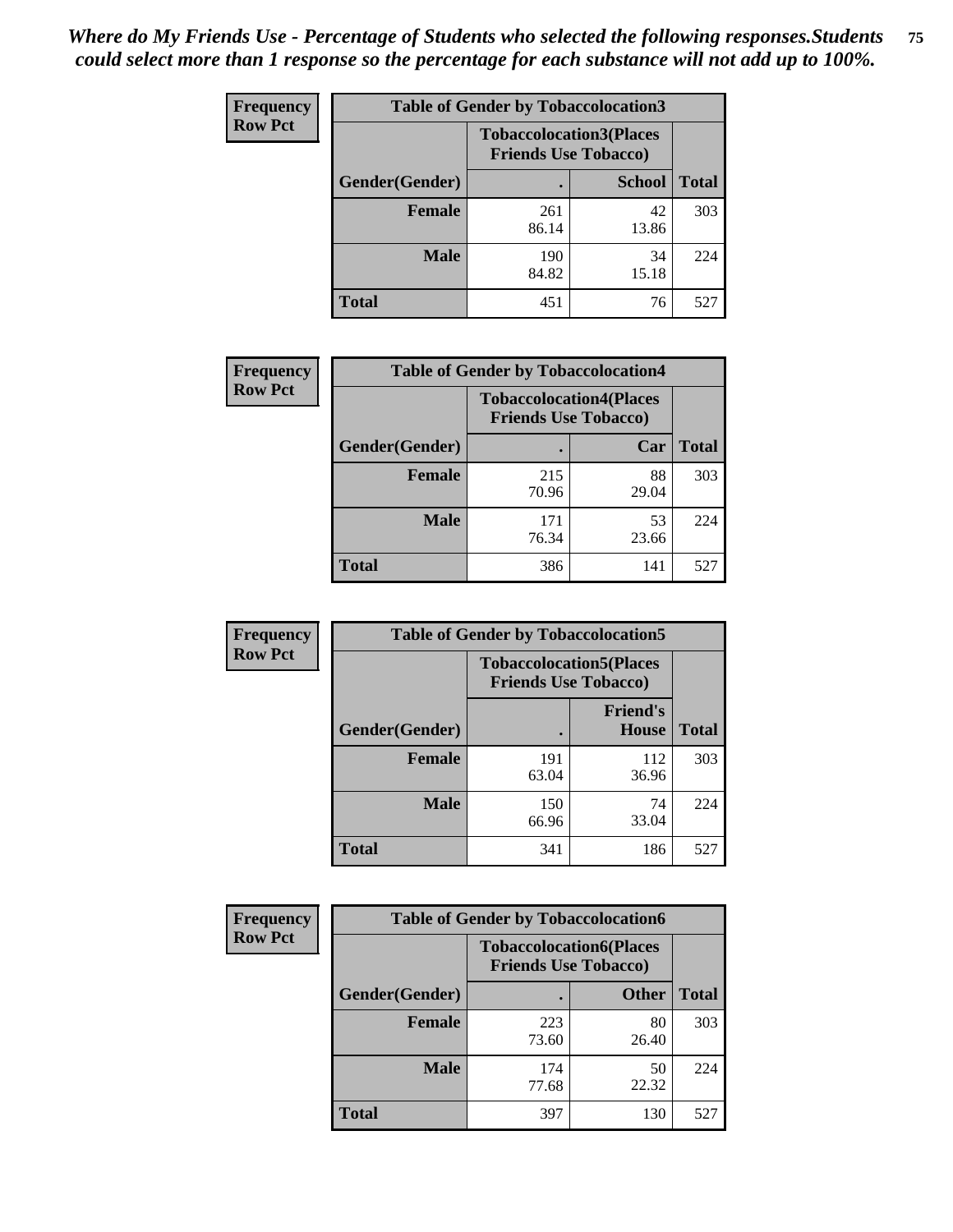| <b>Frequency</b> | <b>Table of Gender by Marijuanalocation1</b> |                                                                    |              |              |  |
|------------------|----------------------------------------------|--------------------------------------------------------------------|--------------|--------------|--|
| <b>Row Pct</b>   |                                              | <b>Marijuanalocation1(Places</b><br><b>Friends Use Marijuana</b> ) |              |              |  |
|                  | Gender(Gender)                               |                                                                    | Do Not Use   | <b>Total</b> |  |
|                  | <b>Female</b>                                | 119<br>39.27                                                       | 184<br>60.73 | 303          |  |
|                  | <b>Male</b>                                  | 97<br>43.30                                                        | 127<br>56.70 | 224          |  |
|                  | <b>Total</b>                                 | 216                                                                | 311          | 527          |  |

| <b>Frequency</b> | <b>Table of Gender by Marijuanalocation2</b> |                                                                    |             |              |  |
|------------------|----------------------------------------------|--------------------------------------------------------------------|-------------|--------------|--|
| <b>Row Pct</b>   |                                              | <b>Marijuanalocation2(Places</b><br><b>Friends Use Marijuana</b> ) |             |              |  |
|                  | Gender(Gender)                               |                                                                    | Home        | <b>Total</b> |  |
|                  | Female                                       | 218<br>71.95                                                       | 85<br>28.05 | 303          |  |
|                  | <b>Male</b>                                  | 159<br>70.98                                                       | 65<br>29.02 | 224          |  |
|                  | <b>Total</b>                                 | 377                                                                | 150         | 527          |  |

| Frequency      | <b>Table of Gender by Marijuanalocation3</b> |              |                                                                    |              |
|----------------|----------------------------------------------|--------------|--------------------------------------------------------------------|--------------|
| <b>Row Pct</b> |                                              |              | <b>Marijuanalocation3(Places</b><br><b>Friends Use Marijuana</b> ) |              |
|                | Gender(Gender)                               |              | <b>School</b>                                                      | <b>Total</b> |
|                | Female                                       | 259<br>85.48 | 44<br>14.52                                                        | 303          |
|                | <b>Male</b>                                  | 186<br>83.04 | 38<br>16.96                                                        | 224          |
|                | <b>Total</b>                                 | 445          | 82                                                                 | 527          |

| <b>Frequency</b> | <b>Table of Gender by Marijuanalocation4</b> |                                |                                   |              |  |
|------------------|----------------------------------------------|--------------------------------|-----------------------------------|--------------|--|
| <b>Row Pct</b>   |                                              | <b>Friends Use Marijuana</b> ) | <b>Marijuanalocation4(Places)</b> |              |  |
|                  | Gender(Gender)                               |                                | Car                               | <b>Total</b> |  |
|                  | <b>Female</b>                                | 229<br>75.58                   | 74<br>24.42                       | 303          |  |
|                  | <b>Male</b>                                  | 182<br>81.25                   | 42<br>18.75                       | 224          |  |
|                  | <b>Total</b>                                 | 411                            | 116                               | 527          |  |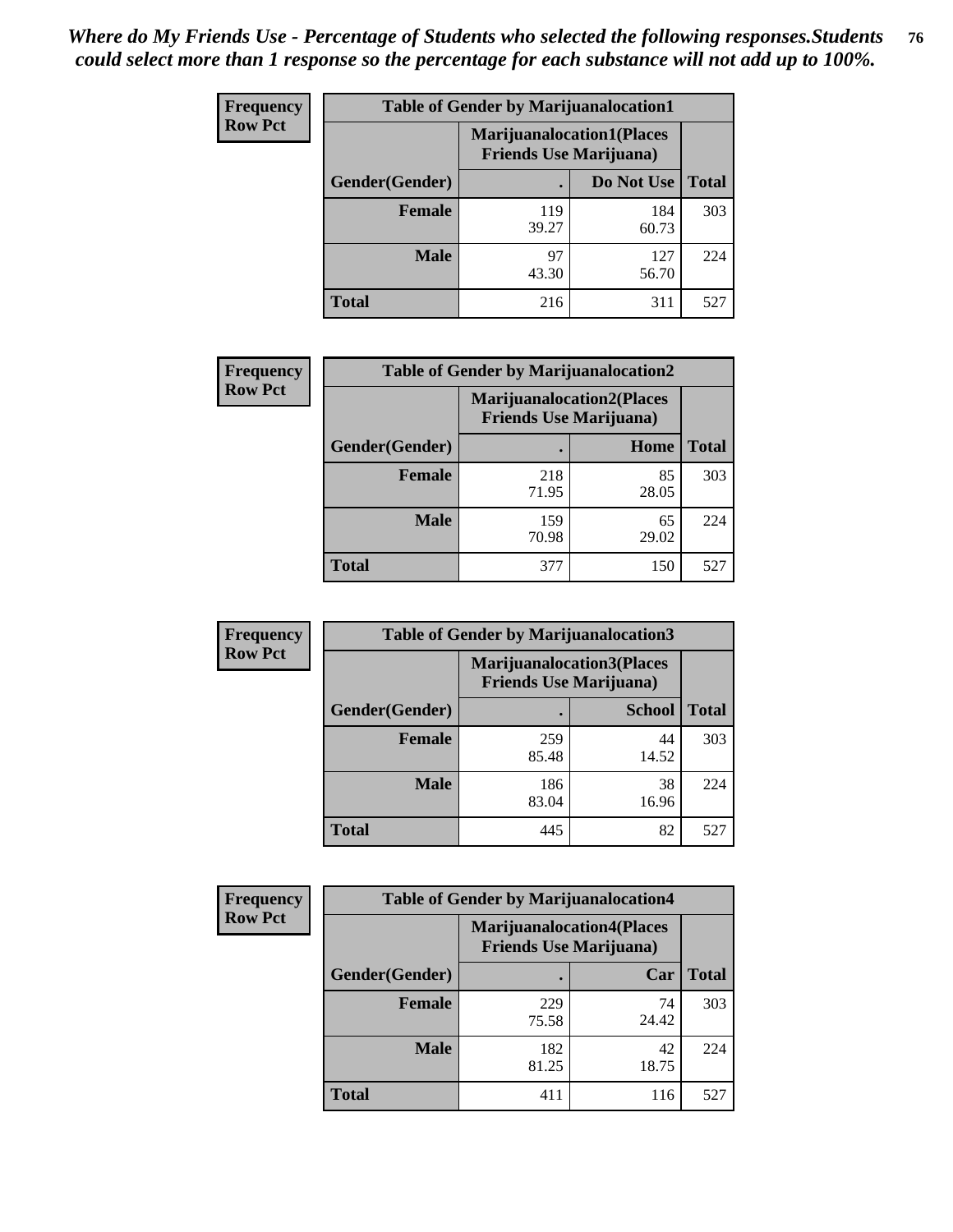| <b>Frequency</b> | <b>Table of Gender by Marijuanalocation5</b> |                                                                     |                                 |              |
|------------------|----------------------------------------------|---------------------------------------------------------------------|---------------------------------|--------------|
| <b>Row Pct</b>   |                                              | <b>Marijuanalocation5</b> (Places<br><b>Friends Use Marijuana</b> ) |                                 |              |
|                  | Gender(Gender)                               |                                                                     | <b>Friend's</b><br><b>House</b> | <b>Total</b> |
|                  | <b>Female</b>                                | 190<br>62.71                                                        | 113<br>37.29                    | 303          |
|                  | <b>Male</b>                                  | 154<br>68.75                                                        | 70<br>31.25                     | 224          |
|                  | <b>Total</b>                                 | 344                                                                 | 183                             | 527          |

| <b>Frequency</b> | <b>Table of Gender by Marijuanalocation6</b> |                                |                                  |              |
|------------------|----------------------------------------------|--------------------------------|----------------------------------|--------------|
| <b>Row Pct</b>   |                                              | <b>Friends Use Marijuana</b> ) | <b>Marijuanalocation6(Places</b> |              |
|                  | <b>Gender</b> (Gender)                       |                                | <b>Other</b>                     | <b>Total</b> |
|                  | Female                                       | 227<br>74.92                   | 76<br>25.08                      | 303          |
|                  | <b>Male</b>                                  | 178<br>79.46                   | 46<br>20.54                      | 224          |
|                  | Total                                        | 405                            | 122                              | 527          |

| Frequency      | <b>Table of Gender by Otherdruglocation1</b> |                                                                                |              |              |
|----------------|----------------------------------------------|--------------------------------------------------------------------------------|--------------|--------------|
| <b>Row Pct</b> |                                              | <b>Otherdruglocation1(Places</b><br><b>Friends Use Other Illegal</b><br>Drugs) |              |              |
|                | Gender(Gender)                               |                                                                                | Do Not Use   | <b>Total</b> |
|                | Female                                       | 78<br>25.74                                                                    | 225<br>74.26 | 303          |
|                | <b>Male</b>                                  | 50<br>22.32                                                                    | 174<br>77.68 | 224          |
|                | <b>Total</b>                                 | 128                                                                            | 399          | 527          |

| <b>Frequency</b> | <b>Table of Gender by Otherdruglocation2</b> |              |                                                                                |              |
|------------------|----------------------------------------------|--------------|--------------------------------------------------------------------------------|--------------|
| <b>Row Pct</b>   |                                              |              | <b>Otherdruglocation2(Places</b><br><b>Friends Use Other Illegal</b><br>Drugs) |              |
|                  | Gender(Gender)                               |              | Home                                                                           | <b>Total</b> |
|                  | <b>Female</b>                                | 247<br>81.52 | 56<br>18.48                                                                    | 303          |
|                  | <b>Male</b>                                  | 189<br>84.38 | 35<br>15.63                                                                    | 224          |
|                  | <b>Total</b>                                 | 436          | 91                                                                             | 527          |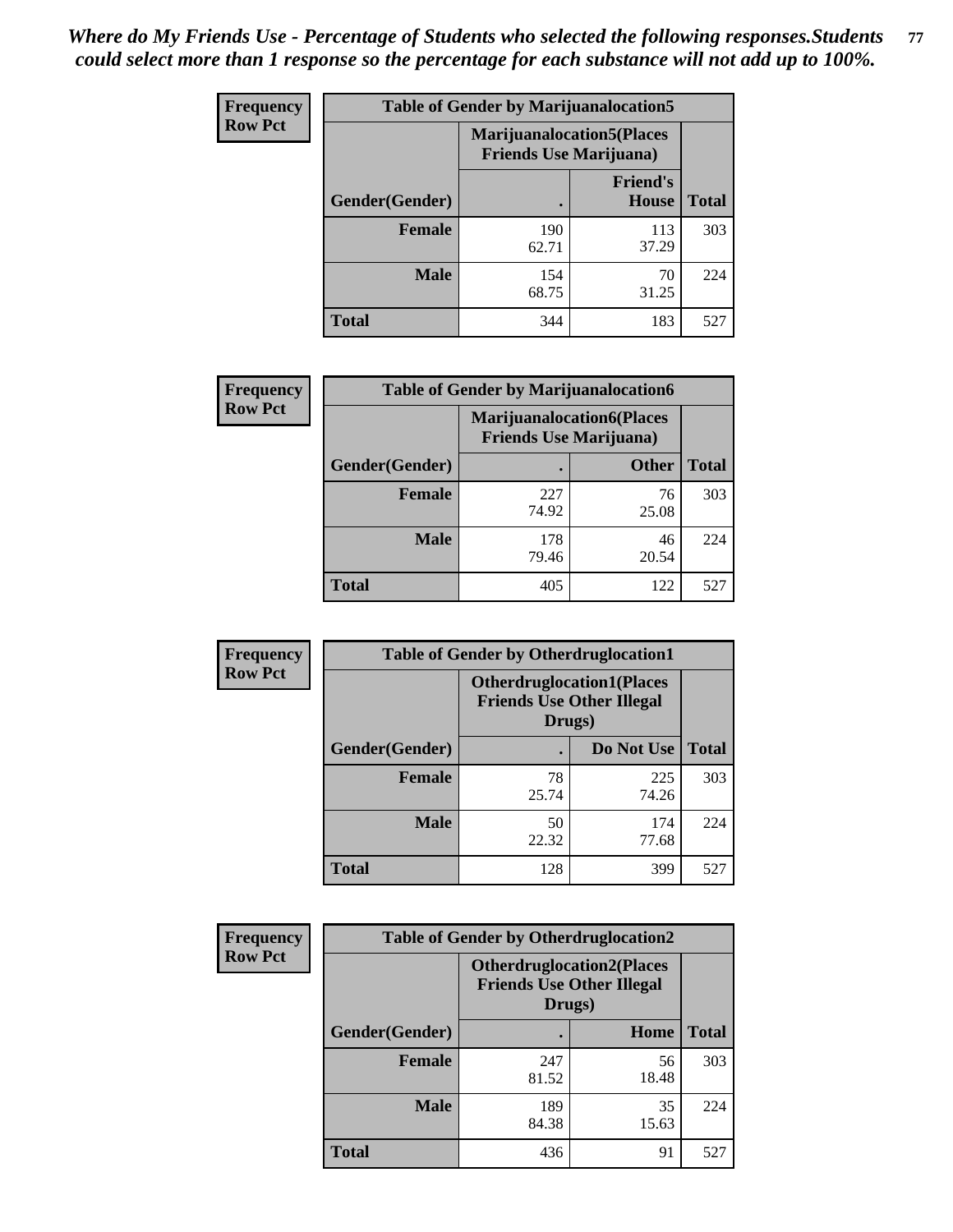| <b>Frequency</b> | <b>Table of Gender by Otherdruglocation3</b> |              |                                                                      |              |
|------------------|----------------------------------------------|--------------|----------------------------------------------------------------------|--------------|
| <b>Row Pct</b>   |                                              | Drugs)       | <b>Otherdruglocation3(Places</b><br><b>Friends Use Other Illegal</b> |              |
|                  | <b>Gender</b> (Gender)                       |              | <b>School</b>                                                        | <b>Total</b> |
|                  | <b>Female</b>                                | 272<br>89.77 | 31<br>10.23                                                          | 303          |
|                  | <b>Male</b>                                  | 209<br>93.30 | 15<br>6.70                                                           | 224          |
|                  | <b>Total</b>                                 | 481          | 46                                                                   | 527          |

| Frequency      | <b>Table of Gender by Otherdruglocation4</b> |                                                                                 |             |              |
|----------------|----------------------------------------------|---------------------------------------------------------------------------------|-------------|--------------|
| <b>Row Pct</b> |                                              | <b>Otherdruglocation4(Places)</b><br><b>Friends Use Other Illegal</b><br>Drugs) |             |              |
|                | <b>Gender</b> (Gender)                       |                                                                                 | Car         | <b>Total</b> |
|                | <b>Female</b>                                | 257<br>84.82                                                                    | 46<br>15.18 | 303          |
|                | <b>Male</b>                                  | 207<br>92.41                                                                    | 17<br>7.59  | 224          |
|                | <b>Total</b>                                 | 464                                                                             | 63          | 527          |

| Frequency      | <b>Table of Gender by Otherdruglocation5</b> |                                                                                |                                 |              |
|----------------|----------------------------------------------|--------------------------------------------------------------------------------|---------------------------------|--------------|
| <b>Row Pct</b> |                                              | <b>Otherdruglocation5(Places</b><br><b>Friends Use Other Illegal</b><br>Drugs) |                                 |              |
|                | Gender(Gender)                               |                                                                                | <b>Friend's</b><br><b>House</b> | <b>Total</b> |
|                | <b>Female</b>                                | 228<br>75.25                                                                   | 75<br>24.75                     | 303          |
|                | <b>Male</b>                                  | 193<br>86.16                                                                   | 31<br>13.84                     | 224          |
|                | <b>Total</b>                                 | 421                                                                            | 106                             | 527          |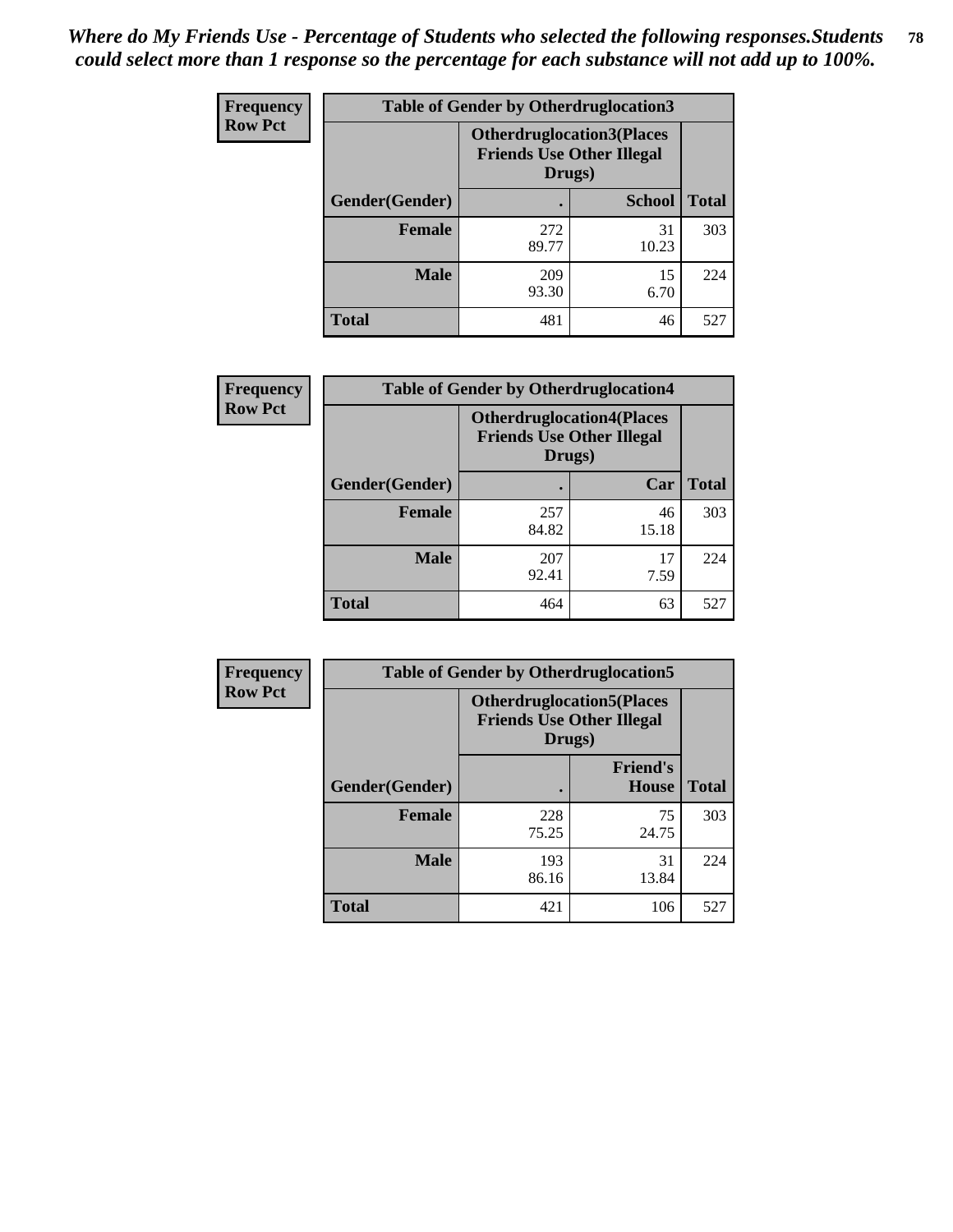| Frequency      | <b>Table of Gender by Otherdruglocation6</b> |                                                                                |              |              |
|----------------|----------------------------------------------|--------------------------------------------------------------------------------|--------------|--------------|
| <b>Row Pct</b> |                                              | <b>Otherdruglocation6(Places</b><br><b>Friends Use Other Illegal</b><br>Drugs) |              |              |
|                | Gender(Gender)                               |                                                                                | <b>Other</b> | <b>Total</b> |
|                | Female                                       | 244<br>80.53                                                                   | 59<br>19.47  | 303          |
|                | <b>Male</b>                                  | 195<br>87.05                                                                   | 29<br>12.95  | 224          |
|                | <b>Total</b>                                 | 439                                                                            | 88           | 527          |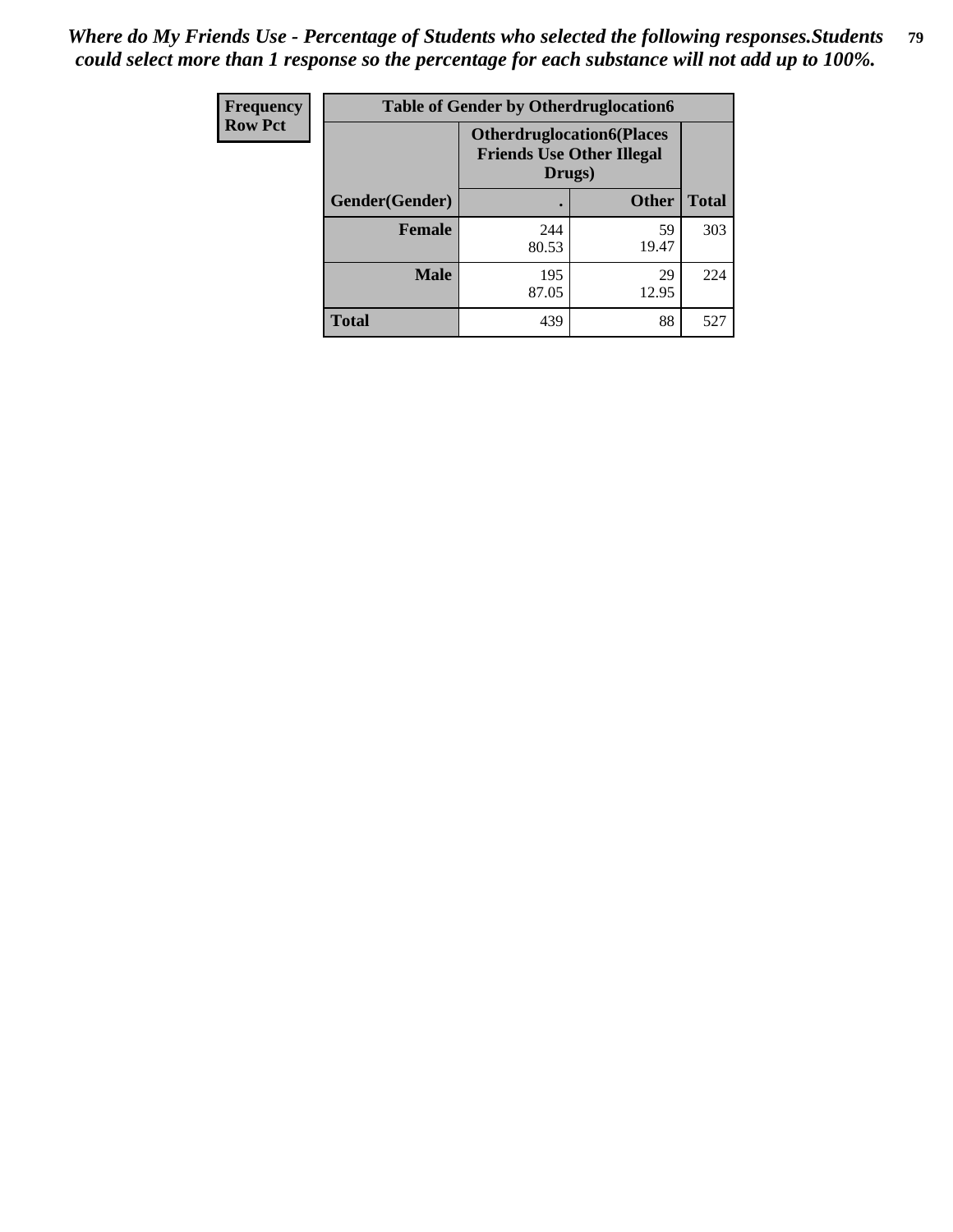| <b>Frequency</b> | <b>Table of Gender by Alcoholtime1</b> |                                                          |                      |              |
|------------------|----------------------------------------|----------------------------------------------------------|----------------------|--------------|
| <b>Row Pct</b>   |                                        | <b>Alcoholtime1(Times</b><br><b>Friends Use Alcohol)</b> |                      |              |
|                  | Gender(Gender)                         |                                                          | Do Not<br><b>Use</b> | <b>Total</b> |
|                  | <b>Female</b>                          | 176<br>58.09                                             | 127<br>41.91         | 303          |
|                  | <b>Male</b>                            | 99<br>44.20                                              | 125<br>55.80         | 224          |
|                  | <b>Total</b>                           | 275                                                      | 252                  | 527          |

| <b>Frequency</b> | <b>Table of Gender by Alcoholtime2</b> |                                                          |                            |              |
|------------------|----------------------------------------|----------------------------------------------------------|----------------------------|--------------|
| <b>Row Pct</b>   |                                        | <b>Alcoholtime2(Times</b><br><b>Friends Use Alcohol)</b> |                            |              |
|                  | Gender(Gender)                         |                                                          | <b>On Way</b><br>to School | <b>Total</b> |
|                  | <b>Female</b>                          | 290<br>95.71                                             | 13<br>4.29                 | 303          |
|                  | <b>Male</b>                            | 208<br>92.86                                             | 16<br>7.14                 | 224          |
|                  | <b>Total</b>                           | 498                                                      | 29                         | 527          |

| Frequency      | <b>Table of Gender by Alcoholtime3</b> |                                                   |                                |              |
|----------------|----------------------------------------|---------------------------------------------------|--------------------------------|--------------|
| <b>Row Pct</b> |                                        | Alcoholtime3(Times<br><b>Friends Use Alcohol)</b> |                                |              |
|                | Gender(Gender)                         |                                                   | <b>During</b><br><b>School</b> | <b>Total</b> |
|                | Female                                 | 289<br>95.38                                      | 14<br>4.62                     | 303          |
|                | <b>Male</b>                            | 207<br>92.41                                      | 17<br>7.59                     | 224          |
|                | <b>Total</b>                           | 496                                               | 31                             | 527          |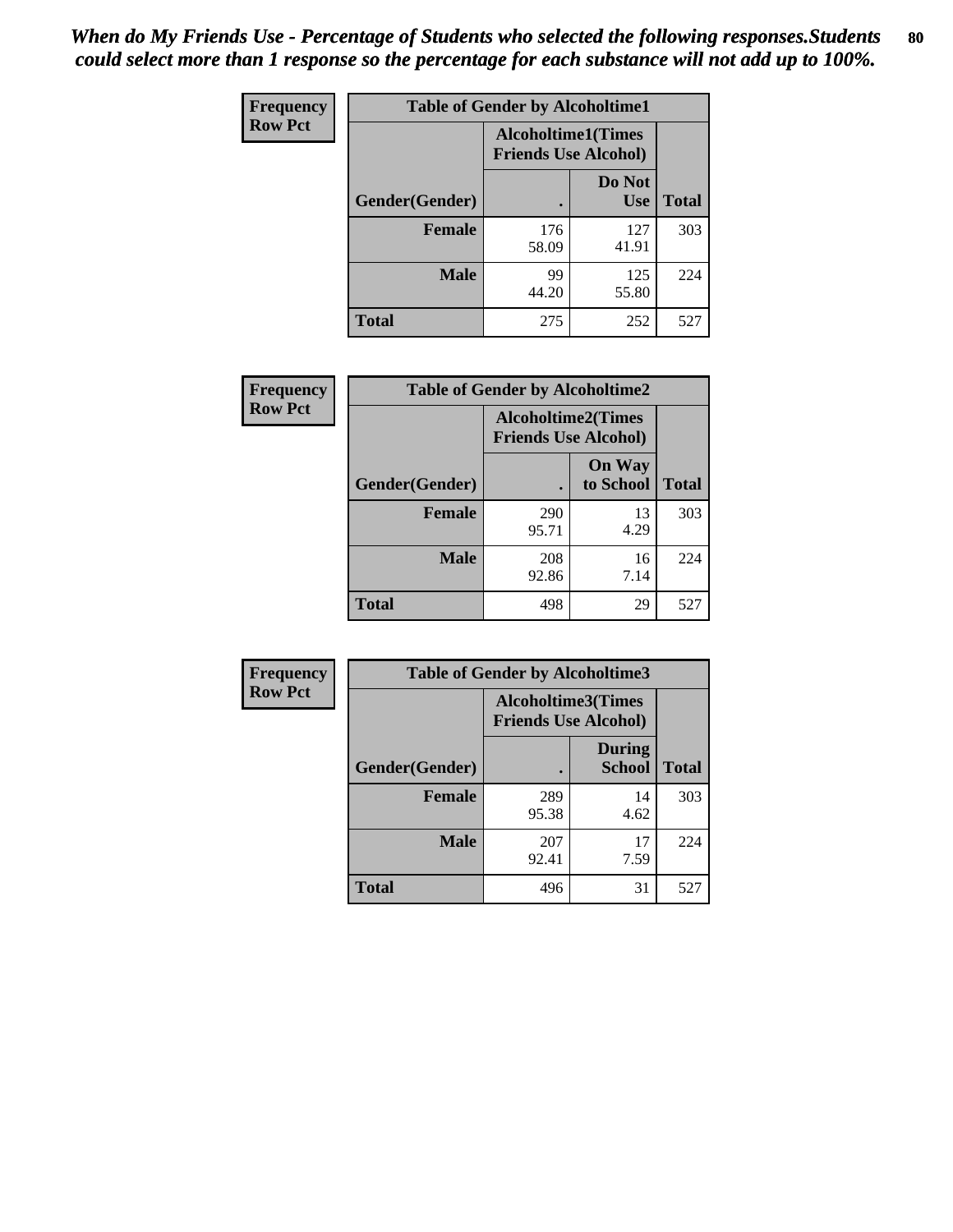*When do My Friends Use - Percentage of Students who selected the following responses.Students could select more than 1 response so the percentage for each substance will not add up to 100%.* **81**

| <b>Frequency</b> | <b>Table of Gender by Alcoholtime4</b> |                                                          |                                                       |              |
|------------------|----------------------------------------|----------------------------------------------------------|-------------------------------------------------------|--------------|
| <b>Row Pct</b>   |                                        | <b>Alcoholtime4(Times</b><br><b>Friends Use Alcohol)</b> |                                                       |              |
|                  | Gender(Gender)                         |                                                          | <b>On Way</b><br>Home<br><b>From</b><br><b>School</b> | <b>Total</b> |
|                  | <b>Female</b>                          | 287<br>94.72                                             | 16<br>5.28                                            | 303          |
|                  | <b>Male</b>                            | 212<br>94.64                                             | 12<br>5.36                                            | 224          |
|                  | <b>Total</b>                           | 499                                                      | 28                                                    | 527          |

| <b>Frequency</b> | <b>Table of Gender by Alcoholtime5</b> |                                                           |                   |              |  |
|------------------|----------------------------------------|-----------------------------------------------------------|-------------------|--------------|--|
| <b>Row Pct</b>   |                                        | <b>Alcoholtime5</b> (Times<br><b>Friends Use Alcohol)</b> |                   |              |  |
|                  | Gender(Gender)                         |                                                           | <b>Weeknights</b> | <b>Total</b> |  |
|                  | <b>Female</b>                          | 232<br>76.57                                              | 71<br>23.43       | 303          |  |
|                  | <b>Male</b>                            | 191<br>85.27                                              | 33<br>14.73       | 224          |  |
|                  | <b>Total</b>                           | 423                                                       | 104               | 527          |  |

| <b>Frequency</b> |                | <b>Table of Gender by Alcoholtime6</b> |                                                          |              |
|------------------|----------------|----------------------------------------|----------------------------------------------------------|--------------|
| <b>Row Pct</b>   |                |                                        | <b>Alcoholtime6(Times</b><br><b>Friends Use Alcohol)</b> |              |
|                  | Gender(Gender) |                                        | <b>Weekends</b>                                          | <b>Total</b> |
|                  | <b>Female</b>  | 122<br>40.26                           | 181<br>59.74                                             | 303          |
|                  | <b>Male</b>    | 128<br>57.14                           | 96<br>42.86                                              | 224          |
|                  | <b>Total</b>   | 250                                    | 277                                                      | 527          |

| Frequency      | <b>Table of Gender by Tobaccotime1</b> |                                                          |                      |              |
|----------------|----------------------------------------|----------------------------------------------------------|----------------------|--------------|
| <b>Row Pct</b> |                                        | <b>Tobaccotime1(Times</b><br><b>Friends Use Tobacco)</b> |                      |              |
|                | Gender(Gender)                         |                                                          | Do Not<br><b>Use</b> | <b>Total</b> |
|                | <b>Female</b>                          | 125<br>41.25                                             | 178<br>58.75         | 303          |
|                | <b>Male</b>                            | 96<br>42.86                                              | 128<br>57.14         | 224          |
|                | <b>Total</b>                           | 221                                                      | 306                  | 527          |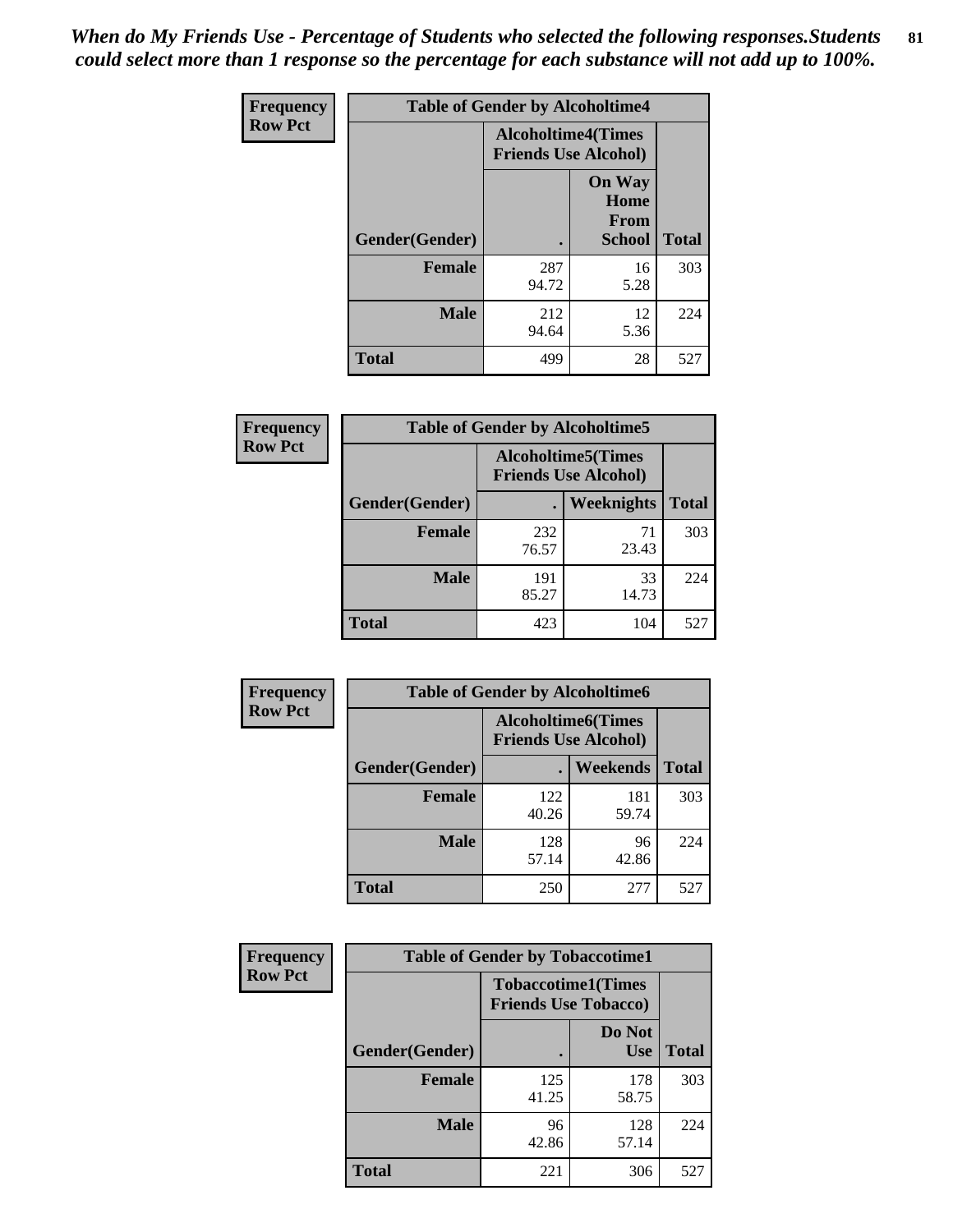*When do My Friends Use - Percentage of Students who selected the following responses.Students could select more than 1 response so the percentage for each substance will not add up to 100%.* **82**

| Frequency      | <b>Table of Gender by Tobaccotime2</b> |                                                          |                            |              |
|----------------|----------------------------------------|----------------------------------------------------------|----------------------------|--------------|
| <b>Row Pct</b> |                                        | <b>Tobaccotime2(Times</b><br><b>Friends Use Tobacco)</b> |                            |              |
|                | Gender(Gender)                         | $\bullet$                                                | <b>On Way</b><br>to School | <b>Total</b> |
|                | <b>Female</b>                          | 246<br>81.19                                             | 57<br>18.81                | 303          |
|                | <b>Male</b>                            | 191<br>85.27                                             | 33<br>14.73                | 224          |
|                | <b>Total</b>                           | 437                                                      | 90                         | 527          |

| <b>Frequency</b> | <b>Table of Gender by Tobaccotime3</b>                   |              |                                |              |
|------------------|----------------------------------------------------------|--------------|--------------------------------|--------------|
| <b>Row Pct</b>   | <b>Tobaccotime3(Times</b><br><b>Friends Use Tobacco)</b> |              |                                |              |
|                  | Gender(Gender)                                           |              | <b>During</b><br><b>School</b> | <b>Total</b> |
|                  | <b>Female</b>                                            | 278<br>91.75 | 25<br>8.25                     | 303          |
|                  | <b>Male</b>                                              | 198<br>88.39 | 26<br>11.61                    | 224          |
|                  | <b>Total</b>                                             | 476          | 51                             | 527          |

| <b>Frequency</b> | <b>Table of Gender by Tobaccotime4</b> |                                                          |                                                |              |
|------------------|----------------------------------------|----------------------------------------------------------|------------------------------------------------|--------------|
| <b>Row Pct</b>   |                                        | <b>Tobaccotime4(Times</b><br><b>Friends Use Tobacco)</b> |                                                |              |
|                  | Gender(Gender)                         |                                                          | <b>On Way</b><br>Home<br>From<br><b>School</b> | <b>Total</b> |
|                  | <b>Female</b>                          | 287<br>94.72                                             | 16<br>5.28                                     | 303          |
|                  | <b>Male</b>                            | 212<br>94.64                                             | 12<br>5.36                                     | 224          |
|                  | <b>Total</b>                           | 499                                                      | 28                                             | 527          |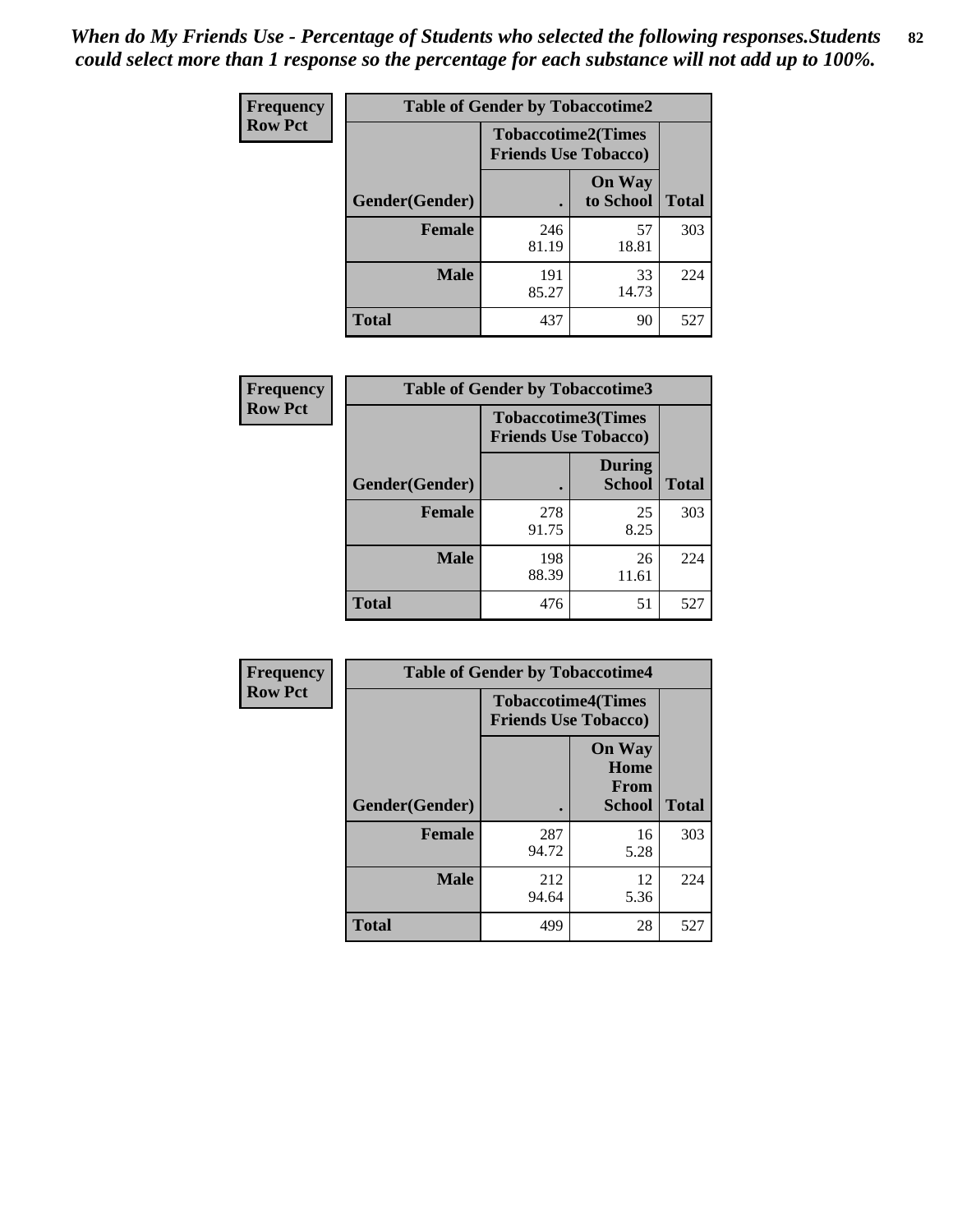| <b>Frequency</b> | <b>Table of Gender by Tobaccotime5</b> |              |                                                          |              |  |
|------------------|----------------------------------------|--------------|----------------------------------------------------------|--------------|--|
| <b>Row Pct</b>   |                                        |              | <b>Tobaccotime5(Times</b><br><b>Friends Use Tobacco)</b> |              |  |
|                  | Gender(Gender)                         |              | Weeknights                                               | <b>Total</b> |  |
|                  | Female                                 | 202<br>66.67 | 101<br>33.33                                             | 303          |  |
|                  | <b>Male</b>                            | 166<br>74.11 | 58<br>25.89                                              | 224          |  |
|                  | <b>Total</b>                           | 368          | 159                                                      | 527          |  |

| Frequency      | <b>Table of Gender by Tobaccotime6</b> |                                                          |              |              |
|----------------|----------------------------------------|----------------------------------------------------------|--------------|--------------|
| <b>Row Pct</b> |                                        | <b>Tobaccotime6(Times</b><br><b>Friends Use Tobacco)</b> |              |              |
|                | Gender(Gender)                         |                                                          | Weekends     | <b>Total</b> |
|                | Female                                 | 185<br>61.06                                             | 118<br>38.94 | 303          |
|                | <b>Male</b>                            | 147<br>65.63                                             | 77<br>34.38  | 224          |
|                | <b>Total</b>                           | 332                                                      | 195          | 527          |

| Frequency      | <b>Table of Gender by Marijuanatime1</b> |              |                                                        |              |
|----------------|------------------------------------------|--------------|--------------------------------------------------------|--------------|
| <b>Row Pct</b> |                                          |              | Marijuanatime1(Times<br><b>Friends Use Marijuana</b> ) |              |
|                | Gender(Gender)                           |              | Do Not Use                                             | <b>Total</b> |
|                | <b>Female</b>                            | 117<br>38.61 | 186<br>61.39                                           | 303          |
|                | <b>Male</b>                              | 101<br>45.09 | 123<br>54.91                                           | 224          |
|                | <b>Total</b>                             | 218          | 309                                                    | 527          |

| <b>Frequency</b> | <b>Table of Gender by Marijuanatime2</b> |                                                               |                            |              |
|------------------|------------------------------------------|---------------------------------------------------------------|----------------------------|--------------|
| <b>Row Pct</b>   |                                          | <b>Marijuanatime2(Times</b><br><b>Friends Use Marijuana</b> ) |                            |              |
|                  | Gender(Gender)                           |                                                               | On Way to<br><b>School</b> | <b>Total</b> |
|                  | <b>Female</b>                            | 254<br>83.83                                                  | 49<br>16.17                | 303          |
|                  | <b>Male</b>                              | 184<br>82.14                                                  | 40<br>17.86                | 224          |
|                  | <b>Total</b>                             | 438                                                           | 89                         | 527          |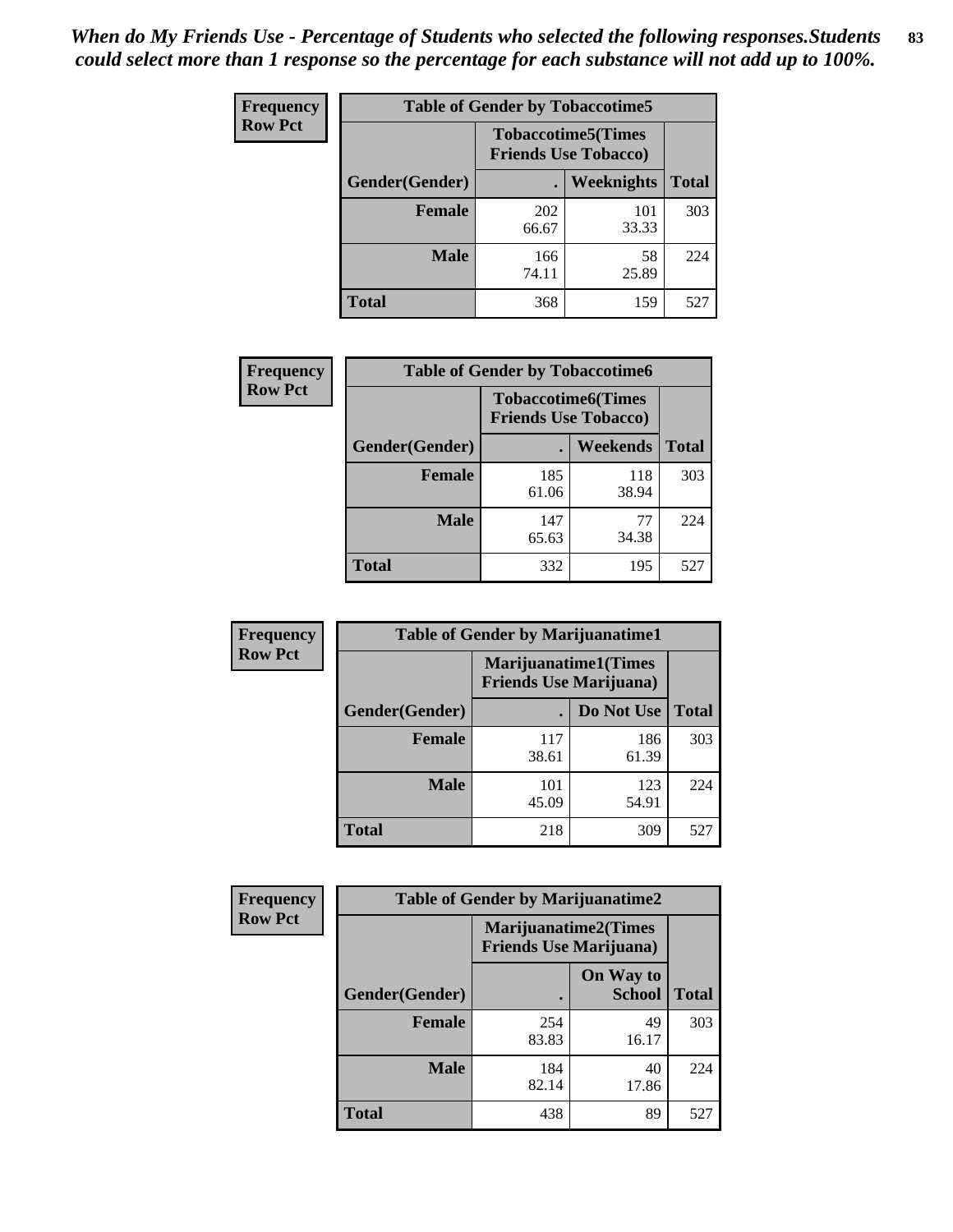*When do My Friends Use - Percentage of Students who selected the following responses.Students could select more than 1 response so the percentage for each substance will not add up to 100%.* **84**

| <b>Frequency</b> | Table of Gender by Marijuanatime3 |                                                        |                                |              |
|------------------|-----------------------------------|--------------------------------------------------------|--------------------------------|--------------|
| <b>Row Pct</b>   |                                   | Marijuanatime3(Times<br><b>Friends Use Marijuana</b> ) |                                |              |
|                  | Gender(Gender)                    |                                                        | <b>During</b><br><b>School</b> | <b>Total</b> |
|                  | <b>Female</b>                     | 272<br>89.77                                           | 31<br>10.23                    | 303          |
|                  | <b>Male</b>                       | 196<br>87.50                                           | 28<br>12.50                    | 224          |
|                  | <b>Total</b>                      | 468                                                    | 59                             | 527          |

| Frequency      | <b>Table of Gender by Marijuanatime4</b> |              |                                                                |              |
|----------------|------------------------------------------|--------------|----------------------------------------------------------------|--------------|
| <b>Row Pct</b> |                                          |              | <b>Marijuanatime4</b> (Times<br><b>Friends Use Marijuana</b> ) |              |
|                | Gender(Gender)                           |              | <b>On Way</b><br>Home<br><b>From</b><br><b>School</b>          | <b>Total</b> |
|                | <b>Female</b>                            | 244<br>80.53 | 59<br>19.47                                                    | 303          |
|                | <b>Male</b>                              | 187<br>83.48 | 37<br>16.52                                                    | 224          |
|                | <b>Total</b>                             | 431          | 96                                                             | 527          |

| Frequency      | <b>Table of Gender by Marijuanatime5</b> |                                                                |                   |              |  |
|----------------|------------------------------------------|----------------------------------------------------------------|-------------------|--------------|--|
| <b>Row Pct</b> |                                          | <b>Marijuanatime5</b> (Times<br><b>Friends Use Marijuana</b> ) |                   |              |  |
|                | Gender(Gender)                           |                                                                | <b>Weeknights</b> | <b>Total</b> |  |
|                | <b>Female</b>                            | 219<br>72.28                                                   | 84<br>27.72       | 303          |  |
|                | <b>Male</b>                              | 178<br>79.46                                                   | 46<br>20.54       | 224          |  |
|                | <b>Total</b>                             | 397                                                            | 130               | 527          |  |

| <b>Frequency</b> | <b>Table of Gender by Marijuanatime6</b> |                                |                             |              |
|------------------|------------------------------------------|--------------------------------|-----------------------------|--------------|
| <b>Row Pct</b>   |                                          | <b>Friends Use Marijuana</b> ) | <b>Marijuanatime6(Times</b> |              |
|                  | Gender(Gender)                           |                                | Weekends                    | <b>Total</b> |
|                  | <b>Female</b>                            | 182<br>60.07                   | 121<br>39.93                | 303          |
|                  | <b>Male</b>                              | 135<br>60.27                   | 89<br>39.73                 | 224          |
|                  | <b>Total</b>                             | 317                            | 210                         | 527          |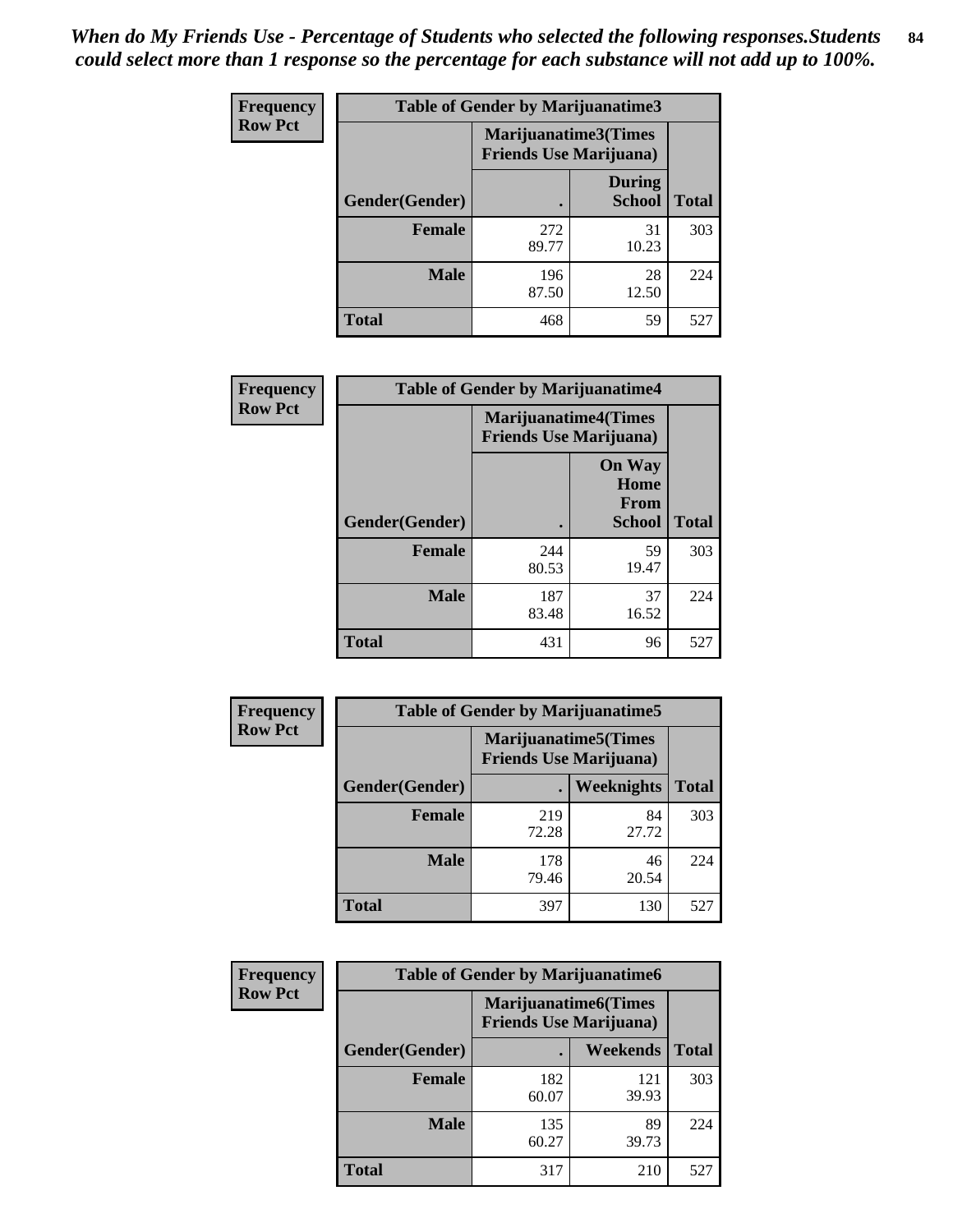| <b>Frequency</b> | <b>Table of Gender by Otherdrugtime1</b> |                                                                                    |              |              |
|------------------|------------------------------------------|------------------------------------------------------------------------------------|--------------|--------------|
| <b>Row Pct</b>   |                                          | <b>Otherdrugtime1</b> (Times<br><b>Friends Use Other</b><br><b>Illegal Drugs</b> ) |              |              |
|                  | <b>Gender</b> (Gender)                   |                                                                                    | Do Not Use   | <b>Total</b> |
|                  | <b>Female</b>                            | 73<br>24.09                                                                        | 230<br>75.91 | 303          |
|                  | <b>Male</b>                              | 46<br>20.54                                                                        | 178<br>79.46 | 224          |
|                  | <b>Total</b>                             | 119                                                                                | 408          | 527          |

| Frequency      | <b>Table of Gender by Otherdrugtime2</b> |                                                                                   |                            |              |
|----------------|------------------------------------------|-----------------------------------------------------------------------------------|----------------------------|--------------|
| <b>Row Pct</b> |                                          | <b>Otherdrugtime2(Times</b><br><b>Friends Use Other</b><br><b>Illegal Drugs</b> ) |                            |              |
|                | <b>Gender</b> (Gender)                   |                                                                                   | On Way to<br><b>School</b> | <b>Total</b> |
|                | <b>Female</b>                            | 276<br>91.09                                                                      | 27<br>8.91                 | 303          |
|                | <b>Male</b>                              | 210<br>93.75                                                                      | 14<br>6.25                 | 224          |
|                | <b>Total</b>                             | 486                                                                               | 41                         | 527          |

| Frequency      | <b>Table of Gender by Otherdrugtime3</b> |                       |                                                         |              |  |
|----------------|------------------------------------------|-----------------------|---------------------------------------------------------|--------------|--|
| <b>Row Pct</b> |                                          | <b>Illegal Drugs)</b> | <b>Otherdrugtime3(Times</b><br><b>Friends Use Other</b> |              |  |
|                | Gender(Gender)                           |                       | <b>During</b><br><b>School</b>                          | <b>Total</b> |  |
|                | <b>Female</b>                            | 281<br>92.74          | 22<br>7.26                                              | 303          |  |
|                | <b>Male</b>                              | 208<br>92.86          | 16<br>7.14                                              | 224          |  |
|                | <b>Total</b>                             | 489                   | 38                                                      | 527          |  |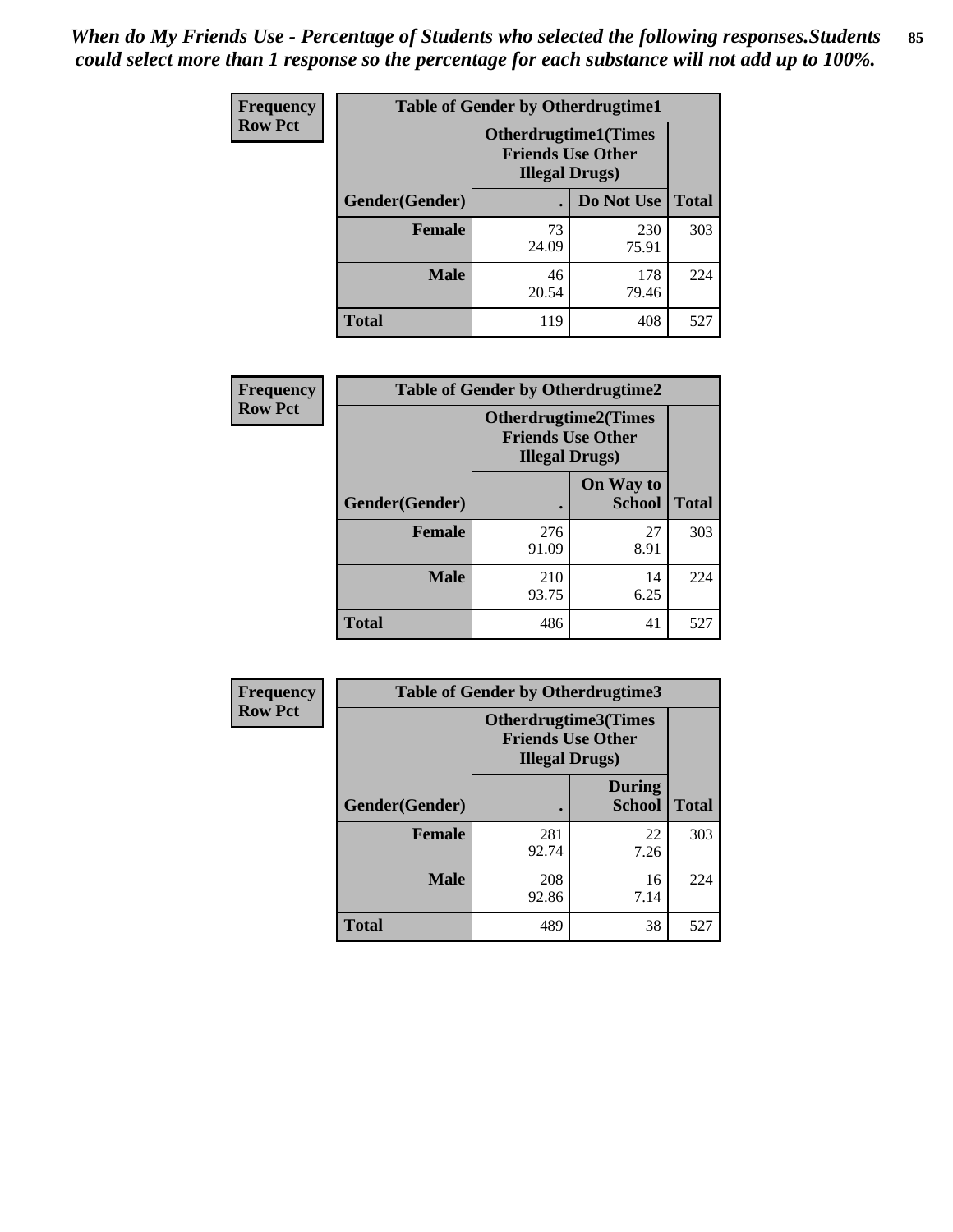*When do My Friends Use - Percentage of Students who selected the following responses.Students could select more than 1 response so the percentage for each substance will not add up to 100%.* **86**

| <b>Frequency</b> | <b>Table of Gender by Otherdrugtime4</b> |                                                    |                                                       |              |
|------------------|------------------------------------------|----------------------------------------------------|-------------------------------------------------------|--------------|
| <b>Row Pct</b>   |                                          | <b>Friends Use Other</b><br><b>Illegal Drugs</b> ) | <b>Otherdrugtime4(Times</b>                           |              |
|                  | Gender(Gender)                           |                                                    | <b>On Way</b><br>Home<br><b>From</b><br><b>School</b> | <b>Total</b> |
|                  | <b>Female</b>                            | 273<br>90.10                                       | 30<br>9.90                                            | 303          |
|                  | <b>Male</b>                              | 208<br>92.86                                       | 16<br>7.14                                            | 224          |
|                  | <b>Total</b>                             | 481                                                | 46                                                    | 527          |

| Frequency      | <b>Table of Gender by Otherdrugtime5</b> |                                                                                    |                   |              |
|----------------|------------------------------------------|------------------------------------------------------------------------------------|-------------------|--------------|
| <b>Row Pct</b> |                                          | <b>Otherdrugtime5</b> (Times<br><b>Friends Use Other</b><br><b>Illegal Drugs</b> ) |                   |              |
|                | Gender(Gender)                           |                                                                                    | <b>Weeknights</b> | <b>Total</b> |
|                | <b>Female</b>                            | 250<br>82.51                                                                       | 53<br>17.49       | 303          |
|                | <b>Male</b>                              | 198<br>88.39                                                                       | 26<br>11.61       | 224          |
|                | <b>Total</b>                             | 448                                                                                | 79                | 527          |

| <b>Frequency</b> | <b>Table of Gender by Otherdrugtime6</b> |                                                                                   |             |              |
|------------------|------------------------------------------|-----------------------------------------------------------------------------------|-------------|--------------|
| <b>Row Pct</b>   |                                          | <b>Otherdrugtime6(Times</b><br><b>Friends Use Other</b><br><b>Illegal Drugs</b> ) |             |              |
|                  | Gender(Gender)                           |                                                                                   | Weekends    | <b>Total</b> |
|                  | <b>Female</b>                            | 223<br>73.60                                                                      | 80<br>26.40 | 303          |
|                  | <b>Male</b>                              | 179<br>79.91                                                                      | 45<br>20.09 | 224          |
|                  | <b>Total</b>                             | 402                                                                               | 125         | 527          |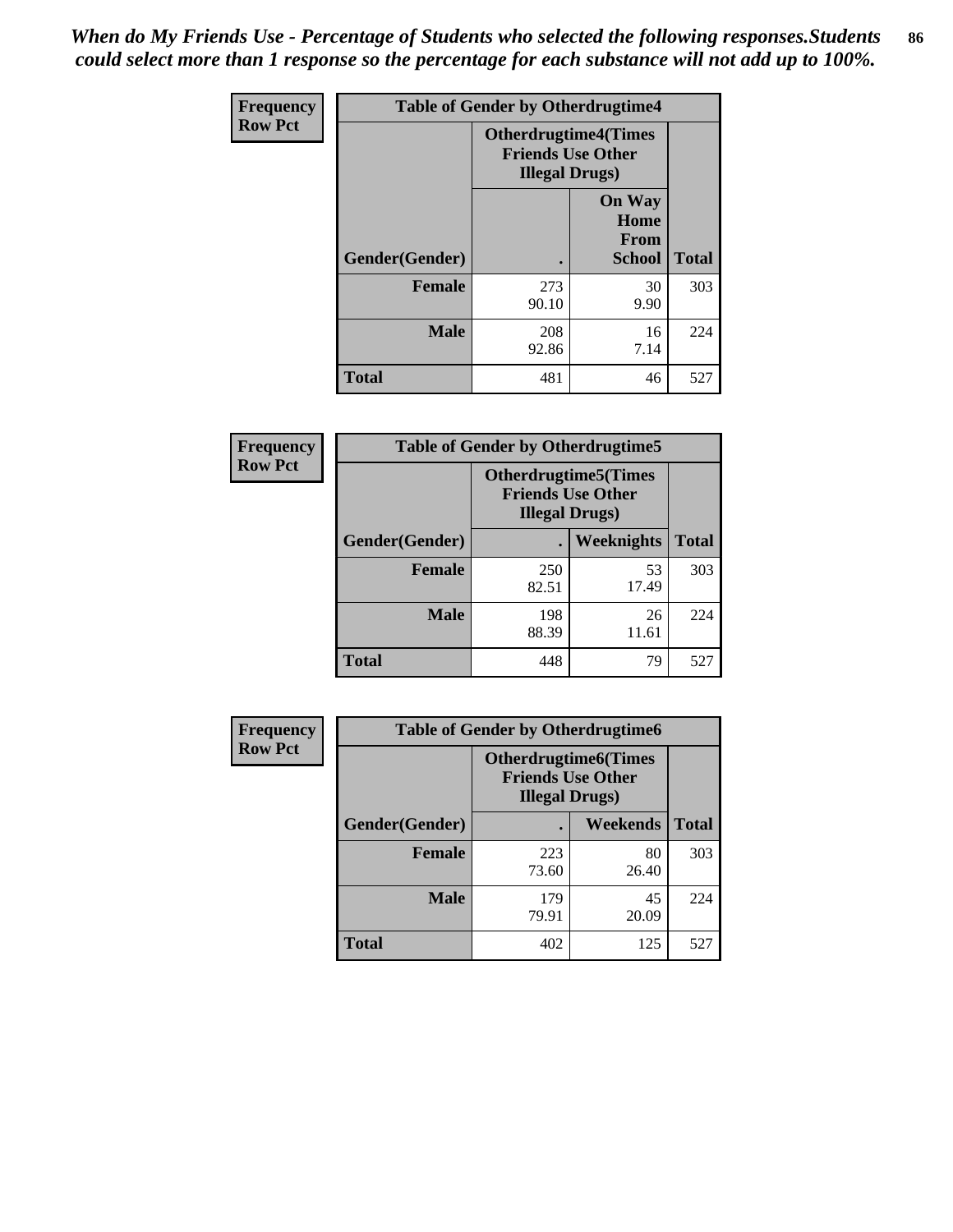# *Other Questions* **87**

| <b>Frequency</b> | <b>Table of Gender by Educationalcohol</b> |                                                                                                                                       |                |              |  |
|------------------|--------------------------------------------|---------------------------------------------------------------------------------------------------------------------------------------|----------------|--------------|--|
| <b>Row Pct</b>   |                                            | <b>Educationalcohol</b> (I<br>have been taught<br>about alcohol,<br>tobacco,<br>and other drugs<br>within the last year<br>at school) |                |              |  |
|                  | Gender(Gender)                             | <b>Yes</b>                                                                                                                            | N <sub>0</sub> | <b>Total</b> |  |
|                  | <b>Female</b>                              | 231<br>76.24                                                                                                                          | 72<br>23.76    | 303          |  |
|                  | <b>Male</b>                                | 163<br>72.77                                                                                                                          | 61<br>27.23    | 224          |  |
|                  | <b>Total</b>                               | 394                                                                                                                                   | 133            | 527          |  |

| Frequency      | <b>Table of Gender by Rodedrinking</b> |                                                                                                                     |                |              |  |  |
|----------------|----------------------------------------|---------------------------------------------------------------------------------------------------------------------|----------------|--------------|--|--|
| <b>Row Pct</b> |                                        | Rodedrinking(In<br>the past 30 days I<br>have ridden in a<br>car with a driver<br>who had been<br>drinking alcohol) |                |              |  |  |
|                | Gender(Gender)                         | Yes                                                                                                                 | N <sub>0</sub> | <b>Total</b> |  |  |
|                | Female                                 | 21<br>6.93                                                                                                          | 282<br>93.07   | 303          |  |  |
|                | <b>Male</b>                            | 15<br>6.70                                                                                                          | 209<br>93.30   | 224          |  |  |
|                | <b>Total</b>                           | 36                                                                                                                  | 491            | 527          |  |  |

| Frequency      | <b>Table of Gender by Drugsschool</b> |                                                                                                                                     |                |              |  |
|----------------|---------------------------------------|-------------------------------------------------------------------------------------------------------------------------------------|----------------|--------------|--|
| <b>Row Pct</b> |                                       | <b>Drugsschool</b> (During<br>the past 12 months,<br>I have been offered,<br>sold,<br>or given illegal drugs<br>on school property) |                |              |  |
|                | Gender(Gender)                        | <b>Yes</b>                                                                                                                          | N <sub>0</sub> | <b>Total</b> |  |
|                | <b>Female</b>                         | 47<br>15.51                                                                                                                         | 256<br>84.49   | 303          |  |
|                | <b>Male</b>                           | 51<br>22.77                                                                                                                         | 173<br>77.23   | 224          |  |
|                | <b>Total</b>                          | 98                                                                                                                                  | 429            | 527          |  |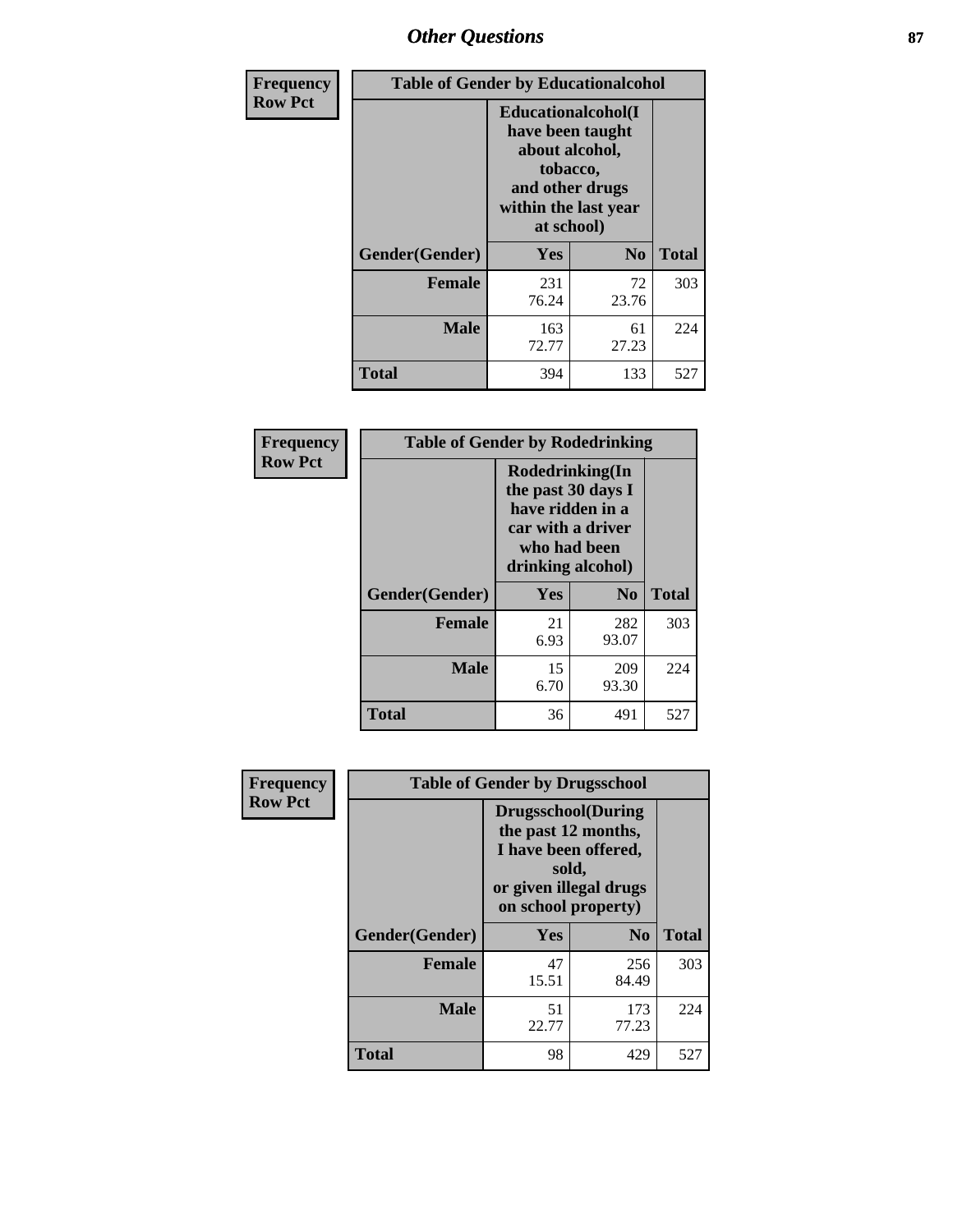# *Other Questions* **88**

**Frequency Row Pct**

| <b>Table of Gender by Bingedrinking</b> |                         |                                                                                                         |                              |                   |                               |                               |                        |              |
|-----------------------------------------|-------------------------|---------------------------------------------------------------------------------------------------------|------------------------------|-------------------|-------------------------------|-------------------------------|------------------------|--------------|
|                                         |                         | Bingedrinking(I have drunk five or more<br>drinks of alcohol at one sitting during the<br>last 30 days) |                              |                   |                               |                               |                        |              |
| <b>Gender</b> (Gender)                  | $\bf{0}$<br><b>Days</b> | $1$ or<br>days                                                                                          | 3 <sub>to</sub><br>5<br>days | 6 to<br>9<br>days | <b>10</b><br>to<br>19<br>days | <b>20</b><br>to<br>29<br>days | All<br>30<br>days      | <b>Total</b> |
| <b>Female</b>                           | 276<br>91.09            | 2.31                                                                                                    | 9<br>2.97                    | 5<br>1.65         | 3<br>0.99                     | 2<br>0.66                     | 0.33                   | 303          |
| <b>Male</b>                             | 202<br>90.18            | 8<br>3.57                                                                                               | 3<br>1.34                    | 0<br>0.00         | 5<br>2.23                     | 4<br>1.79                     | $\mathfrak{D}$<br>0.89 | 224          |
|                                         |                         |                                                                                                         |                              |                   |                               |                               |                        |              |

| Frequency      | <b>Table of Gender by Educationaids</b> |                                                                                                 |                |              |  |  |
|----------------|-----------------------------------------|-------------------------------------------------------------------------------------------------|----------------|--------------|--|--|
| <b>Row Pct</b> |                                         | <b>Educationaids</b> (I<br>have been taught<br>about HIV/AIDS<br>at school in the<br>past year) |                |              |  |  |
|                | Gender(Gender)                          | Yes                                                                                             | $\mathbf{N_0}$ | <b>Total</b> |  |  |
|                | <b>Female</b>                           | 224<br>73.93                                                                                    | 79<br>26.07    | 303          |  |  |
|                | <b>Male</b>                             | 164<br>73.21                                                                                    | 60<br>26.79    | 224          |  |  |
|                | <b>Total</b>                            | 388                                                                                             | 139            | 527          |  |  |

| <b>Frequency</b> | <b>Table of Gender by Suicideconsider</b> |                 |                |              |  |
|------------------|-------------------------------------------|-----------------|----------------|--------------|--|
| <b>Row Pct</b>   |                                           | Suicideconsider |                |              |  |
|                  | Gender(Gender)                            | Yes             | N <sub>0</sub> | <b>Total</b> |  |
|                  | <b>Female</b>                             | 26<br>8.58      | 277<br>91.42   | 303          |  |
|                  | <b>Male</b>                               | 21<br>9.38      | 203<br>90.63   | 224          |  |
|                  | Total                                     | 47              | 480            | 527          |  |